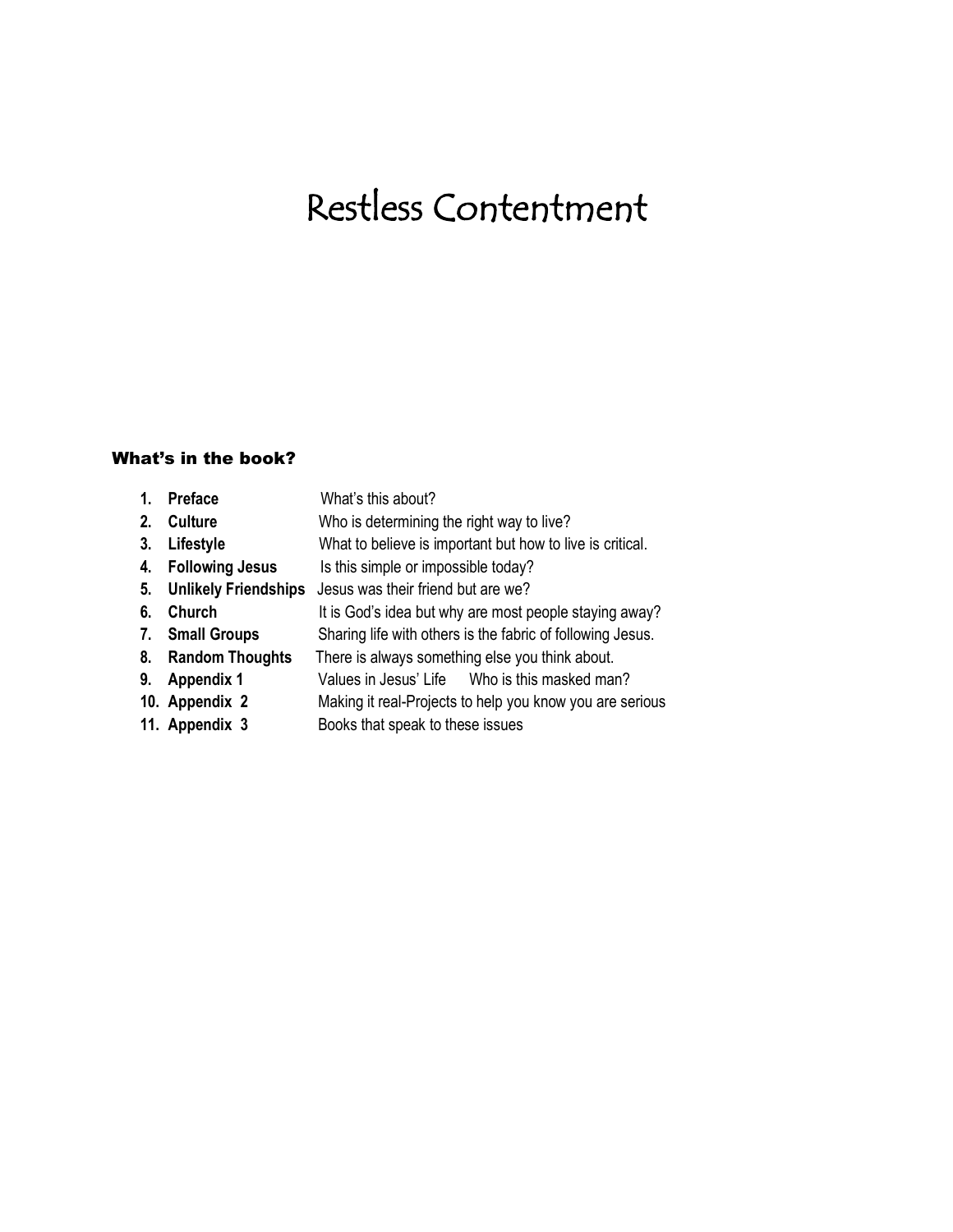# **What's This About?**

Restless Contentment-how can you be restless and content at the same time? I am restless because I do not remember a time when so few people who say they are Christians are not really following Jesus in such a way that their life is distinctively different from the rest of the people living in the world. Most of the people I meet who attend some kind of church do not know what being a disciple is and certainly do not have any grasp of how to make disciples. This seems to be reserved for those whose vocation is some kind of Christian ministry but certainly not for the ordinary person. I live in the midst of affluence because I live in the United States and in particular in Colorado. Most Christians are chasing the same things as everyone else on the front range of Colorado. However, this is not peculiar to Colorado. It is rampant throughout the country and most of the Western world.

I am writing this to awaken all of us from a slumber of indifference to what Jesus is all about and what has been on God's heart since day one. I am writing this so we will change…really change because it is breaking God's heart for us to live as we are and we are preventing so many of our friends from experiencing life in Jesus because they see basically no difference between their lives and ours. I am restless because I believe that unless we create some entry points for those not yet following Jesus to find others who do know him, many now and in future generations are not going to understand that there is a solution to the problems and issues they deal with every day. They need to know they can have a real relationship with Jesus. They need to know that Christianity is not some "harmless delusion" but that God is more than a word and that Jesus the real deal.

I am content however in knowing and following Jesus in my life. Even though my heart breaks for friends I know and others I don't know who have no idea what Jesus is or that God is real, I enjoy the times I have with Jesus and how personal he is in speaking into my life about who he is and what he wants. And so I live with Restless Contentment.

Take your time and think about each of the topics or thoughts in this book. Don't rush. Think about spending a week on each topic before going on to the next one. Let God determine your pace. Each topic has a couple of questions to further help you think through following Jesus. The Appendix has other projects you should consider because they will give you more muscle and help you pass some of it on to someone else. The last Appendix lists the books I have read that are related to all of these thoughts.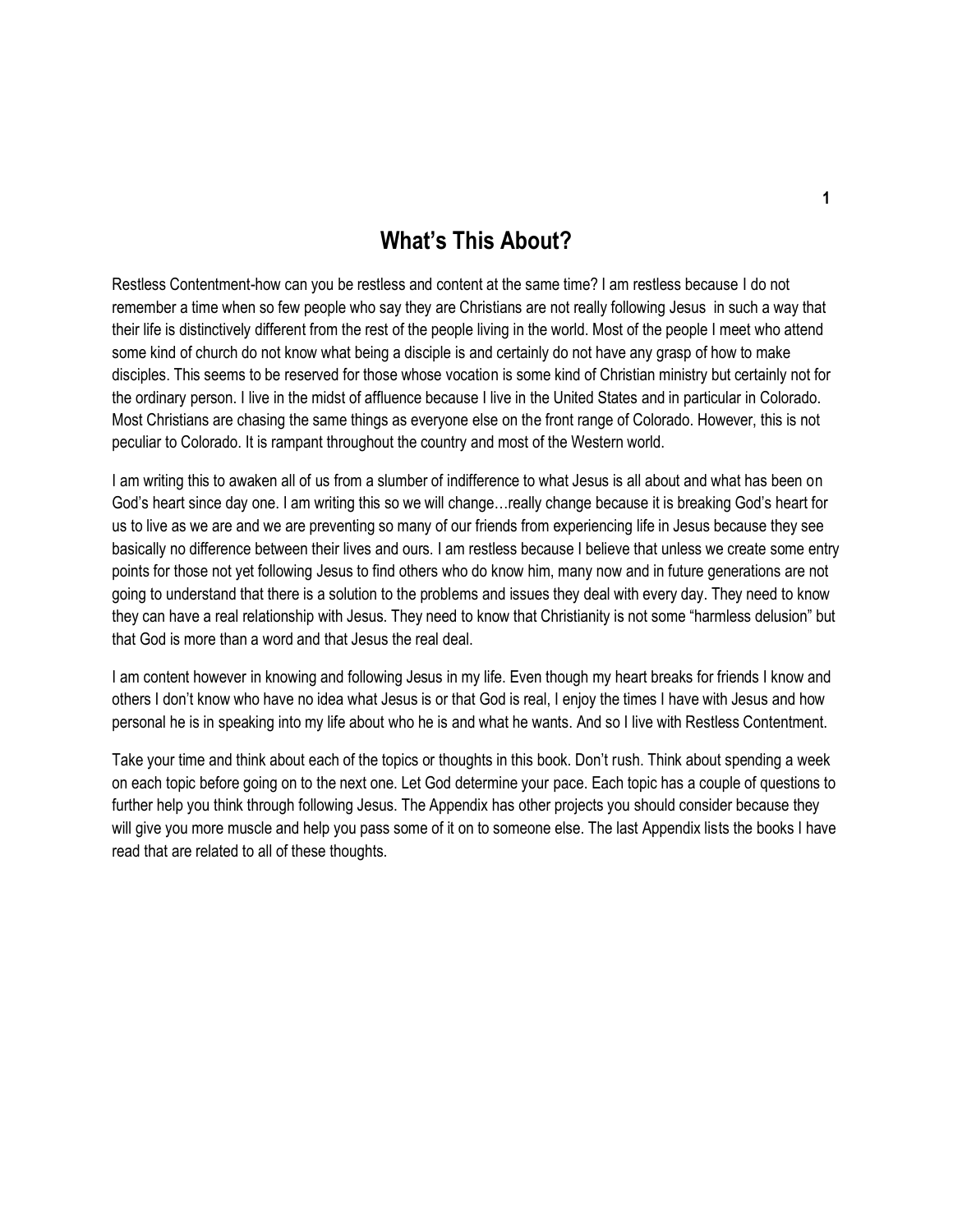# Culture Who is determining the right way to live?

## Does it really matter how many times I do this? **Making a difference**

There are many challenges to living as a follower of Jesus in the culture we are presently living in. In such a technological age there is a danger of replacing simplicity with complexity in following Jesus. The first 40 years of my Christian life was marked by complexity and it has really only been the last 5 or 6 years that I have begun to understand what the simplicity of following Jesus is all about. We must be aware of the day in which we live while remembering that Jesus has given us everything we need when we have an intimate relationship with him. ( **1 Corinthians 1:9 and 2 Peter 1:3**) I want to look at our life as we seriously follow Jesus today.

In many ways what we have been doing in trying to make a difference in our culture is having diminishing returns and is not really producing as many radical followers of Jesus as we should. We could continue on this track and it is easier, but we need to stop and think. Einstein said "Insanity is doing the same thing over and over again and expecting a different result." I have taken many people through many discipleship groups but it seems that many are not radical followers of Jesus now and I question many of the strategies I used in these years. Many of our friends and neighbors are not going to show up at a religious meeting either because it does not make sense to them or it does not connect with what they experience in the daily grind of life. As for me, much of what I have experienced of church does not connect with the hard issues I deal with.

We must learn what it looks like to be the people God wants us to be because most of our not yet Christian friends do not have a clue about how to make life work. The sun comes up every morning and every day has its own challenges. People who are not yet Christians do not know how to correctly deal with these challenges and neither do many who show up at Christian meetings.

It is a different time. Some questions are the same, some answers also, but many are changing and we must learn to think. Not everything I write about will motivate you and you may not agree with some of it but my purpose is to get us to think, explore and begin or continue the adventure of following Jesus. We do not want to be guilty of a wasted life. ( **John 17:4,6**) I desperately want my life to count and make a difference with others who want that also. Do you?

- 1. What does making a difference mean to you as you think of living as a follower of Jesus?
- 2. What would living a wasted life look like?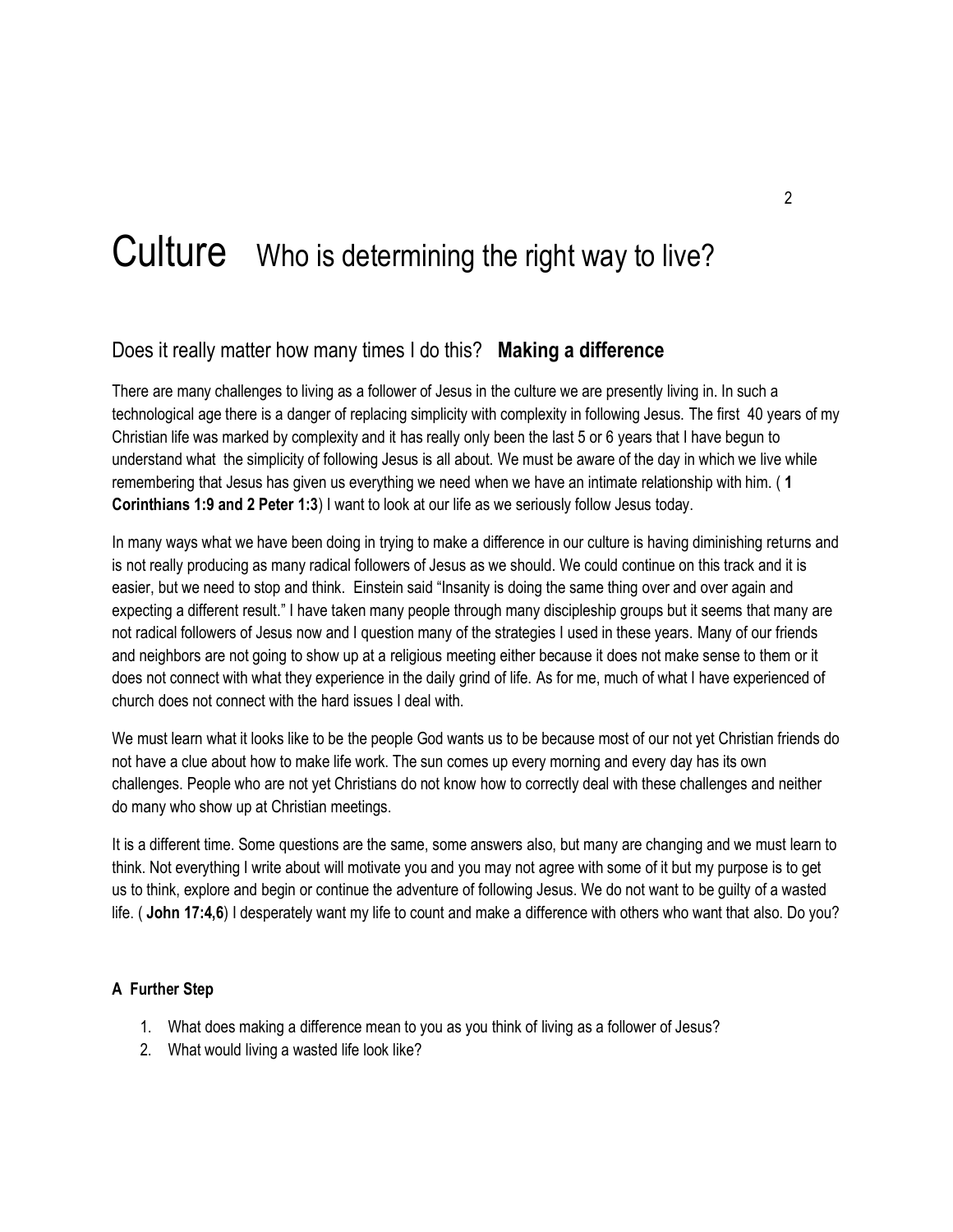## I can't see the movie. **New Glasses**

What I am attempting is difficult within the Christian culture in which we live in the United States. But, we need to think differently-we need a new kind of glasses. In the 1950's some 3D movies required special 3D glasses. It changed everything to wear these glasses. We have the same message as did Jesus in century 1 but we need new glasses to connect it to our generation. Some things must change to reach those not following Jesus.

Most Christians wake up on Sunday thinking about when or if they are going to church. Most of the world does not think about this at all. After spending the night with friends until 2 AM, this is the last thing on their mind. Their conclusions about how to resolve the conflicts and issues in their life remain elusive. If we are going to reach them, we are going to have to think and live differently. In many cases they are not going to come to us; we are going to have to go to them. I have deliberately stayed away from church on some Sunday mornings just to see what is happening in my neighborhood. Many do not wake up until 10, some are mowing grass, kids are on bikes. It is just another day for most people.

Jesus said on many occasions "You have heard it said…but I say to you…" He was trying to get them to think differently. Think about the statements or questions Jesus made. They always caused someone to think. Or remember when Jesus was reaching many people and he would say something like "let's get out of here and go somewhere else." This may have confused the disciples but sometimes this is what a relationship with Jesus does before it becomes clear what he is about. It is weird to think you are going to learn something new when you are confused.

We often have difficulty listening to or thinking about new ideas. It disrupts our comfortable lifestyle or deals with our pride in thinking we have it all together. Sometimes we do not need answers to our questions but rather we need new questions. Look at some of these verses in which Jesus' question or statement changed everything. ( **Matthew 4:19, 5:13,27,28, 8:26, 9:28, 12:3, 13:51, 16:13, and 16:15)**

We must understand that people have different ways of trying to make life work and connect the truth to them so they see the inadequacy of their pursuit without a connection to Jesus. We need more entry points with people to discuss spiritual things. Do people around you know they can ask you questions other than your opinion about the weather?

- 1. What are some of the new questions you need to better impact the world you live in?
- 2. What are some of the questions the world of those not yet Christians are asking?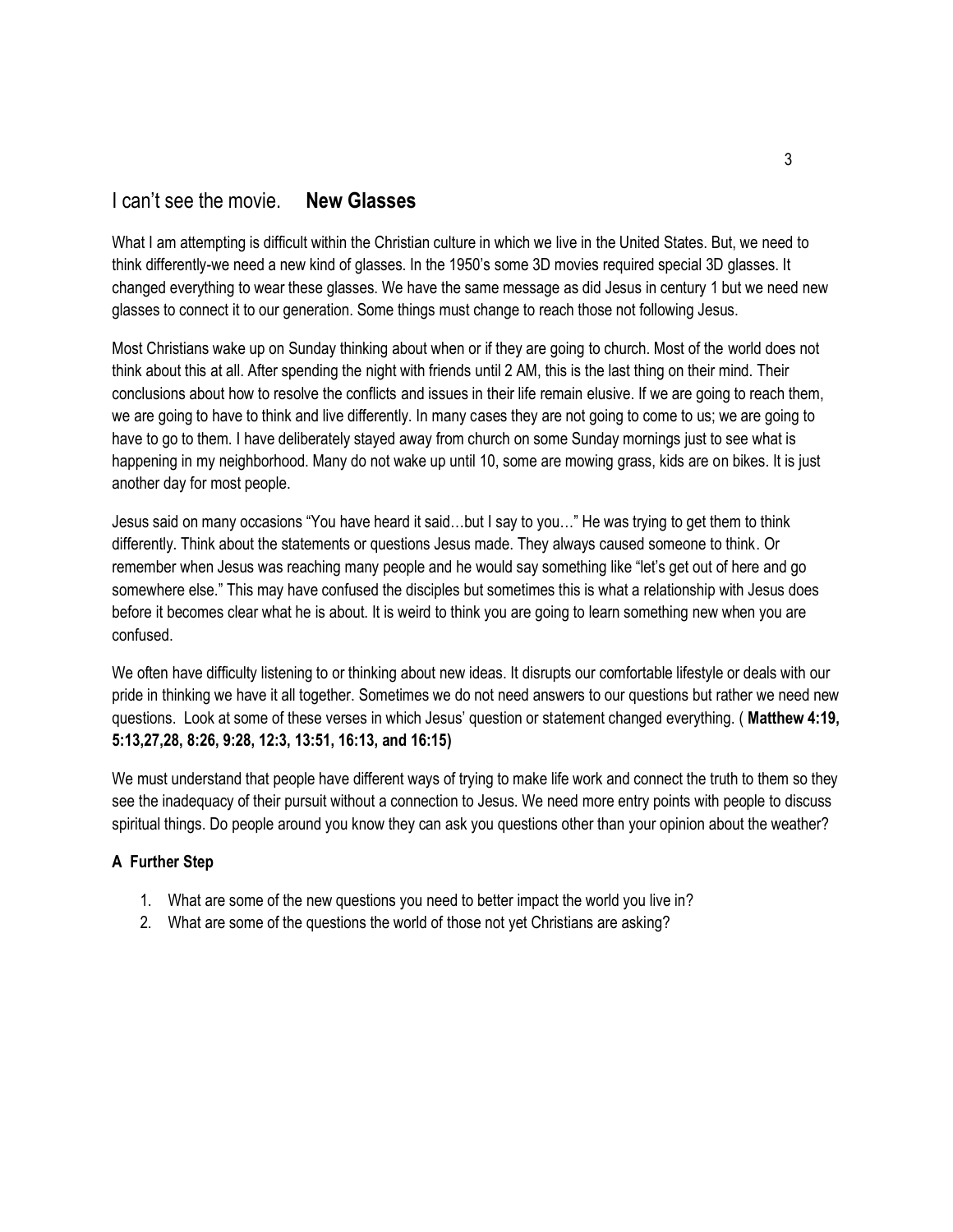## Do you know what time it is? **Understanding our world**

**1 Chronicles 12:32** talks about people who understood the times and the strategy for their day. We must understand the day in which we live in order to know what needs to be done. Some things always work while others desperately need to change. We must know what people are thinking, how they think, what is important to them, and what is not. We have to spend time with people who do not know Jesus to learn about those in our immediate culture. When we do this we will learn how to translate the gospel into their language. This involves sharing life with our neighbors, co-workers , people in our community and believers we regularly connect with. My wife and I have had neighbors over for a meal and gone to their kids baseball games to get to know them in other situations. Many Christians live in a bubble in which they are surrounded by other Christians and they have no regular contact with people who are not following Jesus. This cripples them in understanding our culture and the issues people deal with. Truth is not determined by culture and that is why Christianity is a challenge to a culture that values what is not Biblical.

People in our culture value tolerance-not stepping on anyone's rights, feelings or wants. When it comes to moral or ethical decisions, whatever feels right or is comfortable wins. How does the truth of the Bible deal with this issue?

Conflict evolves as we live in a culture that defines "importance" differently than the Bible. What do you do about that? Some people carry signs and yell at those with different opinions. That rarely accomplishes anything. It usually only solidifies the disagreement those not following Jesus have with Christians and polarizes everyone.

Jesus did it another way. He became friends without compromise and was welcomed into environments most Christians never get the opportunity to travel to. Instead of throwing rocks (opinions), Jesus built bridges of relationships and friendships.

Culture is really both the frame and picture upon which people paint their understanding of life.

- 1. How can you begin to better understand this crazy world you live in?
- 2. How can you begin to build bridges with those in your world who are not yet following Jesus?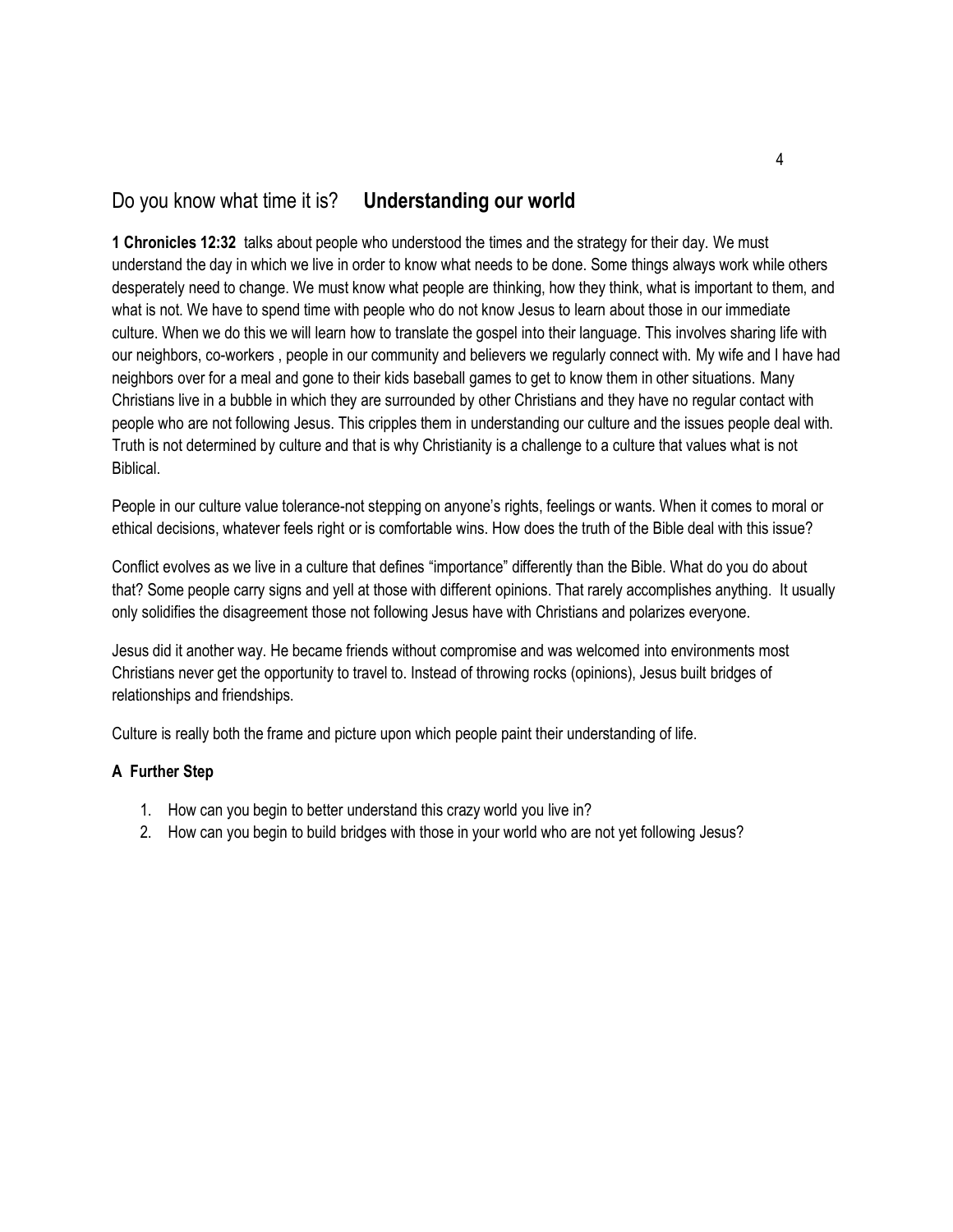# I don't care how much it costs? **Affluence**

Affluence is having the ability to get anything you want whenever you want it. It is having more than you need and living without an awareness or concern for people who are in need. The focus is on stuff and getting more. Many in the western world live in or with affluence and it becomes easy to conform to the affluent lifestyle around us. But then there is Jesus not having a place to lay his head. He did not own a house, car, furniture, many clothes or much of what we believe we must have today. He also unloaded most of the concerns that accompany having these things.

He never had to wonder which hotel to stay in (3 star or 4), moving to the "right" neighborhood, what Consumer Report says about the car we want, what kind of warranty we get with our TV, or getting an extra 15% discount on that shirt we can't live without.

Why are we so focused on becoming more affluent? As individuals in the U.S. we don't save much but we are always encouraged to spend more. We need to remember the widow who gave a couple of pennies and was high fived by Jesus as giving more than the religious bunch who gave a larger quantity of coins. We really need to deal with our motives for going after things the world considers necessary.

Taking a mission trip or any adventure into a third world country helps to temper our desire for chasing an affluent lifestyle. We need to be honest with our heart here. The gospel will change our pursuit for things but only if we take it seriously .I vividly remember being in Albania in 1991 and standing in line for bread, going to a restaurant where there was only one item on the menu and you wanted to order 5 servings but only 1 was allowed. We all lost weight on that trip. I asked a man what kind of car he was going to buy now that it was legal to do so and he said he would never be able to afford one. Most of the people made \$150 annually. I did not know how to handle these things. Remember, it is easier for camels to get through a tight place than for a rich person to make it to heaven. Look at **Matthew6:19-20, 19:24, Luke 9:58, 21:1-4, and 1 John 2:15,16**

- 1. What are some implications for your life of Jesus being homeless?
- 2. How willing are you to eliminate the chase for more in your life? How do you know you are serious?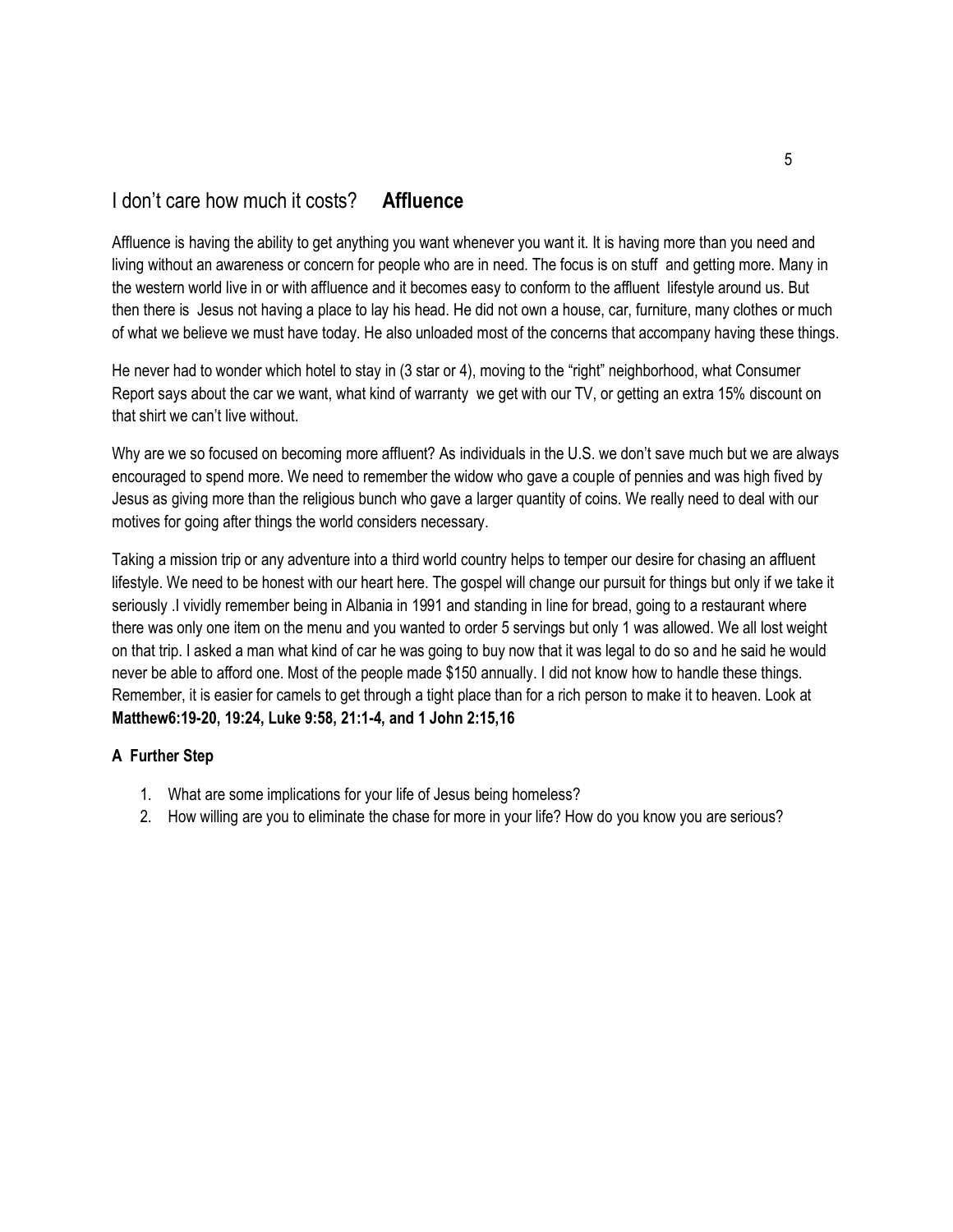# Do You Want to Supersize that Order? **Consuming Less**

In light of the needs of people in the world today, how can we continue to consume so much? What practical steps can we take to decrease how much we consume? Having a spirit of generosity can cause us to give away more and consume less. Maybe we could give more each year to others or go without a meal and give what we would have spent to someone who has a need. There are more ways we can be reminded to not consume so much. My wife and I recently had a 3<sup>rd</sup> world month in which our goal was to buy only what we needed and not what we wanted. This was not easy but we did learn how selfish we are in thinking we deserve being able to have what we wanted. We gave most of the dollars we saved to some friends in need.

The United States consumes most of the world's goods that are produced. Our entire culture is driven by purchasing stuff we are storing in basements, attics and garages. We need 3 car garages for either the boat or to make room so we can get both cars in the garage. We have garage sales so we can clean out an area and replace it with more stuff. We should regularly read Ecclesiastes and learn that consumption only indicates how off track this thinking is. Our financial system including stock markets is driven by consumption.

Mother Teresa had one suitcase for all of her possessions. Why don't we want to think about her or Jesus and their lives with regard to how focused we are on consumption of whatever? We do not have to live like Mother Teresa to consume less but we don't have to live like we do either. We can and should change much in the way we are constantly looking for the deal we have been waiting for. We have to change if we are serious about following Jesus.

Take a look at **Luke 3:11, Acts 4:32 and Philippians 4:11,12**.

- 1. What is one lifestyle change you will make that could cause you to be more content and not chase after more?
- 2. Think through the message of your lifestyle in light of Jesus' remarks to a man in **Matthew 19:16-24**.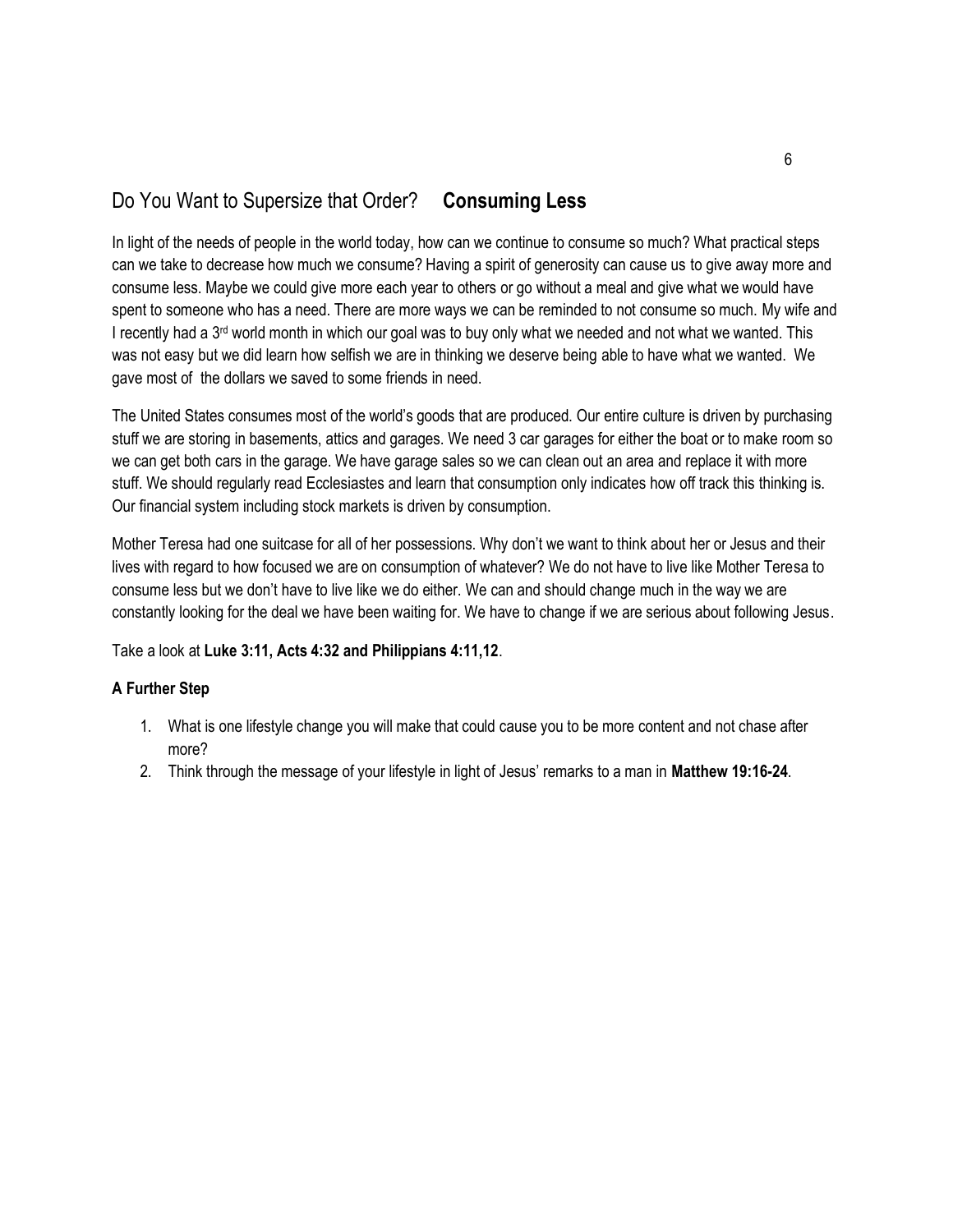# What is that smell? **The Poor**

We don't like to think about the poor. We can experience guilt or anger as we think about people who live on the streets. Most of us are rich in comparison to those living throughout the world. Even in the United States, Christians with wealth often have a heart for the poor but the larger problem is that we neither know anyone by name who is poor nor do we have or would we think of having a friendship with them.

It becomes easy to do everything we can to avoid the poor. There they are on the corner with their cardboard sign and we look for some way to change lanes. We might be ok in giving them something through some social agency but we are not as willing to give them friendship or share a meal with them. Some of this is due to our insistence on comfort and to be around the poor makes us uncomfortable.

In much the same way we often want to clean up the areas of town in which the poor hang out so that it becomes more attractive and might even encourage tourism in our city. It often does not sound too much different than how lepers must have treated in Jesus' day. I bet we would have walked around them rather than straight to them.

Che Gueverra who helped mastermind the Cuban revolution took a trip before he left for Cuba and encountered a religious group working with lepers. First impressions are not always right. The lepers were separated from the religious workers by a large body of water. This allowed the workers to continue to live their chosen lifestyle but deal with their conscience.

Who do you know who is poor? How could you get more time with them? Where do they hang out in your city? One of the groups of people Jesus came to be with was the poor. He was intentional in getting time with them. Someone commented that Mother Teresa would often leave a banquet and go to be with the poor. I struggle with finding the poor in my city and wondering what I would do if I met a poor person. Would I invite them to our house for a meal, a shower or a night's rest? Look at **Psalm 12:5; 72-12-14 Isaiah 25:4 and 41:17 and Galatians 2:10**

- 1. What makes you uncomfortable about hanging out with people with great physical needs? Why?
- 2. What attitudes or perspectives would you have to change to become friends with the poor?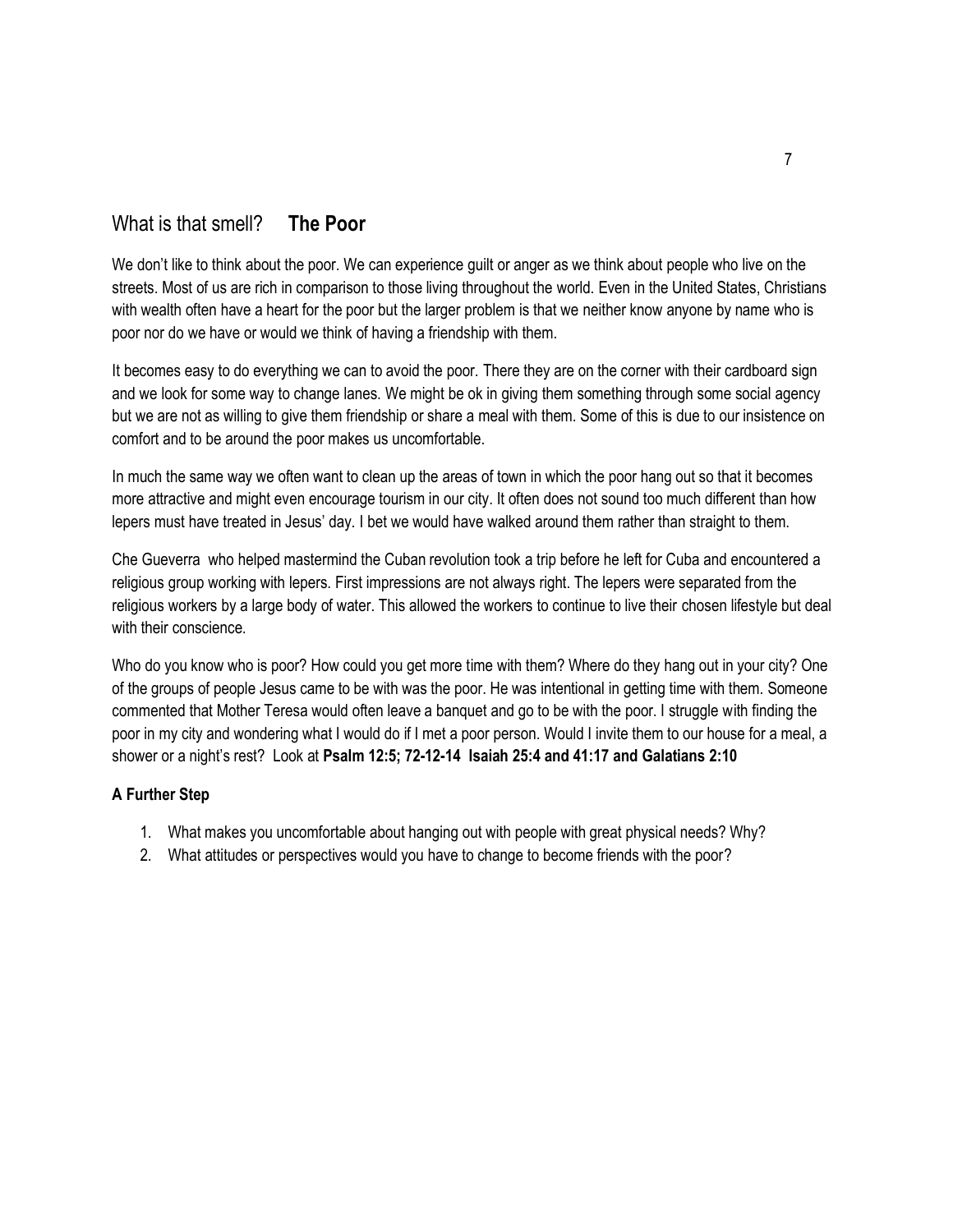# This is too much for my brain **Rethinking our Life**

We need to rethink our life because there is more reality to what we cannot see than what we do see. There is a war going on we are often completely unaware of. I recently read about a young woman in another country who was executed because of her religious belief, yet I still complain about traffic. To do this is like pouring my life down a rathole. Our focus only shows that we think what we can see is more important than what we cannot see.

Rethinking our life requires time, focus and honesty if we are going to make progress. This is hard work and not many of us are going to start down this track. Jesus chose to live an opposite way from the norm of his day. He would probably not choose to live in the kind of house we do, eat out at the expensive places we do or live to purchase whatever.

So, how are we supposed to live? Do we sell everything and move under a bridge? I don't know the answer to this question for you but can only think of my life and ask God to alter any whatever needs to change in me. I have to come to grips with how Jesus lived in his day and what his perspective was on possessions, how to use time and what to talk about with people. He was out of step with the religious and secular culture of his day and sometimes I wonder if I really want to live that way. How much do I really want to be like Jesus? How many square feet do my wife and I really need in a house? We finished our basement because we thought we would need more room and now we have 4 bathrooms to clean and more stairs to climb. What the spank were we thinking? We know what Jesus wants but are not sure how to get there and what it might look like when we get there. I am sure fear is an issue in my life when I think of rethinking my life.

## Check out **Ephesians 6:12 and 1 John 2:15,16**

- 1. On any given day, do you have difficulty thinking about eternal things? Why?
- 2. How willing are you in being completely out of step with the lifestyle of your friends, family, or your community of believers?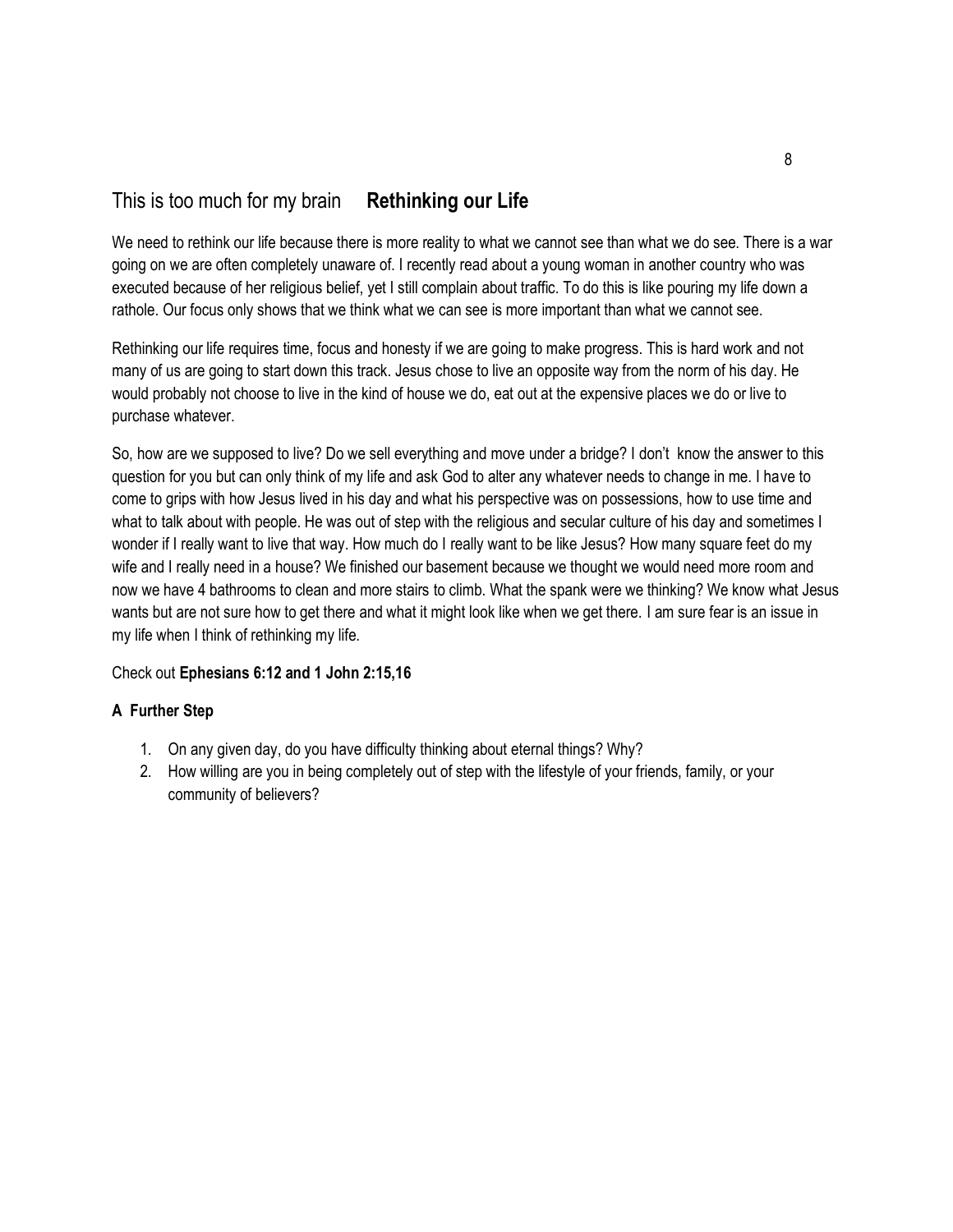# God Bless America or me…Really? **American Dream**

The world cannot afford the American dream and many of us can't either but we still pursue it. We should chase after what we cannot afford to miss-that being God's reason for making us in the first place. Look at **Isaiah 43:7**

The basis of the American dream is freedom and believing we have the right to have what we want to have, be who we want to be and do what we want to do. **1 John 2:15,16** has been mentioned earlier but has to be again since we are so set on going our own way. It is the ownership of a home, a car or cars, or whatever we want to buy that we wrongly think will give us the comfort, fulfillment and security we need. The American dream is not the dream God has for us. Relationship with him is what he is after.

The American dream has a capitalistic or democratic basis rather than a Biblical basis. If you and I are going to fight this pursuit the United States is on we must have relationships with people with a like heart who are going after Jesus as priority one, two, three… Finding someone who thinks like this is terribly difficult. It is difficult for me to think consistently like this.

Suburbs are the destination of many but they are the home of many forces of our enemy such as complacency, privacy and comfort. Someone has correctly said "suburbs are more dangerous than the inner city." Our focus on and interaction with the poor is usually eliminated by living in the suburbs. Think about where you want to live and then where you don't want to live and ask why. I have serious questions about where I am living now. Even though I have met a few neighbors on our street, interaction with them is tough. Most of the people who live near us seem to want to be left alone after a hard commute and day of work. I find it easy to retreat to the inside of our house and forget about those living near me. Is this really part of the American dream?

Look at **Matthew 6:19-20 and 33** as it relates to the American dream and God's purpose for you.

- 1. What evidence is there in your life that would prove you are or are not chasing the American dream?
- 2. What are the conflicts between the American dream and God's dream for you?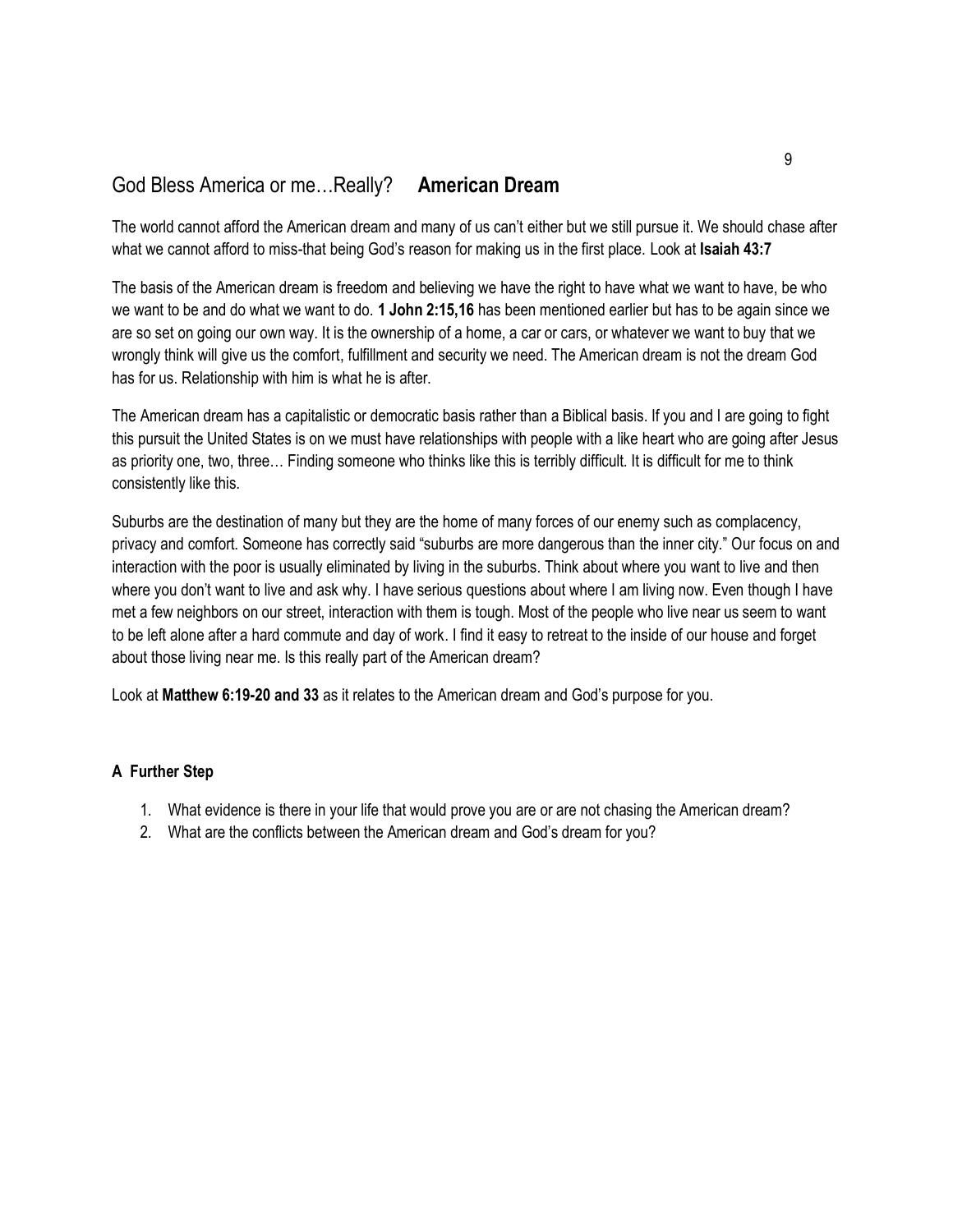# Do you have a "get out of jail"card? **Breaking Free**

It will take a lifetime for most people to break free from that part of our culture that is contrary to God's design. Some Christians may think about it but when they see that other Christians are not that serious about following Jesus, they easily abandon the culture's stronghold and relax, thinking "this is just the way it is."

When we begin to think differently or actually begin to live contrary with our culture, we begin to realize the challenge of breaking free of our culture's hold on us. It is easy to begin something but quite another thing to break a stronghold in our life. We can memorize verses and hear great Christian messages on it but the actual change in our thinking, purchasing, accumulating, wanting, etc. is the proof of our decision to live like Jesus. This is where I get disgusted with myself because I know I talk about this stuff but walk away from the hard decisions that must be made to not have my life defined by the culture I live in.

Israel was to be a people "set apart" from the other nations and their lifestyles. In fact, God told them to destroy some nations in part because he knew they would quickly begin to incorporate some of their practices and dilute the purity of their nation. God wants us to be different from those around us by becoming free from the "patterns" in our culture that are stealing life from us. If I don't stop watching the mini Cooper ads on TV, I will never break free from this.

There is also a "Christian culture" in the United States that has either diminished or eliminated God's power from being released to change people or our country. We just can't live with our Christian meetings being messy. What would we do if 3000 people wanted to start following Jesus and asked us to show them how? Whether secular or religious, God wants us to break free from any of the traps that bind us from the lifestyle of Jesus we see in the Bible.

Check out **John 8:31-32, 2 Corinthians 10:5 and 1 Peter 2:9-11**

- 1. What are some fears you have as you think about living contrary to our secular or Christian culture?
- 2. What has been your experience in how easy it is to begin something and how challenging and often difficult it is to complete it?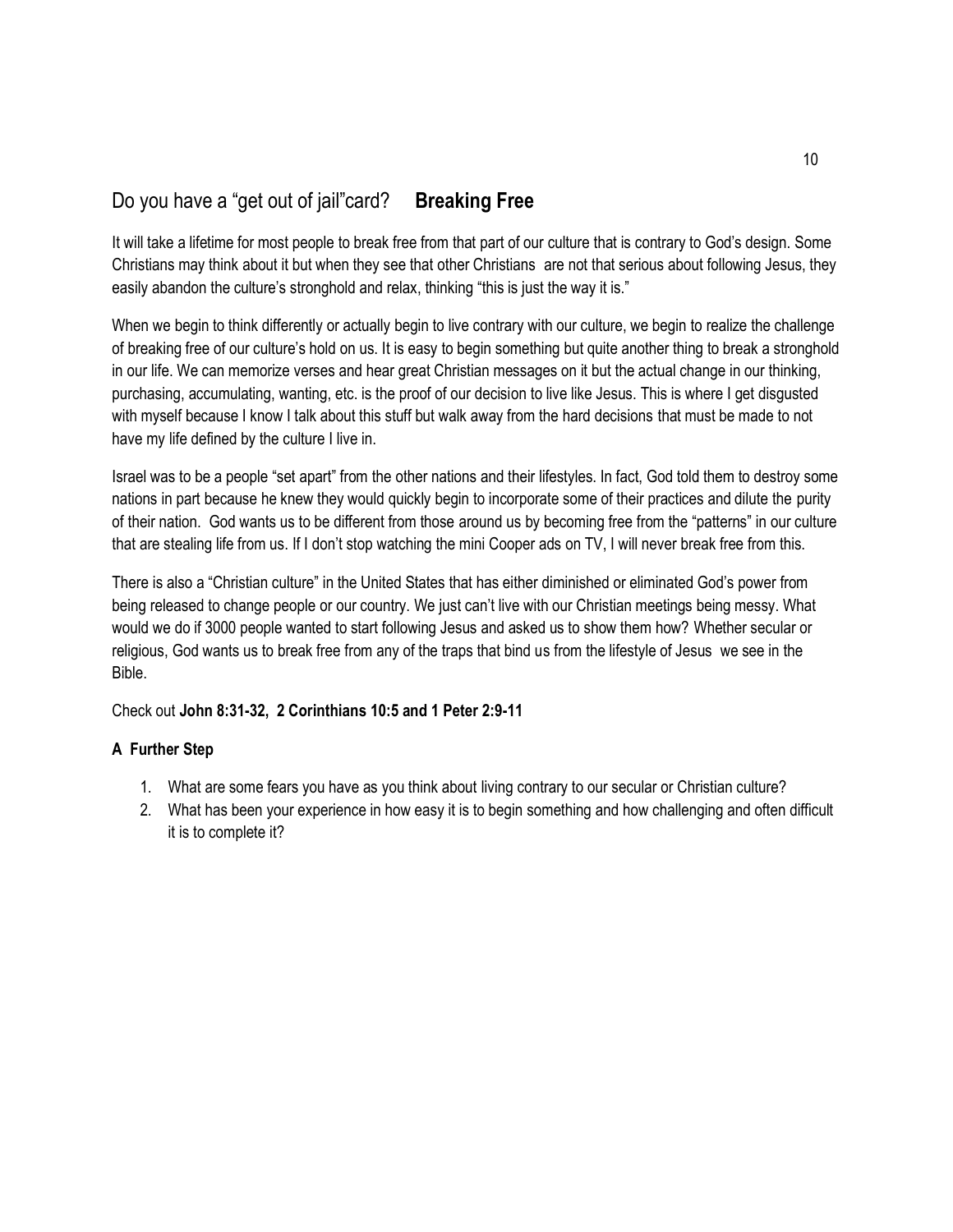# This picture is not clear at all **Contrast**

My wife and I have travelled to several countries and different cultures during our marriage. In some cases we found life to be very much like ours but in others, the difference was huge. We thought that some beliefs we had before we left the United States were absolutely right and should be adopted by everyone in the world. When we returned to our country we knew there were other ways to live and some were more grounded in how God intended us to live than what we had been taught in the United States. Some of the Christians we met really "got it" when it comes to living in community with other believers. I have never seen this done in any of the churches I have been in.

If you and I choose to live on the margin or boundaries of our culture, we are really questioning or challenging everything that most people think is the right way to live. Both Christians and those not yet Christians avoid living in ways that betray the assumed right to live as we want to. I mean don't be stupid, this is America.

To become relevant in our culture is not the goal. In one sense, Jesus was not a relevant man within his culture. His life demonstrated a strong contrast to the way both secular and religious people were living. We must be careful to not adopt the "relevant" things in our culture in order to connect with it. Someone commented that "Jesus was not cool or normal." He was modeling a different way of living in the world and so must we. There is much opposition to this among Christians who are seeking to follow Jesus but who are not willing to give up lifestyles completely different than his. This is too easy to just talk about and therefore believe we are serious about following Jesus.

When we talk about following Jesus while hanging on to those aspects of our lifestyle that are not a part of Jesus' life at all, those not yet Christians see a blurred picture of the truth at best and wonder if God really is real and has anything for them. Clear up the picture for them so they can see what life was intended to be.

## Look at **Matthew 9:9-13 and 20:25-28**

- 1. In what ways could your neighbors, co-workers, extended family members tell you are living contrary to the accepted lifestyle of your culture?
- 2. In what ways does your following Jesus cause you to stand out from how other Christians are living? Or, is there no difference?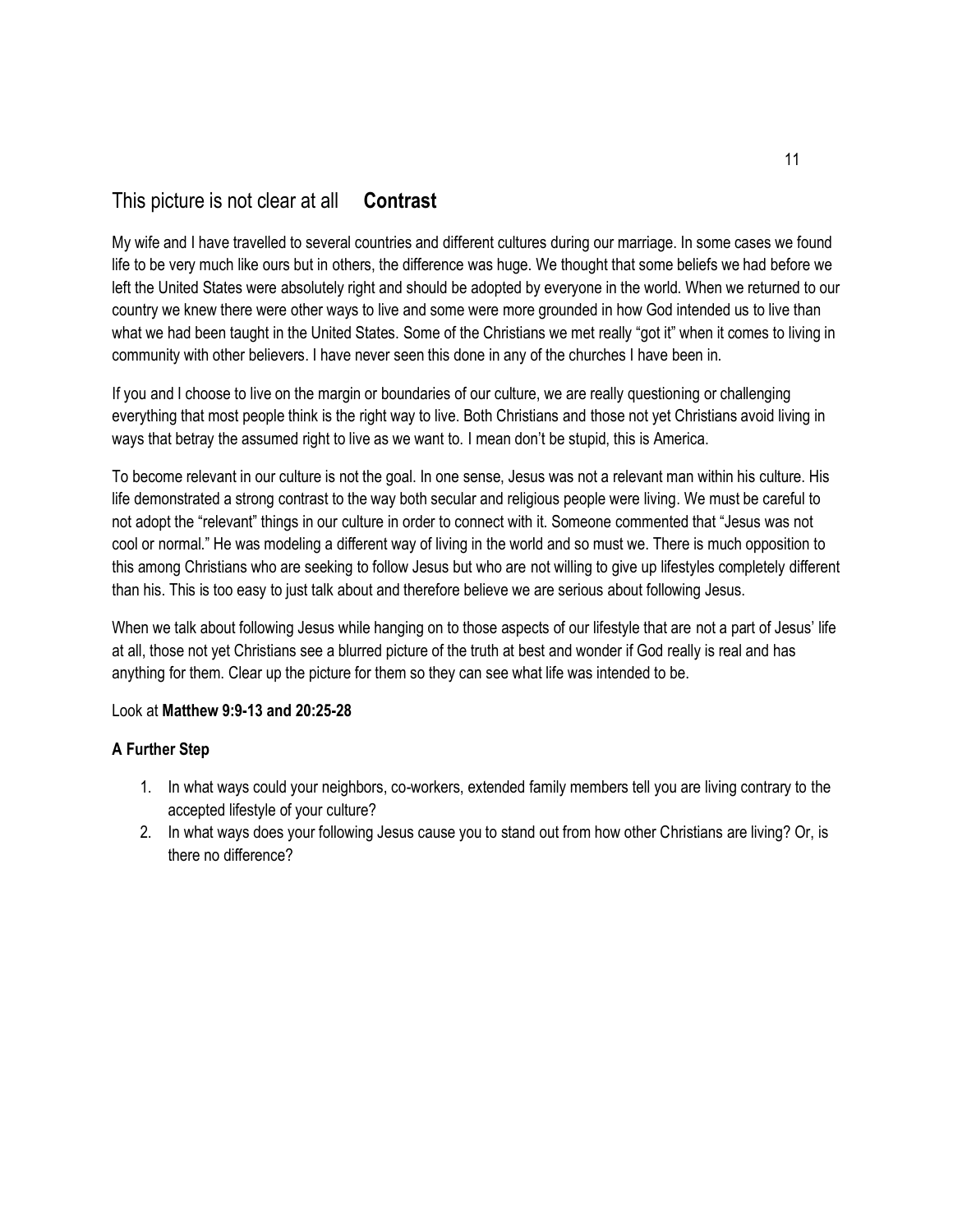# Adding color to a black and white world **Bringing Change to Where We Live**

A country can be changed somewhat quickly by revolution or gradually over a long period of time. However, a more significant way to change where we live as someone has said is to "tell and alternative story." This means we need to talk with people about things they are not going to hear from anyone else. This involves telling them about what Jesus has done in our life, how he makes a difference in dealing with the issues we all have to deal with in everyday life, how he shows us the point of life, and whatever ways he has changed us.

People everywhere are starving for answers and they don't know where to get answers to their questions but we have some of those answers. Telling them our story gives them the opportunity to deal with information they cannot access except through a life changed by Jesus.

It is never enough to get people to just show up at our Christian meetings because we are to transform our neighborhoods and communities. Many if not most of the people we know are not going to show up at our church meetings even if we have great drama, power point presentations or "lights out" worship. Getting people connected to believers in our church may be a part of the deal but usually we have to get the truth onto the turf of those without Jesus first and that happens as we paint our world with color.

Telling an alternative story is adding color to a world that is full of black and white stories that do not provide the right understanding of why we are on the planet. We can bring change where we live but if we do not change, they may never know Jesus.

Take a look at **John 9:24-25 and 2 Corinthians 5:17**

- 1. Describe the typical topics of conversation you have with your friends, co-workers and neighbors.
- 2. How often do you bring up spiritual things in your conversations? How can you begin to do that?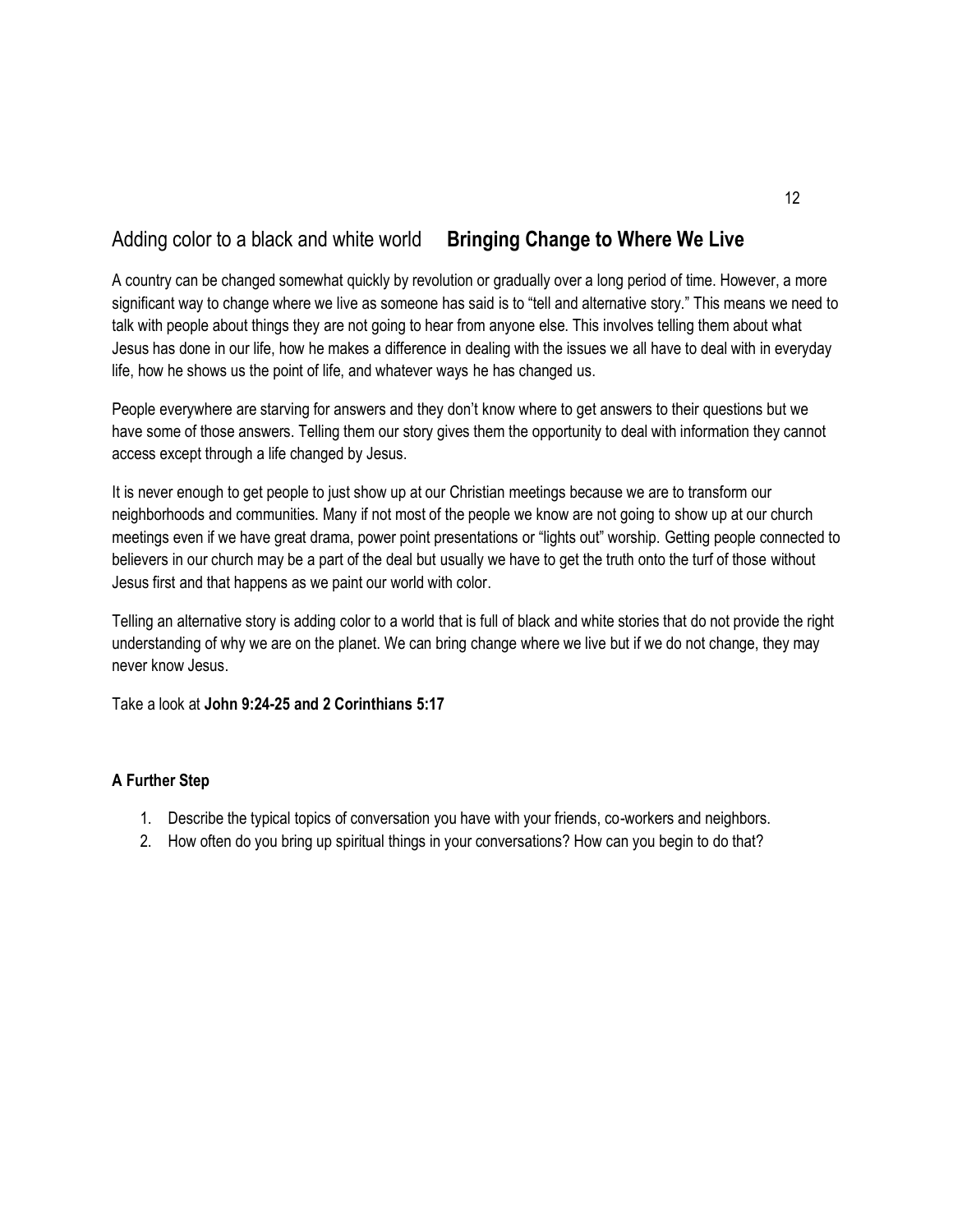# Who made this map anyway? **Questions of our Culture**

Jesus connects with people from every background. In traveling overseas several times I have found that it does not matter what country a person is living in, the questions are the same**. 1 Corinthians 10:13** indicates that temptation is common to everyone and so are our questions about life. The church we attend has a saying that drives the mission of this church-"figuring out life and faith." Most people do not know how get anywhere near to understanding this and so they simply push the snooze button and sleep a little longer or stay a little longer at their favorite bar.

As followers of Jesus, we have many answers but we need to be sure they are connecting with the questions people are asking today. An examination of statements not yet Christians ask helps to reveal their questions without them asking the question. A statement like "it sure is boring here on Friday nights" reveals a question like "what is the point of my life?" or maybe "How do I find any friends?" It might be helpful to get several believers together who are intentionally connecting with people not following Jesus and think through what questions are being asked and what answers the Bible gives to help them understand how Jesus must be part of the formula to understand life.

People who do not know Jesus are described in **Proverbs 2:15** as "people traveling paths that go nowhere, wandering in a maze of detours and dead ends." (Message Translation) If you have lived very long, you know about the detours and dead ends .People like this have questions we need to have answers for. It is also ok to not have an answer for every question. If we are honest, we have the same questions and have not yet figured out the answer. When we are honest and tell someone "I don't know the answer to that question and I struggle with it myself", we open rather than close a door. I have more questions now after being a Christian for 47 years than I did before I became a Christian. I also have a few more answers.

Jesus often answered people's questions with a question. Doing this is not avoiding a person's question but may help us get to the core issues driving the question. We have to know what really bothers people.

Look at **John 18:33-38** and note the questions being asked and how Jesus handled them.

- 1. What are some of the questions people have about life whom you come in contact with regularly?
- 2. How can you get more involved with not yet Christian people to discover what their questions are?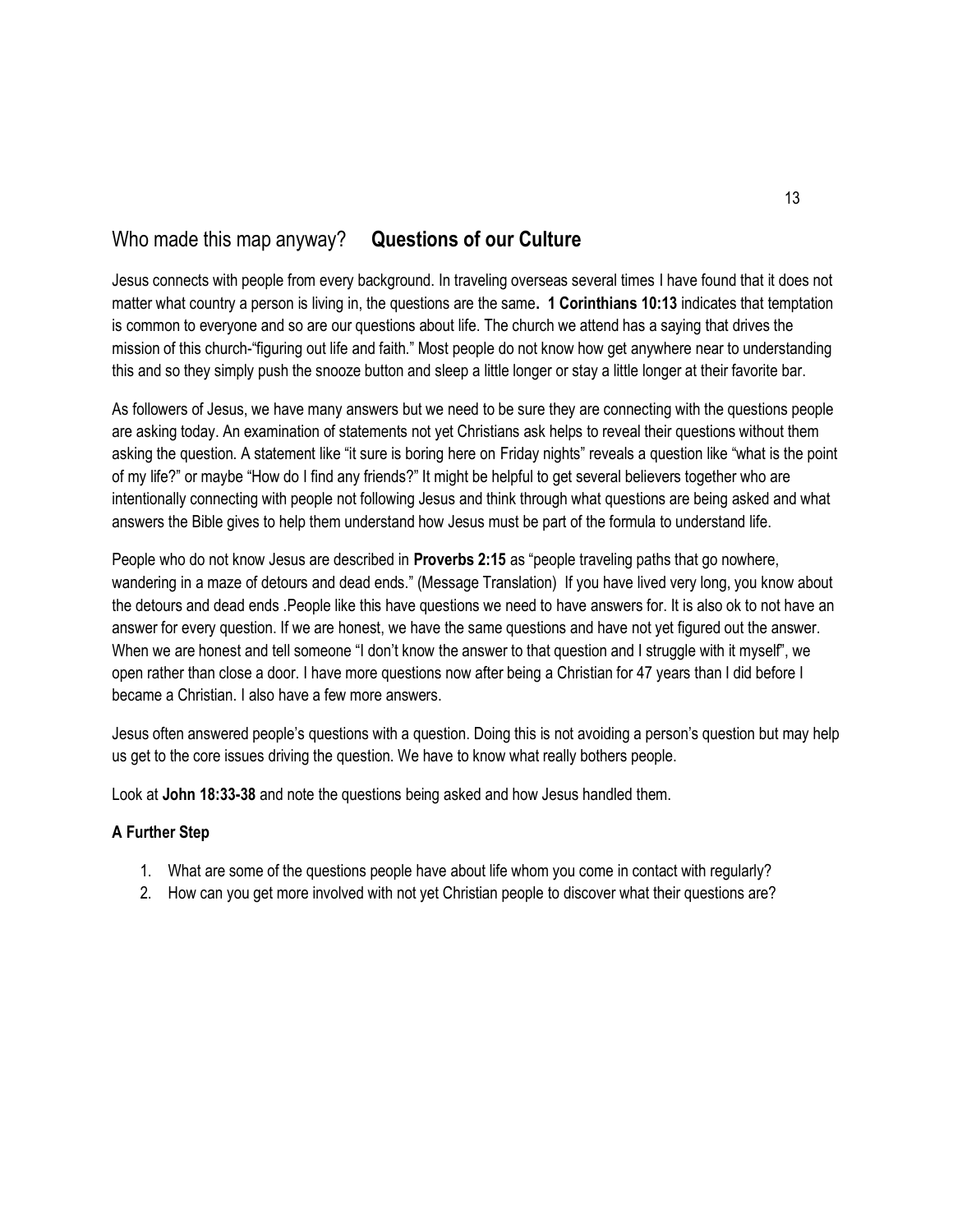# I like to travel but I'm not going there **How the World Views Christians**

There are some places we usually prefer to travel to and others we would just as soon avoid. There are people in those places we usually avoid who are probably very different than most Christians , who have questions, the same issues Christians do and they loud opinions about Christians. We will not like what they think and how they see us, but we need to know and we better get to know them.

The book "Un-Christian" has some of the best information on how people who do not follow Jesus see us. We have to learn how the gospel intersects with their issues and deals with questions people have. Many who do not follow Jesus have issues with Christians but are curious about Jesus. We need to learn how the gospel has been distorted over the years and people who do not follow Jesus can help us understand that.

Many who are not Christians see Christianity as rules or ideas that do not relate to them in their everyday life. We must learn how to translate the gospel into language that connects with them. They know there is an emptiness in them from time to time but do not know how to fix it. They need to know how Jesus answers these questions, difficulties and issues in their life. Of course, we need to know this also if we are going to speak with integrity to them about it. If they see us get up on Sunday morning and going somewhere with a Bible but see nothing of us the rest of the week, they will remain uninterested in what we have to say. This is a huge disconnect now between those following Jesus and those who only use his name at a football game.

Look at these verses **1 Corinthians 9:19-23 and 2 Corinthians 6:3**

- 1. In what ways have Christians distorted what the gospel is about? How have you contributed to it?
- 2. Why do you think those not following Jesus might be more interested in Jesus but have issues with Christians they know?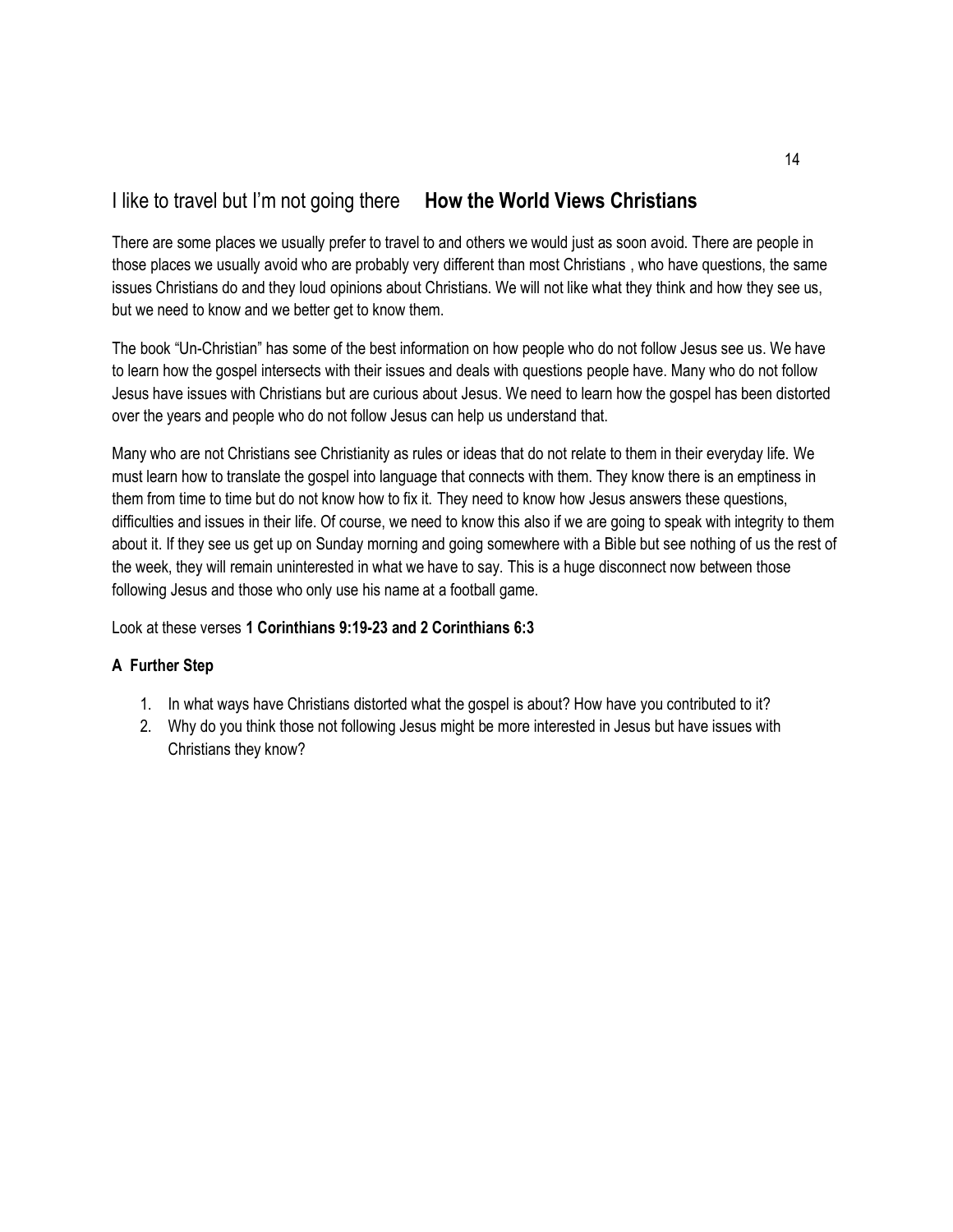# There is no way I am buying a foreign car **Gospel Ignorant or Resistant**

There are many people who are only going to buy "American" who do not understand how many automotive parts or computer parts are made in another country. They are ignorant of the origin of the internal parts of those things.

Many people we meet do not really know what a real Christian is and they are either uninformed or misinformed about what Christianity is all about. They do not know how a person becomes a Christian. As to why people become Christians, they have many ideas but often think it indicates weakness.They may have an interest in spiritual things but it is often related to the "new age" or something far from the truth. Think about where most people who do not know Jesus have access to the truth. Their routine rarely brings them into contact with believers who know how to communicate the gospel with them and they are not usually showing up at a local church to check it out. It is like you and I knowing the ins and outs of the banking system of Iceland. This is not a usual topic of conversation for us and we do not meet many bankers from that country.

A few people we meet really do have issues with Christians and they actively resist any discussion of Christianity. Many of these people have had a bad experience with someone in a church and have turned against the whole deal. A few are aggressive in resisting and gospel and encourage others to do the same. Many of these people are found in University communities and challenge everything except freedom. We could help them with that one. For the most part, these people have probably never seen an authentic Christian or they have had something pushed on them. If people have the opportunity to see the authentic gospel and Jesus in us, they are going to not only be curious but some are going to be eager to know Jesus.

## Check out **Romans 12:9-21;15:20 and 1 Peter 3:15**

- 1. If you had 5 minutes to tell a non-Christian what a real Christian is and what Christianity is about, what would you say?
- 2. Where do those not yet Christians have access to the truth about life if they do not go to a church meeting on Sunday? Any way you could change that?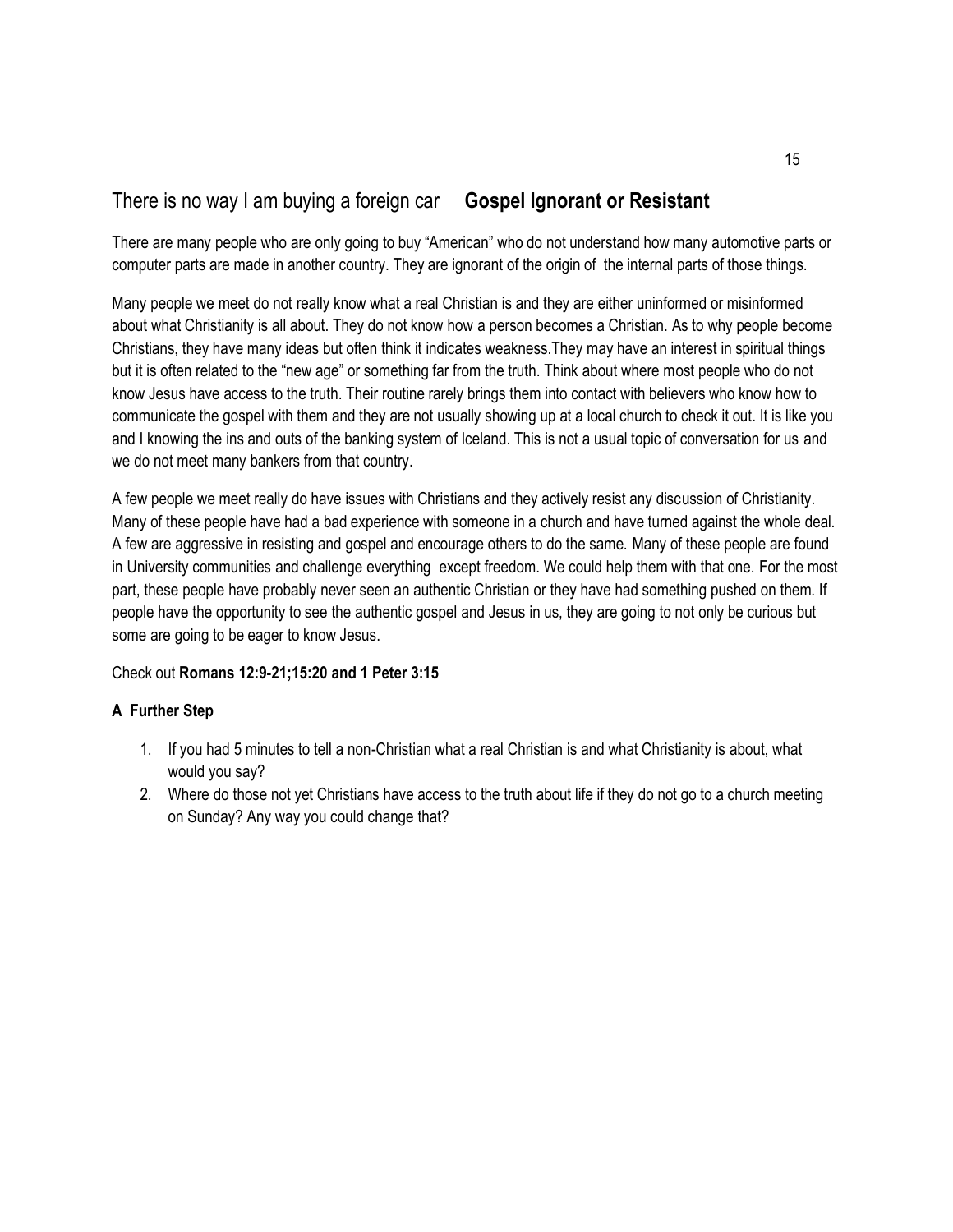# It's only a toy gun **Violence**

This is where I will part company with many of my Christian friends but anyway… God did not create us to be violent in any way. We were made to love God and people and receive love from others. However, we live in a violent culture. It begins as children who have games with toy guns, swords or other things to play a "game" with others. The winner of course kills someone. But then we graduate to computer games that focus on destroying someone or something. These games are some of the best sellers in the United States and the companies that create them make people a lot of money on the stock exchanges. But, there only games ,right?

One of the first steps leading to the downfall of a culture is when we laugh at a game or the TV show that promotes violence or some sinful activity. Some activities that people call "sports" are applauded after a violent punch or tackle. In hockey, fighting is expected and there is disappointment if there is not one real good fight in the game. Ultimate fighting which has been called the fastest growing "sport" brings to a climax just how violence has captivated many. Unless there is blood on the mat, why waste your time watching.

And of course the culmination of a violent culture is war. We glory in the massive armory that has its intent in destroying someone or something. I can remember sitting at the University of Wyoming versus Air Force football games and along with everyone else feeling an excitement at the Air Force jets as they flew over the game. The rush of adrenalin was much stronger than the game. The thought of these jets flying over an enemy country gave everyone a charge. As a culture, we are very good at destroying but not at creating. God is a God of justice but the type of life that focuses on destroying does not reflect God's nature. He is powerful but that does not give us reason for cheering the violence in our culture.

So, the Old Testament seems to express God's violence as an attribute of judgment or justice against the evil of people while the New Testament shows his love. We usually come down on one of these, so if I have to choose how to respond to evil, I choose love. Jesus death also shows how he responded to evil in his day. He stayed on the cross when he could have come down and wiped everyone out.

#### Look at **Matthew 5:39 and Luke 23:34**

- 1. In what ways have you participated in the violent culture we live in?
- 2. How can you change anything in your life so you focus on creating rather than enjoying the violence shown on our TV's or computer screens?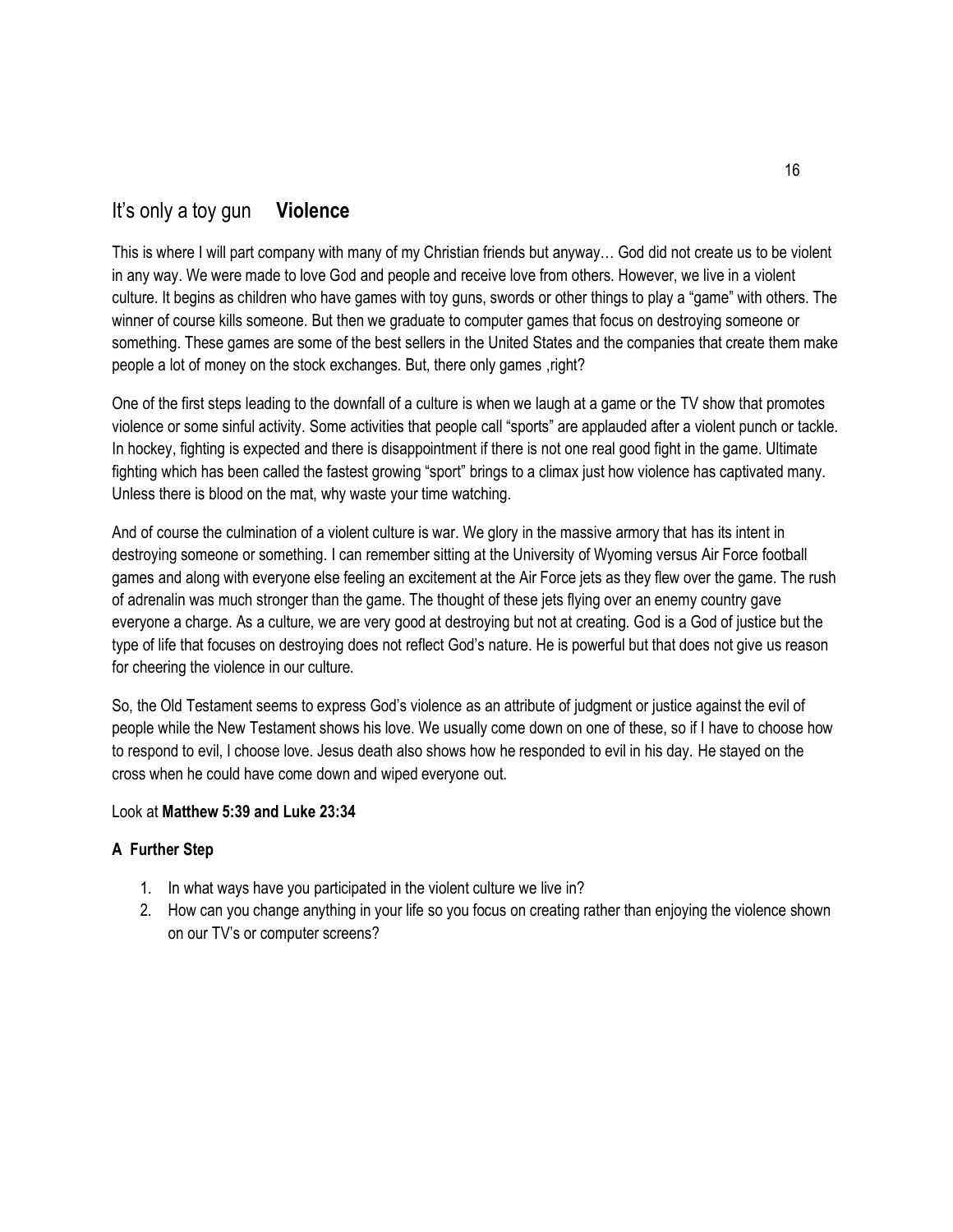# **Lifestyle** What to believe is important but how to live is critical

# Why are they leaning over on that track? **Running the Race-Right Living**

What's life really about? I mean, who really thinks about this? It seems like a crazy question but the answer to this question is essential if our life is to have a point. The answer is not complex but rather simple. If we would look at how Jesus lived and do what he did, think like he thought, speak like he spoke we would live in a way that honors God, is fulfilling and defines the point of life.

Solomon was a man who had more than anyone in terms of material things. He could build what he wanted and have anything made he desired. He had it all and anything he could think of, he could have. He concluded the book of Ecclesiastes with one of the most important statements in the Bible. "The end of the matter, fear God and keep his commandments. This is the whole duty of man." (**Ecclesiastes 12:13**)

The more I think about this, the more I think how far off base I am from God's original intent for me. I see glimpses of it in my life but have many days in which I don't know how to get from where I am to the starting line. I wonder if it is worth trying to find that starting line when so many Christians are not even aware there is a race.

How about you? Are you living the way God planned it? Have you been on the track lately or lying on the couch too much?

Look at **Ecclesiastes 7:29 and 2 Timothy 4:7**

- 1. In one sentence, what is the purpose of your life? (Base this on what God says about it)
- 2. In one sentence, what is the purpose of your life? (Base this on how you used your time over the last 6 months) How will you reconcile the difference?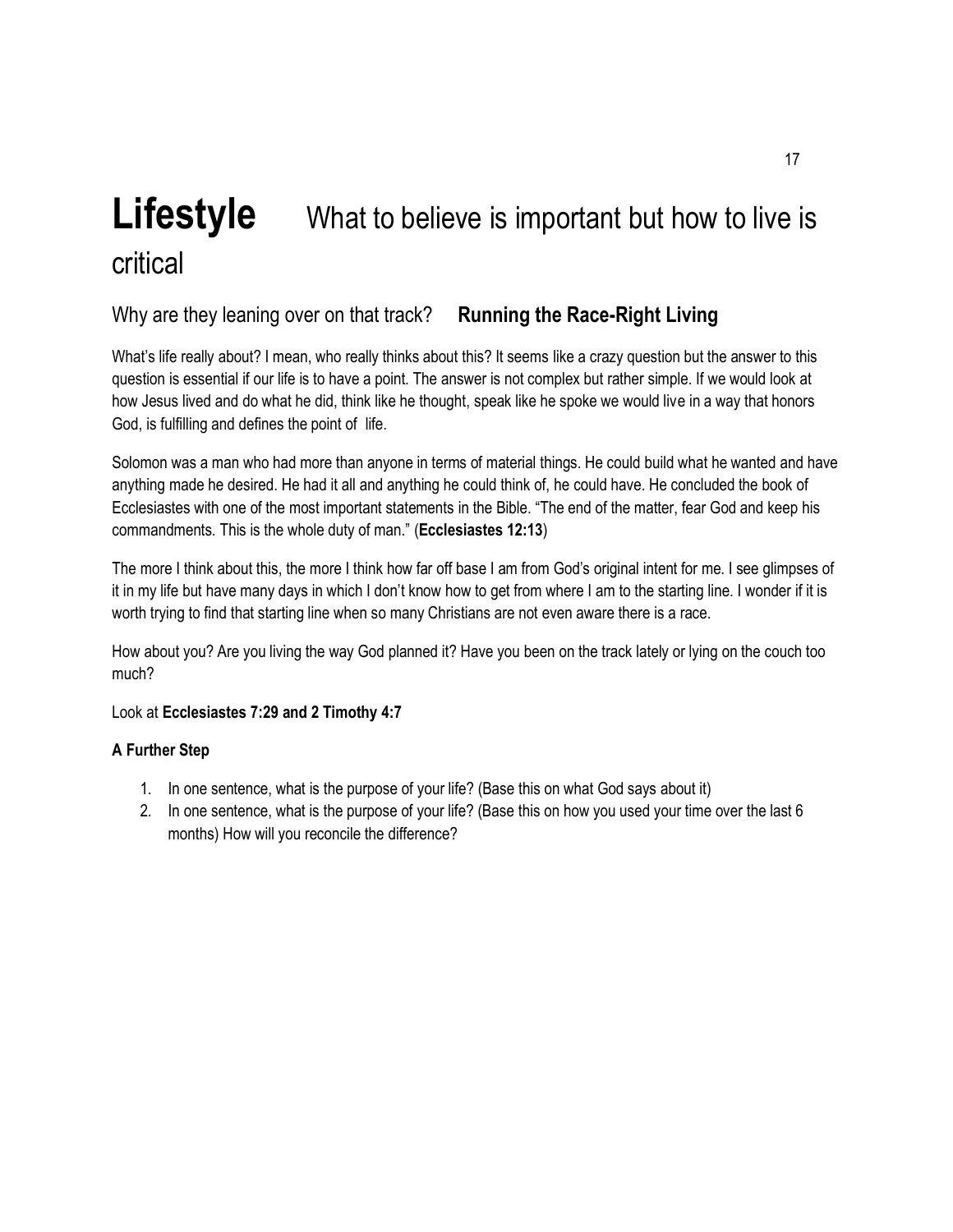## I hate the coach's training program **Brokenness**

We can get excited about people seeing Jesus in us and even being wanting to become a Christian but before that is possible, something critical must be addressed. It is like thinking about the big game but hating the practice session which not only deals with improving my skill but also my attitude. We want people to see how good we are and that hits the problem head on.

Nothing trumps personal holiness. God uses people who are broken and that is painful and why most avoid the whole idea of it. But God is a holy God and never backs away from it. We blow it off with statements like "God knows that is just the way I am." To try and bring Jesus to people without dealing with the sin in our life never works. It is life without power. But then we easily say that job is for "full time pastors." Brokenness releases God's power and we should not take a step to share his life without beginning to deal with this in our life first. We must face the evil in us. The cross is the only way to deal with those aspects of our life that must be changed if we are to bring Jesus to people.

It is so spanking easy to believe things without them really affecting my lifestyle. The real test of what we know is how we live. Right thinking is important but right living is essential. It is important to think like God wants us to but it has to change us. No change, then who cares because we look just like everyone else.

What are the big issues to address here? It is not so much that we need to just study Christianity, but rather we need to live out what Jesus said and did. Check out **John 13:17** on this idea.

Do people see the truth when they see us? Our life should bring clarity to people looking for answers to the questions life throws at us. We are the salt of the earth. **( Matthew 5:13**.) We can have a distinct influence in our employment, neighborhood and community but it requires radical changes in our lifestyle and most are not going to go for the change. We are only having minimal influence in these areas of our life and not many are wanting to explore Jesus. Most Christians do not even know the names of their neighbors and prayer is a ghost. God is committed to us being able to make life work and impact our community so he set us up with building plans in scripture.

Right thinking connected with right living is a driving force of a missional lifestyle.

#### Look at **Psalms 51:17;127:1 and Isaiah 57:15**

- 1. What does the idea of brokenness suggest to you? Do you like it? Do you need it?
- 2. What aspects of your life do you know need to be dealt with? Will you deal with them?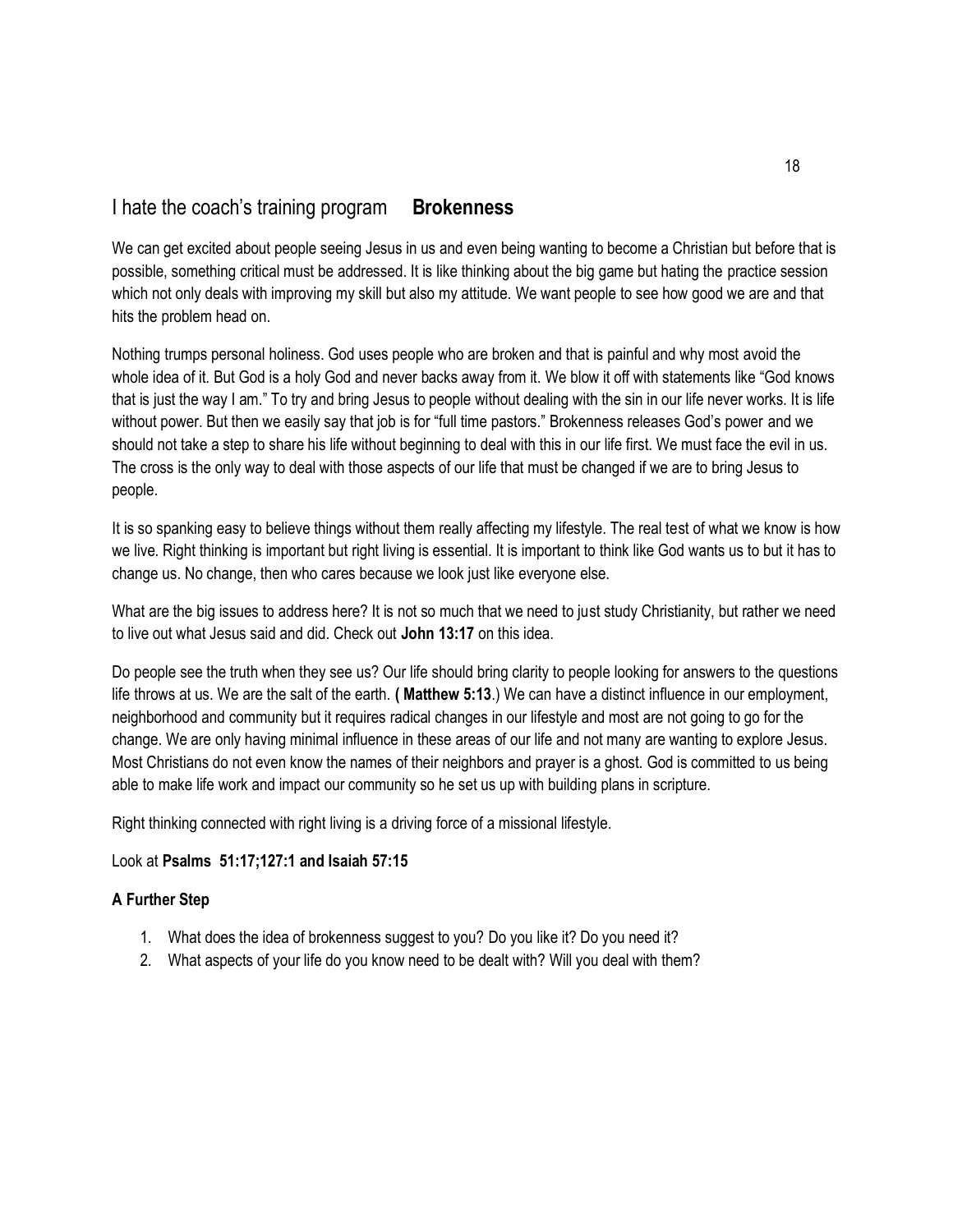# *What's that Noise I Hear Under the Hood?* **Close Examination**

I am one of the worst at maintaining a car. I defer maintenance until it is absolutely necessary. This is not always good as I can recall a couple of trips that ended well but they allowed me to spend a lot of time in places like Lusk, Wyoming longer than I could have imagined. With a closer examination before I left on the trip, I probably could have avoided the memorable experience.

In **Haggai 1:7** is a verse that deals with a close examination of our lifestyle. "Give careful thought to your ways…" What does this mean and how do you begin to do it? The New Living Translation says "Look at what's happening to you." Think of the word "careful". What does that mean to you? I think of taking my time, and not rushing, not overlooking areas of my life I want to avoid looking at, asking God to give me insight into how I am living my life and a few other things. This is not a glance but rather is deliberate focusing on my life. It requires no distractions and perhaps a day away with God.

The second word to focus on is "thought". Is it difficult for you to think this way? I find it easy to rush through and miss the heart of what God is wanting to say to me. Part of what this means is to think about what God's purpose is for me and think about how my life looks compared to it.

The word "your" makes it personal. I do not need to think about how someone else is missing it but rather only look into my life. There is enough here that I will not have time to critique someone else. **Romans 14:12-13** speak plainly to this.

And finally "ways" is a word that speaks to our lifestyle. How am I doing with my spouse, friends God has brought into my life, people in the small groups I meet with, my disciplines, temptation areas, distractions, busyness, the church aspect of my life, following Jesus, being distinct from the culture I live in. You get it I am sure. Take some time and let God show you the areas of your life he wants you to "carefully" examine. What would your life possibly look like 6 months from now if you did this during this week?

- 1. When was the last time you seriously looked at your life and asked God to show you what needed to change, be added to or be subtracted from your lifestyle?
- 2. Describe what the word "careful" means to you in terms of Haggai 1:7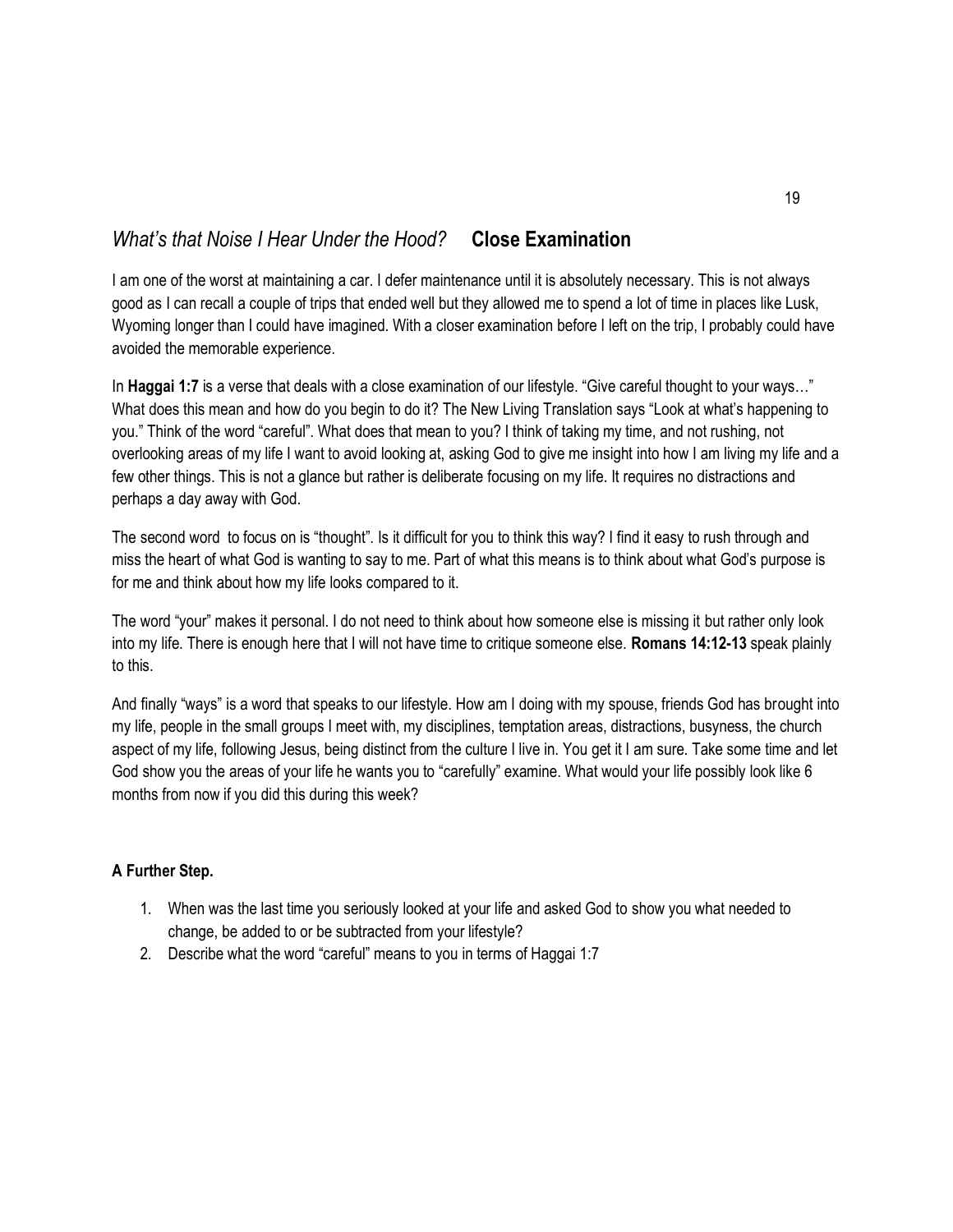# I get so distracted here **Focused Thinking**

What if Jesus really meant everything he said? Of course we would say yes but really, do we believe this and is it changing us? What does it mean to take someone seriously? If we do, we will act on what they say. We may have to think about it for a while but we will definitely do something about it. If what Jesus said is not practical today, it never has been. What really matters? Are you and I focused on what really matters or are we dabbling in distracting things? Think about some of the distracting things in many Christians' way of doing the Christian life. Having to have the inside of a church building have just the right appearance, making sure the music relates to the talk, etc. It goes on and on.

We could tell someone we believe in communism, but does that make us a communist? Not necessarily. But if we follow the teachings of communism, our life will show it. To really believe Jesus meant what he said and that he is speaking to me about it means my life is going to look like his when I am in my neighborhood, or workplace, on the golf course, basketball court or wherever. If we do not stand out from others, we need to question whether we are living like Jesus. How do you believe your life would change if you really believed Jesus meant what he said?

If we believe Jesus meant what he said, it is going to change what we have previously believed. Sometimes this is harder than changing behavior. God always alters something in us when he speaks to us. So, we need to tell ourselves we could be wrong in what we have thought. Be careful to not major on excellence to the neglect of allowing God to interrupt the service or the way you have always thought about something.

Humility is one of the most important virtues in learning how to live like Jesus did. The religious people of Jesus' day had no interest in learning about what he was talking about nor were they going to change anything. If you and I are not willing to change and give up control, we can forget about God speaking to us. What would be the most difficult belief for you to change? Can you identify where these beliefs came from? Think about how you do church, what you believe church is, why we build privacy fences for our houses, have decks in the back or the house and do not have front porches, why we work 50-60 hours a week, why we are captured by the latest tech toys or fashions…

## Look at **Luke 11:39-54 John 13:17 Philippians 3:7-14**

- 1. How do you know you are focused on what really matters? Does your neighbor or roommate know what you are focused on?
- 2. How do you believe your life would change if you really believed Jesus meant what he said?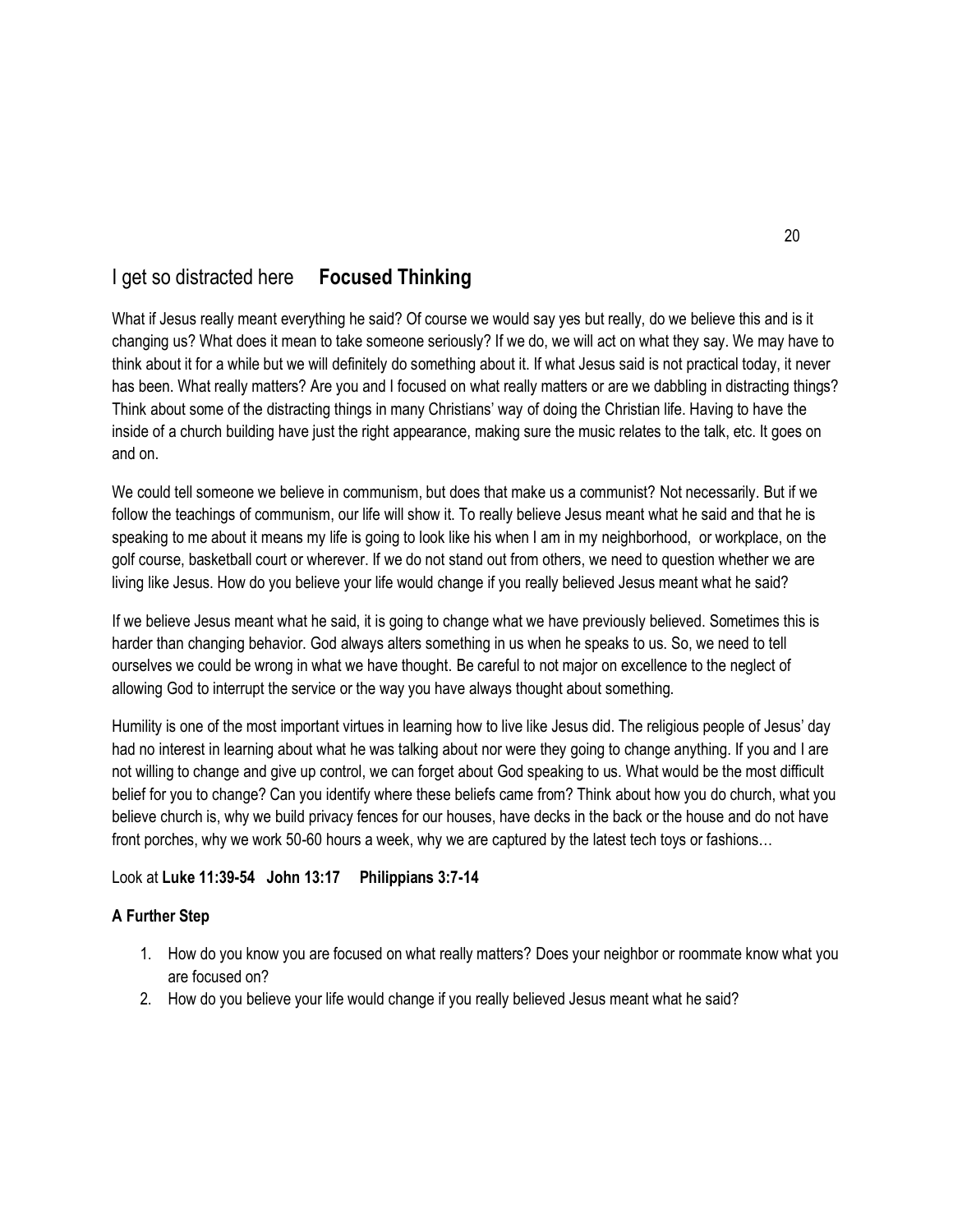# I don't like this color of paint **Transitioning**

When you change the color of paint on a wall, it might look strange at first and you may wish you hadn't begun this project. The old color looks ok you think as you continue to paint. But the further you get, the better the room looks. The same is true for transitioning into another ministry midset. Keep going if God has put it on your heart.

Change is inevitable and this is especially true as we begin to follow Jesus. To live a "missional" lifestyle will mean sacrifice that is costly. It will cost time and money to get close to people outside of the religious zones. Courage will be required because most of those who are Christians are not remotely thinking of life like this. There is this glaring fear of not knowing what to do as we reach out to people like Jesus did. Mother Teresa said when she began her ministry in Calcutta India that "in determining which work would be done, there was no planning at all." She said "I headed the work in accordance to how I felt called by the people's suffering. God made me see what he wanted me to do."

The leader of a large Christian organization recently resigned and he and his wife began to work with homeless and poor people. He asked one of the leaders of a ministry that works with these people how they measured success. The leader said "we bring Jesus to these people." What does this make you think about in terms of what you have believed are the critical things in ministry or life? Think about what Mother Teresa's 5 year goals would look like with this strategy. How about yours?

When we begin to follow Jesus into the lives of those outside our safety and comfort, it will look chaotic, perhaps confusing, or wrong by those satisfied to live in the "protection" of the Christian bubble. Jesus will make it clear what to do but in ways not like how we would prefer.

Look at a couple of ways he healed blind people in **Matthew 9:27-30 and John 9:1-7**. Why didn't he do it the same way? What are the implications of his healing people differently? For you?

- 1. What are you really afraid of in changing your lifestyle in order to do what God wants for you?
- 2. What word or words would you use to describe your feelings and thoughts about altering your way of living or ministry?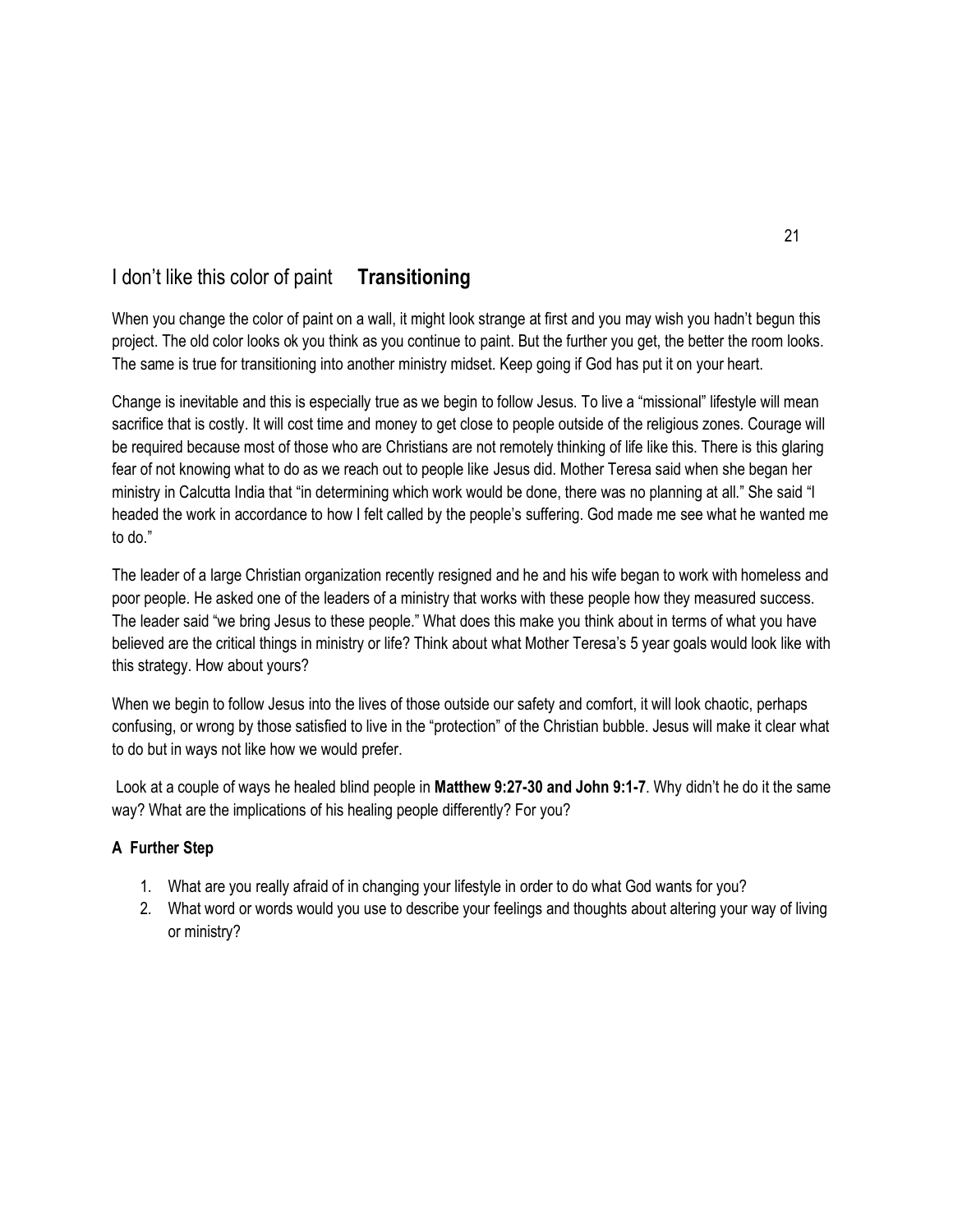# Why don't homeless people get a job? **Real Caring**

How do we know we are following Jesus…really? We can think we are but it is more in our mind than in our heart. When it is in our heart, it is in our life, there is evidence and we can only then say we are living as Jesus intended us to live. Belief remains in our mind but conviction is in our life and must have evidence for us to know it is real.

Many people listened to Jesus, I mean, no one ever talked like this, but that is as far as it got with most of them. This is a lot like listening to a great speaker and even being challenged but 3 days later we have no idea what was said nor why we would have gotten so emotional about it. Was I really in tears when the finished talking?

When we care about others like Jesus did, something changes in us and our resulting action comes from our heart rather than just from our mind. Someone named Beauchene said "You are never a great man when you have more mind than heart." So, we need to get real about this stuff or put another DVD in and get a beer and forget about all of this.

We may not be able to care for the needs of people throughout the world but we can care for those in the part of the world we live in. When was the last time you ventured out of your immediate world to touch those no one else will? Who are the lepers in your world (country, city…) today?

It is way too easy to agree with this but never do anything about it. Our comment might be "you can't be serious" as we think of the lifestyle change necessary to care like Jesus did. God wants to intersect our life with people, but we are not available and without real caring, our life negates what we say we believe. If you think life sucks now, if you don't really follow Jesus, you will become a "black master" and have a more complete definition of "life sucks."

Is it possible to be a Christian and not follow Jesus? Be careful how you answer this. Ask a Chinese believer in the underground church or a first century follower of Jesus and think about how they would answer this. If your answer is yes, you will not need to read any further. If you keep reading, look at **Matthew 25:31-40**.

- 1. What beliefs do you have that have yet to become convictions? How is that going to change?
- 2. What would you include as rules in the game of "Not really following Jesus?"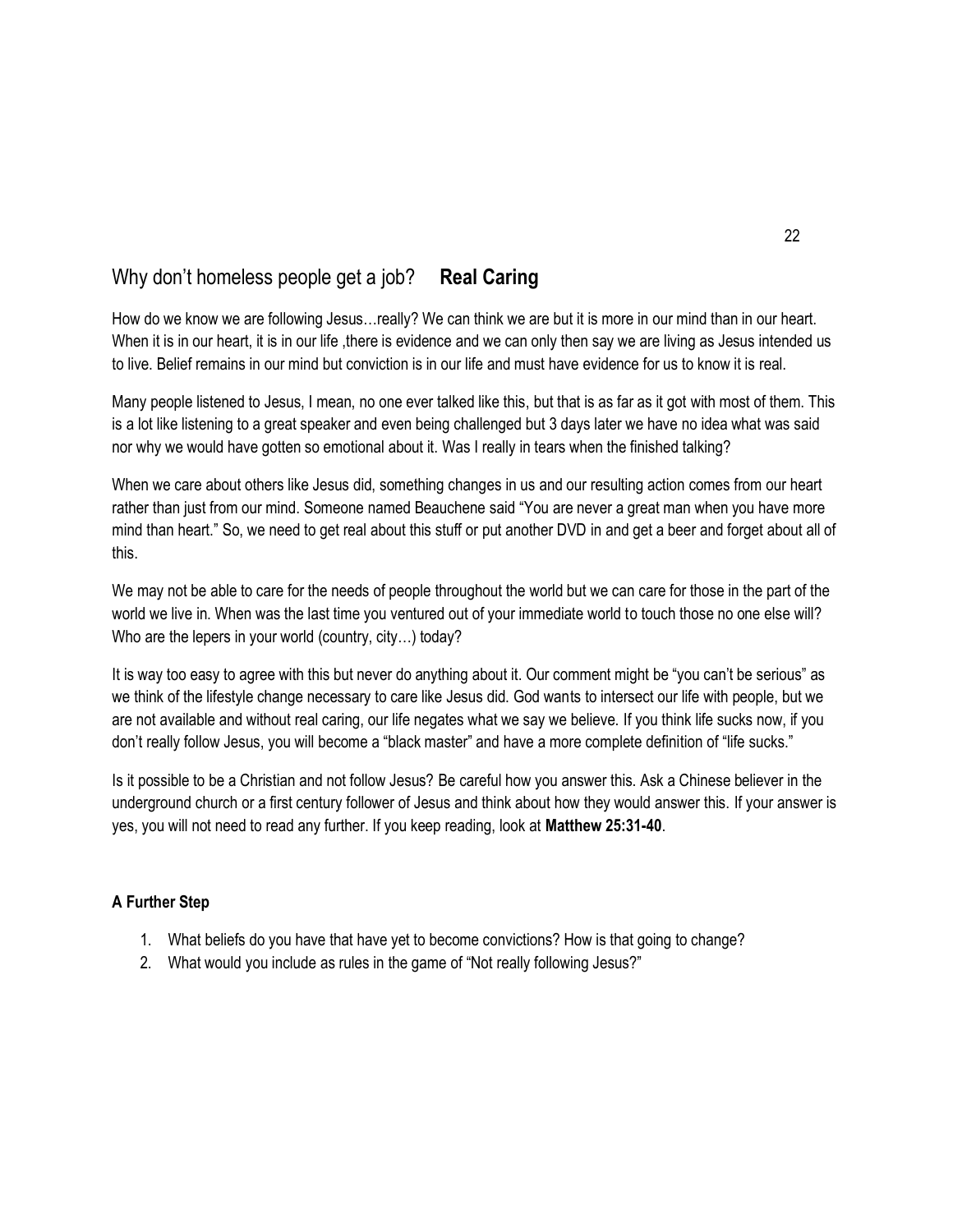# What are the names of your imaginary friends? **Perspective**

When someone asks us "what is your perspective on this?", how we answer may be different. Why? How we see something with our eyes, depends on where we are looking from. If it is about our viewpoint, our perspective is determined by many factors-our studying, other's influence and teaching, our willingness to examine other viewpoints, etc.

What about how we should live? How accurately does our answer reflect God's perspective? How do you know and how would you get God's opinion about it?

It is so easy to go through a day or week or all of life and not think about what is going on around us. Our urgency seems to be whether we can get to the store early enough to get the sale price. What was Jesus' urgency? In **Ephesians 5:15-17** in the Phillips translation it speaks about living with a" due sense of responsibility and understanding the meaning and purpose of life." Do you do this? Do your friends, neighbors or co-workers know what life is really all about because of your life?

Look at **Isaiah 43:7 and Romans 8:29**. Does your life clearly show people that we are made for God's glory and that we are to become like Jesus? Showing up at a Christian function does not show this at all to those without Jesus.

In his conversations with people, Jesus brought people to a decision about who he was and what he was talking about. They had to make a choice. Is his perspective and urgency of living like he talked about your perspective? Check out **John 5:24, 10:10 and Hebrews 9:27**.

Maybe you get scared when you think of how God thinks about life, but when you and I live with his perspective, we can handle what life throws at us. Our neighbor lost her home due to an adjustable loan resetting to a higher monthly payment. She does not know Jesus but if she did and had his perspective, her response would have been very different. Perspective determines how you and I view a financial crisis or any other situation that happens to us.

Isaiah 55:8-9 are verses that are essential for us to remember how God looks at things differently than we do. When we follow Jesus, we begin to see life and live it like he did.

So what is your perspective on how we are to do church, live in our neighborhood, relate to Christians not following Jesus (if it is possible to be a Christian and not follow Jesus), live in an affluent culture…?

- 1. If Jesus moved into your town and decided to be a part of your church, how do you think his perspective would be different from yours? Your pastor or elders? Why might it be different?
- 2. How would you describe your willingness to learn from someone very different from you?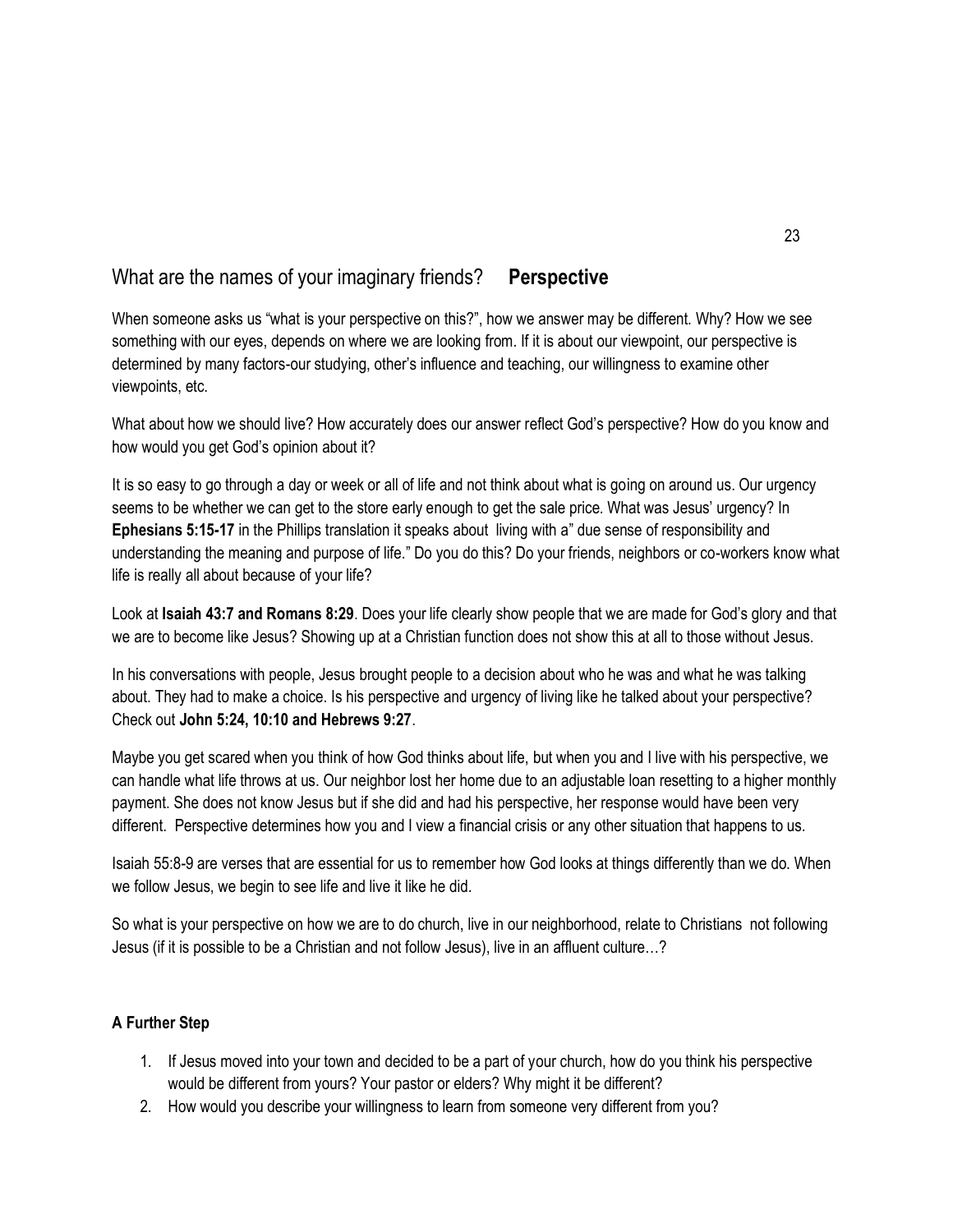# You need a complete change of clothes **Repentance**

Looking at an anticipated place you want to visit on a web cam stirs up some emotions as you see yourself sitting on a bench overlooking some cool spot. But getting there causes you to pause as you consider what it's going to take financially. You are going to have to save a considerable amount or it will just be a wish. You know you will have to alter your spending habits in a big way to pull this off.

It is the same as you and I think of how God wants us to live and how we would really like Jesus to do his stuff through us like he did way back when. But we know this is going to require us to rethink how we are doing life-by ourselves, with our families, with those not yet following Jesus and with other believers.

This is repentance-looking at our life and then looking at Jesus' life and making the necessary adjustments to live like he did. We are more off base with this than what we think. It is going to take courage to look at Jesus' life and ours and note the differences and be willing to make whatever changes necessary to change. But this describes why Jesus showed up in our world. Check out **Proverbs 1:10** ( a sinner is someone going in a different direction than God) and **Luke 5:32**.

Think of a few words or thoughts you have that describe what your life looks like now. Be honest and don't embellish it. But go further with it and write down what you know needs to change. Don't be trapped into the typical changes related to dieting but rather get hard with yourself and think about your relationships, bad habits, your thought life, discipling another person… What do you know God wants to see change in your life? Don't make a list of more than 5 things.

Repentance means a complete change of mind on how we are living life. It means getting serious about where life is going. Someone said that our life compared to eternity is about 2/5 of a second. Doesn't it make sense to get after it now?

- 1. How willing are you to make essential adjustments in your life in order to live like Jesus did? How will you know you are serious?
- 2. What do you know God wants to see change in your life? Remember, only 5 things to begin with. Get a friend to keep you accountable to this.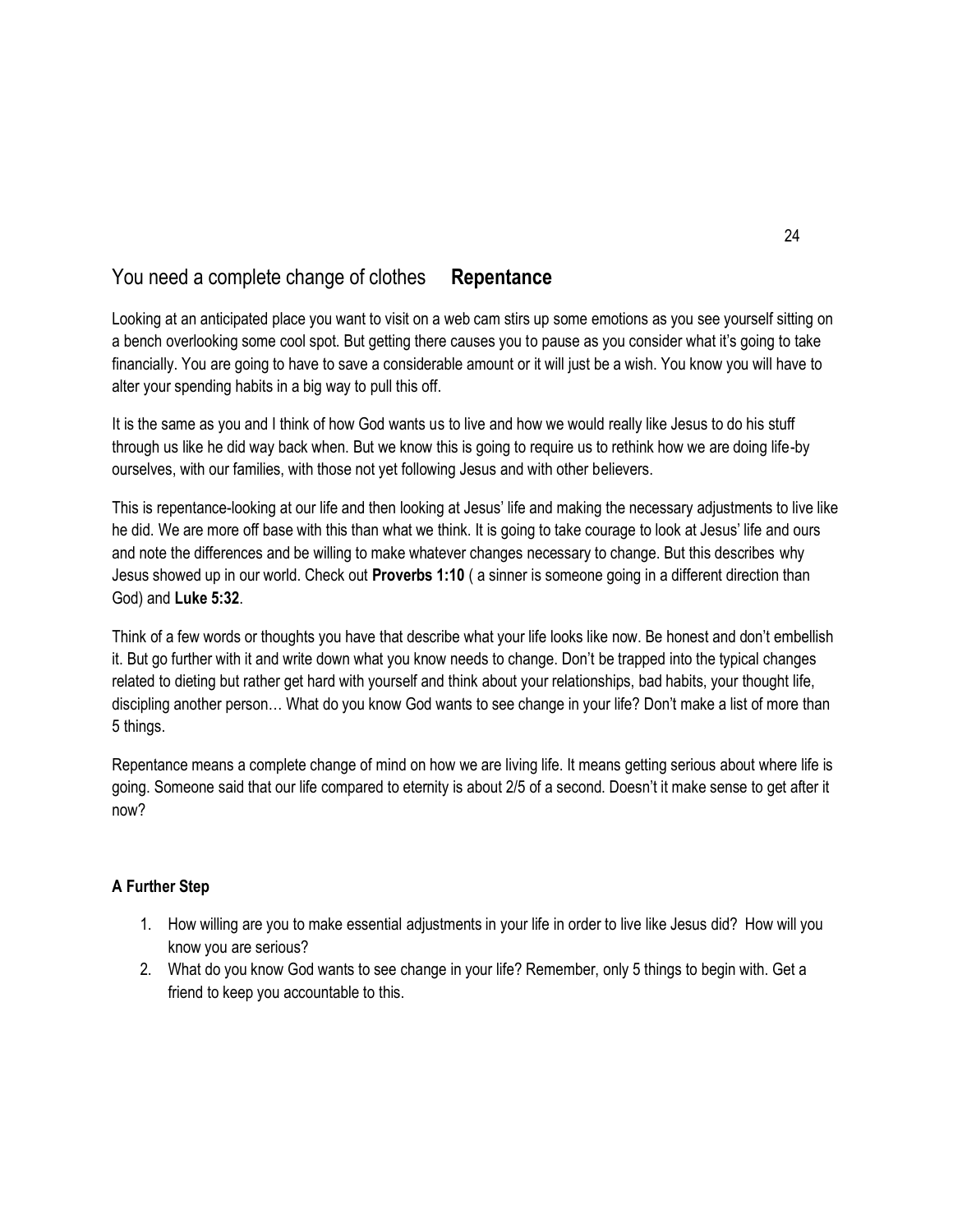# Maybe Wrong is Really Right **Different**

When Jesus walked into a room people noticed something different about him. What he talked about, how he looked at people, and how he spoke to them showed that he was like them but also distinctly different and their curiosity was aroused. His perspective on what really matters challenged both the religious and pagans of his day.

He was showing people there was another way of doing life and as a follower of Jesus, we are challenged to live for what really matters. Most people do not know there is another way of doing life or they believe a person in vocational Christian work is called to live differently but it is not for everyone. Where did we get this? The people Jesus hung with were ordinary people.

What does living differently mean? Part of the answer is that if we are living as Jesus did, we will not be chasing after the things most people do. If you are a high school student, college student, teacher, accountant, business owner or housewife it will have some different looks but it will be different from others in your age group or vocation. How might **Luke 16:15** look different for you? What do you highly value? Go through your check book and see what you are spending money on.

Even what we do to reach those not following Jesus will look different if we are really following him. Shane Clayborn said "people who change the world climb through windows rather than walking through doors." Walking through doors is the accepted way and climbing through windows is the different way. Is your strategy of reaching those not yet following Jesus working? Is the church's?

The Cadet Maxim at the West Point Military Academy states it like this:

"Risk more than others think is safe. Care more than others think if wise. Dream more than others think is practical. Expect more than others think is possible."

This captures how a life should be lived differently than the norm. Jesus lived a normal life in the midst of people who while in the majority were living an abnormal life based on God's design. Normal by most people's definition is not the same as good or right and it does not come close to God's definition.

We need courageous change. Especially for the large compromises that have settled easily into our lifestyle. However, to live with a different vision for our world will be a lonely thing. Many talk about this but few really are different.

#### **A Further Step**

1. What are the evidences in your life that prove you are involved in the lives of those not yet following Jesus?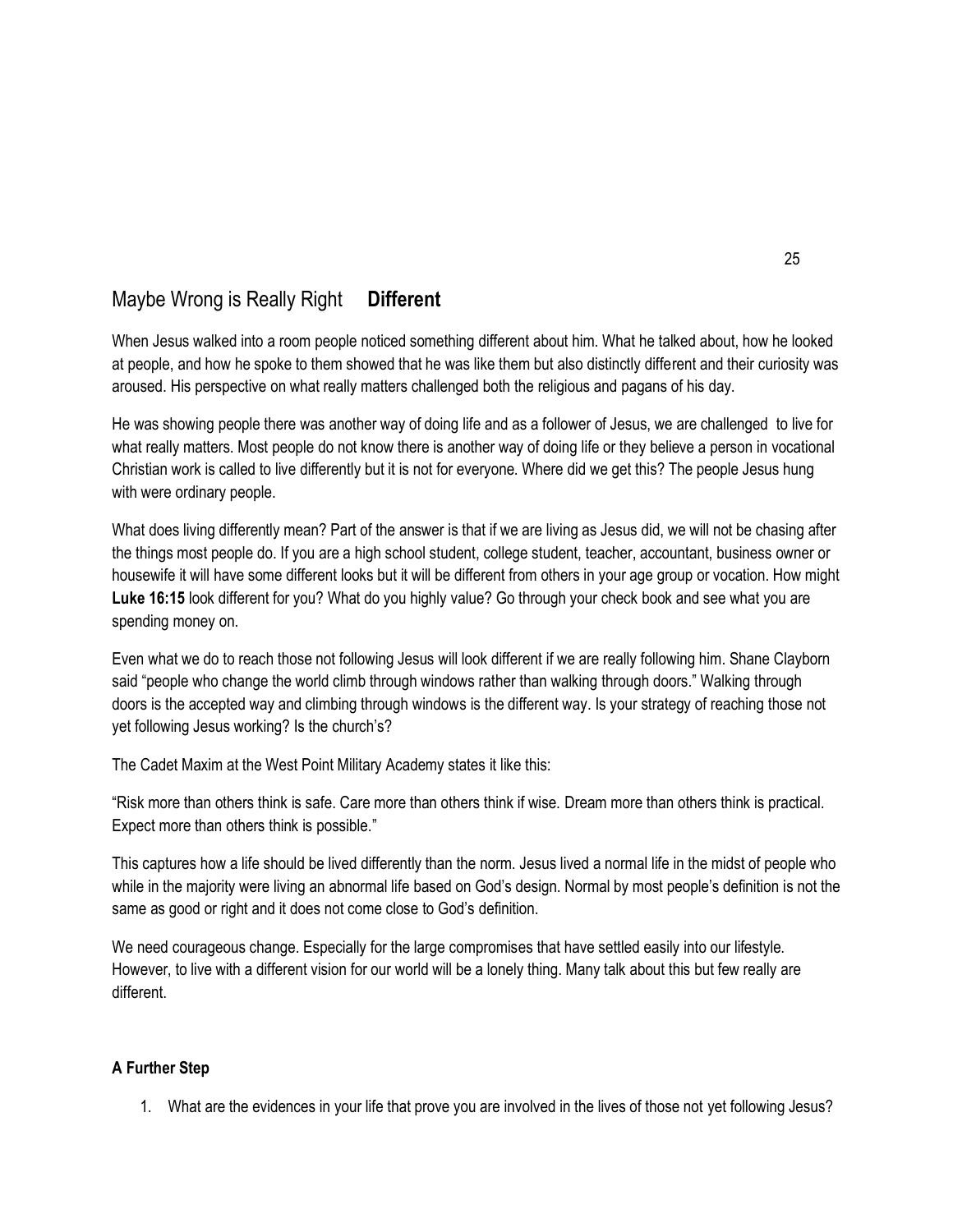2. Do you live a transparent life? Why is this essential? How do you hide from being real?

## Get out of the Christian Sub Culture **Involved**

Many people have not really seen Jesus in the Christians they know. Even Gandhi was fascinated by Jesus but when he met Christians, he felt let down. Why do people come to these conclusions? We must show people an accurate version of Christianity so they can come to a decision based on truth rather than a blurred vision of Jesus. Look at how Paul put it in **2 Corinthians 2:14-16**.

This means we must be involved with people in the non religious world and not be insulated from them. Check these verses: **John 17:20-21, 1 Corinthians 5:9,10, Philippians 2:14,15, and 1 Peter 2:12**. It is easy and comfortable to not associate closely to people not following Jesus but dead wrong. Jesus lived opposite from most Christians. He spent time with people who thought differently, probably cussed as a normal part of life, had beer in the refrigerator, and enjoyed wine after dinner. You get the point. Jesus was comfortable with these people. He even made wine for a wedding. Look at **Matthew 9:9-13 and John 2:1-11**. The Christian "bubble" is poison if we only hang out with other believers and never get our feet dirty with people different from us.

Why not get out of the Christian sub-culture and get into the culture where the good news is not available unless we are there? We need to stop teaching people to leave the world's culture or these people have no chance. What are we afraid of? Not yet Christians need to see us live with transparency. We need to get real. We really know ourselves and to pretend to be who we really are not with Christian friends defeats everything. We have the same temptations, struggles and desires as those not following Jesus. Our honesty opens a door with people who are afraid to let anyone close to them.

We must develop a fabric of friendship with the community we live in. This is involvement. Have a bbq with neighbors, meals, deserts together. Help a neighbor by picking up their news paper and mail when they are gone

Jesus hung out with those people marginalized by the religious and even secular people. He had no problem with lepers, IRS types and the average guy. His preference was refugees and not those in the temple or in our day- mega churches. Today, he would have coffee with those with aids, the gay community or the homeless. In Boulder, Colorado he would spend many Saturdays on Pearl Street Mall. Most Christians avoid Boulder-what does that say? Jesus will take us to these places and to people who live or frequent these places if we are following him.

Jesus was a marginal person anyway-born outside of the local hospital in a barn, grew up in the wrong town, had a blue collar job as a carpenter, had his birth questioned-who was really the father? Where does God want to use you? One thing worse than dying is living a boring life. Can you be bored if you are following Jesus?

#### **A Further Step**

1. What is the evidence that you are involved with those not yet following Jesus?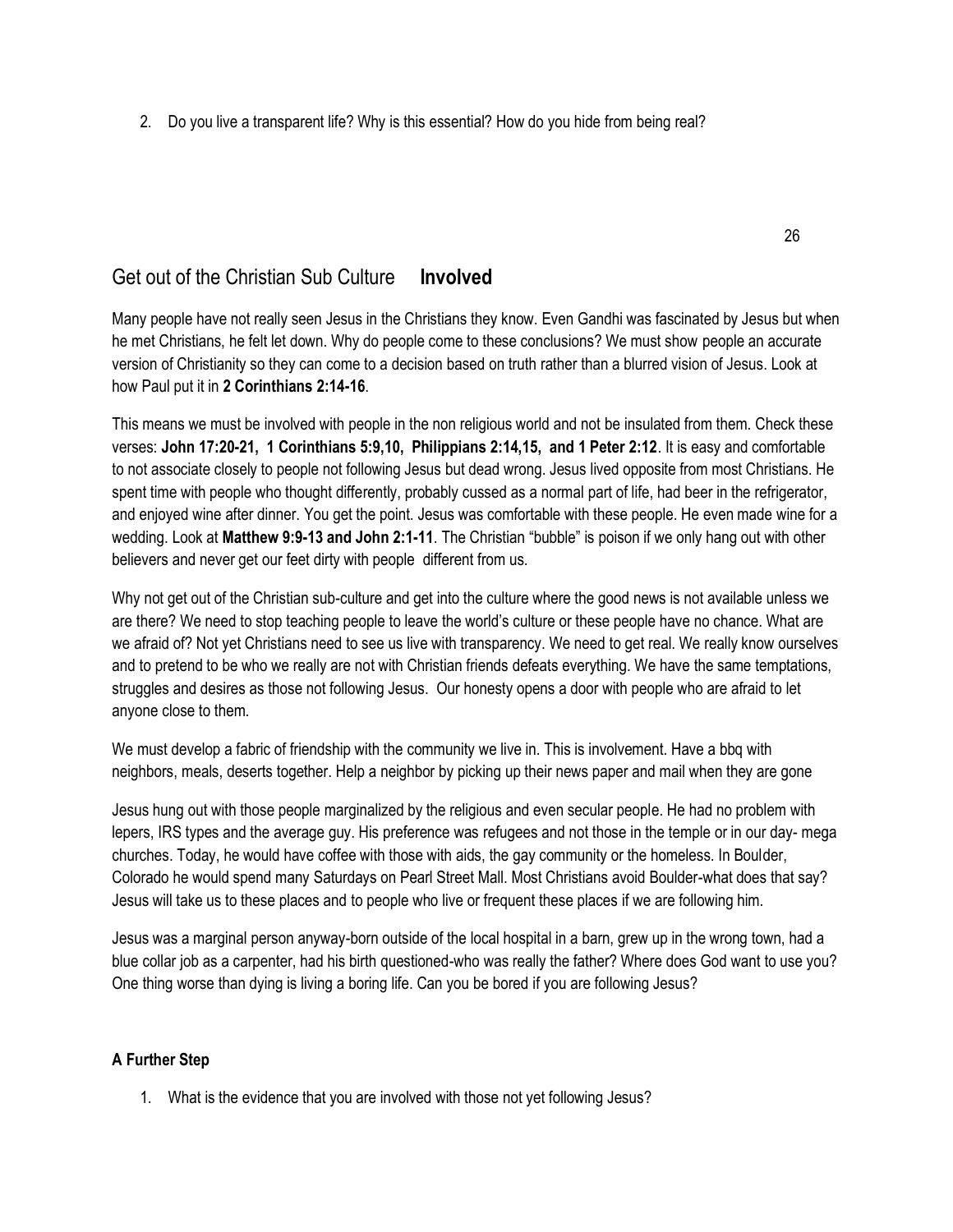2. Do you live a transparent life? Why is this essential? How do you hide from being real?

# Move to Albania and simplify your Life **Simplicity**

Have you ever heard someone say "Ah, the good old days"? What does that mean? What made them the good days? Some people think about how simple things were then. There are several places you can move to outside of the USA and you will find life to not be as complex as it is here. But here, this is a fight for most people who travel fast in life.

The fight to have a life of meaning does not mean it has to be complex. And, it can be very simple but be light years away from God's intentions for us. Some of the challenges however in maintaining a simple life include:

- 1. Not accumulating stuff. I go through my closet every year and give away what I have not worn during the past year-except a couple of shirts I keep so I can do it again next year. I have for the last several years been giving away books in my collection of books. Someone else can read them because I already have. It also saves them money. Have you ever thought about how free it is to live with less? Jesus had no home, very few clothes and not much else. Really we need to subtract rather than add when it comes to our stuff. My wife and I are praying now about selling our house and renting a small place because we do not need what we have and want to live with less. We haven't gotten much encouragement to do this which seems to telling me we are on the right track.
- 2. Saying no. Every week say no to something. We are presented with too many "good" things that take our time. Almost everyone I know is overcommitted because they have said yes to opportunities someone presented to them.
- 3. Letting go. There is pain in letting go of things-but why? Recently my wife and I went through some "treasured" things of ours and gave them to some people who were having a garage sale so they could have more for some upcoming expenses. It was quite easy to do after we began to let go of some of these.

I can remember on some of our overseas mission trips how simple we lived. It really was freeing to have all you owned in a large back pack. We did not have to insure anything and if was stolen, so what. It would be easy to replace.

Another aspect of simplicity is to do what Mother Teresa mentioned-"do small things with great love." It is not doing big things that is important but doing whatever God puts on our heart. This makes small things some of the most important things we could do.

Check out **Luke 12:32-34 and Philippians 3:13-14** and note how they relate to simplifying your life.

- 1. How do you react to the idea of getting rid of some of your things rather than accumulating more?
- 2. How does Jesus living as a homeless man for 3 years affect your living with simplicity? Why do some people say this is a wrong comparison for us to make?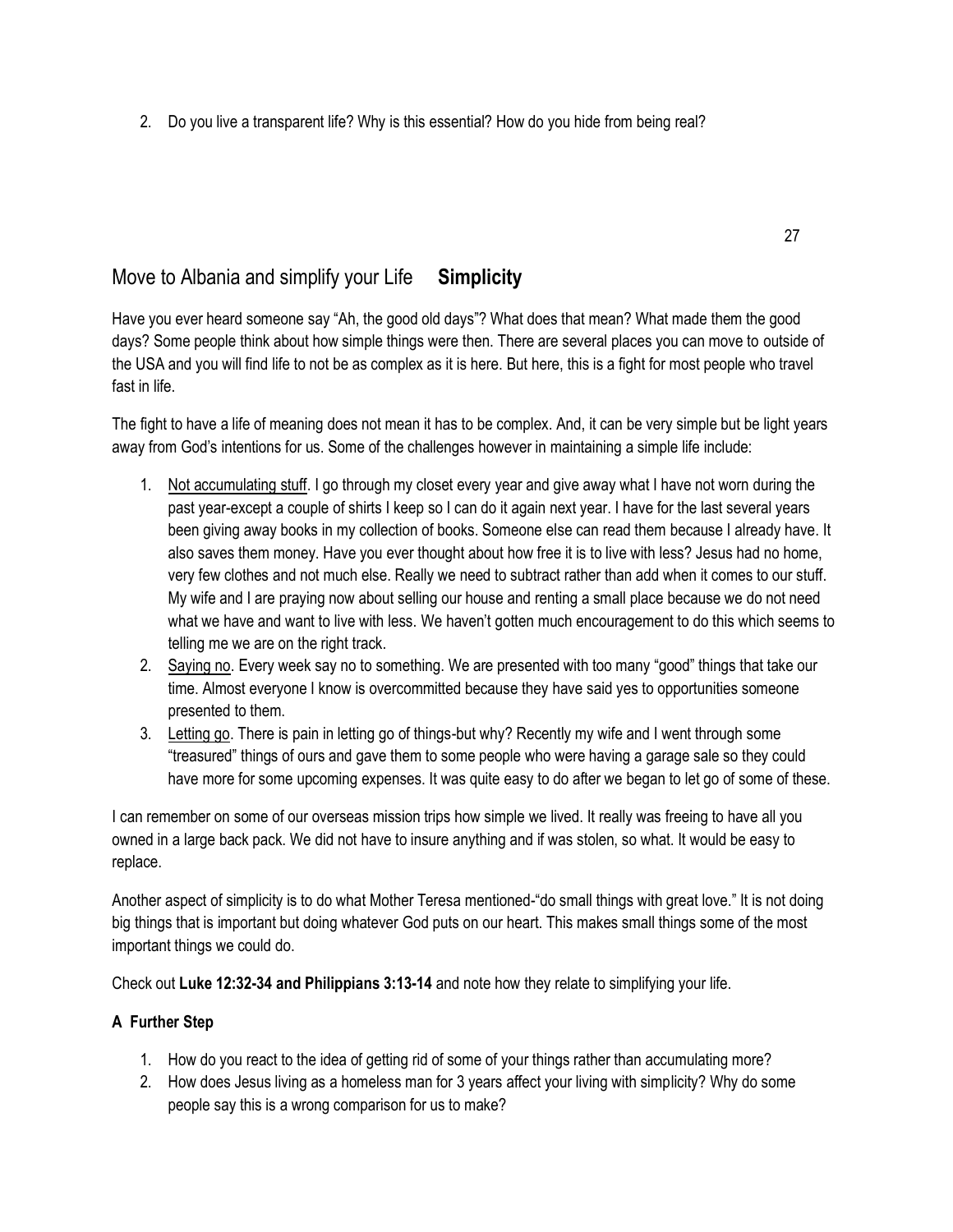# It is better to Travel Light **Eliminating Clutter**

Our bags weigh too much. When you fly (especially overseas) and your bags are over the weight limit, you have to really pay extra. We need something in life to put a check on how we live and what we collect. In Luke 9:1-6 Jesus challenged his disciples to take as little as necessary on a trip. What they and we see as essential is not close to how God sees what is needed in living as he intended us to live. Whenever we have or believe we need to have more than what we really need, it is clutter. I always laugh when I watch people at airports with 4 or 5 bags they are trying to roll towards the check in line. What a joke to think they need this much to have a neat vacation.

We also should eliminate the many Christian activities available to us in order to be available to others. Most of the Christians in the world do not have the facilities and resources available to Christians in the U.S. and yet they are impacting their countries much more significantly than we are ours. They don't have access to seminars, books, dvd's, etc. that are considered normal and essential to do ministry in the U.S. We can learn from them.

We try to rationalize our complicated and busy lives by asserting that we live in the  $21st$  century or in a much more developed country. We need to learn to travel light. I take one back pack when I leave the country and love watching people desperately looking for their checked bag after the flight.

Think about the clutter in your life. Jesus was never in a hurry, never too busy, never pressured himself to get more done in less time, and never wished he could have had a neater pair of sandals or that colored robe. He did not overwork himself or burn out trying to get more so he could take with him on his trips with his disciples. Look at **Ezekiel 22:30** and note God's purpose and perspective. Does this connect with you? Would you have to get rid of something to be this person?

We are going to have to eliminate the clutter in our home or life to be available to people and be focused only on what is on God's heart. **2 Chronicles 20:12** speaks loudly about why God uses some people. Their eyes are on God. For us, Jesus must be the strategy for showing us what we must get rid of so our lives are not so cluttered with insignificant trivia. We discuss so many things that are useless and do not matter at all. Travel light in your conversation and talk about what really matters.

- 1. What needs to go in your life in order to live without being in a hurry, or becoming too busy or trying to get more done in less time?
- 2. Are you available for God to bring someone into your life you can disciple? What does the answer "no" mean?
- 3. Do you need everything in your house? Give something away each month to someone who could use it.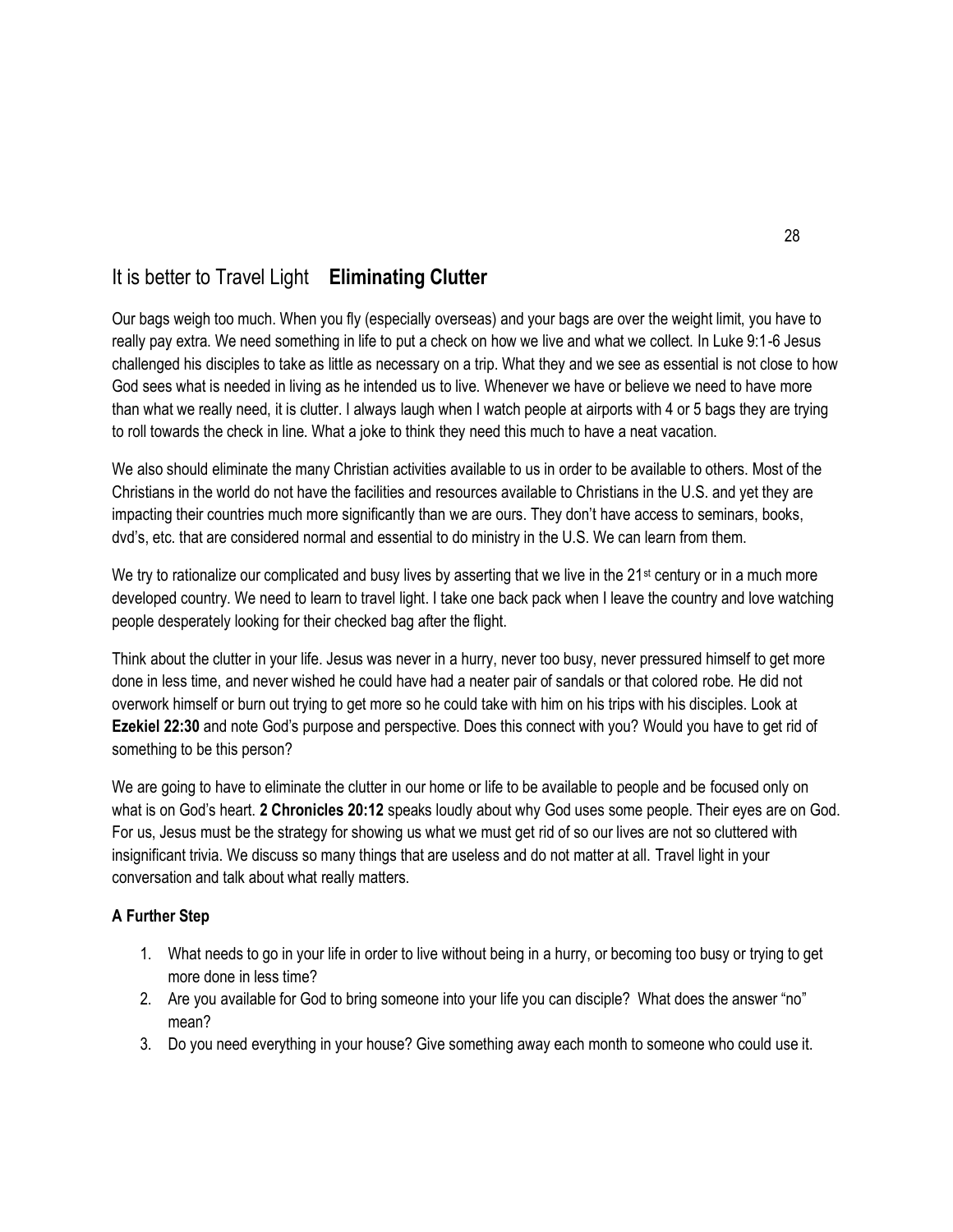# Who's in Charge Here? **Responsibility**

There are some aspects of following Jesus that are our responsibilities and some that only God can do. When we attempt to do what only God has said is his responsibility, we get bloody running into walls. For example, we can bring truth to a person's ears but only God can bring it to their hearts. Look at **John 6:44 and Ephesians 2:8-9** in this regard.

One of God's jobs is to "comfort the disturbed and disturb the comfortable." Think about how many times he did this. The New Testament is full of people Jesus met who challenged him at every point and others who hung on every word because it was relieving their suffering or answering some question or stimulating their thinking. It is our responsibility to introduce people to Jesus and allow him to be the boss in their life. If you and I argue with someone about some truth and convince them we are right, how long will they be on our side? If God convinces them it goes from belief to conviction.

When God works in our life it always disrupts something. This disruption exposes our idols, reveals our needs, stimulates our growth and leads us to consider old or traditional things in new ways. Our church recently has moved from meeting on Sunday mornings to Friday nights with a meal, interaction, teaching and worship. The idea is to invite friends to an atmosphere where they can listen in total informality. They can discuss, ask questions or just eat. In dropping the Sunday service, some have expressed concern over whether you can have "church" on Friday. God has led us to consider doing "old things" in a new way. It is not my responsibility to convince someone this is right, but I have to let God do the convincing.

When we begin to get this, we eliminate a lot of stress from trying to do what only God does. We also experience a freedom and a pace to life that he intended us to live. Check **Matthew 11:28**

- 1. What would you include in a list of responsibilities that are ours and those that are God's?
- 2. What happens when we assume God's responsibilities? What doesn't happen?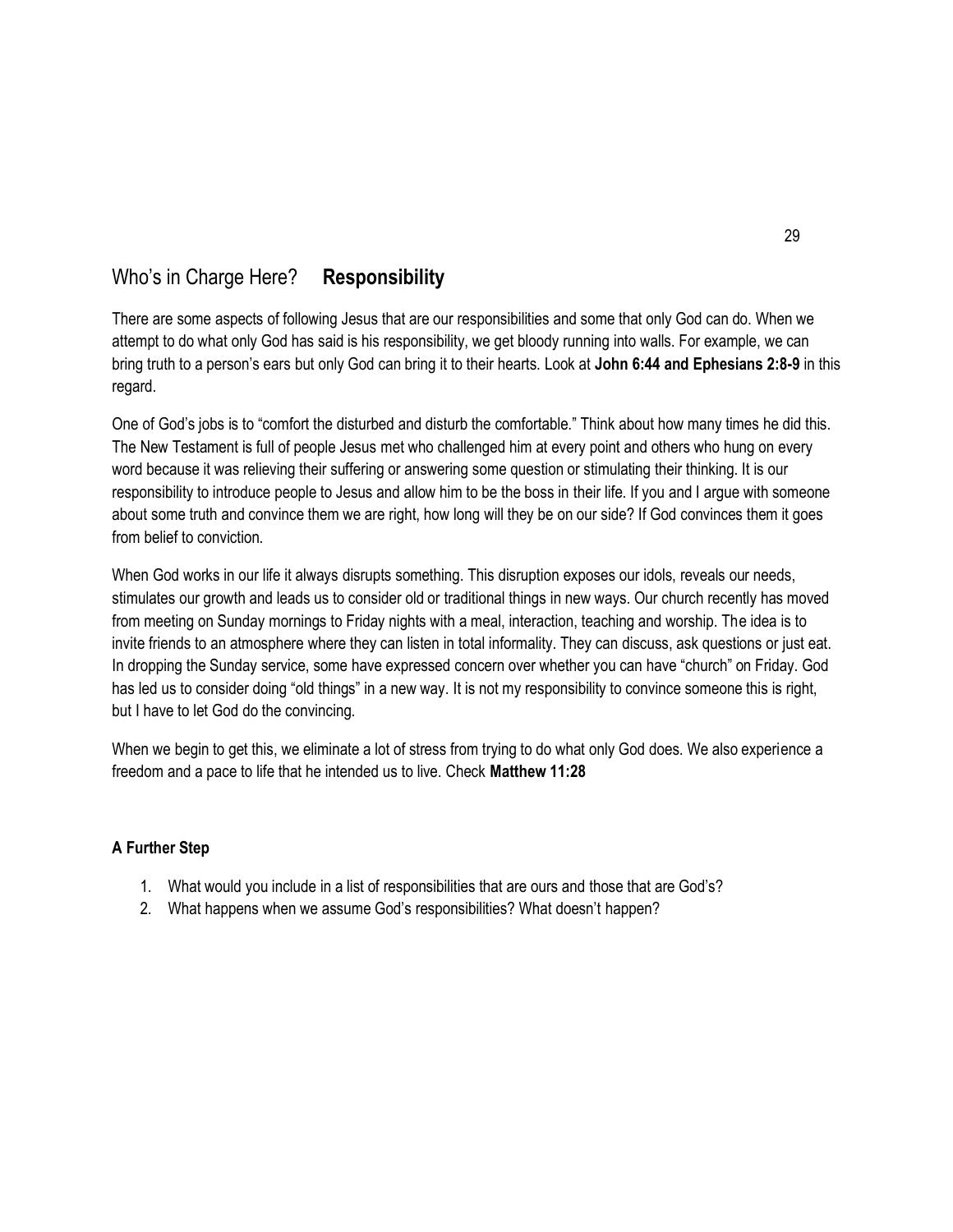# There is Always some Gravel on the Road **Enemies**

"I will only believe it if I see it." I bet you have heard this or said it many times .We live in a world at war. It is not Iraq or the Sudan but a spiritual war going on around us even though we are often put to sleep by the lifestyle we have adopted or by those around us who are completely unaware of this aspect of life. I am thinking of those calling themselves Christians as well as those not following Jesus. If God pulled back the veil that is keeping us from seeing as he does, we would no doubt be alarmed. **Ephesians 6:10-18** details this clearly.

One enemy we often do not recognize is "busyness." Why don't we see this? The sad question I hear over and over is "Are you keeping busy?" and the equally inadequate answer is "yes." The truth is that the busier we are, the less we care about people God wants to put into our life. **Matthew 9:36** is a thought that rarely crosses our mind. When we see the crowds of people we get disgusted that we can't get the park bench, of picnic table we wanted.

Our focus on a job, a relationship, finances or whatever steals the thoughts that were always on Jesus' heart. Life ends up draining us and we easily conclude that this is the normal way to live.

**Matthew 6:24** is a reminder that we must focus on following Jesus only. There can be no competitor to pursuing what Jesus' agenda is. It never changes because he never changes. When a student who was involved in a Christian student group is away from the campus for several years, it becomes easier to conclude that their commitment then cannot be expected to be the same now that they are in the "real world" but that thinking will eliminate them from the game. Are you still in the game?

It may not seem like an enemy but showing up when a church meets can become an enemy to following Jesus because if this is our only definition of the Christian experience, we are like an athlete who listens to the coach but goes out for a burger and fries instead of putting on the uniform and getting into the game. The church meeting can be ok if we remember that our enemies are waiting just outside.

Be on the lookout for your enemies!

- 1. How often do you really think about the spiritual warfare going on around you?
- 2. What are some of the more significant enemies that are distracting you from God's purposes for you that you can recognize? Ask a friend what some of theirs are.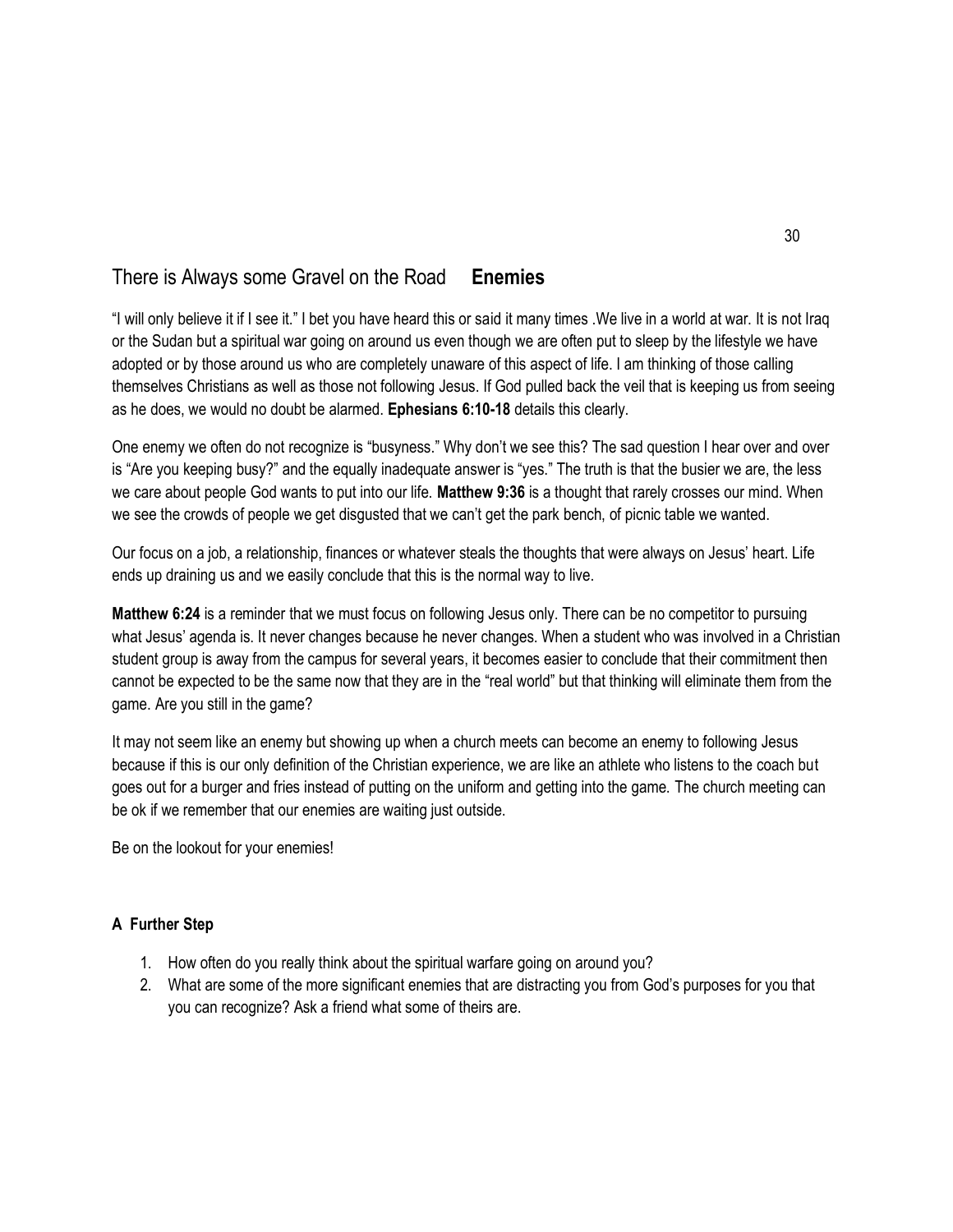# Tiptoeing Through Life **Misplaced Fear**

To walk through life stealthily or cautiously on your tiptoes reveals a misplaced fear of people who are not going to venture out with Jesus into the hard places of where life is lived by many. There is nothing wrong with being cautious…at times. Jesus disappeared in crowds at times. We must live with non-Christians with complete visibility however. We do not mind living visibly with some people but not with others. Jesus lived the same with everyone and so should we.

In **Galatians 2:11-14** Paul challenged Peter because he had been eating with outsiders when the religious gang was not around. When they appeared, Peter got away from the outsiders. He was afraid of what the religious types would say about him. His behavior affected others on the team and they also withdrew from the pagan bunch.

Paul hammered this one. He said hey, you are not acting in line with the truth of the gospel. It is no different today when you begin to live intentionally with those not following Jesus. There is opposition from those who have no intention of being around outsiders except at a grocery store when they check out. And most would go through the self check- out lane if they can. Plan on being accused of compromising something or giving up the faith altogether. Many "Christians" are not going to follow Jesus into the market place of life.

We have to be careful not to tiptoe into doing life with people who can't figure life out but rather walk into it with them boldly. Don't just get your toes dirty. Forget about those with religious check lists to make sure they don't cross the lines they have drawn that define following Jesus for them. If we are really following Jesus, he will erase some of those lines and show us the ones that really matter. Forget the labels people will give you.

- 1. Look at **2 Timothy 1:7** and discuss with some others how this misplaced fear has kept you from venturing out into the market place where those not yet Christians are hanging out.
- 2. What are some Biblical boundaries that do matter in living with non-Christians?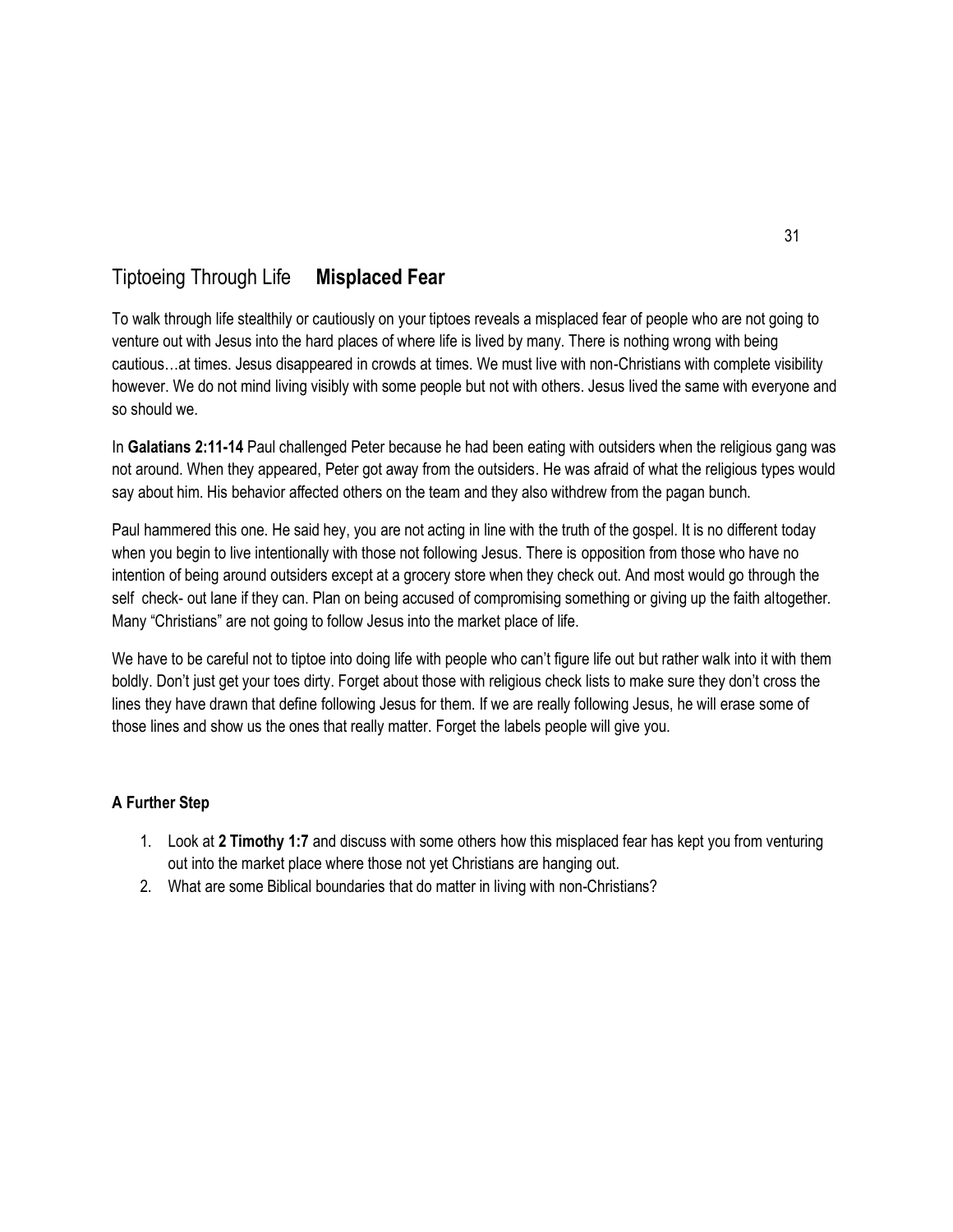# They have a Magnetic Personality **Life Qualities**

It is easy to see that some people have personalities that seem to attract people to them, but then there are those who seem to walk through life collecting metal of all kinds that attach themselves to their body, their attitudes, speech, etc. No two people are quite the same and we have different temperaments and personalities but there are some aspects of being the kind of person God made us to be that are essential if we are to make any difference or just be like any mosquito that is killed in the summer. Do you remember any mosquitoes you killed last summer? Were they that distinct that there is no way you are going to forget them?

Certain character qualities, attitudes, thinking and values are necessary if we are to have an attractive life around those not following Jesus as well as those who are. We make the choice to let God do what he alone can do and people see the difference. Look at **Galatians 5:22-23**.

Think about these 6 for a few minutes or longer…

- 1. Having a focus on the internal change of a person rather than just being involved in activity. It is easy to think we have to do something rather than be something. Check **John 6:28-29**
- 2. Having a perspective that values diversity and creativity. People are different and we can learn something about God from everyone. God is the most creative being ever. **Genesis 1**
- 3. Being honest rather than superficial in relationships will take you to levels in your friendships that demand much but result in freedom and fulfillment.
- 4. Letting people know you are on the same road as they are with questions that do not always seem to have answers.
- 5. To live with the impact of "I have no place to lay my head" as Jesus commented one day as it relates to consumerism and the plastic American lifestyle with a focus on myself to have whatever I want.
- 6. Living to meet the needs of people I know and some I will meet rather than only thinking about mine. Living with a servant heart.

- 1. What deficiencies are you aware of that you need to work on in order to more significantly make a difference where you live and work?
- 2. Why do you believe you have not made progress in dealing with these life qualities you know you should have in your life?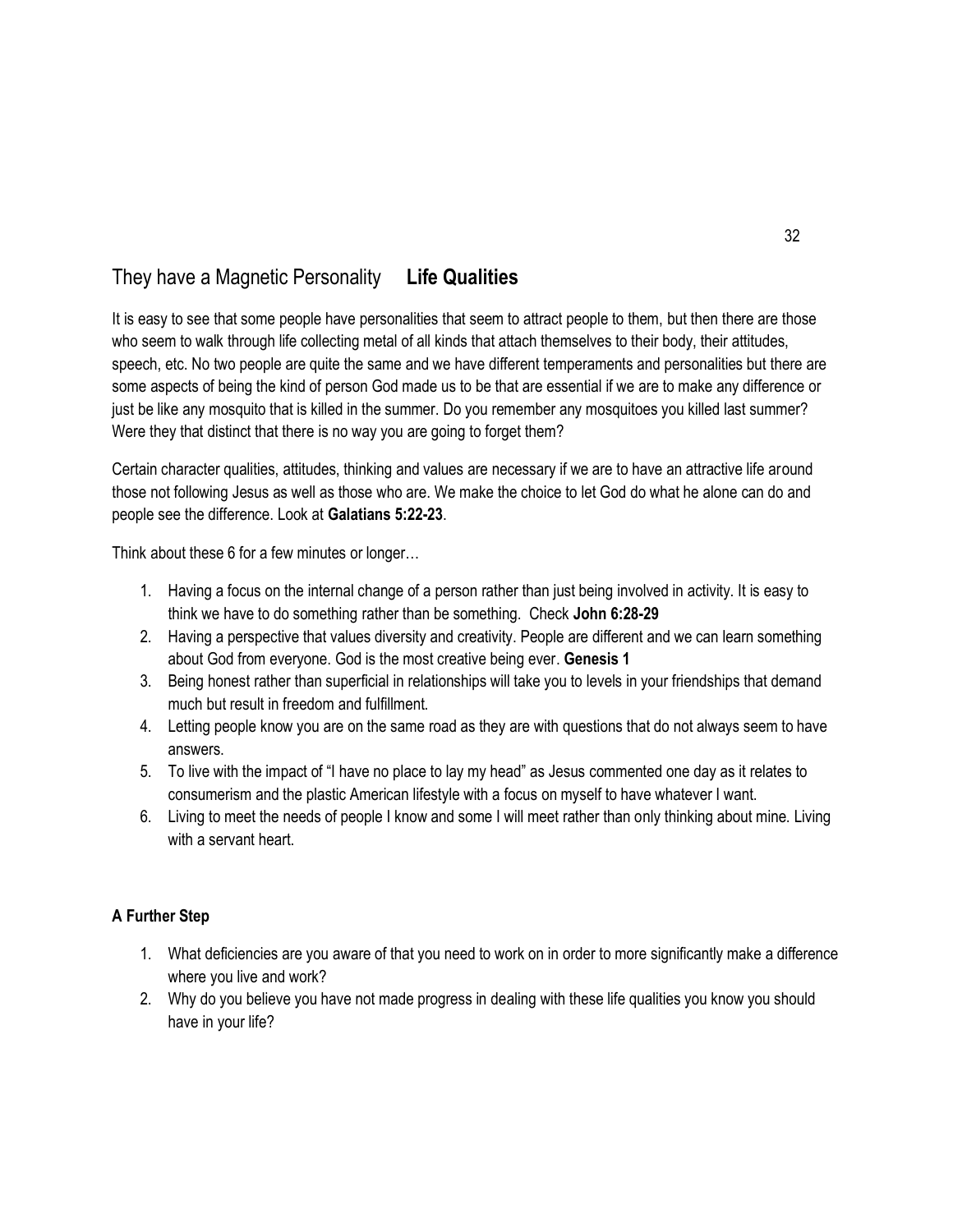# What's in Your Tool Box? **Life Skills**

Being the person God wants us to be is a life-long process. We can work on these "Life Qualities" and still not make the difference in our world as we could because we also need some "Life Skills" to go along with this. It is like a guy who really has a heart to play baseball but has no idea how to stand in the batter's box or how to field hard grounders. They have to have some skill to make the team. Look at **Proverbs 22:29 & 2 Timothy 2:15.**

Or think of it this way…you only have a hammer in your tool box but you need a screwdriver to remove a screw that is in the wrong place. Now, you can hammer the wall to pieces and remove the screw or you can add another tool-a screwdriver to your tool box and remove the screw and leave the wall intact. It is the same form making a difference as a Christian in the world. We've got to have some skills to go along with our life to help people follow Jesus and impact people.

Here are some skills we need to make sure are in our tool box as we seek to make a difference in our world…

- 1. Learning how to listen to people. Think about how much you learn when you do most of the talking. You do not learn anything about the other person. Whatever a person talks about and how they express it will help you understand what is important or not important to them.
- 2. Being a source of encouragement to people. We must learn how to encourage people to keep moving toward Jesus. Encouragement should be 90% and criticism 10% and not the other way around.
- 3. Knowing how to develop a friendship is critical. In a friendship you enrich each other's lives. Help them with the agenda God has given them and not how they can help you with your agenda.
- 4. Learning how to identify the roots of a person's needs and not just the symptoms will help them resolve issues on a more permanent rather than temporary level.
- 5. Knowing how to share Jesus will release people from the traps and prison's many live in. Learn to share the gospel and your story of how Jesus is helping you deal with the issues life throws at us.
- 6. Learning how to have a meaningful conversation with people. The superficiality of conversations today is beyond lame. It is tragic. Staying on meaningless topics is as useless as walking a dog that has 1 leg. Help people develop questions that bring out meaning and purpose.
- 7. Learning how to ask critical questions will help people see their need for Jesus and begin to see how God really does love them without conditions.

- 1. Take one of the above skills and work on it for a week or two and journal your thoughts about your progress.
- 2. Get with a friend and discuss these life skills and add to the list others you know you need.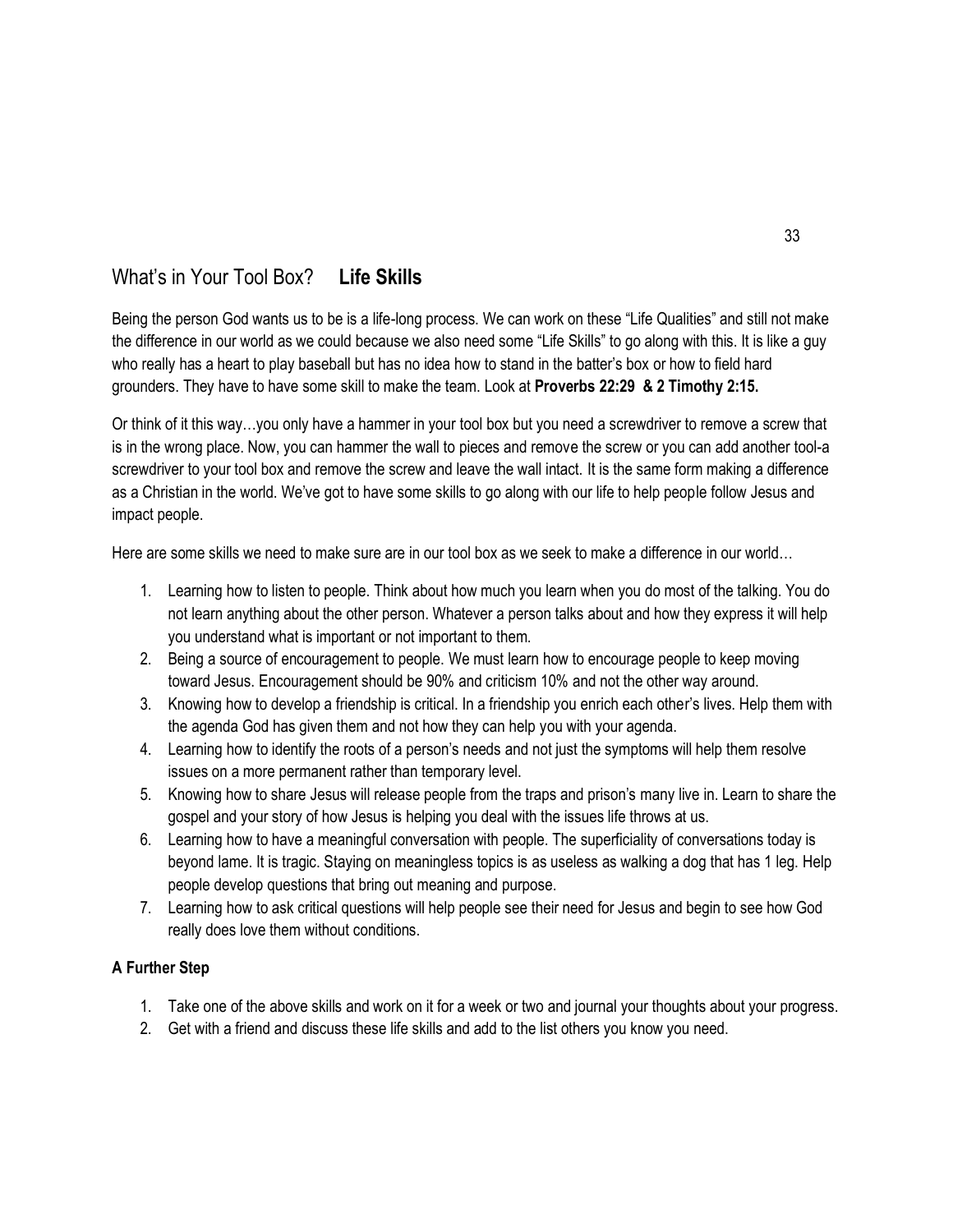# **Following Jesus** Is this Simple or Impossible Today?

# This Changes Everything **Follow Me**

It is challenging, dangerous, life changing and incredibly fulfilling to follow Jesus. Jesus' statement in **Matthew 4:19** was a life altering challenge. All he said was "follow me." This would forever change these men's lives but they did not hesitate to leave their vocation and do just that. I can remember the February night in 1962 walking across a college campus in Texas and responding to Jesus' call to me to follow him. I did it without hesitation and my life was altered.

These early disciples understood some things about following Jesus but had much to learn and they were eager to learn. We have to carefully define what it means to follow Jesus because many in American Christianity have this confused at best and messed up at the worst. An accurate understanding of what it means to follow Jesus is like the rudder on a ship. If we set the rudder in the right direction, the ship will more likely get to its intended destination.

It is not that we have made it complicated but rather we have made it too easy in an effort to justify a lifestyle that is dramatically off base with Jesus' call to every person. Jesus is always looking for followers and not just believers. A follower is one who is arranging their life in such a way to honor Jesus in every aspect of their life. Whatever Jesus says, they are going to do, think, be or live. There is no hesitation because a follower of Jesus had made a decision to be a bond slave of Jesus. Look at **Philippians 1:1**. Paul identifies himself in this way. A servant can choose to do what his master says or not, but not a bond slave. The Greek word "doulas" is used in **Philippians 1:1** to describe a follower as a bond slave. When a person makes this decision even though they may stumble at some point, they continue to validate that original decision by starting again.

This starting again does not allow for us to do whatever we want and then ask God to cover us with his grace. His grace is always there but our lifestyle of following Jesus means there is real evidence in our life that we are increasingly obeying Jesus. There must be change in our life or we are not following Jesus. Discipleship is never optional for any follower of Jesus. (**Matthew 28:19-20**)

What has changed in your life?

- 1. What are the implications of your being a bond slave of Jesus Christ?
- 2. Look at the "follow me" statements in the gospels. Write them down and consider whether you are hesitating to do any and how you are rationalizing not doing some of them.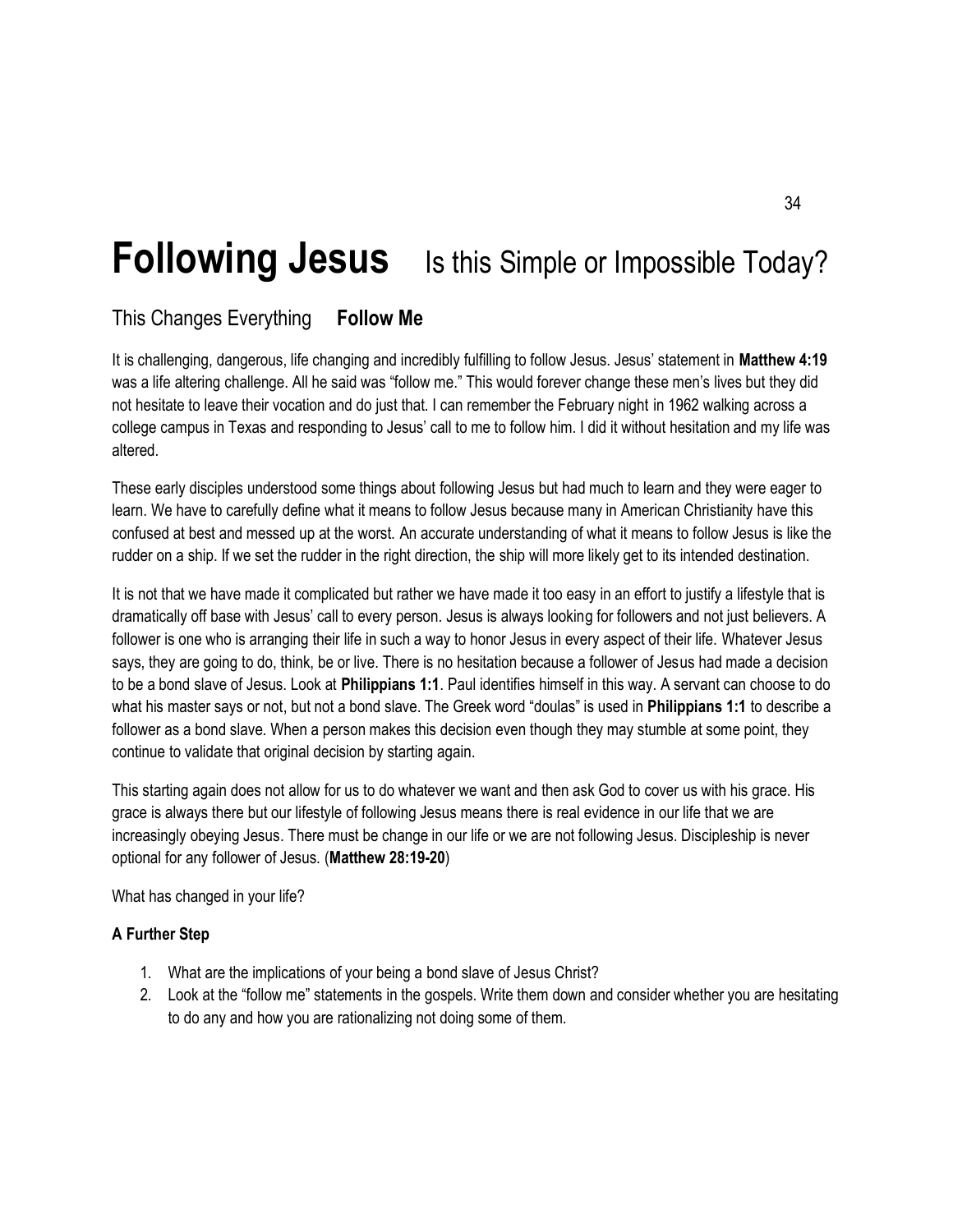# Tour Bus Theology **The Wrong Neighborhood**

Most people only see through the front window of the bus and a few glance through the side windows while many sleep on the bus. They are for sure not getting off of the bus unless the guide says get off. If Jesus was the guide what would the trip look like? It might stop at the cathedral in order for Jesus to point out how this disgusts him and then he would hit the back streets that are very dark. You might cringe a little when the bus comes to a stop in a dark looking alley and Jesus says "lets go."

Jesus was and remains a revolutionary leader. His expectations are the same even for those who live in 3 story homes today. We are so far removed from this man that it seems crazy to think he could mean the same things he talked about two thousand years ago. What does a revolutionary man think about our vocation, neighborhood, social activities or religious activities?

We want to stay in and really pursue comfort and safety and say we are following Jesus. It can't be done. Jesus will have none of it. His lifestyle takes him and you and I( if we are really following him), to neighborhoods that are filled with people with whom we are not especially comfortable. **Luke 9:23** further defines how Jesus views following him. I often sit in my comfortable house and wonder if I am going to get out of my chair and into those areas of my community that most Christians avoid. I easily prefer the view from the window on the  $3<sup>rd</sup>$  floor but Jesus has long since left the house.

Do you and I really believe Jesus meant what he said? Consider **John 6:51-63** and think again. These words are not difficult to understand but the challenge is that we do understand them! So, because we "get it" we find ways to believe this was meant for someone else or maybe for those who lived when he did. But, Jesus always separates belief from following him. Check out **Luke 14:26-33 and John 6:60 & 66**.

- 1. When does what you say you believe become a conviction? What's the difference?
- 2. Get out of your comfort and safe places at least once a week. Are your hesitations valid?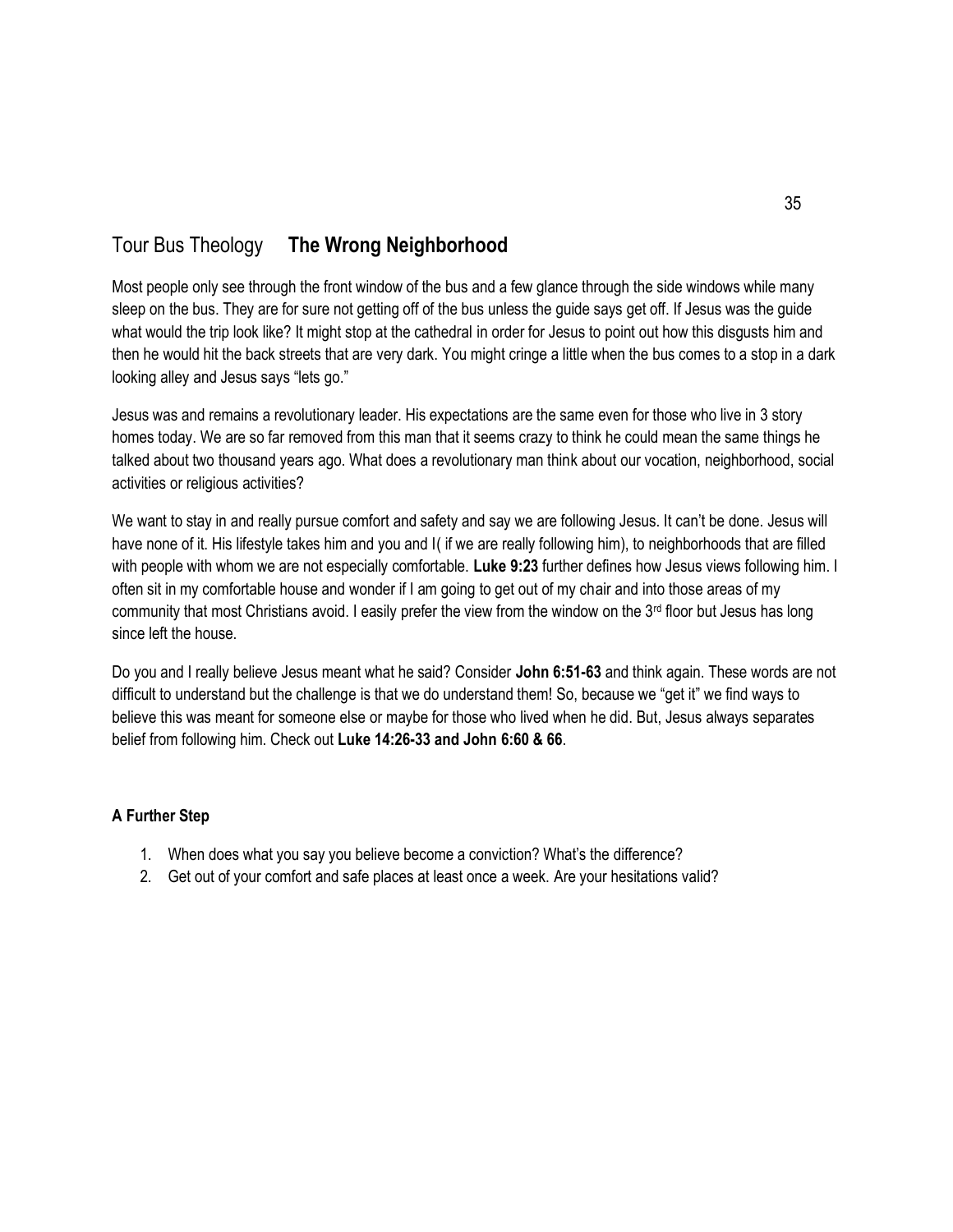# Blowing Up The Bridge **No Return**

If we are really following Jesus, our life should be filled with adventure. Imagine the disciples waking up and talking with each other about what they imagined Jesus was going to do that day. Jesus had changed their life to such an extent that they would never go back to how they were living before taking off to who knows where.

I remember a time in my life when I was ruled by the "to do list." It was easy to measure "success". All I had to do was check something off of my list. What kind of life is this? Basically it is boring, predictable , common and void of any sense of adventure. But to think of the mystery and uncertainty in getting rid of the list and waking up talking to Jesus about what he wanted to do that day-this would be sweet!

This "list life" could be a bridge to blow up but only if you want to take an adventure with Jesus. What might Jesus want you to today? Why do we define accomplishment as getting something checked off of our list? Do we really want to be changed forever? Think about **John 1:35-39** and whether you would get fired up about Jesus saying "come and see" in answer to your question about what he wanted from you.

We don't mind going a different route to get to a destination but we are not about to blow up the bridge. I mean just in case Jesus doesn't come through we have our escape. Or we are not going to throw the chips into the trash but instead put them in the cabinet where we can't see them and therefore won't be tempted to eat them. This is not seriously dealing with getting rid of a way of thinking or living but an excuse to continue to call the shots. Blow the bridge up and build another one in a more challenging direction. Check **Matthew 19:21-22.**

- 1. What is there in your life that needs to be blown up? Is it a belief system, some aspect of control, becoming financially secure with a retirement plan?
- 2. What are you hiding rather than eliminating that is keeping you from taking the next step with Jesus?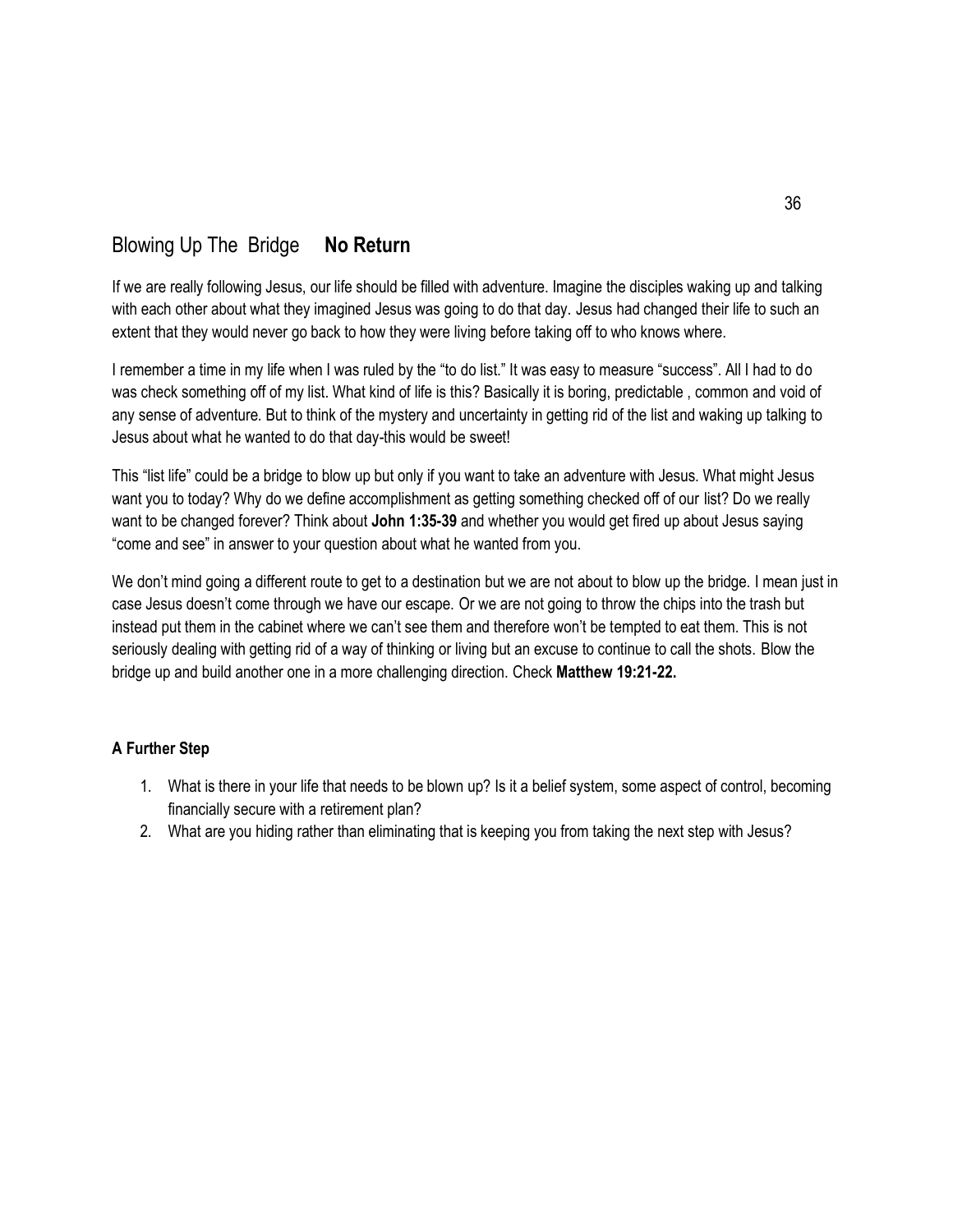### Driving in Wyoming…at Night…in the Winter **Danger**

I have spent 35 years either living in or driving through Wyoming and one lesson I have learned is I am not going to drive in the winter at night. Thereare too many animals, black ice or wind that could make the trip more memorable than I would like. In short, it is dangerous. But why do we avoid following Jesus into some places or ways of thinking and living life that seem to be and are dangerous? The inner city can be more dangerous than suburbia because of the comfort and safety of the nice neighborhood. When we are not in a dangerous place, God does not need to show up and help us.

Relationship with and following Jesus always involves risk. He is going to ask some things of us we have not thought about or maybe we have. When the risk involves changing a way of thinking or living counter culturally that can be too much. After all, who else is thinking about this stuff? Who else really lives this way?

Check out **Matthew 10:16 and John 8:54-59**. Are you sure you want to follow this man? Jesus chose to live his life on the edge of chaos or in a spontaneous way rather than staying on a comfortable couch. What if I had to get off of the Christian couch where all of my friends are Christians and start connecting with people I don't know or like? Jesus spent a good bit of his time doing things most of us would not begin to think are possible or practical today. He walked on water, healed lepers, confronted religious people, violated religious laws and traditions but he also dealt with the everyday grind we face. While these things Jesus did do not seem boring, danger is written all over them.

Predictable Christianity is not what Jesus is about even though that gives us a sense of security and safety. What Jesus is after is to be our security and safety.

- 1. How willing are you in being the only one you know who is thinking about living a life that really is counter cultural?
- 2. What are some things in your life that give you a sense of safety or security? What are your fears as Jesus makes it clear these things are to be replaced by him?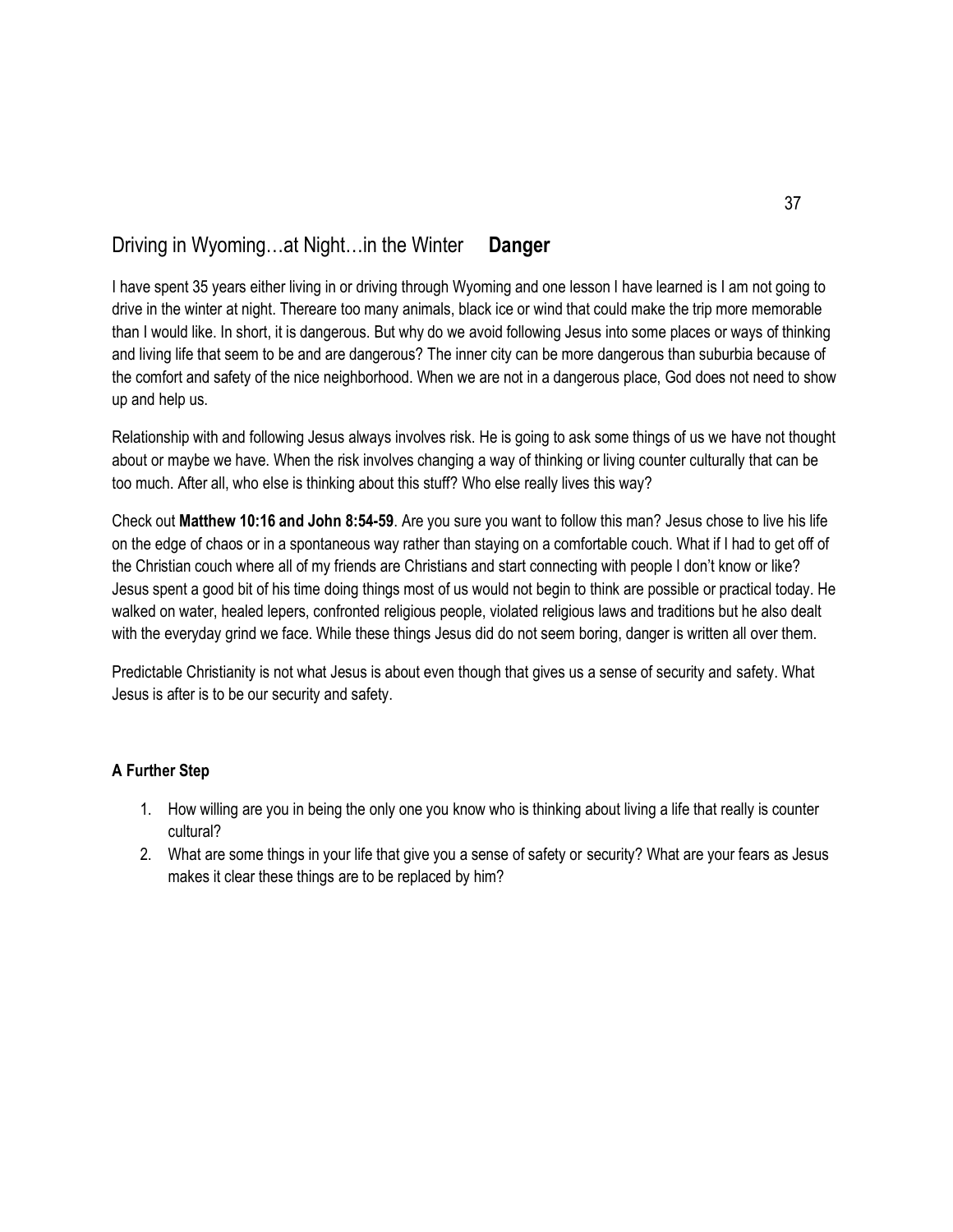# You Need Another Lab Test **Reexamining Everything**

"We need to get another blood sample from you." These are not the most encouraging words a lab technician would say to you but it may be necessary to have an accurate picture of what is going on inside of you. Every time Jesus got up close with someone, they were challenged to re-examine something they believed or thought was right or better. Take **Luke 6:1-5** for example. There were specific ways to live on the Sabbath. The religious guys took the law and made a bunch of rules that completely missed God's intentions. They became a list of "do's" and "dont's". Jesus consistently violated what they considered critical in following God.

Where do the beliefs you have come from? How secure are they? When we are surrounded by Christians we may never own our beliefs. A belief that is owned is a conviction. Beliefs are in the head while convictions are in the heart. It usually takes opposition or persecution for a belief to become a conviction. Some of the opposition will be from non-Christians but what about the opposition from Christians?

Most of the opposition Jesus experienced came from the religious leaders of his day. He not only made them think, he challenged them to re-examine what they believed and in the process they decided he needed to be taken out. Why would they react this way when others thought Jesus was the best thing since white bread? Does this still happen today? If you are not sure about this, have you really examined what you believe and why you believe it? Jesus will not allow you to travel on this road if you are going to get off at every rest stop and park on the way.

The trip from "I think" to "I know" is challenging but the only way to live. God delights in the trip it takes to get us there. Your trip will look different from mine because God knows what it is going to take for you to move. If we really believe God has our best interest in mind, why don't we take the trip?

**Without convictions, our life will remain shallow and viewed by others like we might view some treasure in a glass case. It may be interesting but we don't want it in our house.**

- 1. Has Jesus pointed out anything to you that is contrary to some accepted Christian tradition most or all of your Christian friends believe is true? What did you think about as you shared what God had made clear to you that your friends or religious leaders disagreed with?
- 2. How do you think God wants you to live? What do you know for sure?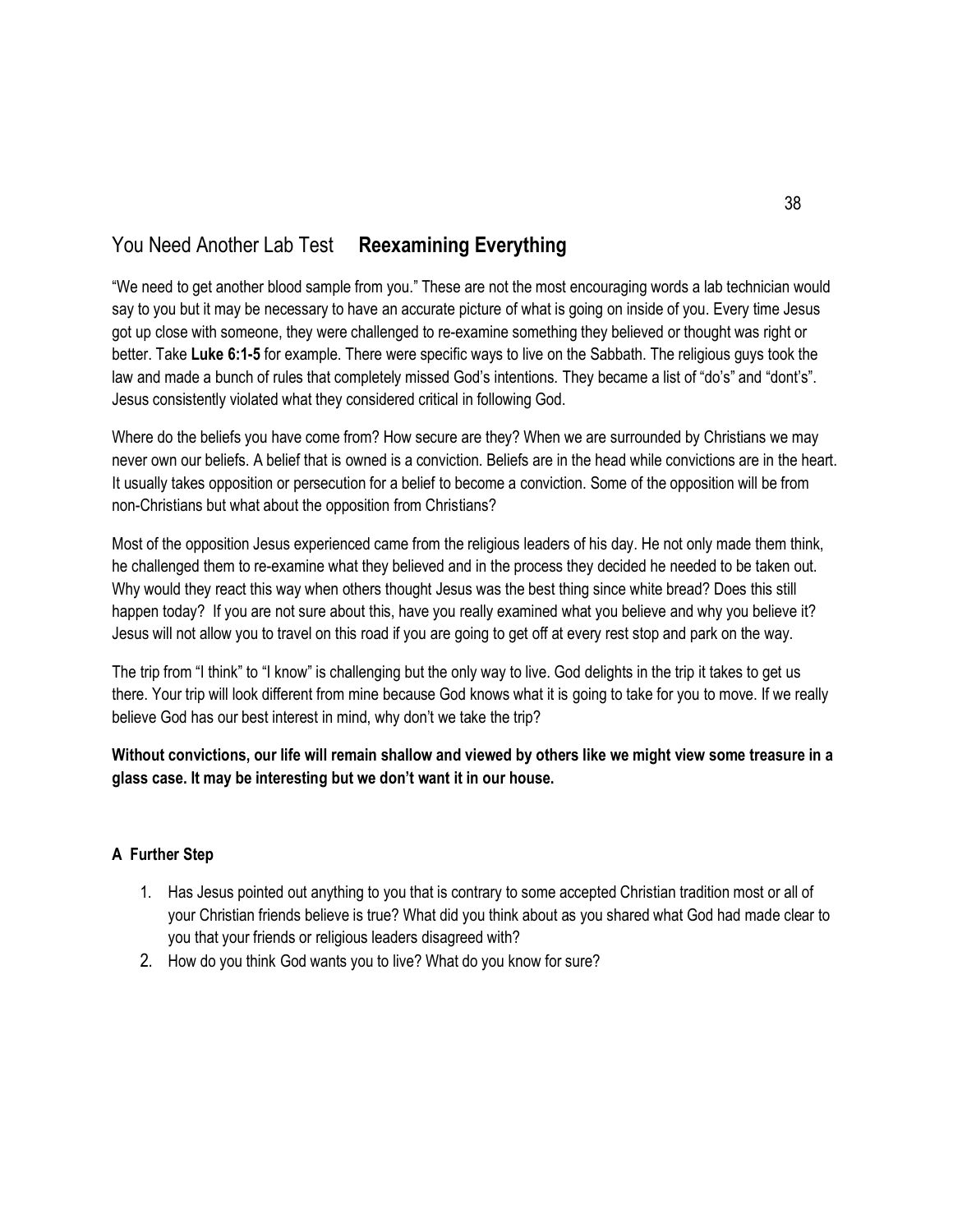### Sleeping In **Satan's Game**

Our enemy really hates it when we talk about following Jesus but for many Christians he just yawns when they wake up or he looks at the clock and goes back to sleep for the rest of the day. He knows he only has to get us into some habit or sin and it is over for us by 9:00 AM. I've thought about the times I was determined to not repeat something that God hated only to listen to the enemy and be wiped out for most of the day.

But our enemy's game plan is not just related to those sins that dog us. He also knows he can get us involved in valuing a perspective of Christianity that does not question certain religious practices that might have value on another planet but not ours. He does not want us to be stretched in our thinking.

We are going to have to get out of bed earlier in the day if we are going to follow Jesus because he is taking us down roads that we have not been down before and that is his classroom. The destination can be uncertain but the trip will be exciting.

A great deal of moral failure is the result of an excess of caution rather than bold experimentation with new ideas. J. Oswald Sanders said "The frontiers of the kingdom of God were never advanced by men and women of caution." So, when you decide to really follow Jesus, you no longer look to methods and rules, which may have a place at times, but you focus on a relationship in which Jesus speaks to you about life.

Oswald Chambers said "Jesus has no tenderness whatever toward anything that is ultimately going to ruin a man in his ministry with him. He wants to hurt it to death." Don't use the excuse that this is only for pastors! Think about **Luke 9:5- 62**. We can be fiercely ready but never go. When Jesus speaks to us,we begin to follow and should never stop following. Check **Psalm 119:60**

Following Jesus involves mystery and a new map. We need mystery so we will continue exploring but we need a new map because the old maps do not allow us to connect with Jesus or people who have no maps or wrong maps. To only show up at Christian meetings is not joining Jesus in a reckless adventure. **John 10:10** in part means that Jesus came to show us how to do all those crazy jumps we see kids doing in skate parks. Well at least we can go to the skate park with Jesus.

- 1. What is the most stretching thought you have had in the last few months? What did you do about it? What if you have not had any thoughts that have made you think? What could that mean?
- 2. Where have you exercised too much caution when you knew you should have been bold?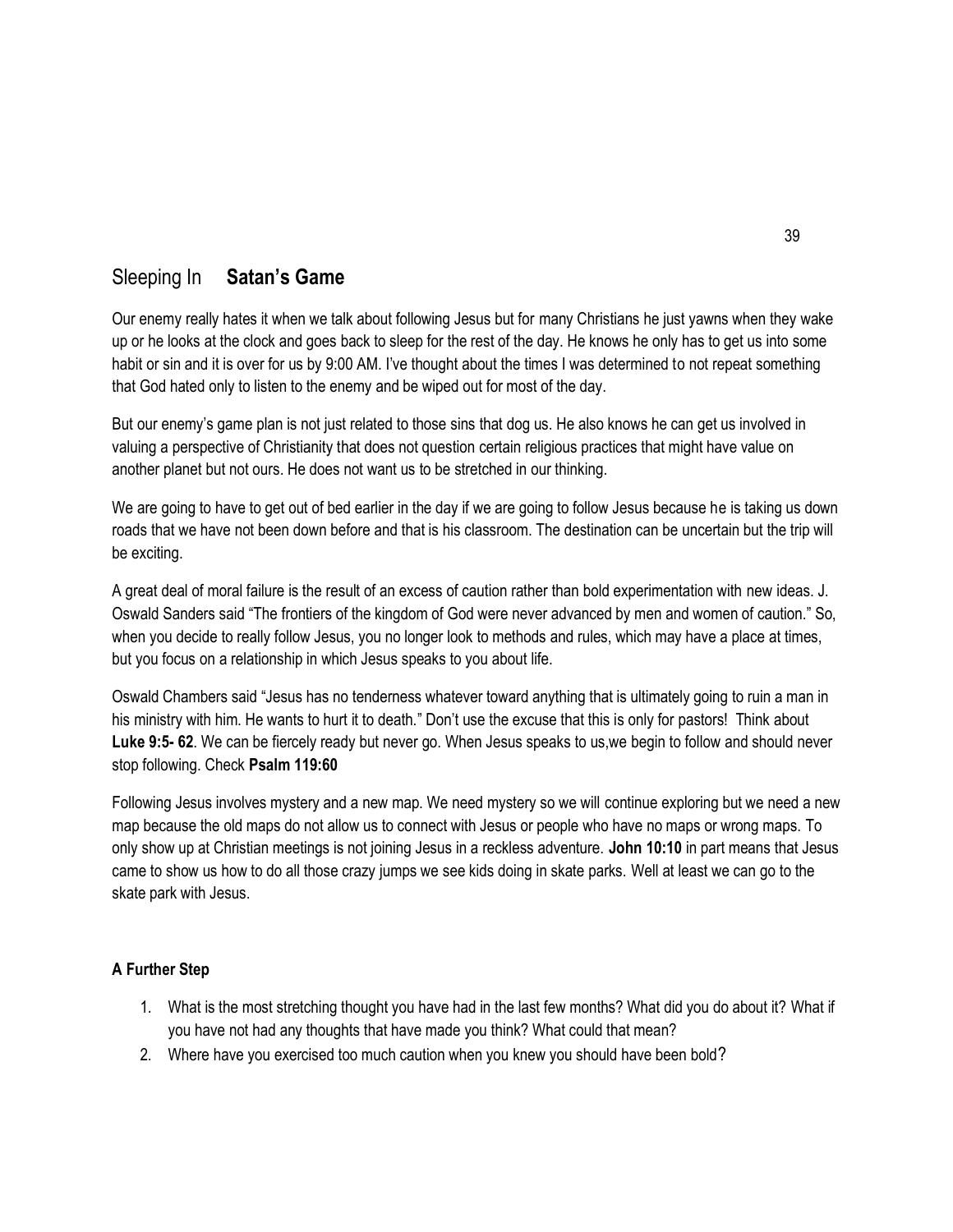# I'm Not Giving Up My Dr. Pepper **Change**

Earlier I wrote about how what Jesus said and that how he lived changed everything for people who were wanting to follow him. The gospel is good news but the good news changes life in ways we long for but there is cost. It defines why we are on the planet, deals with how we get totally lost in trying to do the right things, how we struggle with life and what we value. God could not get any clearer in showing us what life is about and why people do what they do in our world. But we have to take one road or the other. We can jump in the pool, put our toe in the water, or forget about swimming altogether.

The gospel adds color to a black and white picture. All of a sudden we see implications of our values, beliefs and assumptions. It really does make a difference what we believe. When we are completely following Jesus maybe people get to see for the first time what has been on God's mind for a long time and they see his unconditional love. Without the gospel, who can know the point of life? Life gets confusing, frustrating and we come to conclusions that do not connect with anything but our present emotional state.

World views come from presuppositions from which we base why we are living and what it all means. If these presuppositions are wrong then our conclusions and definitions of what life is about come up short. Trying to figure out life on our own is like walking through a mine field that still has the yellow tape around it. Jesus wants to change what we stubbornly hang on to. **Luke 4:18-19** describes good news to the poor, prisoners, blind and the oppressed. Our picture and everyone else's is hanging on this wall.

The good news frees us but it requires lifestyle changes for us. Jesus was always asking questions or making statements that altered a person's understanding of what was important in life, what was required and what decision would need to be made in their lifestyle if they bought in to what he challenged them with. Think about **2 Corinthians 5:17.**

- 1. If you discovered that your world view was wrong, how would you go about changing it?
- 2. What are some of your fears about changes in your lifestyle, perspective and thinking if you get serious about following Jesus?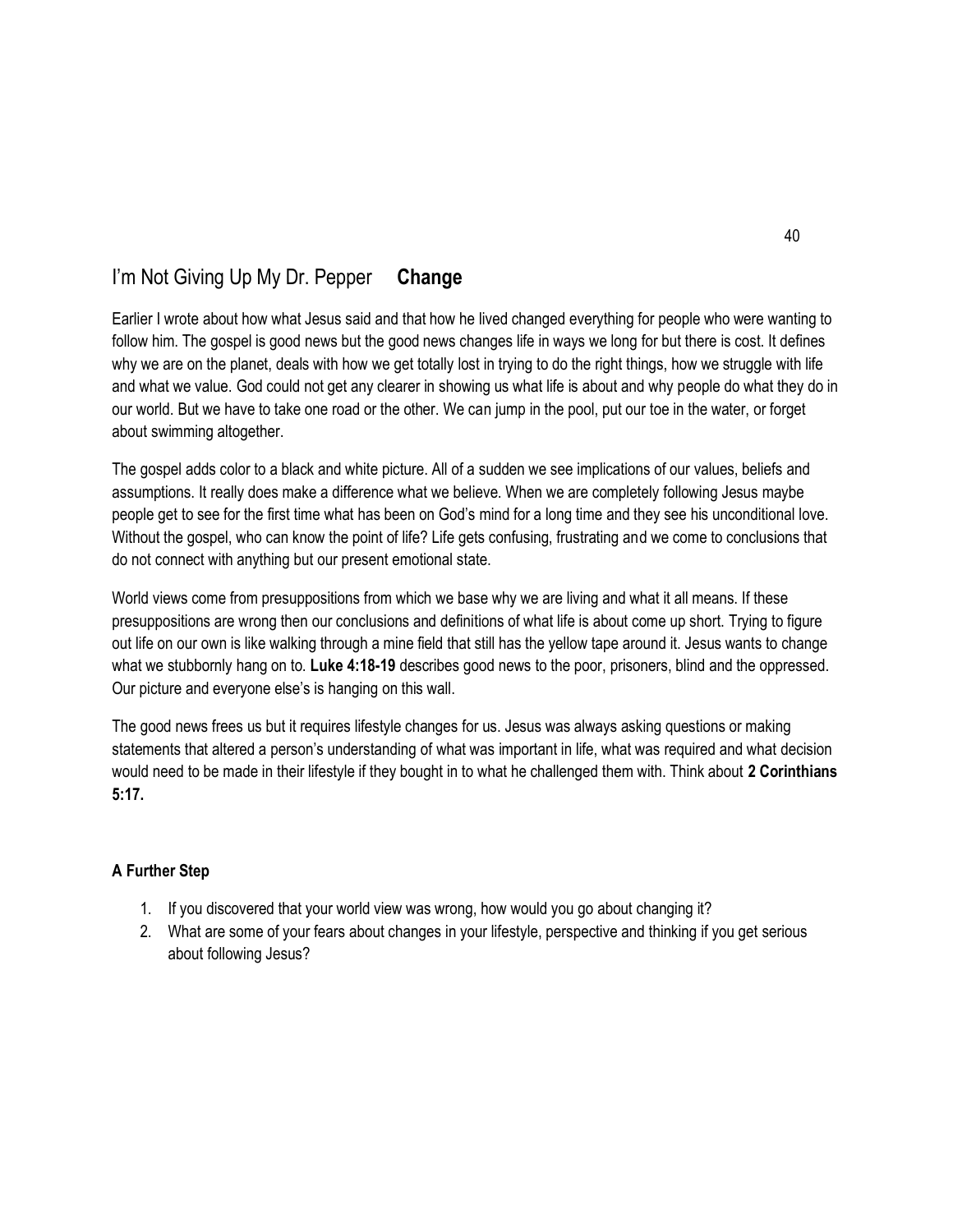## Where is the Party Tonight? **Now it Gets Exciting**

What do you get excited about? I get excited about watching certain football teams or going to Boulder, Colorado or Old Town in Fort Collins, Colorado on Saturday nights. The atmosphere is just charged and to drop into the "Starry Night" coffee shop only adds to the evening. I bet if you asked this question to almost everyone they would almost universally not include spiritual things. But wait, Jesus was all about spiritual things. He didn't divide the world into secular and sacred. Have you ever wondered what got Jesus excited? I mean everywhere he went something happened you were not expecting.

Here's a statement from The Word on the Street Bible. **Luke 19:10** "Jesus, in his **excitement**, says, "Liberation makes house calls"…This is why I'm here: to track down the missing persons and reintroduce them to life." Jesus got fired up here. Liberation makes house calls-are you kidding me? Most of the time when Jesus showed up, there was a party. I mean, he made wine at a wedding…right? Wouldn't you love to take a trip with him? Anytime, anywhere I'm on the plane.

I am sure he had a great time hanging with Matt's people at his party. He was in a total pagan environment and was enjoying himself. Everyone else was having a good time except the religious types who were peeking in and questioning what he was really up to. Look at **Mark 2:13-17**.

But notice in the Luke verse what is fueling Jesus' excitement. He is tracking down missing people so he can reintroduce them to life. Does this get you off the couch or do you wonder how anyone could get excited about this? Do you enjoy being with people who are totally different from you in more ways you can imagine and you feel uncomfortable around them especially in their environment? This was a house call for Jesus! He loved it because now they got the opportunity to see first-hand who this was and to hear something they had wanted to hear all of their life. The sweet thing is that you and I get to bring Jesus into the lives of people like he did and their reaction could be the same.

- 1. Honestly, what stirs your passion and gets you excited beyond words? Would Jesus be as excited about it as you are?
- 2. Where are you most comfortable-at a party at a Christian's house celebrating a birthday or with a bunch of people who do not know Jesus and someone just brought in a keg? Why?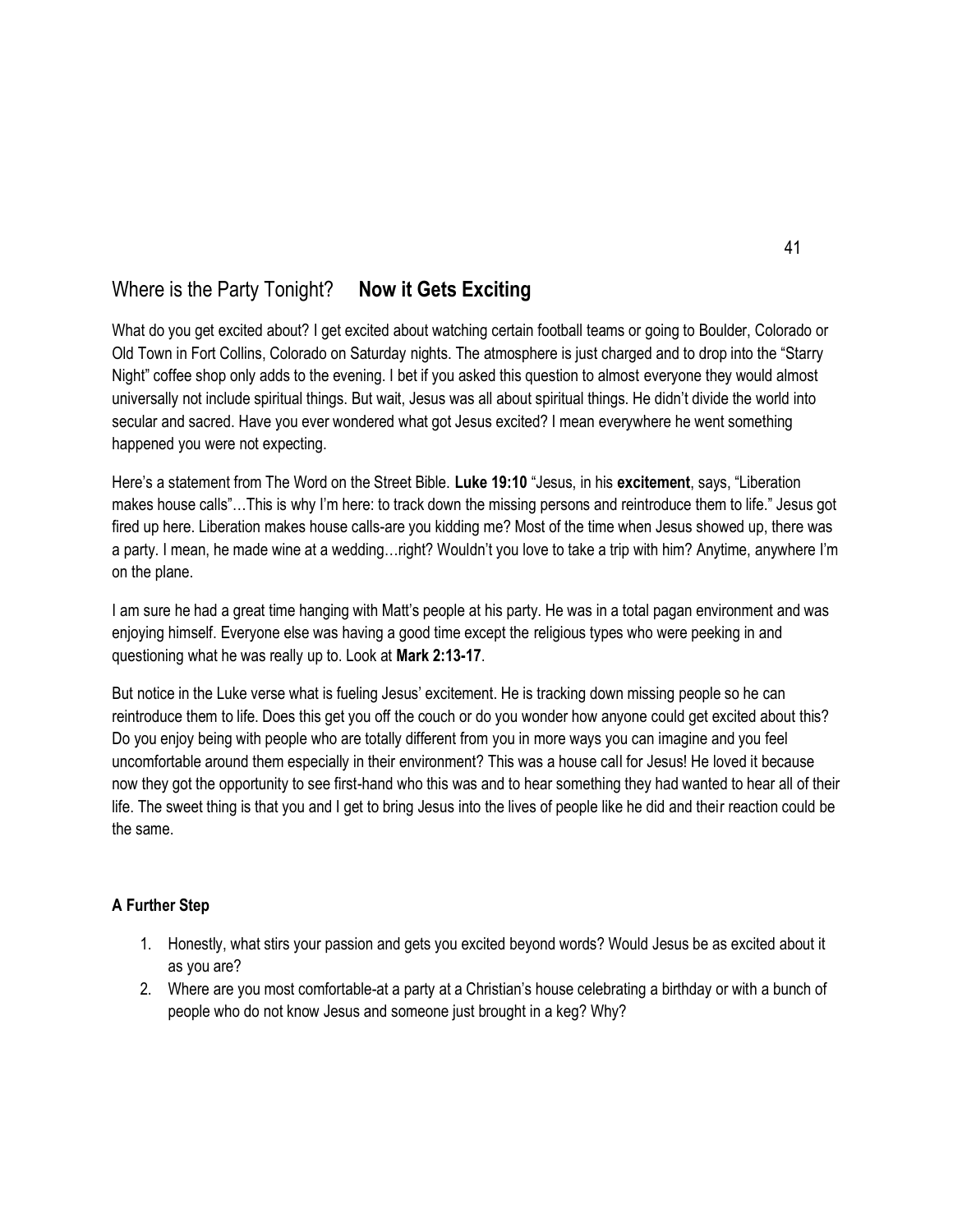## *Where's the Closest McDonalds?* **Questions…Uncertainties…Yes!**

In **Luke 9:10-17** is a familiar story but really, can you make any sense out of it for your life today? The crowds of people had interrupted Jesus and the disciples enough. They wanted and expected some hang time with Jesus. It was almost dinner time and they wanted Jesus to tell these people it was time for them to leave and get a motel. Didn't Jesus get it-there was no food here. There must be some fast food places in Bethsaida.

Do you and I get it? There are times when what I see happening or not happening does not make sense and so I question God to do something. Why do I come to these conclusions? Why were the disciples trying to change the situation anyway? I bet Jesus planned it this way-to be in the middle of nowhere without food and a crowd of people. Jesus knows us so well that he knows what it takes to improve our sight, cause us to be thankful, to love people like he does…

He tells them to feed these people. What is wrong with Jesus…or…me? How outrageous for me to not believe or allow Jesus to do what he wants-to let his agenda be mine. When was the last time Jesus has said something to you that did not really make sense and you questioned how he could really mean it? These people were hungry but feeding them seemed so unreasonable.

I can see these disciples waking up wondering what kind of rabbit Jesus was going to pull out of his hat today. Do you wake up with this kind of anticipation of what God wants to do in and through you today? It may be a normal day but some days God shows up in a different way and guess what he might have up his sleeve?

- 1. Is God trying to tell you something that from your perspective seems unreasonable?
- 2. Do you wake up wondering what God has in mind for your day or in what way he might show up and do something through you? Why wouldn't you?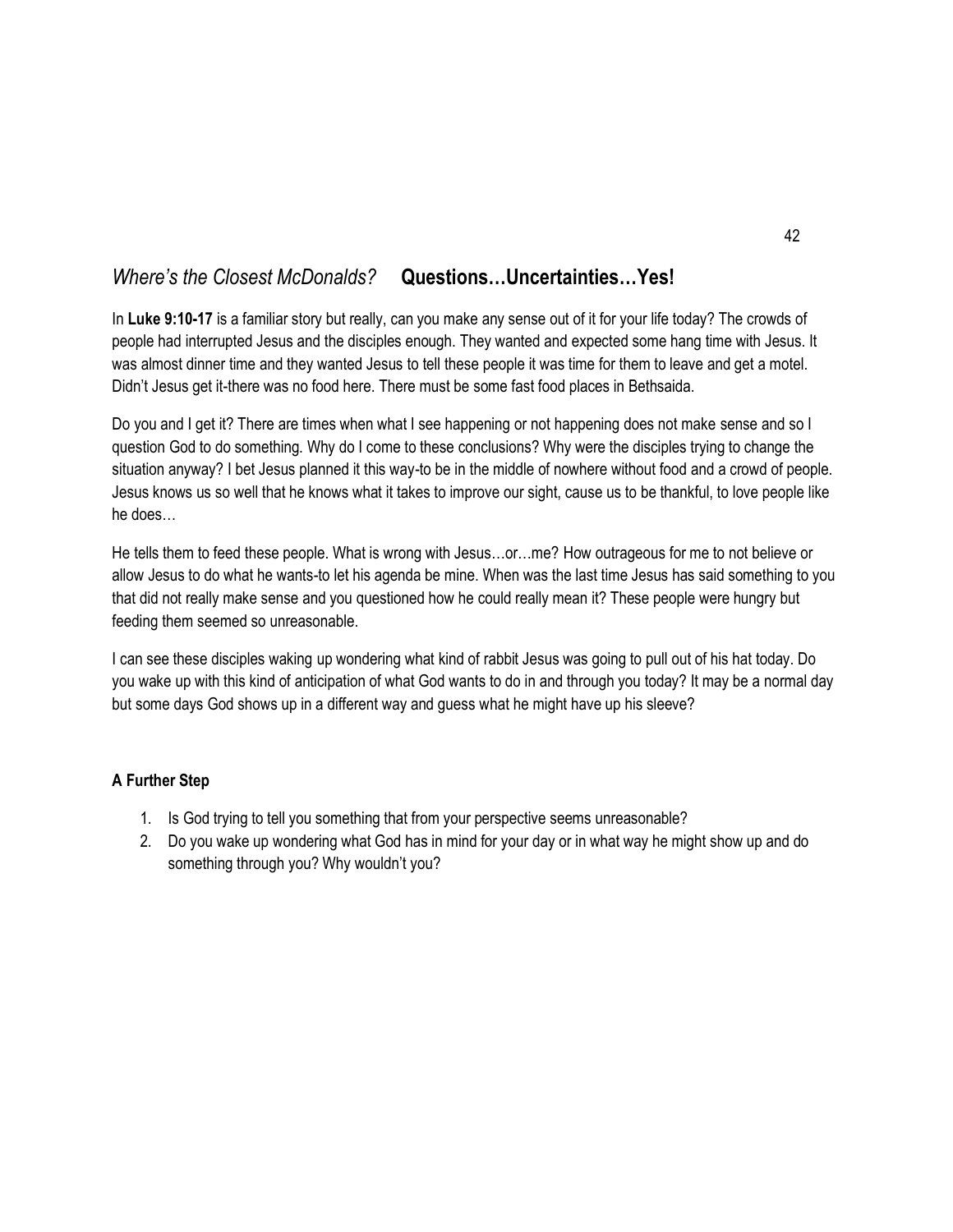# I'm Getting Dizzy Going Around in Circles **Strategy**

Have you ever put your head on the top of a baseball bat and gone around and around for a minute or so and them tried to walk? You know what I mean. You can hardly stand up. Unfortunately, this is how many people live their lives. It is also how many Christians try to figure out life or make decisions or do ministry. One of the most difficult aspects of following Jesus is to understand that **he is the strategy**. Look at **John 5:19 and 30** and you will see that Jesus did not do anything on his own. He always looked to see what his Father was doing and then joined in. So what?

We can't figure out life on our own. Neither could Jesus without the Father. We can make our plans, develop ministry strategy, think about how we are going to lead a group, what we are going to do next weekend but if we do not become completely dependent on Jesus for the answer to these and every issue we deal with, we could miss it. God loves to get us into situations where our formulas about how to do whatever do not work and we have to learn that **he is the strategy**.

It may look like chaos but really it is spontaneity in allowing Jesus to define how I approach the world of people who are not following Jesus. There are times we need to rethink everything we do. Distance from the God who wants to be our strategy can be in terms of perspective and not just how far we think we are from him.

What would you do if you were offered a beer with a meal in Germany or in the home of a neighbor? Jesus is not going to ever tell us to do something contrary to the Bible but remember the wine he made at the wedding was better than the wine that ran out. Coke may think it is the real thing, but this was the original. So, what would your strategy be if offered the beer? Only Jesus can give you the right answer and it may be different from the answer he gives me. Talking to him rather than determining for myself or focusing on someone else's strategy means you are allowing him to **be the strategy**. Check out **John 2 ;1 Corinthians 9:22 and 2 Corinthians 10:4,5**.

- 1. What challenges you the most in allowing Jesus to be the strategy for how to live life, develop and define ministry?
- 2. Try explaining that Jesus is the strategy to someone and see if they are confused or have questions.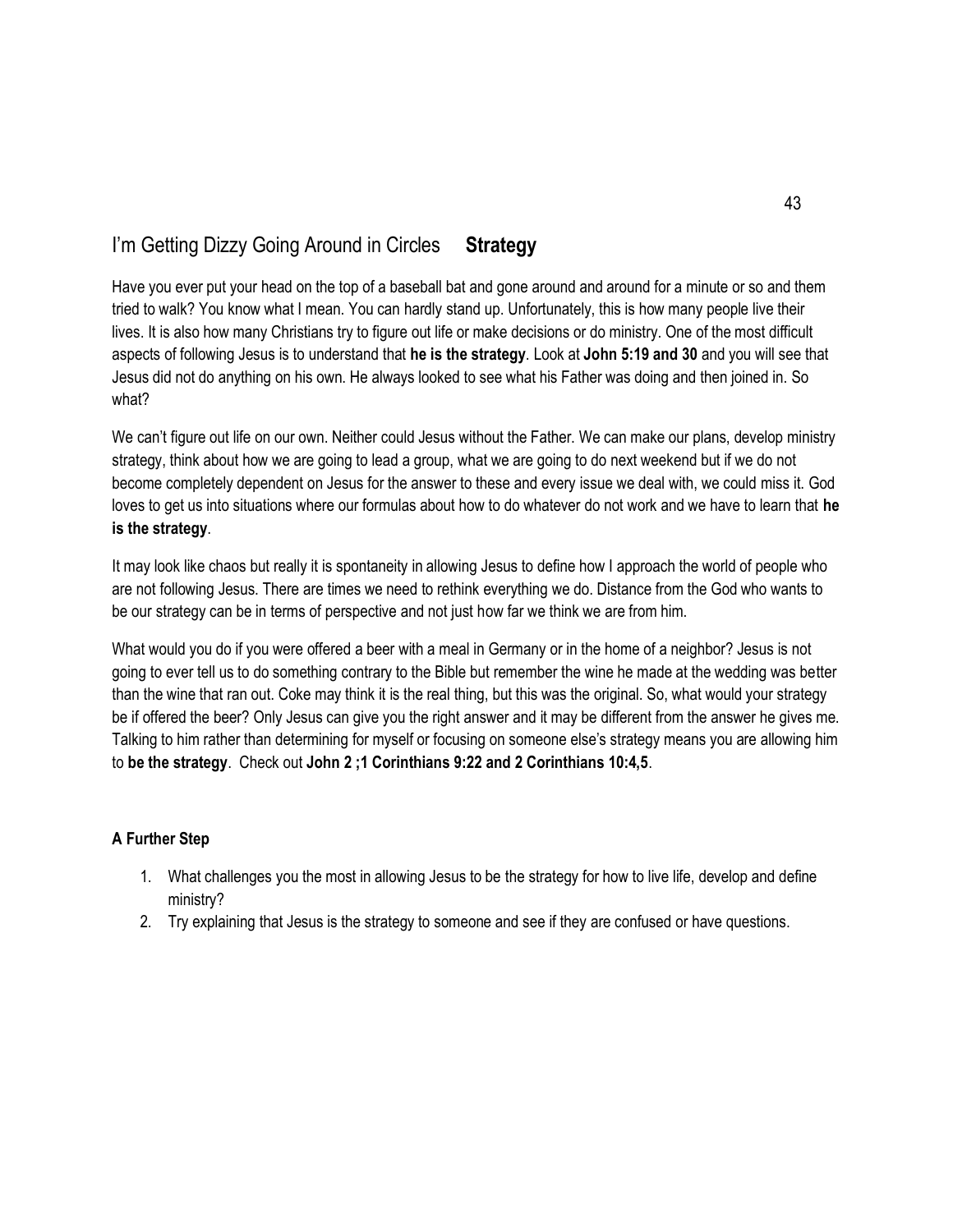### What Kind of Box Do You Want? **A Different View**

For quite a few years I would not have described my life as being a prisoner to a limited understanding of how to disciple men. I might use the term "narrow" and try to persuade someone that only a few really get it. It is true that most people will drive on nice blacktop roads but only a few will drive a jeep and get off those roads and get a view that cannot be described to those on the pavement. The way of following Jesus is narrow but discipling people can look very different and accomplish exactly what God wants.Think about **Matthew 7:13-14** as you consider how many really are going to follow Jesus.

However as much as I would like to think I was one of the few on the right track, really I had a "Box Theology or strategy" of discipling people or how to live the Christian life. "Box strategy" basically says there are rules for how we are to live life and there are no exceptions. What is acceptable is inside of the box and what is not is outside of the box. This perspective says there is really one right way to do ministry. But, what should be preferences easily become absolutes.It goes like this-I try something and it works so you should do it the same way. Maybe I use a notebook to record my quiet times or use a certain approach in sharing Jesus with someone or have a notebook of discipleship stuff that must be learned exactly as it is presented. Exceptions are frowned upon or worse, not allowed at all. These methods can easily become the criteria for a ministry to be successful.

Others however think "outside the box". What this often results in is doing ministry or living the Christian life in a self centered or innovative way and it is promoted as really listening to God. There are some valuable aspects to thinking "outside the box" but there is another perspective that I believe gets closer to the heart of God and develops intimacy with him.

That perspective says there is no box. In effect, Jesus becomes the one who sets the boundaries or perimeters of how we do what we do as his follower. In **John 1:43-46**, Phillip answered a question about whether anything good could come from Nazareth with "come and see." Nathanael had the messiah in a box and Jesus did not fit in it. God will often surprise us or challenge our box theology. He did this on many occasions with the religious guys by doing stuff on the Sabbath that did not fit into their box either. Jesus tore down the "no healing allowed" and "no grain picking" signs of his day.

Jesus has to define what we are to do, say, be, how to think, how to disciple people. He determines what is acceptable for us, for a culture or for a certain time. Consistently reading the gospels shows us how to track with Jesus on a daily basis. It requires that we have an active and sensitive relationship with Jesus. We have to talk to Jesus about what he wants and he becomes the strategy.He destroys the neat categories of discipling we like to build.

People who live this way often reach segments of a culture that the box theology misses or avoids. What about using "Facebook" or "Twitter" to reach a segment of culture that is not going to show up at our scheduled locations to meet Jesus. They are going to a different movie theater where they can comfortably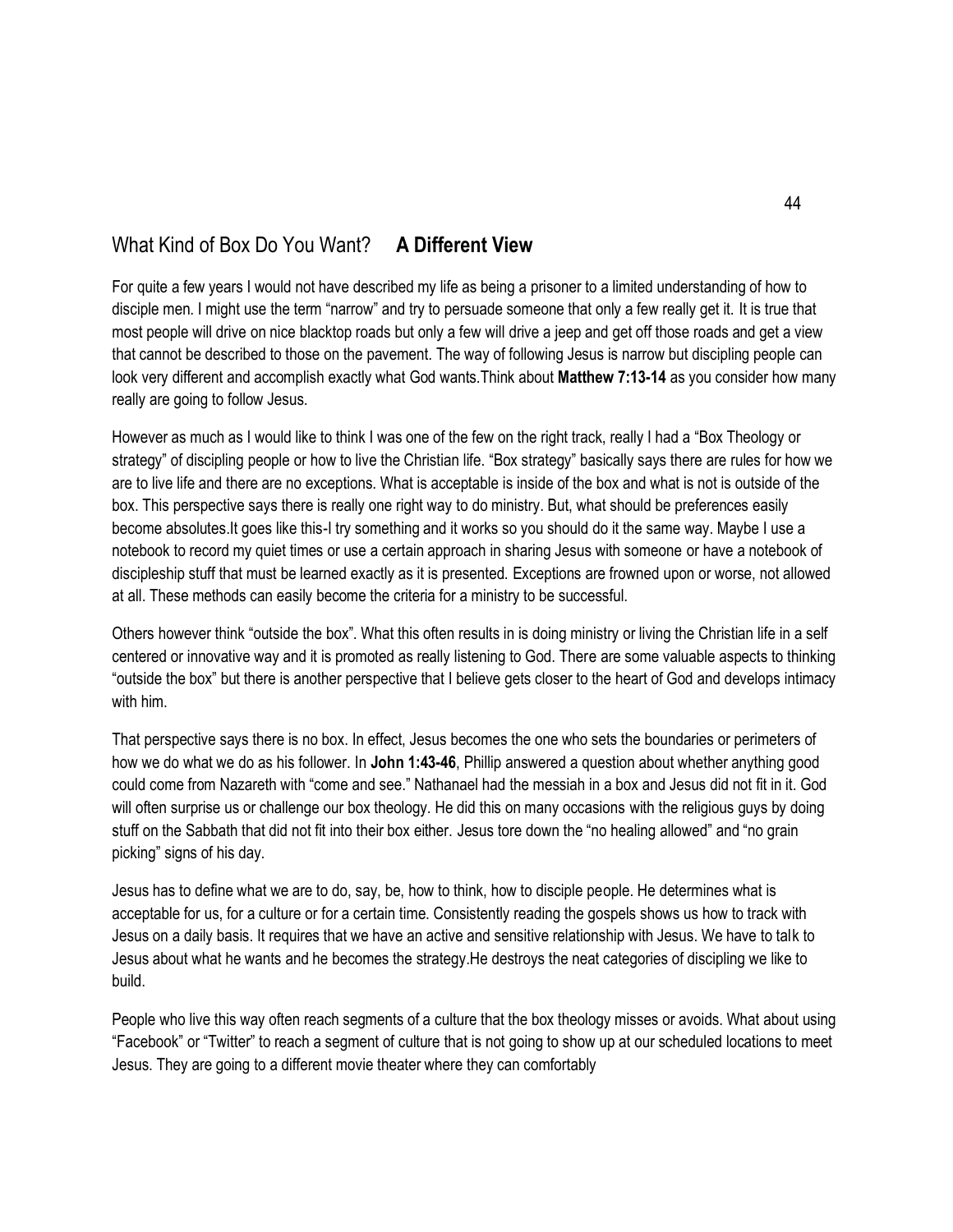discuss life issues without having to make the cultural commute to where most Christians do life. I think of this as "West Coast" thinking rather than "Middle America" thinking.

Formulas may have been birthed in the heart of God but are often followed because we do not have to think and we can remain in control. Jesus is the formula.

We must always remember that we are discipling people to Jesus not us or our discipling plan.

- 1. Is what you do to grow as a Christian or in helping another grow "inside the box thinking?"
- 2. Are you willing to rethink everything in your lifestyle and ministry? How do you know?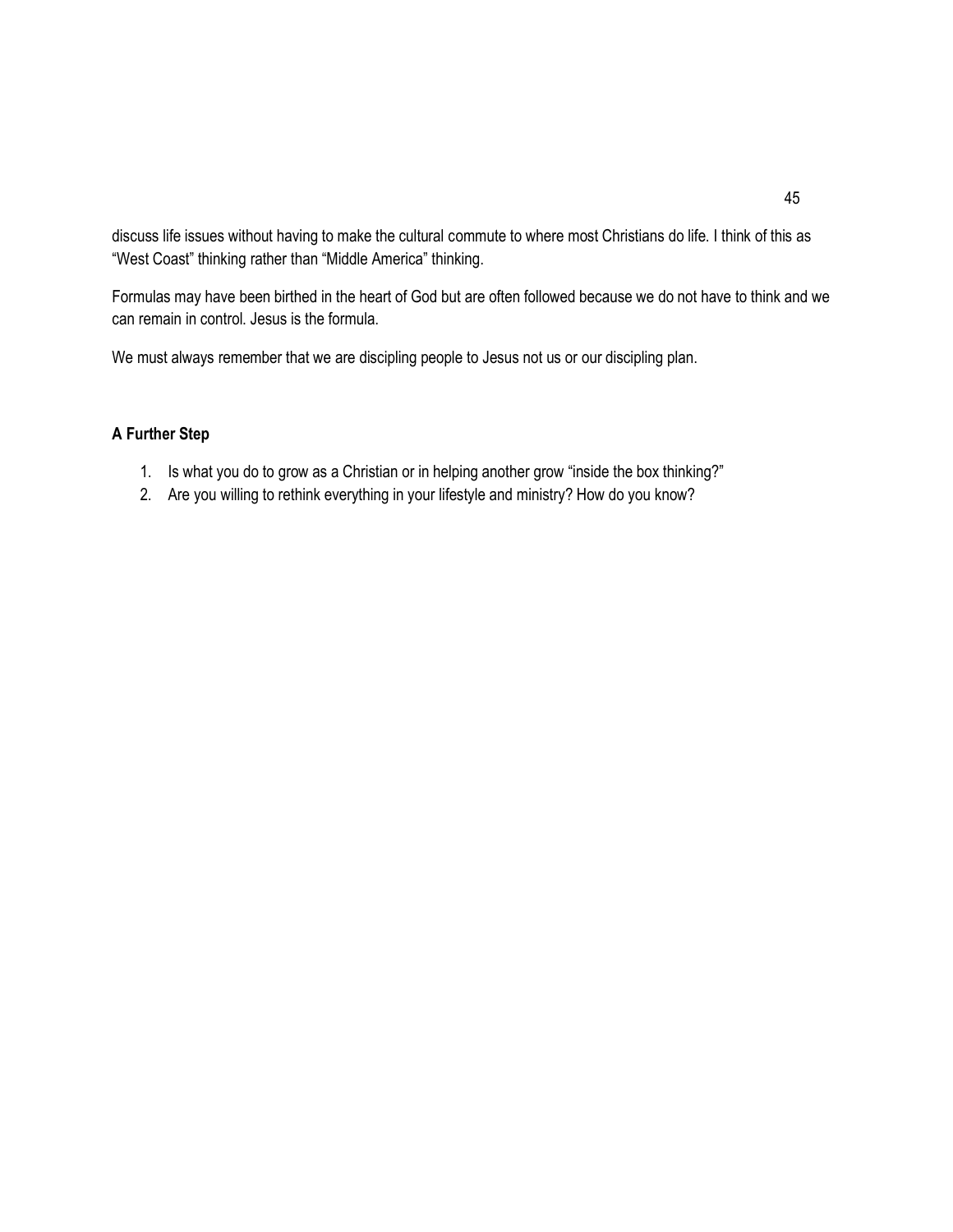## Walking on Land or Water **Way Hard**

Wouldn't you love to have a DVD of some of the stuff in the Bible? I mean really, wouldn't you like to see Jesus strolling on the lake and glimpse at the faces of the disciples in the boat? Or, what about watching Peter take a step on the water and turn around and grin at the other guys who stayed in the boat? But what if Jesus showed up at Lake Windsor where I live and as I was walking around the walking path around the lake, he said "hey, lets take a walk on the lake today?" I mean this would be one for the Denver Post and I would be the one they interviewed. Dramatic stuff right? It would require a lot of faith.

However, it requires more faith to walk on land than on water. No way you might say. But think about it. The water event is the "big deal" and the land is, well, we never think about that because it is everyday life. That is exactly the point. It becomes harder to trust God in the ordinary and maybe boring stuff of everyday living than for the big deals that come into our life.

Trust is hard to develop in relationships with people. Can I really believe they will be there when they said they would? They said they would help with the financial part of the deal but will they? I know they said they love me but can I believe them when I screw up?

What about trusting God with his being sufficient for my needs throughout the routine chapters of life? Some of the stuff we do each week seems so trivial but this is where believing God becomes the "Hard Stuff" of life. It is way tougher to trust him on land than water.

Following Jesus is hard. **Matthew 8:18-22, Luke 9:23 and 14:26,27 and 33, John 6:53-58 and 60** all open up a can of worms when you begin to think about following him throughout your daily life.

- 1. Why do you think it is harder to deal with everyday life issues than trusting God for the "big stuff?"
- 2. With what or with whom do you have the most difficulty trusting? Why? Talk to some others about their issues with this.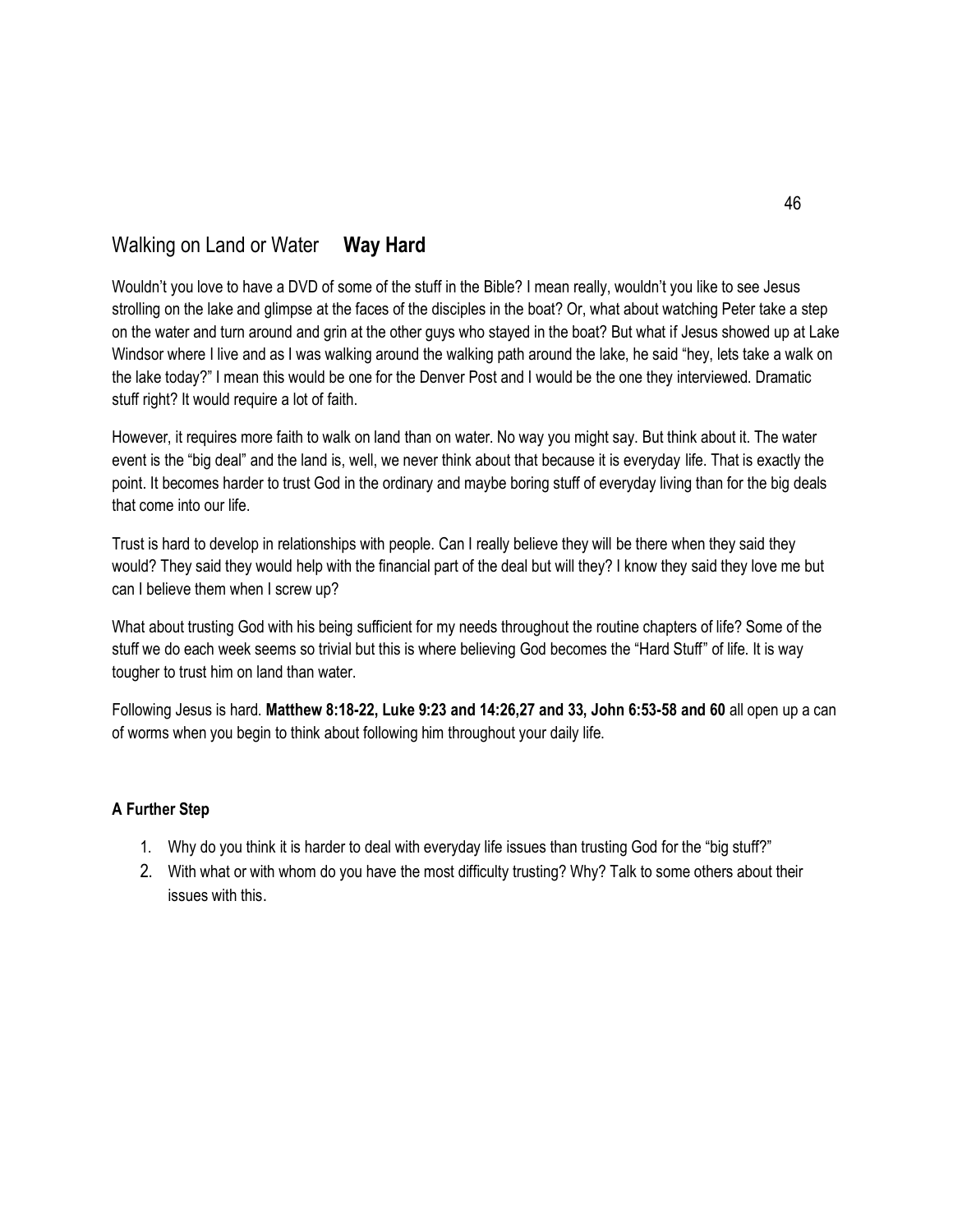### The Follow Jesus Exam **Serious Stuff**

Someone said "we need to lower the bar as to how we do church while raising the bar of what it means to follow Jesus." **Hebrews 13:8** says that Jesus thinks today exactly like he did when he live here. Nothing has changed. People who followed Jesus then were beaten, stoned, cussed and killed. It cost more than any car or house we could buy today. In those days you did not follow Jesus because he was cool. People who are cool are not killed like Jesus was. But we like to use this word to describe worship music, Christian speakers or "cool" concerts. This whole idea is contrary to Jesus. He was the most radical revolutionary man that ever stepped on stage. He demanded we make a 4.5 on a 4 point scale on his "Following Jesus" exam. He is and never has been satisfied with partial obedience. He lived radically different from the accepted cultural lifestyles of his day. We need to rethink why we attach "cool" to Jesus or things we do in ministry to get people interested in checking out Jesus.

He would be seriously out of step with many churches and ministries today. For early Christians, it was impossible to be a Christian and not follow him. Today however, many people in churches and ministries believe you can be a Christian and not follow Jesus. This is a total contradiction and allows a person to live a self centered life. **John 14:21** is about doing exactly what Jesus says as an expression of our love for him. We don't prove our love for Jesus by singing some song and having a tear in our eye.

Jesus' agenda every day was to interrupt the status quo. He turned everything people valued or were chasing upside down. It did not fit in the warfare mentality he had and still has. Remember, he is still the same today as yesterday. If Mother Teresa would sneak out of banquets to eat with beggars, how would Jesus interrupt your thinking or lifestyle?

Making disciples meant discipline and training to become the kind of person who lived in but apart from the Roman world. **1 Peter 2:9-11** has never been a game!

You and I can't go deep with God unless we make room for him. We are not able to rush into and out of God's presence. Our insane busy lifestyle is not a valid reason for not spending the time needed to develop intimacy with Jesus. Neither is being involved in many religious meetings. **Hosea 6:6** puts it plainly-God wants us to know him and or sacrifices mean nothing to him if we neglect the relationship.

- 1. Why do we like to use the word "cool" in thinking about Jesus or some "Christian" event or personality?
- 2. Why do many people today believe you can be a Christian and not follow Jesus? Do you?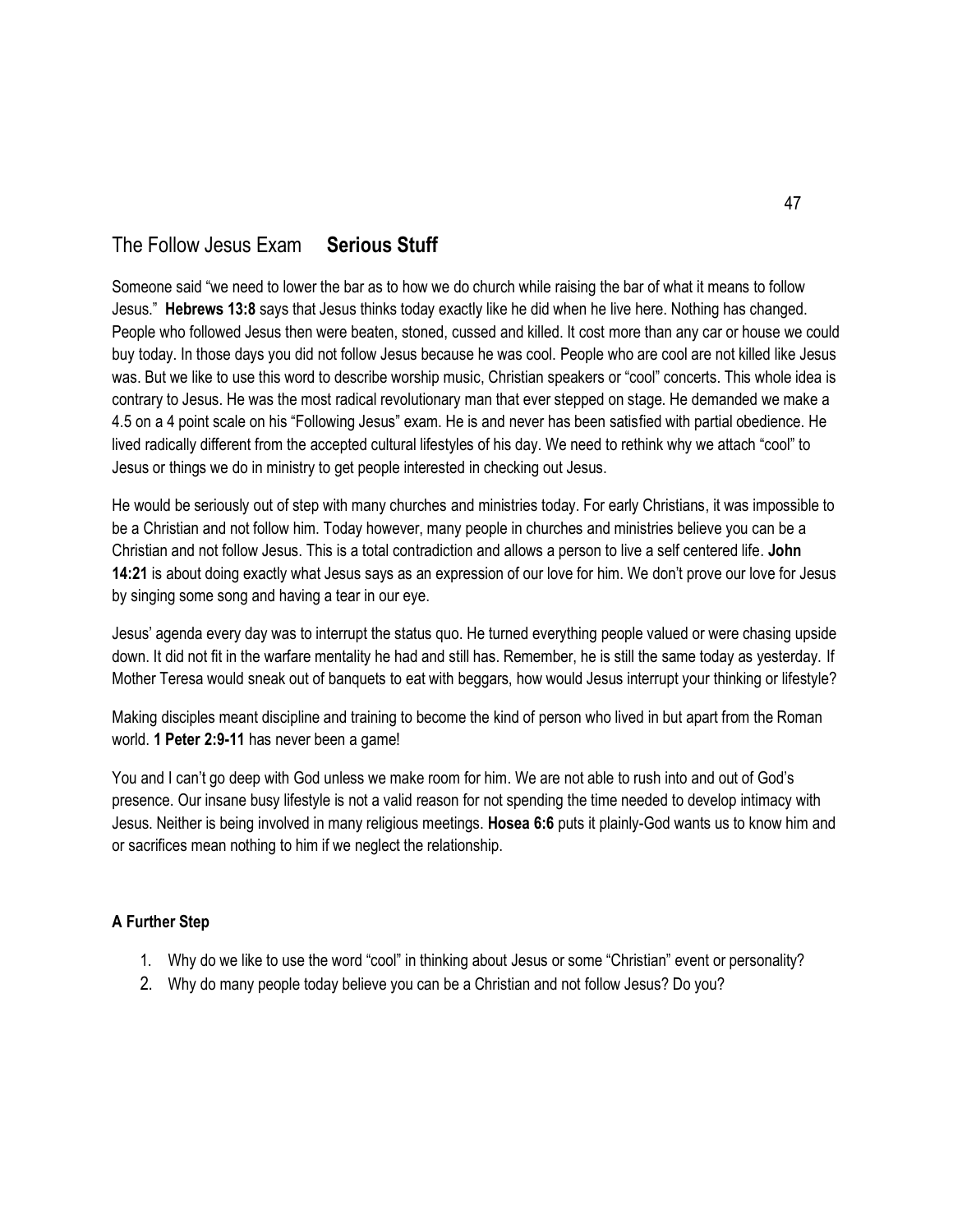# How are You Looking at Life? **Perspective**

The junk we have to put up with every day can drive you to the edge, cause you to laugh, make you want to leave, or have so many other disturbing thoughts that you wonder if it is worth it. For many, on rare occasions it even makes you think something about God. We see things so differently from other people but compared to Jesus and his perspective it is easy to just go to bed and not try to figure out anything.

Ask several people who attend Christian meetings what they think it means to follow Jesus and live as we are suppose to and you get so many conflicting answers that you can easily conclude that your search was a huge waste of time. But it is critical to get it right. Can we ever see what Jesus is talking about and how to do something with it? It is easy to conclude that this is as difficult as looking for a cat named Sugar in Denver.

Some guys asked Jesus what they had to do to be all about what God wanted. His answer left them scratching when he said "believe" in the one God sent. "Do" and "Believe" are not on the same page. Sometimes we conclude that the Christian life and following Jesus will always be just a step beyond us and it allows us to justify a mediocre Christian lifestyle. This is not the gospel and Jesus will not let us hang out here trying to follow him. Look at **John 6:28-,29**.

Consider Jesus' perspective in these statements.

- 1. Actively resist everything that destroys life-independence rather than interdependence, believing that bigger is better, living life alone. Look at **Colossians 3:1,2**
- 2. Remember that influence is a primary measure of a person or church. **Matthew 5:13-16** speaks to how our lives should be affecting other people. To what extent am I or the church making any real difference where I live? Is anyone curious or angry about my life because it is challenging the socks off of them?

Also, consider the "you have heard it said, but I say into you…" statements in the Bible. These show how different Jesus' perspective was than the voices of his day. Start with **Matthew 5:21-22,27 and 28**.

What really equals discipleship? Showing up for the event or meeting doesn't touch it. When we are following Jesus, our dislike of certain people, our greed and drive for success in the eyes of the culture, having more than what we really need or being entertained by the violent culture we live in are pinned to the mat by Jesus. We know we are following Jesus when our life is being turned upside down-there is real change.

- 1. How do you know you have Jesus' perspective about what the gospel is or what a Christian is or what it means to follow Jesus?
- 2. What is destroying the life that God intends you to live?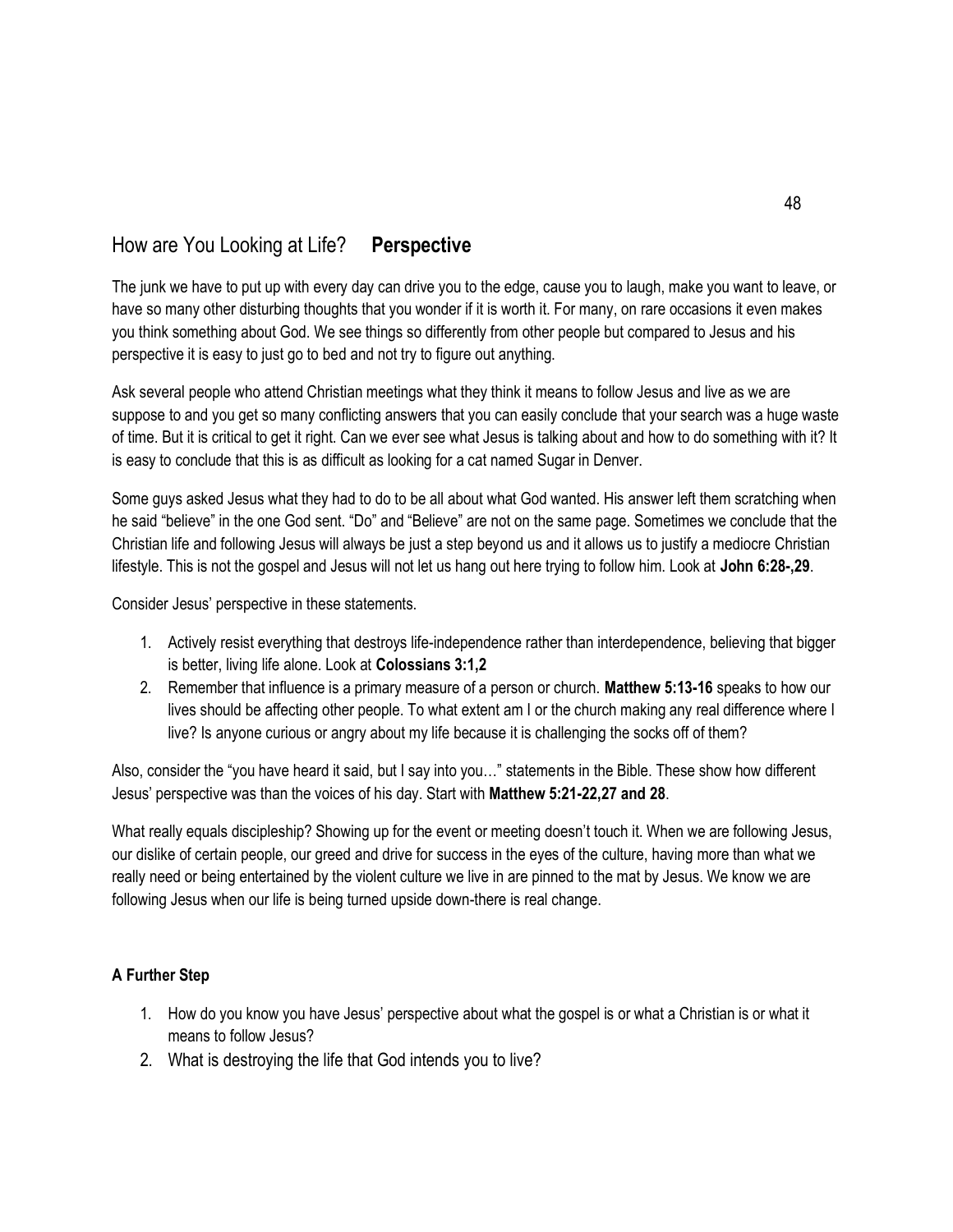# Let Me See Your Drivers License **Identification**

Have you ever left the country you live in? If you have, you know someone somewhere is going to come up to you and say "Identification". You better have your passport or you could end up spending up more time there and you would not be looking at the tourist sites. We know who we are so why is this guy giving me such a hard time about who I am?

What do you want to be identified with? Do you want people to know you are from Texas or that you drive a convertible mini cooper or that you live in a certain neighborhood or what your preference of beer is? There are some things we want to be identified with and some we hope never come up in the conversation.

How about being identified with Jesus? Do you like the terms "Jesus" Freak" or how about "Bible Thumper" or "Religious Nut Bar" or "Church Guy? People have such bizarre or inadequate understandings about who Jesus is and so if you and I are following him…watch out!

But to follow Jesus is to be identified with him. This is how it all started. The early followers of Jesus were called Christians because they were just like him. As you do what Jesus says you begin to change. Maybe at first it is your language. People can actually understand what you are saying because a number of words are no longer in your vocabulary. But they detect a certain interest from you because you are asking questions about how their week really is going or they see you talking to someone they would never say a word to. They begin to see in you something they do not see in themselves and they wonder what the spank is it about you.

Then at some point we begin to realize that to keep following Jesus means that those subtle sins or small compromises have to go. People follow Jesus for a reason and they stop sometimes for the same reasons. In John 6 Jesus pulls back the veil enough to show people what he was looking for in followers. A few stayed but most left. They liked the meal but they weren't cleaning any dishes. We are not being honest with a person who wants to follow Jesus when we don't tell them the whole story of the gospel and how they do not get to call the shots any more.

Jesus fed 5000 people one day. If we are following him, we probably won't feed that many in a day but we will live as generous people. This is identification. Jesus modeled many things like this and as we identify with him, people are going to see Jesus in us. Take a look at **John 8:31-32** and think what identification with Jesus means and what the results of that identification are.

- 1. Why is it important for a person to know what following Jesus really means before they decide to become a Christian? How would you explain it?
- 2. Why is it critical for your friends, neighbors or co-workers to know you follow Jesus?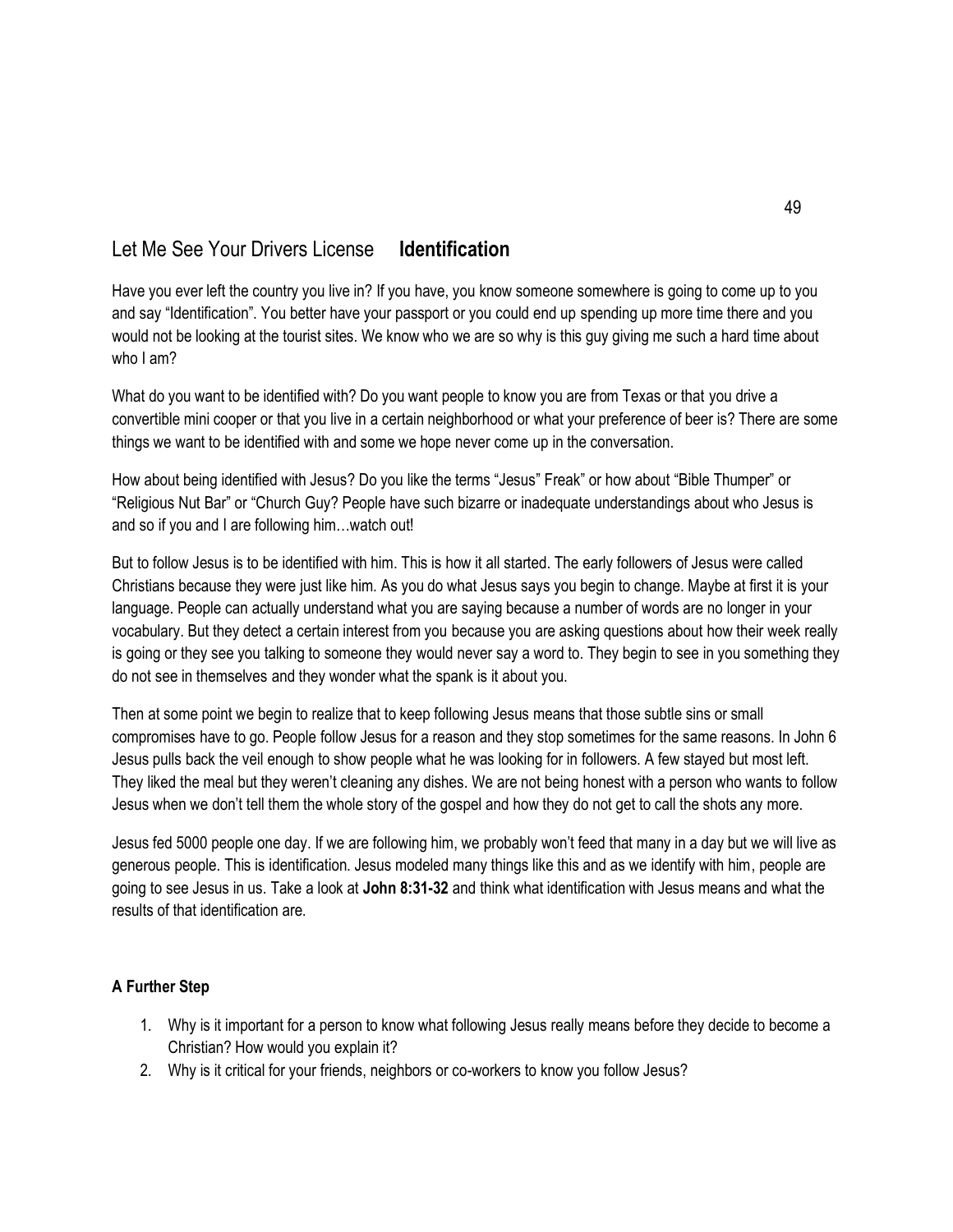### You're in My Face **Opposition**

Critics-didn't bother Jesus. Approval from peers or religious people-irrelevant, because he knew they would oppose him. Truth frees those wanting out but angers those who control the matrix most people live in. In **Luke 6:26** Jesus lays it out clear. If we smooth the message when it is rough, our critics will be ok with us. But just say something that may dislodge them from their supposed authority position and all hell is going to break loose.

Why do we think we should or will have it easier than Jesus did. We do have it easier but it is not because the gospel has changed but rather because we have lost our courage to confront a politically correct culture that has concluded that to speak out against something really shows you do not love someone. What a crazy definition of love.

Most of us in the Western culture will never know what real opposition and persecution are. Those who do experience it also have a joy we will never be able to touch.

What about **2 Timothy 3:12**? What do you do with this one? We can try all we want to redefine persecution due to our unwillingness to stand for truth, but it does not fly. This verse challenges me to the core. I want to completely follow Jesus but I do not understand where persecution will come from in the United States. Most of the opposition I have experienced has come from people who say they are Christians. How lame is that? I really believe some who say they are Christians are not really following Jesus and are trying to redefine the term Christian so their lifestyles do not have to change. If you really follow Jesus, there will be many religious types who will oppose your conclusions.

Much of our preoccupation with wanting to be liked by others keeps us from getting close to those who are not following Jesus and who might ask challenging questions. Why do we prefer superficial conversations that never allow for opposition unless they like a different football team?

- 1. Why do you think much of the opposition Christians in the Western culture face is from people who call themselves Christians? Describe to someone what opposition you have faced.
- 2. What might be some of the root causes or motivations behind our wanting to be liked by others?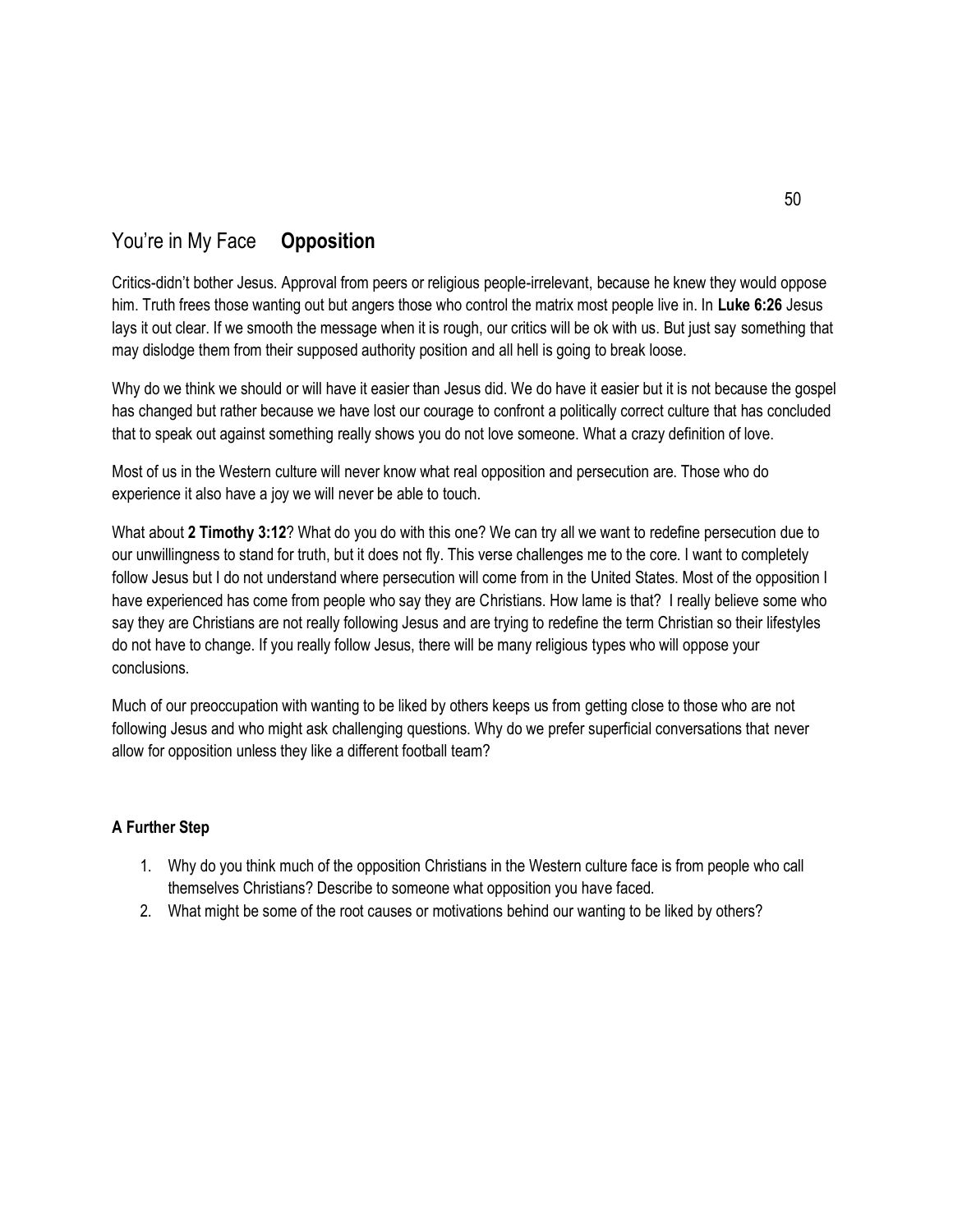# This is a Dark Alley and might not be Safe **Danger Ahead**

I have travelled down some alleys and streets that I remember that I wished I had a few more guys with me. Most of these have been outside of the United States. The most vivid experience was in Prague, Czech Republic. I had spent the night by myself in the train station on a bench and early in the morning I took a walk outside before the sun came up. In a square I remember two men approaching me at a fast pace. I quickly left and got back to a small group of people. It was a very scary time for a while. It was not safe for me to have made this trip alone.

But when we follow Jesus, who would make Ernesto "Che" Guevara look like a pansy, danger could be right in front of us or around the corner. But it was with him everywhere he went. He did heal people and offered kind words but he always had a whip with him and we know he used it at least once. We don't usually think of Jesus like this but he actively fought the war with our biggest enemy.

Jesus was intent on returning life to what God intended and this meant destroying strongholds-both religious and secular that we have erected for status, protection or whatever. This did not go over well. Even his closest buddies did not get it at times. Check out **Matthew 15:1-20 and John 8:54-59**. He will often send us into dangerous situations or to people who actively hate him and perhaps us. Look at **Matthew 10:16**. Wolves are sweet to look at but we would not be comfortable hanging with them because they want us out of the picture.

Some danger comes in the form of suffering. We avoid this at any cost and sacrifice the one aspect of following Jesus that deepens our trust in God and causes us to grow spiritually as nothing else can. Look at **Romans 8:17 &18 and 2 Corinthians 6:3-10.**

- 1. What are some of the strongholds you see in religious and secular life in America? Or how about in you?
- 2. What part of God's agenda do you wish was different because of the danger you see it might bring to you?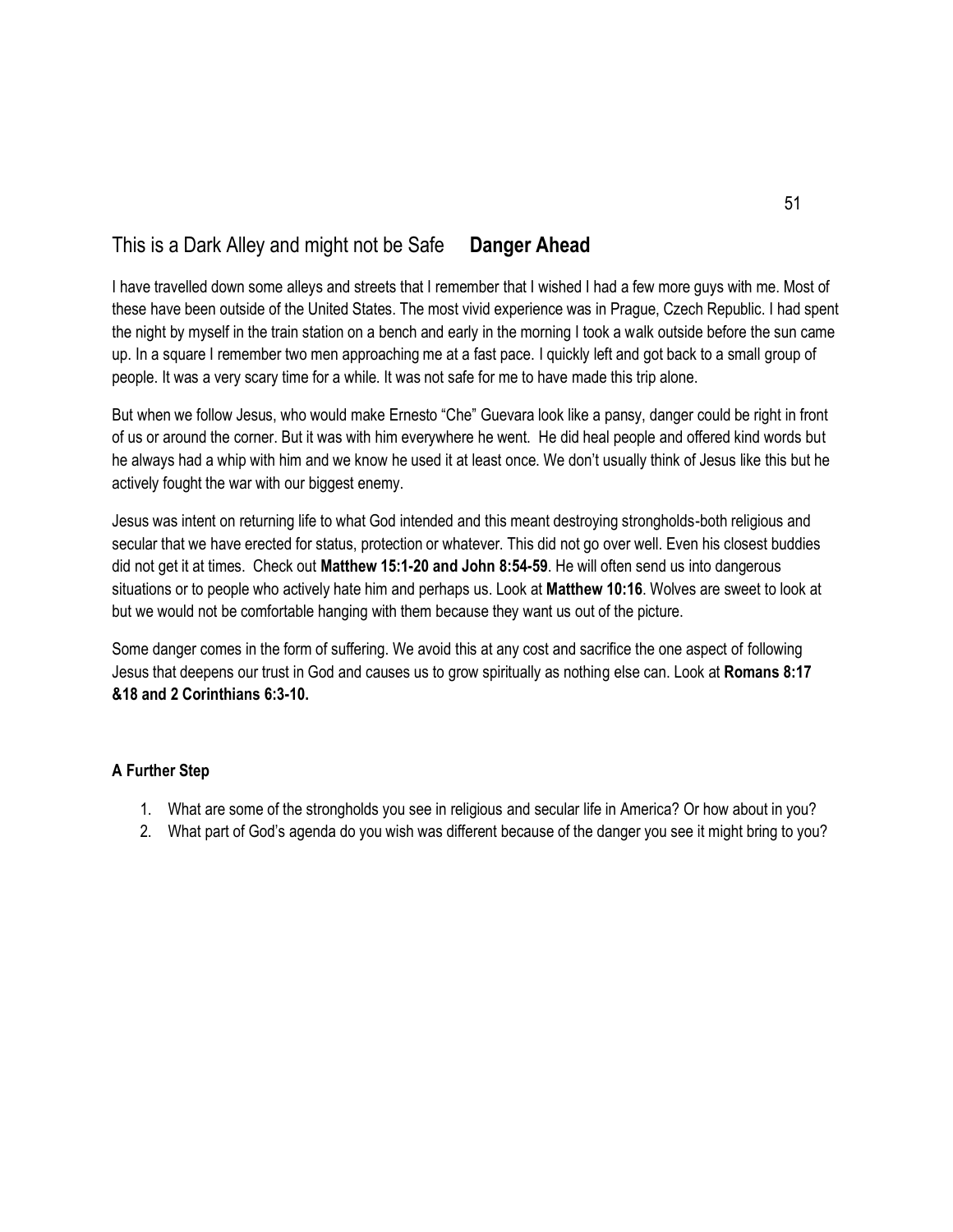# Can You Make a Cabinet? **Discipling Others**

The other day I looked in a mirror and realized what I think I already knew. I couldn't be pregnant could I? It sure looked like it but then I realized who I was and that for the past several years I have been eating just about what I wanted to. Ok, so now what? I know what to do but will I do it? Sometimes however we do not know what to do. Take discipling another person for example-Do we know how to do it?

Following Jesus means we take everything he said seriously and making disciples who know how to make disciples is a part of it. In **Matthew 28:19-20** Jesus makes it clear we are to make disciples (those who are practicing all he taught these first guys) and then make disciple makers. We have to know what it means to be a disciple if we are going to make disciples. It is kind of like making a cabinet. We have to know what one is first. In this case we must be practicing what he tells us in the gospels and throughout the Bible.

Discipling another person is not like a teacher-pupil relationship but rather like a brother to brother relationship. We both learn from each other. Implied in this is that we have been humbled by truth. The truth of the Bible exposes our sin and must be dealt with as we help others follow Jesus. **Isaiah 66:2** indicates that God uses people who are humble and broken.

In thinking about helping others follow Jesus, we are not calling them to be involved in our church or ministry group but rather to be involved in following Jesus. When we connect them to Jesus, they can leave us or we can leave them and they can continue walking with Jesus. They must learn from Jesus or they will be crippled when we step out of the picture. Another important aspect of this is that if they leave us and move to another city, we should do everything we can to connect them to a church that has a like heart and is focused on discipling those who show up for the meetings. Then, they can continue to help the person we have helped continue to follow Jesus and raise up others who will do the same.

Discipling means helping them learn to walk intimately with Jesus and not just apply principles. No relationship is required to getting the principles right. We are created for intimacy with God. In fact **Matthew 7:22-23** tells us that relationship with Jesus is the only thing that matters. Relationship with Jesus helps a person solve whatever life brings them. Some principles help in a 100 meter race but we are in a marathon.

- 1. What are the most distinguishing marks of a disciple in your opinion? Connect them with scripture.
- 2. What do you believe needs to happen with you in order for you to help another person learn to follow Jesus? From whom can you get the help you need?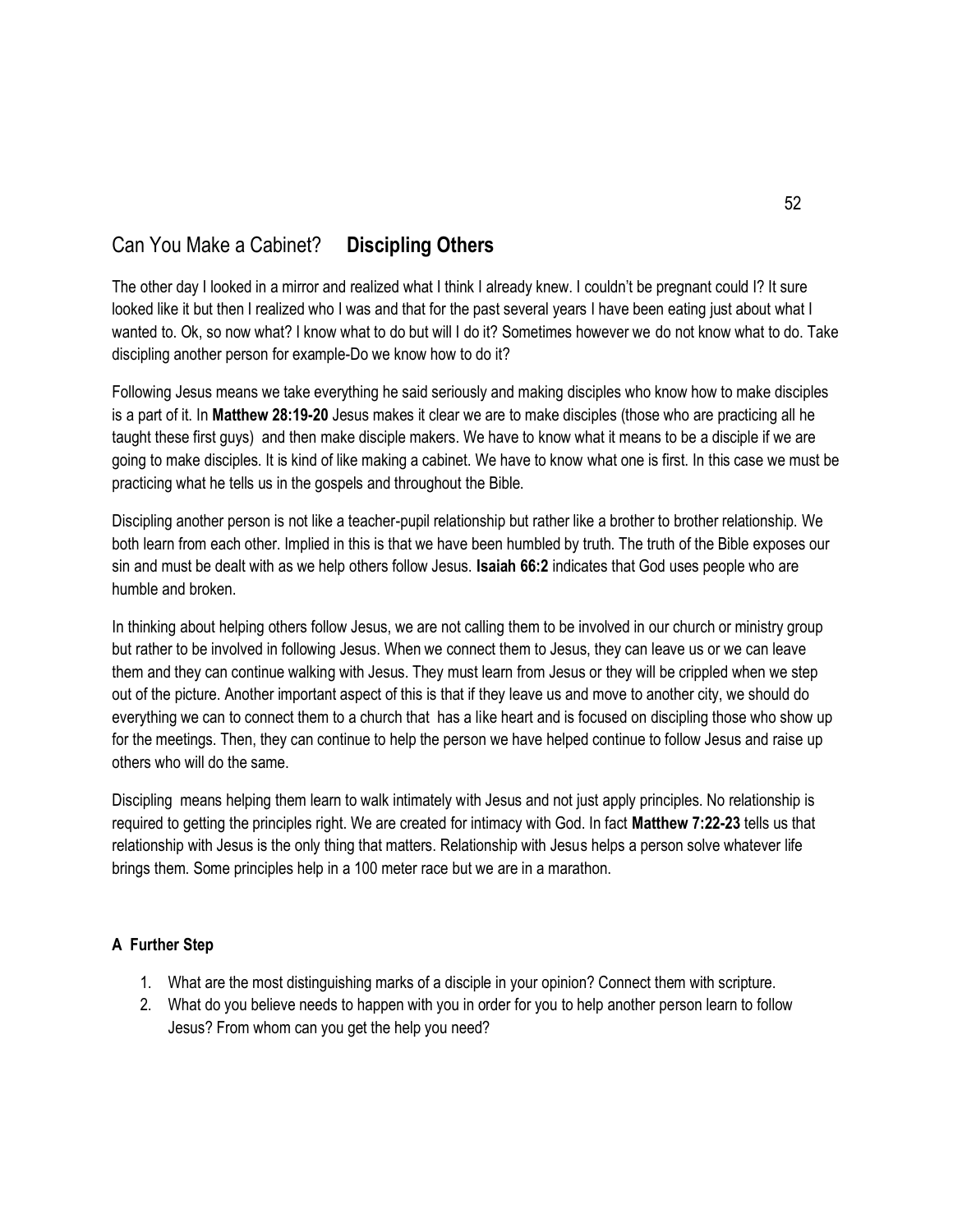# I Thought This was Right **False Assumptions**

Have you ever told someone something you thought they wanted to hear because they asked you what you thought of their attitude? After picking yourself up from the floor when they hit you, you realize you assumed they wanted an honest answer but they didn't. We make false assumptions about all kinds of things and following Jesus is no exception. Peter probably thought Jesus would be pleased that he hacked an ear off of a guy to defend Jesus. He was wrong again. Look at **John 18:1-11** for this story.

Most people believe about all we can do is the best we can in following Jesus. This mantra easily leads to making excuses for not dealing with the hard issues that arise in following Jesus. To think this way causes us to settle for short little tips on how to live that never get to the heart of following Jesus. Check out **Romans 3:12** if you think that doing your best will get you a trophy. Thinking this way is like using a currency of another country to pay for lunch in your town. You might get a funny look but you won't get lunch.

We need to know what we are getting into when we decide to follow Jesus. This is not usually adequately explained at the starting line. If you look at some of the commercials on TV trying to get you into the armed forces it looks like you are going to come out as a technological guru when your tour is over. But when you are in Iraq and the roadside bomb goes off and you are wounded and your buddy is killed, you might be thinking "I didn't sign up for this." You have made a false assumption. It is the same with following Jesus. If we don't adequately explain at the beginning what following Jesus means, a person may bail when they find out or maybe worse they will believe you really can be a Christian and not follow Jesus.

Cute sayings and neat principles work if you want to be a religious person but you are following a revolutionary homeless man who demands everything from you and will always be telling you to deny yourself and he even examines every motive you have.

- 1. What have you assumed to be true about being a Christian that you are now questioning?
- 2. Has anyone ever talked with you about something that is contrary to what you believe about Christianity? What is bothering you about what they said?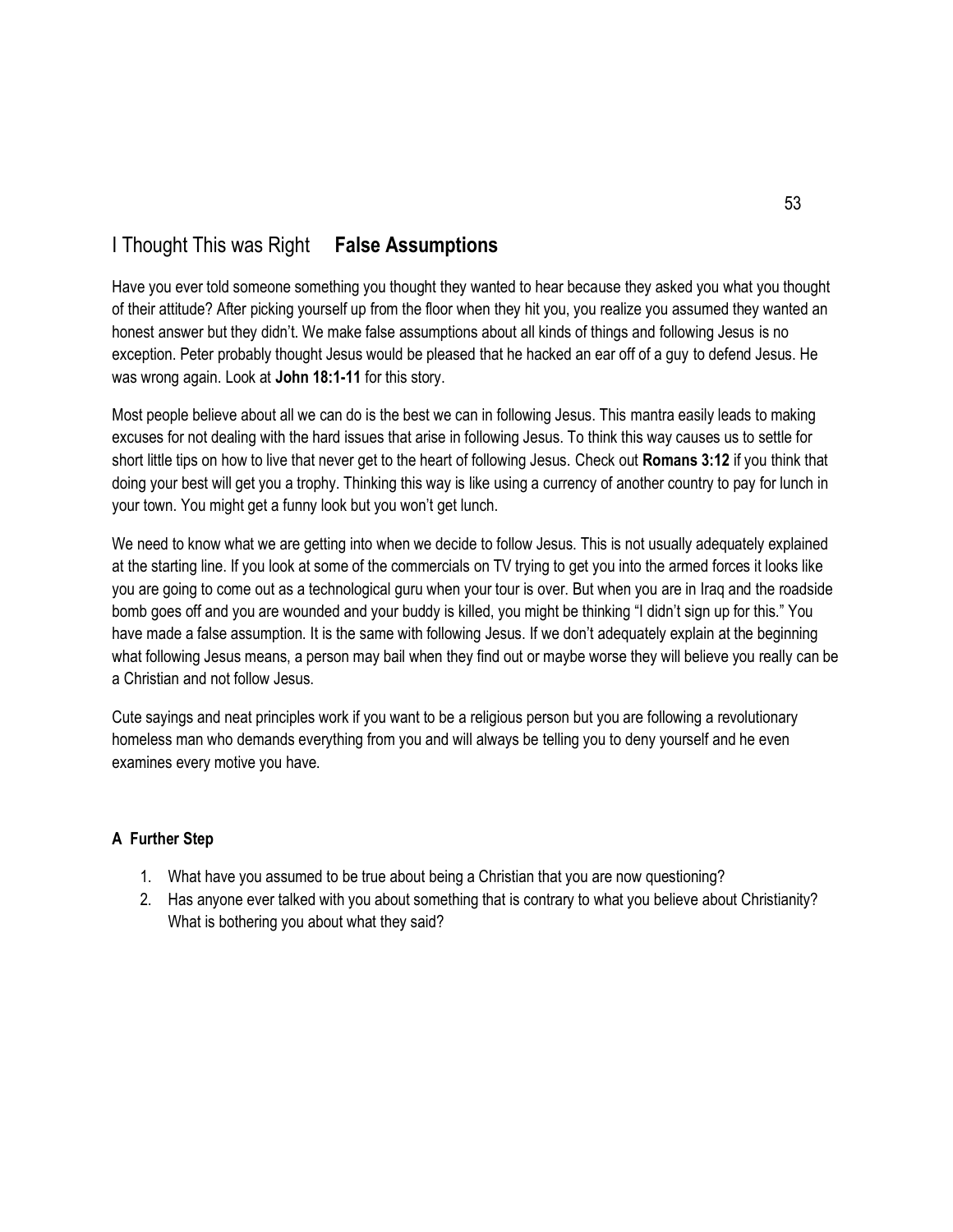# You Don't Want to Play for This Team **Challenges**

When I was in Albania, almost every day a certain Albanian man challenged me and another team mate to some kind of physical challenge. One day it would be pull ups and another it would be pushups. He always let us go first and then he would do one more than we would. But he challenged us and we became better at everything even one arm pushups. We have to have challenges in our life or we will become even more complacent than we are now. Some challenges are directly from God while others are the result of following Jesus in a world in which he is a contradiction to our culturally accepted lifestyle or even our accepted Christian lifestyle in the United States.

How about this one? **We have to wrestle with how to hear God speak to us and then with what he says.** Because we hear many voices speaking into our daily life, this becomes a challenge in hearing God accurately. The more consistently we look into the Word, the more we will recognize God speaking to us. Then we have to deal with what he says which can be more challenging because it will be in contrast to our accepted culture-both secular and Christian. Do you believe God can speak to you or is it reserved for those whose vocation is "full time Christian service?" **Ephesians 4:11-13** should encourage you then because ministry is done by ordinary people so it follows that God would speak to them.

Or what about this? **Extracting what Jesus meant by "follow me" and translating it into a 21st century world** is seriously challenging. Just because very few now live as he did does not excuse our seriously following him nor does it negate what he told people every day when he was here. Think about how we have allowed our Christian culture to dictate what following Jesus means and what it could not mean. Toto sang a song with an interesting line in it- "frightened by the thing I've become." As you take Jesus seriously, you might be scared to death by what you have become. I recently realized just how far I believe I am from seriously following Jesus. What do I do about that?

Oh, what do you think about this one? **Jesus changed history as a lamb and not as a soldier.** He assumed a humble position of power and really redefined it in a way our western military focus cannot understand. How do I allow Jesus to live through me and change people without forcing him into their lives? Living in a culture where pride dominates is seriously challenging. While in Thailand my wife and I asked some university students where they would like to go in the world for two weeks and money was not an issue. Not one mentioned the United States. We asked why. They said our country had more people in prisons, more divorces, more crime…why would they? This should silence our arrogance and pride but Jesus is still outside in the cold.

- 1. What opportunities have you missed in life? Why haven't you taken advantage of them?
- 2. Do you want God to speak to you about what he thinks must change in your life if you are going to really follow him? Why or why not?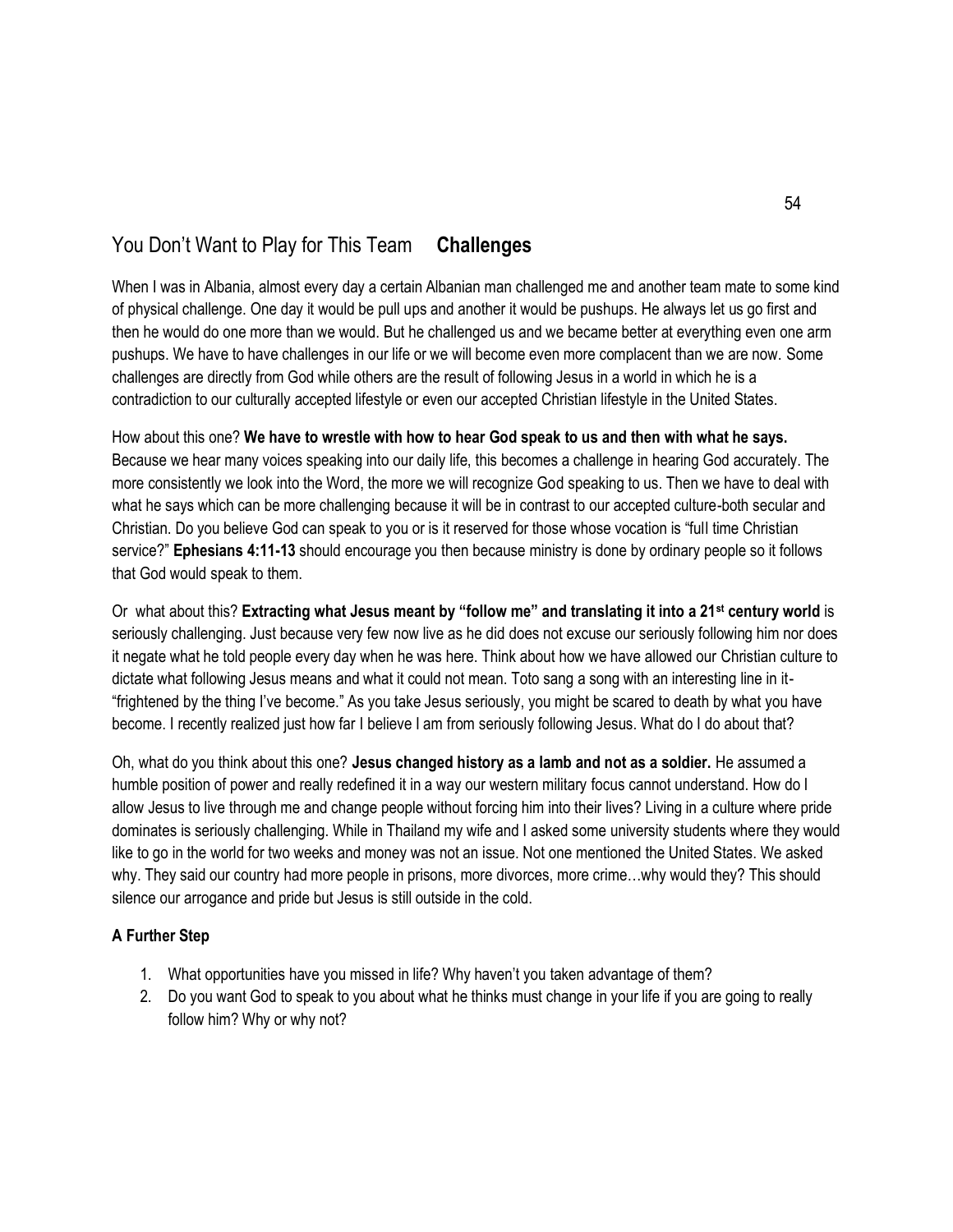# Want to Try for Another Team? **More Challenges**

Maybe that last team with their challenges were really unreasonable. I think I will try another team. Let's see what they have to say.

**Jesus challenges the status quo that in no way represents his kingdom.** He never changes who he is or his purposes and the challenge for us is to confront those aspects of our culture and lifestyle that do not reflect his kingdom. He is building his kingdom and not playing games. **Matthew 6:33** gives the priority.

**Memorizing verses, learning how to do Bible study and other disciplines without really hearing God speak to us is like spiritual abortion.** The Bible never comes alive and we miss the point entirely. It is easy to measure our spiritual growth by how much we know rather than how well we know the author. Do you know someone who is consistently hearing God speak to them through the Word? Don't let them out of your sight.

**Examine Jesus' life and see what was not present in him.** Hatred, violence, greed, excess, earthly power, material wealth, a consumption focus were not part of his life. How about yours? We are exceptionally deceived when we try to justify their presence in our life when they were absent in his. **Luke 16:15** is top shelf of challenges. Jesus detests what we admire. He did not come to make our life easier but comes to make it more difficult. He is always trying to see who really wants it.

**We do not have to act in an obnoxious way that causes people to not like us but if we are really following Jesus, people will oppose us.** If we are focused on his kingdom and not the political, economic or religious kingdoms, people are not going to like our conversations and may actively oppose us. In our "politically correct" culture, this is not going to go down well for us. Who decides what is "politically correct" anyway?

Regardless of these challenges, Mark Twain said "Twenty years from now we will be more disappointed by the things we did not do than by the one's we did do…" Opportunities we take in life define us but so do those we miss. We can't control the outcome (what following Jesus will look like) but we can control every choice we make along the way.

- 1. Think about your last few months. How are you working with Jesus to build his kingdom or are you occupied with playing games? How will you change that? What Christian games are on the best seller list?
- 2. What have you tried to justify keeping in your life that was not present in Jesus' life? How have you tried to justify keeping these things?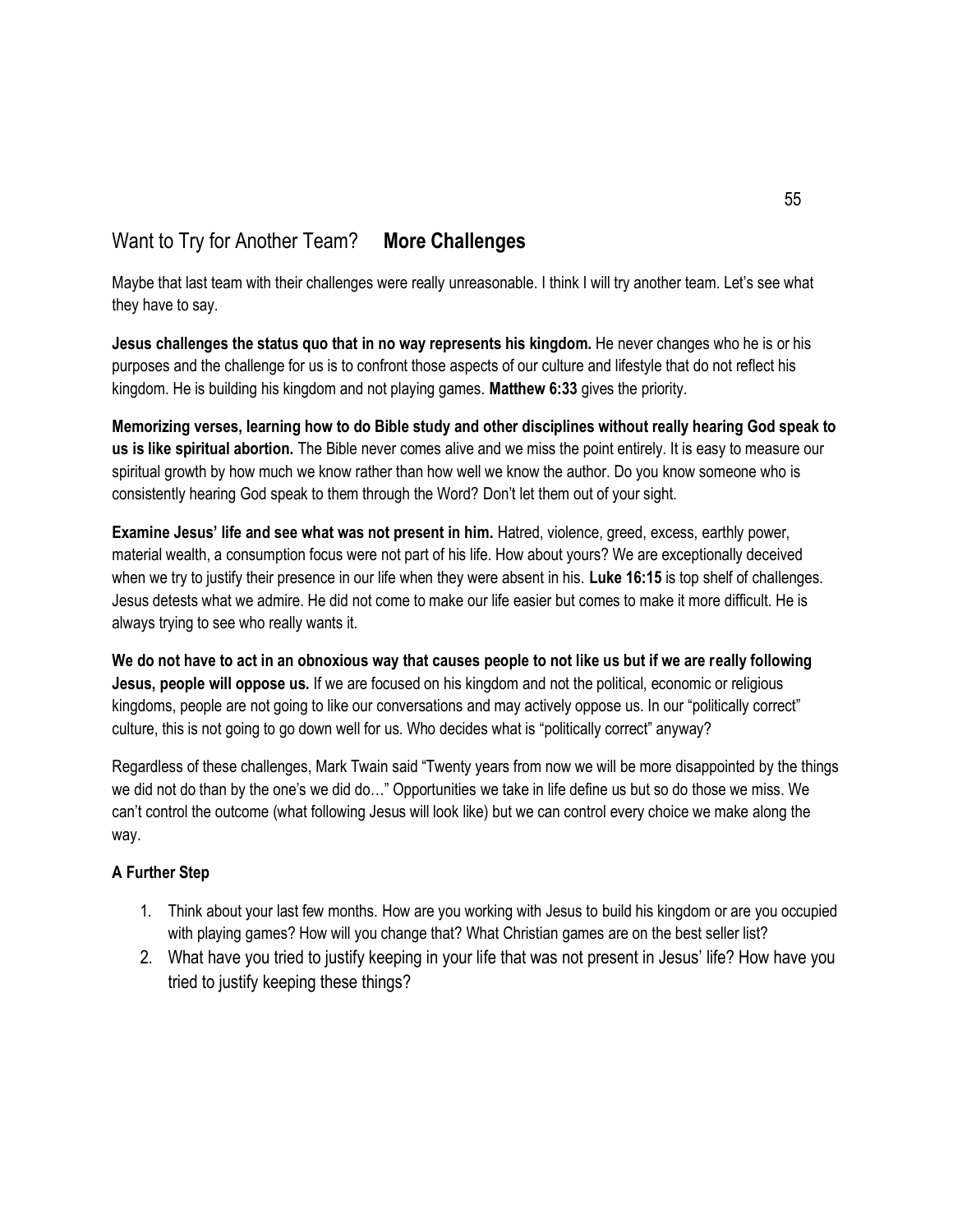# Be Sure to Read the Fine Print **Implications of Following Jesus**

I get opportunities to get new credit cards all the time. I never read all of the fine print and quickly discard the invitation to get the card. However, some people get the card but don't read the fine print and are shocked when they get charged big time for not paying off their balance. It was in the fine print. Jesus is not trying to conceal anything from us but we need to read the fine print when we decide to follow him.

One topic mentioned in the Jesus' "Follow Me" manual is Discipleship. We need to read it. What does it look like? How do you define it? These are critical questions that must be answered correctly. Let's look at the "Discipleship" topic.

Discipleship is being increasingly committed to being shaped and changed by Jesus to reflect his lifestyle and teaching. Change means making adjustments in my life as God points them out. If there is a gap between what I say and what I do, I will either be caught in the hypocrisy or will become indifferent or I will change. Knowing the meaning of life and living a life of meaning are not the same thing.

What captures your imagination? Look at **Matthew 6:21**. Does wealth, power, sex, reputation grab your thinking? These things or others can be our priorities and they define us. They show the map to our treasure. How you live is the strongest statement of what you believe. Have you read the fine print?

Dallas Willard talks about how we in the Western world have not made discipleship a condition of being a Christian. Discipleship has become an option. Many church members have not decided yet to follow Jesus. How did that happen? This is as far away from the truth of the Bible as Chaing Mai, Thailand is from Bill, Wyoming.

Growth should be measured by examining my life in relation to Jesus-not by a program of discipleship that only expects completion of curricula as a measure of following Jesus. Discipleship plans are ok in so far as they enable a person to love God, follow Jesus and teach people how to live, love people and how to disciple another person.

Discipleship must be done in real life conditions. That is how the Hebrews did things while the Greeks used more of a classroom approach. We most often side with the Greeks. Jesus lived with those he was discipling. We have to share life with those we disciple also. It will mean working with fewer people.

If we do not disciple people, the culture will. TV, the internet, video games and music do just that. Most of the input from these sources are from people without any connection to Jesus so guess what the finished product looks like?

### **A Further Step**

1. Is there a gap in what you believe and practice? Why? What aspects of this discrepancy are the most glaring and need to change?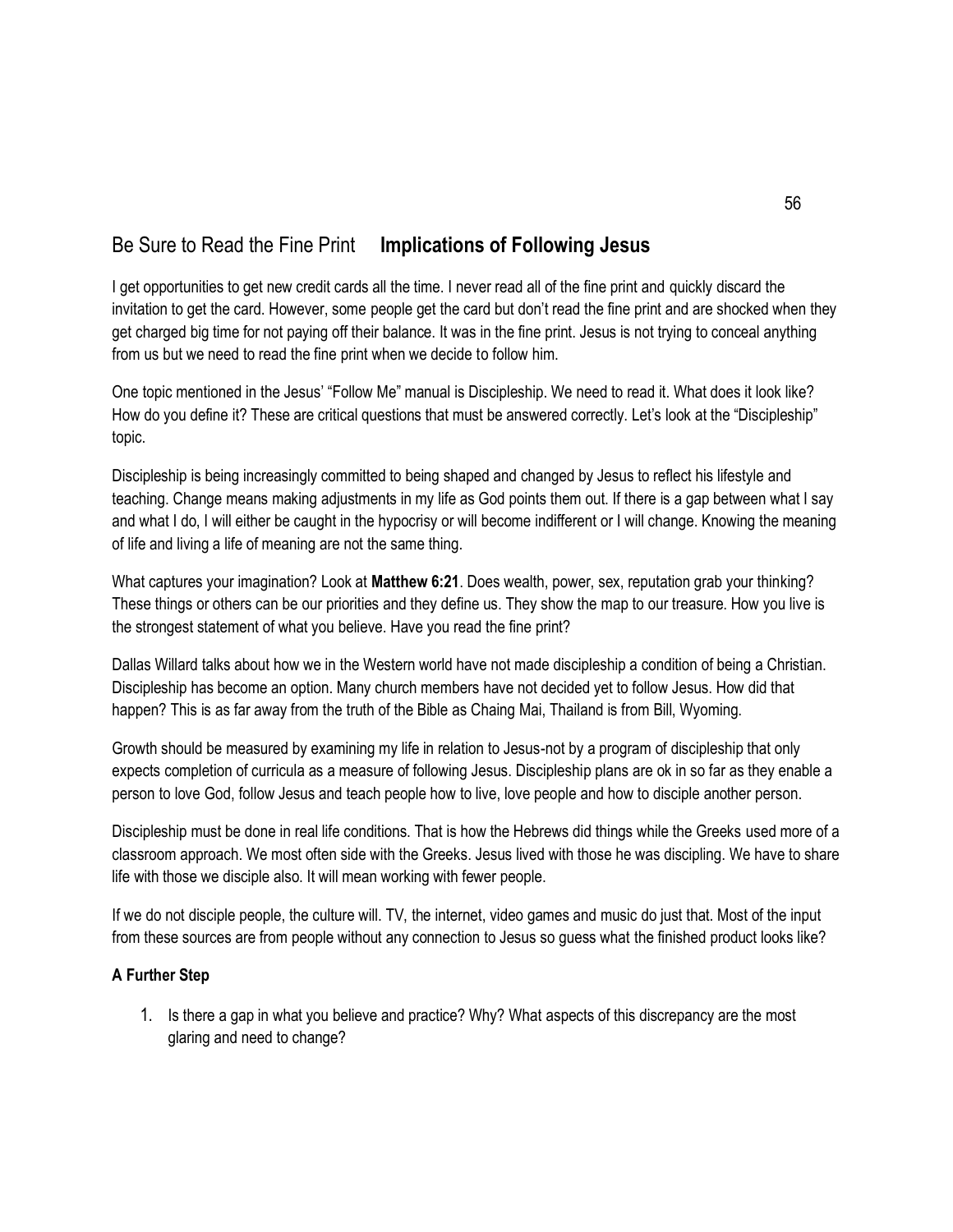# Is the Fat Lady Singing? **The End or Beginning**

What do you think? Is following Jesus something you want to do with courage or is it too much to think about this when you do not see too many others mounting their horse and heading off to discipleship land. It is safe for a ship to stay in a port but ships were made to be out on the open water. Safety is easy to find, just look around and many of the people who show up at Christian meetings have found it and even though it is not the pearl, they have paid a lot to stay there.

But then, who Jesus is and what he expects and never backs down from is all that matters. Our purpose comes from a deep and rich relationship with Jesus. As our relationship with Jesus grows, we begin to see the world as he does and our life is clarified and connections with others are deepened.

Some things end but others begin. That is what **2 Corinthians 5:17** is about. We have a new link to the Liberator and are beginning to understand our freedom. For example, we are not bound by consumerism as we have been in the past because our focus has changed to "need" rather than "want". We are beginning to eliminate those influences that cause us to give in to socially acceptable living. This requires a knife rather than a band aid.

The rudder on a ship determines the direction the ship travels. We must get it right when we think of following Jesus or we could speed along like a speed boat but either be headed in the wrong direction or worse in circles.

"We often see something God wants us to be involved in but because of the difficult and challenging nature of the journey to get there, we hide behind what is familiar or what we can control and therefore miss the joy of the experience."

- 1. What do you think it has cost you to relax in the comfort and safety of normal American Christianity?
- 2. How would you know that you really want what God wants you to be involved in? Why does a difficult journey to get there keep you from getting on with the trip?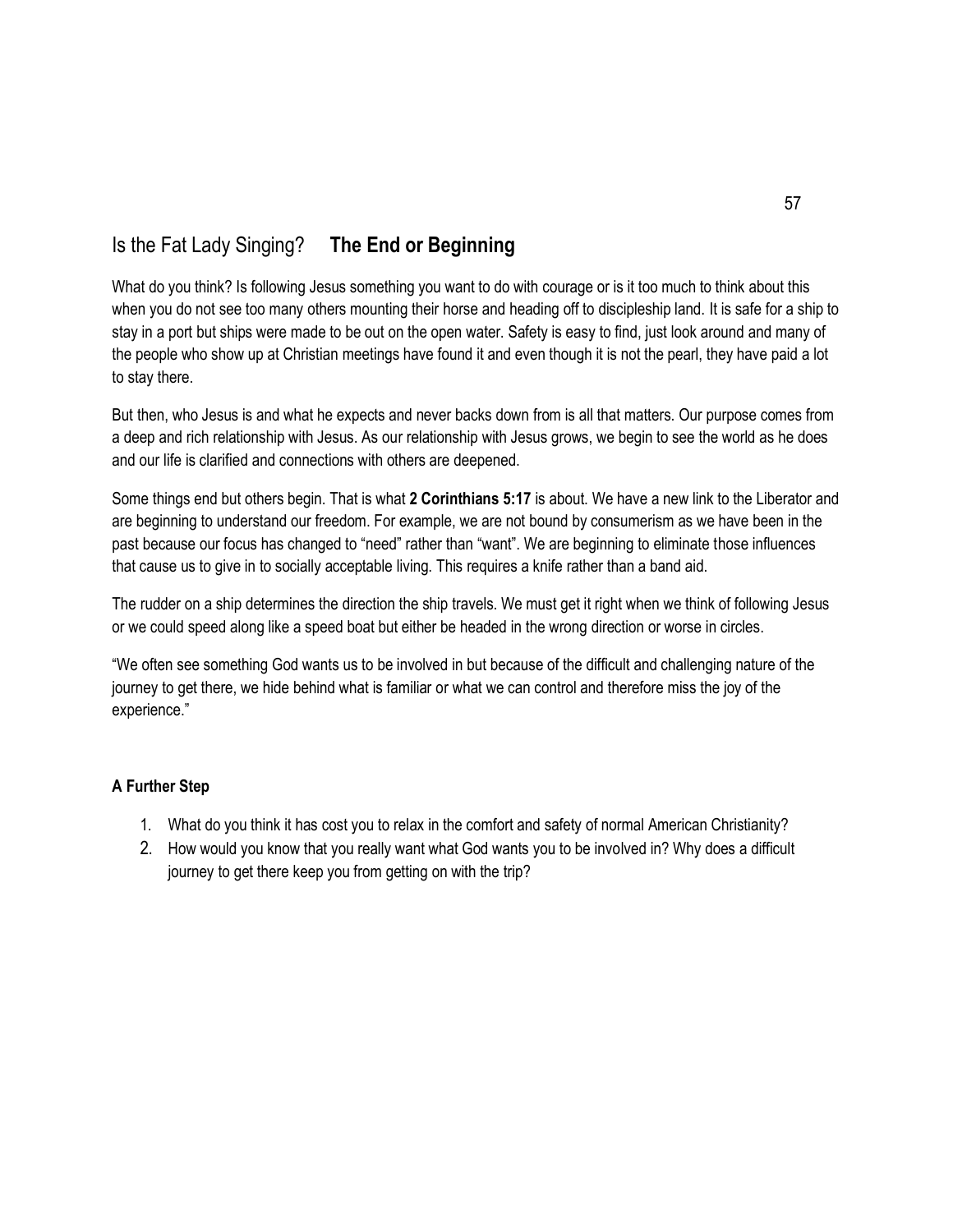# **Unlikely Friendships** Jesus was their Friend but are We?

# Do you Like Me? **People Outside the Faith**

Why don't you like me? This is a question many not following Jesus ask most of the time without words. They have listened to us through our actions, overheard our conversations and noticed where we don't hang out. So many people have lost their heart for those outside the faith. Why does it happen that when a person gets serious about following Jesus it seems that the friendships they had with non-Christians disappear. Most of their friends now are Christians and believe me, their former friends notice.

These non-Christian people are the ones Jesus hung out with and liked. As mentioned earlier, in **Luke 19:10** Jesus says "Liberation makes house calls…I'm here to track down the missing persons and reintroduce them to life." The Word on the Street Bible. Christians on the other hand readily hang out on the edges of the culture pointing fingers at outsiders, judging and condemning those who do not follow Jesus.

But think about **John 3:17**. Jesus did not come to our house to condemn what we were doing wrong but to show us how to do it right. So, you and I need to find ways for non–believers to explore what commitment and following Jesus mean. Many of them are not going to do this on Sunday morning in a building where they feel on edge and people look different from them. If it the only option they have they might come with someone they know but if we provided some other entry points to learn about Jesus, they might even be more willing to check Jesus out.

So, many of these people have concluded that Christianity is a "harmless delusion." They would like to know that we care about them and are willing to get with them in their apartment and have a meal there. We should like them because they are no different from us. They have the same questions about life but they are more honest about it. Maybe that is why we stay away from them as much as we can. But Jesus does not live on the same street as we do. I believe he lives somewhere near the alley we will never walk down, or maybe in that group of run down houses we think should be torn down, or…

- 1. What are some ways to tell if you have a heart for people who don't know Jesus?
- 2. What are a few practical ways you could help those not following Jesus explore what it means to be a Christian?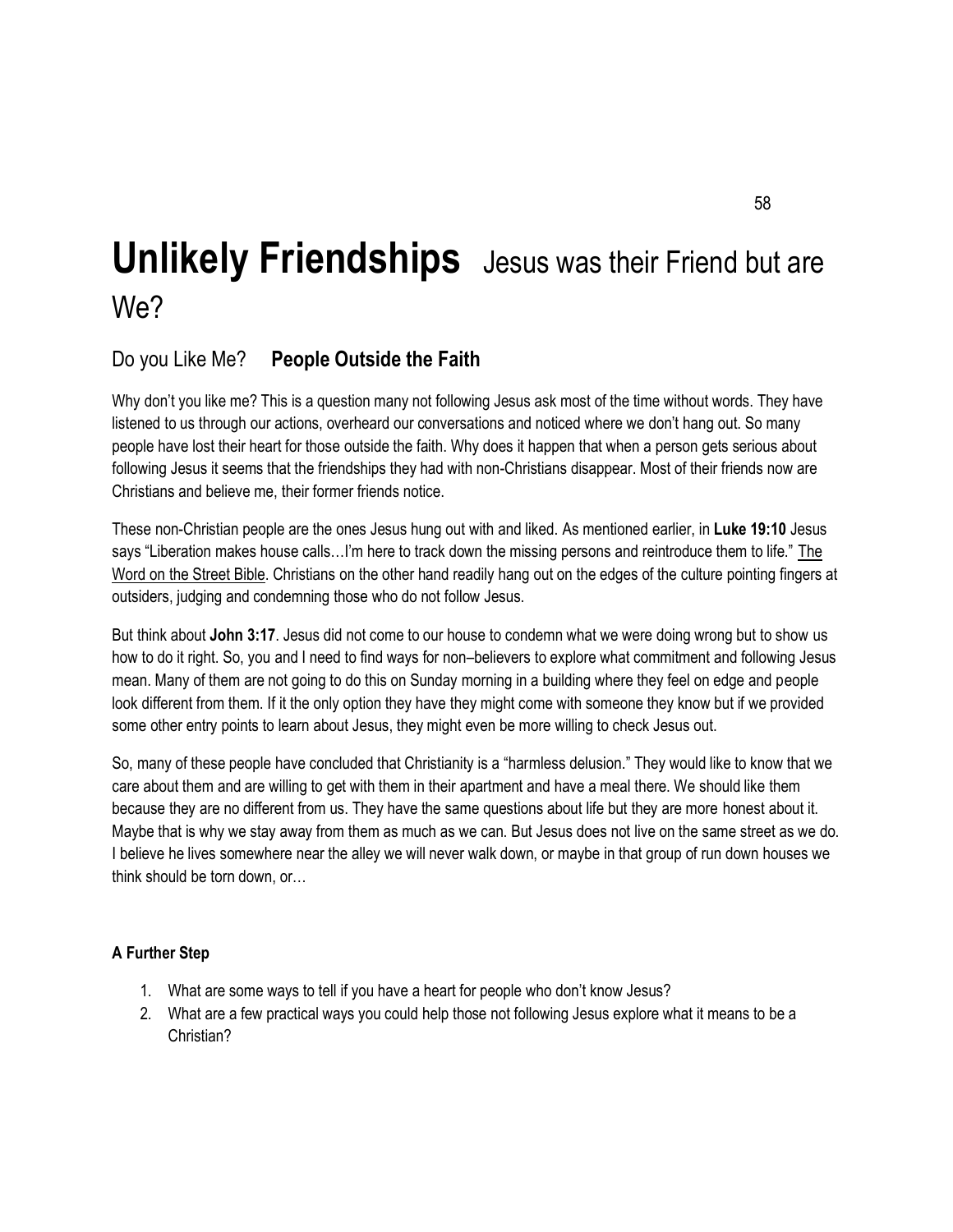# Why Do We have to Cross the Street? **Up Close with People**

Truth must be presented up close and not from a distance because people can then examine in us what we are talking about. God wants us to infiltrate and stake a claim for the rule of Jesus in every facet of life. Life must be seen as mission, and ministry opportunities are often unexpected and may interrupt what we are doing or how we are living. We must dance as close to people without Jesus as possible and cross the lines that unnecessarily separate the people God has found from those he is still looking for.

People should not have to make a cultural commute to our way of doing life and church to find Jesus. They should be able to meet Jesus where they live, work, play and share life. We can make the commute to them and create safe places for them to discuss life issues. The average person wakes up on any morning with questions about life, frustrations, fears and challenges with no meaningful way to get answers. We live next door or work with them.

**Mark 2:1-12** illustrates what meeting Jesus in a non threatening environment can result in. When people said "we have never seen anything like this" they were not only telling the truth about what Jesus did but maybe another implication for us might be that it occurred outside of the traditional "God is here" meeting places associated with the temple and we know as church buildings.

The gospel must be lived up close with people so they can see how it meets their deepest needs and penetrates their worldview and helps them understand how they can follow Jesus in their world. (**Philippians 2:5-11**) We need to be people who bring truth/life to people who are busy, isolated, lonely and disconnected without any solutions to resolving issues they face daily.

**Romans 15:20** captures this vision. The name Jesus is known all over our country but he is not known by most. We must be intentional in living out the gospel. Everything in Jesus' life screams this. Check out **Matthew 9:10-13** to see how we can begin to do this. Jesus welcomed being misunderstood as it revealed his purpose and others perspective. He intentionally involved himself with people who were real.

**Colossians 2:8** warns us to be on guard against deceptions imbedded in our culture. This can't keep us from getting up close and developing friendships with those who think and live differently from us but it should keep us alert.

- 1. Discuss why you might be uncomfortable meeting with non Christians where they hang out?
- 2. Where are some safe places for those not yet Christians to meet and discuss spiritual things where they live?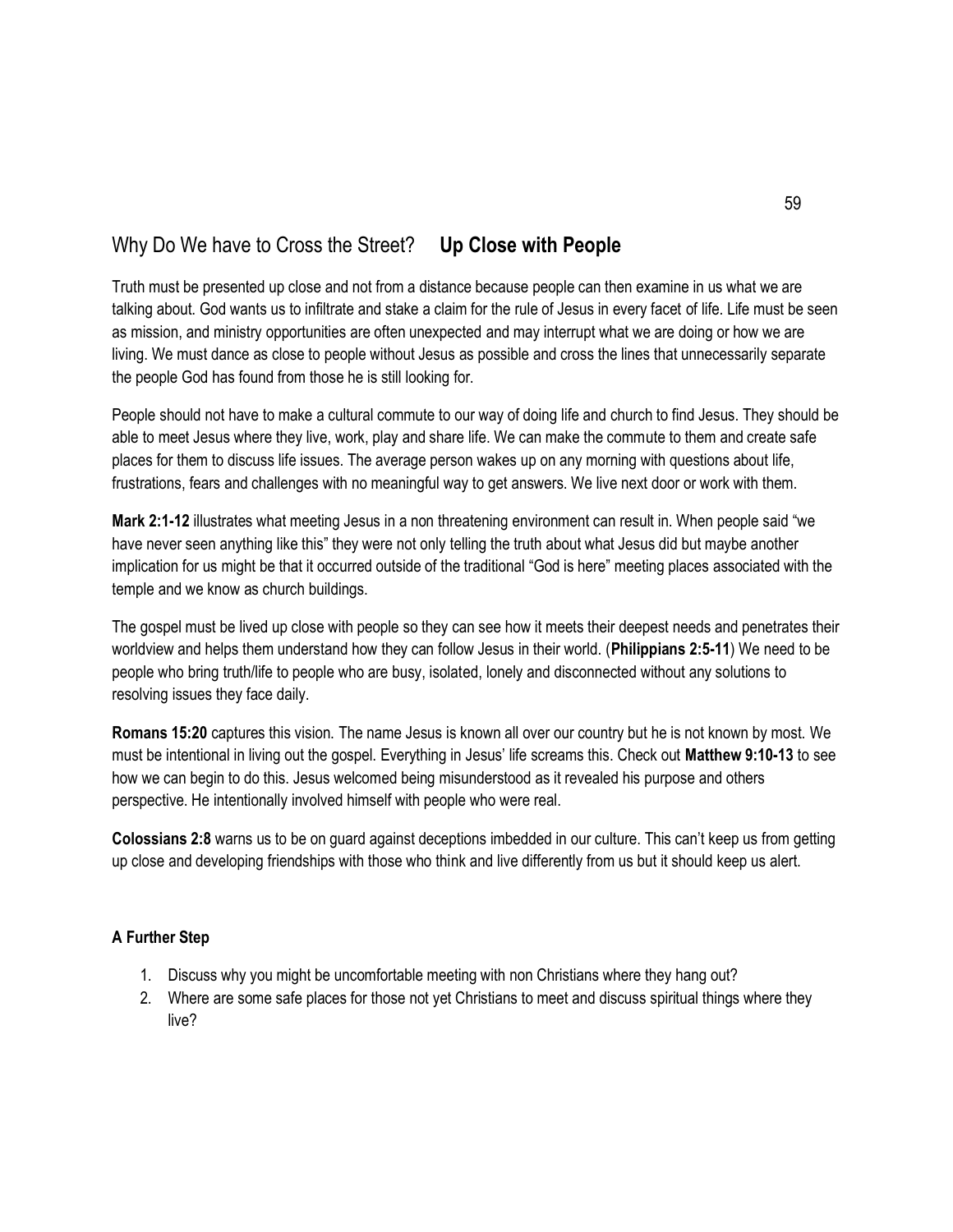# This Scares the Hell out of Me **Fear of Engaging**

**Matthew 8:23-27** talks about one of Jesus' normal days but it was anything but normal for the disciples. They thought they were about to drown but he calmly asked them "why are you afraid, you of little faith?" The opposite of faith is fear and for us to be afraid of engaging with people outside of the faith really means we are coming up short with faith. Some of those not following Jesus ask more difficult questions than those following Jesus. This can make us scared or give us an opportunity to believe God for something we need to in order to grow and make a difference. Some of their questions will not have an answer and that is ok. We don't have to be a "religious barista" with all kinds of spiritual formulas for the questions people ask. We just need to care and love on them. We can be a resource of hope and a witness to the life we have with Jesus.

People want to know God is real and makes sense but their experiences usually lead them to believe this is not possible. This is why we have to connect with them in real life so they can see us being warm, compassionate, nonjudgmental offering grace, peace and truth to them and this troubled generation.

People want and need a friend who will listen to them. They are more concerned about life before death than life after death. Developing these kinds of relationships is more effective in leading them to Jesus than all of the work that goes into getting them to show up at a Christian meeting.

**Ephesians 5:15-17** in the Phillips Translation says in part "live life with a due sense of responsibility, not as men who do not know the meaning and purpose of life but as those who do…" Most Christians are in churches that neither expect nor train them to actually live like Jesus nor how to live responsibly in the world with those without Jesus. However, if we will live this way, we will stand out like a blooming rose bush in the snow and they may want to smell the roses.

James Blunt sings in the song "Same Mistake"…"maybe next time we meet we'll talk and not just speak." We must learn to talk with those God intersects our life with. The weather, politics, price of gas is irrelevant when compared to what is at stake here. People struggle with significant issues that have eternal impact for them.

- 1. What are some of the difficult questions people who are not Christians are asking where you live and work? If you are not sure, how can you begin to find out?
- 2. Why is listening to your friends questions equally if not more important than your giving them information?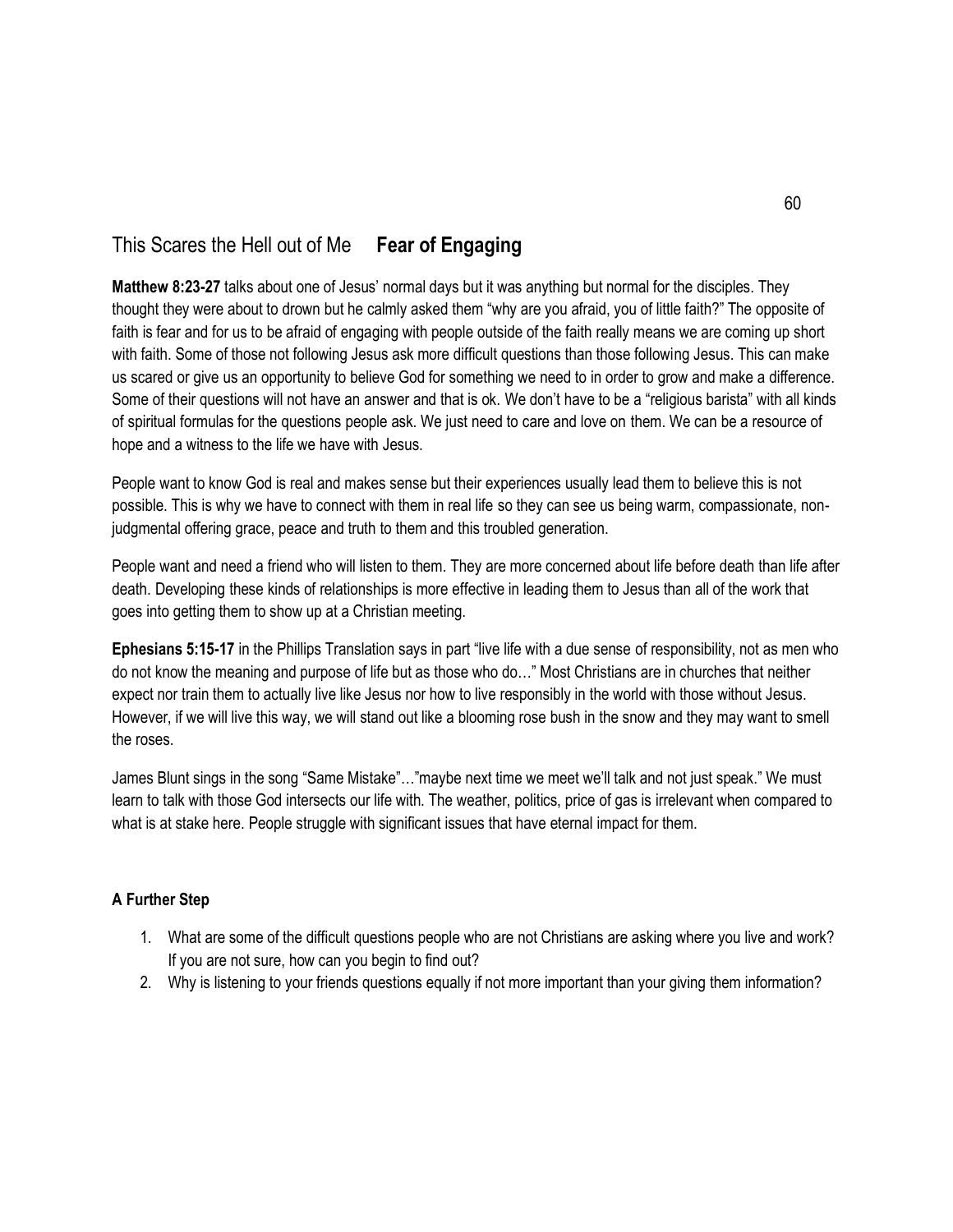# Picking Up Hitchhikers **Safety First**

You have seen people hitchhike and wondered if you should pick them up. You say to yourself that you have to be smart these days and so you keep going and the hitchhiker cusses as you go by. I am challenged to think about people with little or no Christian background…who want a ride or might just be interested in a conversation about things that really matter.

In **Luke 18:35-43** Jesus picks up a hitchhiker. He is blind…at first. He is yelling…for a while. He is told to shut up by people with Jesus…he ignored them and shouted louder. Jesus stopped, asked a question and gave the man something that changed him forever. What were the disciples thinking now?

Many people peek into our Christian groups and it seems strange to them what we are doing. The language is different and they are not sure they will be accepted. So, they stand by the road waiting for the next person who might stop, meet them where they are, listen to their story, treat them and their questions with respect, give them time to think and maybe share a meal together.

We need to give people time to think about Jesus. They need time to check out Jesus and understand what it means to really follow him. We need to pick them up. Sometimes people are ready…the blind guy was. But most of the time they need to be welcomed to travel with us as we learn what it means to follow Jesus.

There are some hitchhikers out there looking for solutions to life's issues. Stop and pick one up.

- 1. Why are you reluctant to get into a conversation about spiritual things with people with little or no Christian background?
- 2. Do you think you would have reacted any differently than the disciples did when Jesus was walking by the blind man? Why or why not?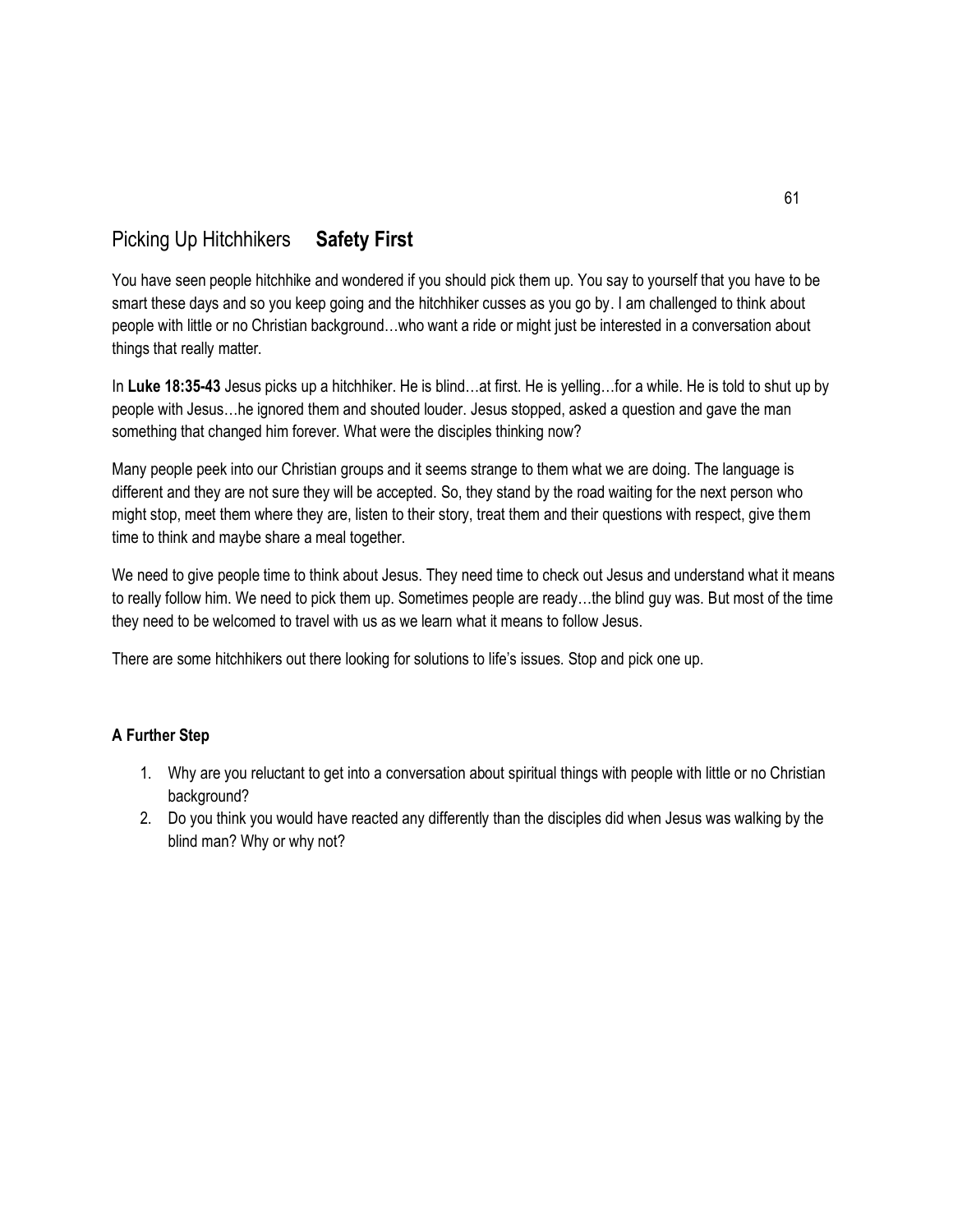# They Keep Deer Out but also People **Fences Between Us**

I can remember a few times I have felt rejected by people. It is not a good feeling and makes you question yourself or those rejecting you. But one thing for sure, for most people they find it easy to avoid those who have rejected them. Many without Jesus feel and are accurate in their believing they are being rejected by so called Christians. I still wonder how a person following Jesus can reject anyone. But non-Christians see us disagree with their conclusions about life without thinking through the process they have taken to come to their conclusions and they feel rejected by us. A man I see frequently told me he wanted to tell me why he lost his religion. I anxiously await our conversation to see what got him to this place in life.

One survey concluded that non-Christians see Christians as anti-homosexual, judgmental, out of touch with reality, old fashioned, not accepting of other faiths, confusing, too involved in politics, insensitive to others and boring. Why have they concluded these things? Look at **2 Corinthians 6:3** in this regard.

In removing fences, we need to be real friends with them with no strings attached. We need to be real with people about our needs, struggles and questions and help them see we face the same daily grind as they do. When our motives are suspect, it neutralizes our ability to connect with them.

Christianity is often seen as another business with T-shirts, ball caps, posters, stickers on the rear windows of cars about their church and staff are seen as marketers of these products. Christian bookstores resemble big box stores complete with all the trinkets about what Jesus would do. I believe I know what he would do about some of these things. This comes across as religious stuff that has nothing to do with everyday life issues people deal with. This stuff is neither the gospel nor the reason Jesus lived, died and rose again. The Christian subculture has become a hindrance to people searching for real answers to their problems and questions.

James Blunt has a line in "Carry Me Home" that describes what I believe many without Jesus have concluded. "No one's got much to say in this town." Let's get this song off of the radio.

The gospels throughout show how Jesus focused on removing fences the religious people erected. John 4 is an example of how Jesus built a bridge of understanding and removed a fence a lady had between her and God.

- 1. Get with some non-Christians and ask them to complete these sentences: Christians in this town or campus a. always… b. never… c. should… d. and I would get involved with a group of people to discuss life issues if…
- 2. How can you focus on the process rather than the conclusions people have come to regarding Christians and Christianity?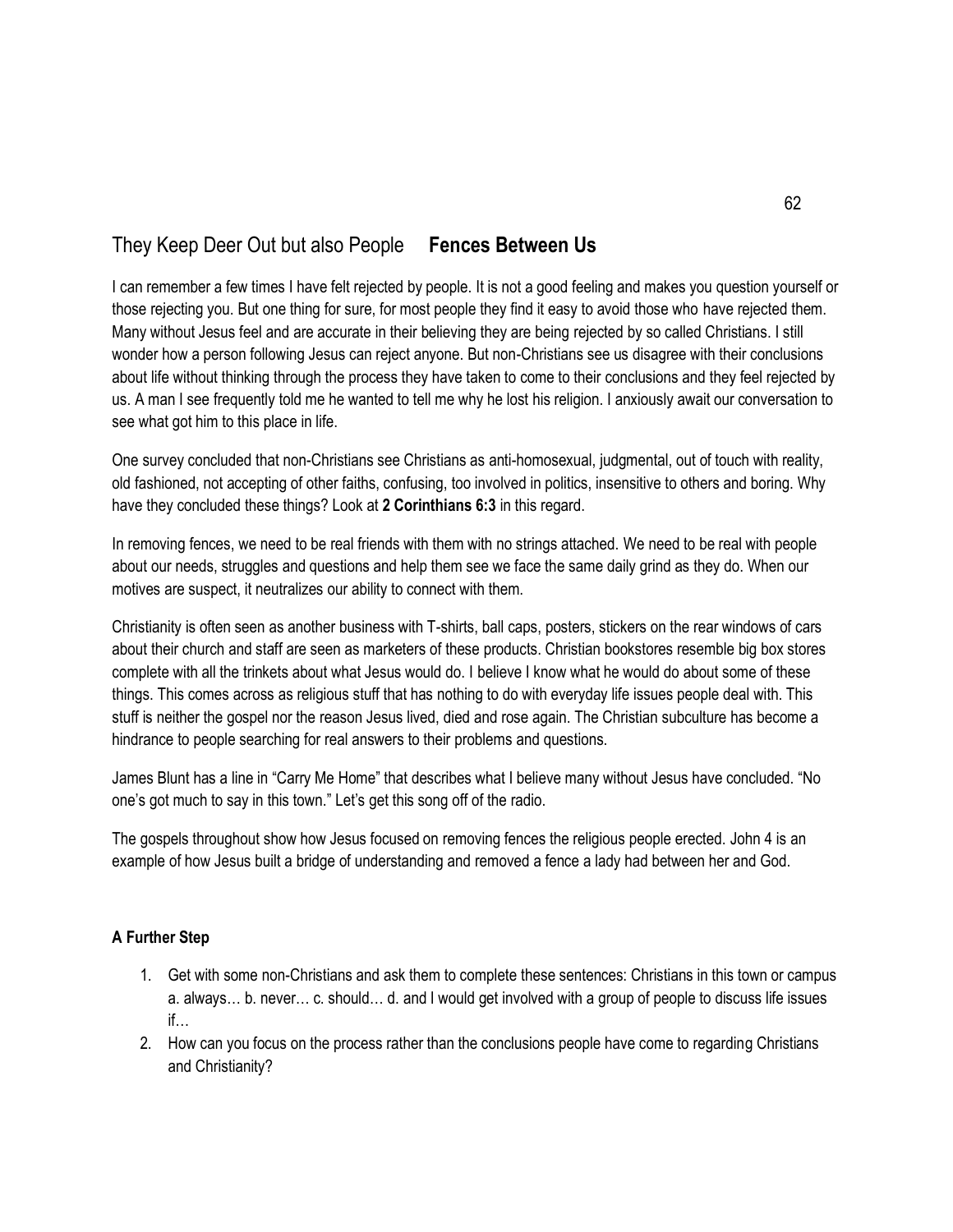# I Hear You but I Don't Get It **Looking Through a Fog**

I know some professors who have rejected Christianity because they are certain they would have to check their brains at the door if they became followers of Jesus. What you and I are saying to them is not making sense to them because many of us have stopped thinking. To think does not negate faith but learns from life and God what are the important issues and how to navigate the difficult issues we face. We just need to be intellectually honest with others about our doubts.

Some non-believers see us as being told to do something and that our only choice is to do it. For them, they have the option of questioning but do not see that we have this option. Jesus questioned stuff all the time. I think they would follow him. Look at **Matthew 5:43-44 or 12:1-8 and 9-14**. The gospels are full of Jesus' questions to religious types. It does not knock God off of the throne for us to ask questions. The prophets did this all the time.

What you and I need to ask ourselves is "am I living an incomplete or inaccurate version of Christianity?" Without practicing what Jesus said (following him), we are living an inaccurate version of what it means to follow Jesus. Everyone should have the right to see who Jesus really is. A life based on truth has a significant impact on non-Christians and helps them to make right decisions about Jesus.

- 1. Have you sensed that you have stopped thinking as a follower of Jesus? What are some examples?
- 2. What evidences are there that you are living a life of truth?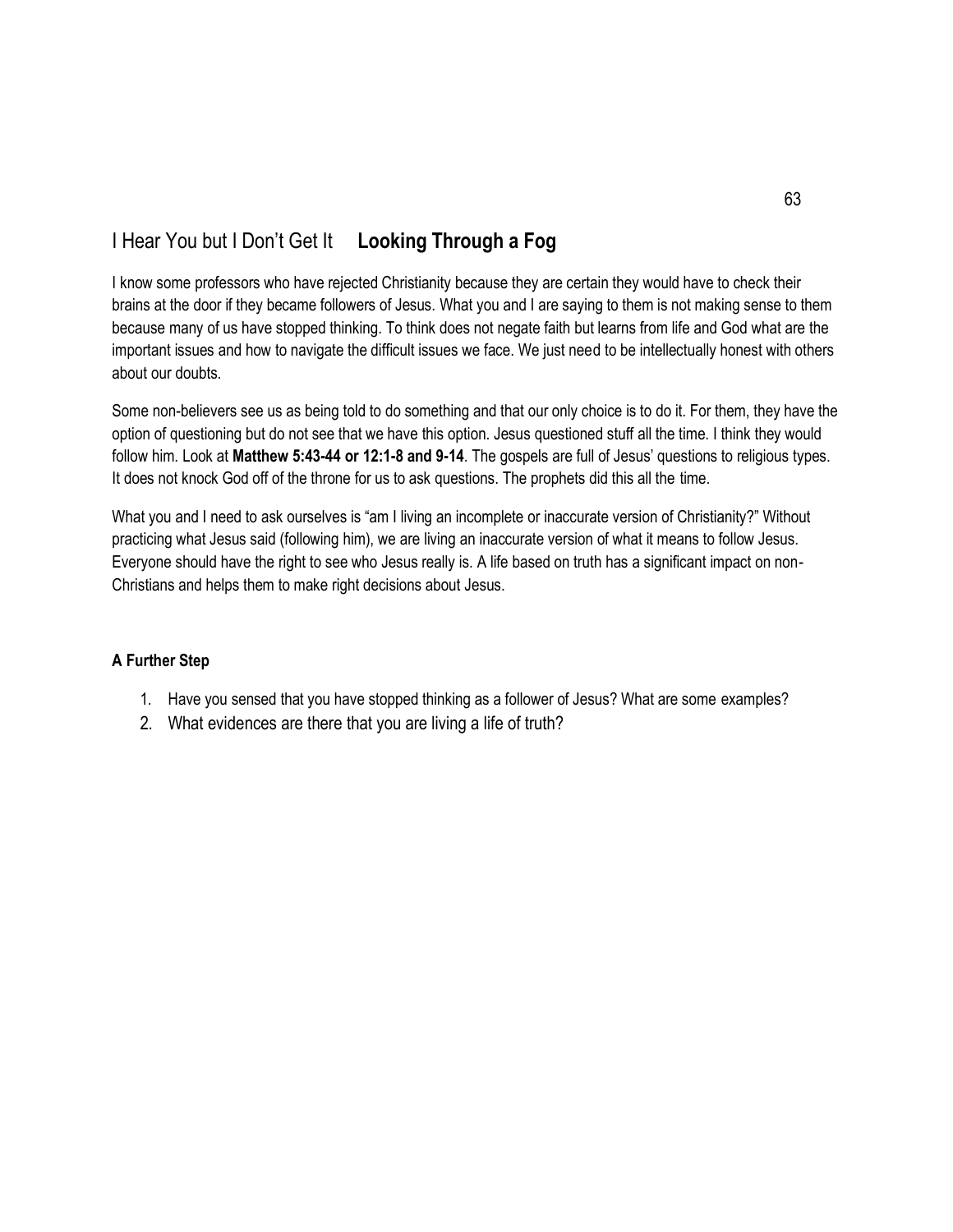# Who are These Guys? **Do I Know You?**

I have talked to several Christians and asked them if they know the names of their neighbors. The response is usually no or not really. It is a challenge to know people on the block or apartment complex you live in unless you are living with intentionality. It is also crazy to think you will pray for these people if you don't know their names. We often live as strangers in our neighborhood.

Because of this, it is easy to make some assumptions about them without getting our information from the source. This is like getting a stock tip and running with it rather than doing your research. Do we know the challenges people without Jesus face?

My wife and I have been doing church on Friday evenings now for about 3 months. It has been interesting hanging out at coffee shops or restaurants for breakfast on Sundays. We are learning how the majority of the world lives on Sundays. Many of course are not out of the house until after lunch time but there is a completely different crowd at Whole Foods or Wild Boar Coffee shop than who would be in a Christian meeting on that day.

They seem to be having a good time as many of their needs are hidden from us or even from themselves and until they are exposed, they will continue to believe they are ok although they know they can't fix the stuff in their life. The pressures from work, home, kids, neighbors, busy lifestyles, frequently moving, debt, conformity, security, commuting, hobbies that take time, ambiguities of live, values of the culture, complexities of decision making, longing for meaning are hard issues to deal with and nothing seems to really last and it comes with an expiration date.

What are the things that make the average person in our culture: laugh and cry? Hope or despair? Believe or doubt? Love or hate? Trust or fear? We need to be close enough to know these things. They are often similar to our answers. **Romans 1:14-17**might provide motivation to find out the answers to these things.

We have to learn to relate the gospel to: The motives people live by; the values they follow; the beliefs they have; and their goals if they have any. We have to know how people think, how they arrived at their beliefs, lifestyles and values. There should be no fear in connecting with people who think and live differently from us. When we understand how people come to conclusions, we can understand how the gospel can relate to their reasoning. After all, the Bible is the story of a God who is always getting us out of the messes we make in the world. **Luke 8:16- 18**Think about this as you try to connect with people without Jesus.

- 1. How does the Bible answer the wrong assumptions of those not yet Christians? What are some of their assumptions?
- 2. What are some of the things that cause your friends to laugh or cry? Hope or despair? Believe or doubt? Love or hate? Trust or fear?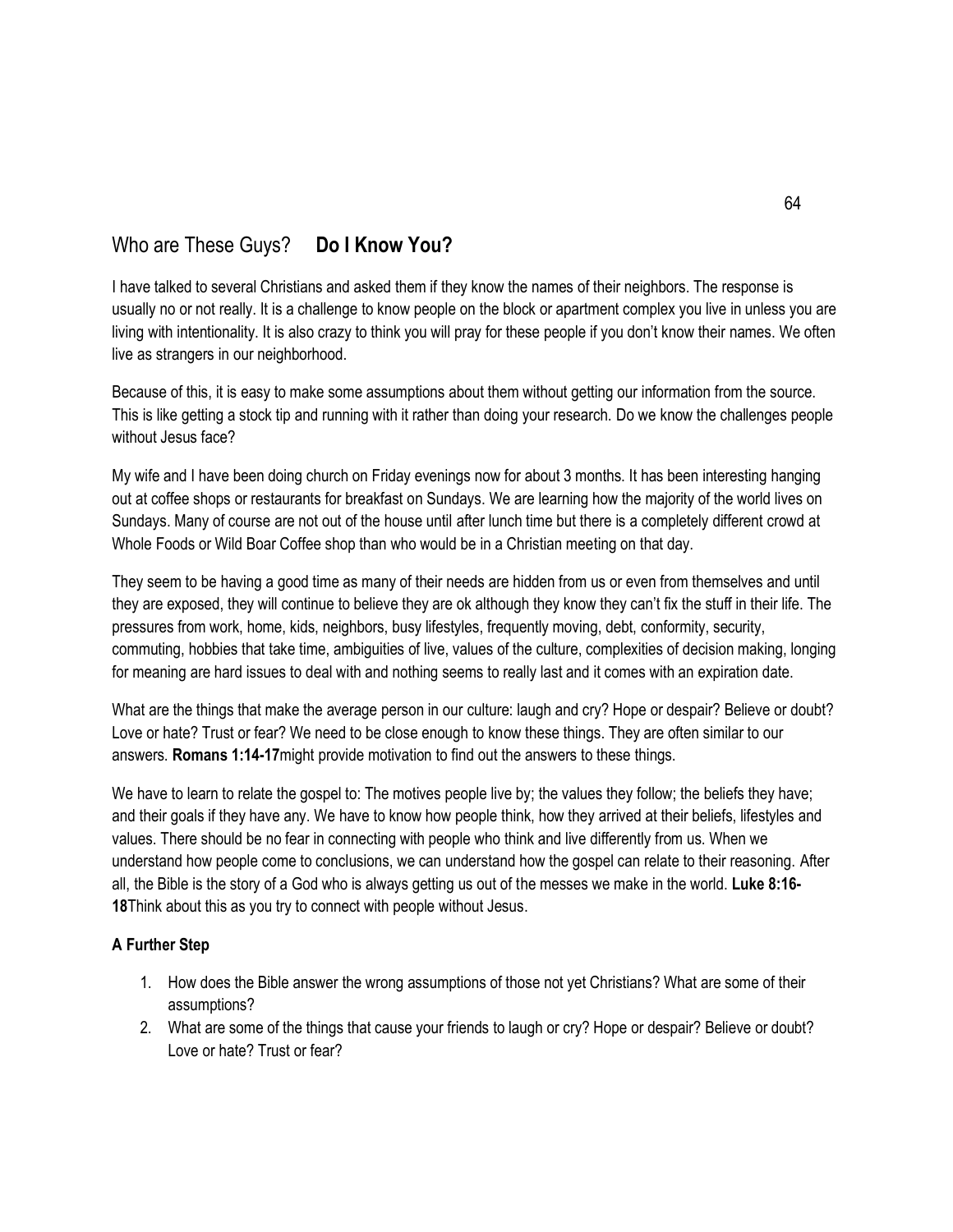# Breaking Free from the Status Quo **Get Out of Jail**

I have never been in jail but I was detained for 2 hours in a car in the former East Germany on a mission trip. When your passport is taken and you are physically unable to leave, it changes the way you think about what is happening in the world around you.

Many Christians have no idea they are in jail when it comes to thinking and living differently from the Christian culture they are immersed in. In this jail a person is sheltered, aloof and insulated from how most people are living life. People in this subculture believe it is where they should be and not be contaminated by the world. This is like salt only staying in the salt shaker. Nothing is further from the truth. All we have to do is see how Jesus mixed it up in the real world. We must learn to be uncomfortable with comfort. Check out **Matthew 5:13-16 and Acts 13:47**.

To mix it up with the world does not mean compromise. Jesus modeled this and those who were not religious thought of him as their friend.

When you break free from the "New Sabbath Rules" it will interrupt the status quo of many who say they are following Jesus and they will disapprove of your lifestyle. Since a tree is known by its fruit, you and I have only to live as Jesus did and if God wants others to break free, he will bring it about. Many have a stated interest in the status quo but Jesus turned upside down the world of religious people of his day and we will as we leave the accepted lifestyle of a majority of Christians in our culture. Just make sure and Jesus are tight.

- 1. How would you help a Christian understand the necessity of getting involved in the lives of people not yet following Jesus?
- 2. Describe in a paragraph or two the accepted lifestyle of most Christians in the United States.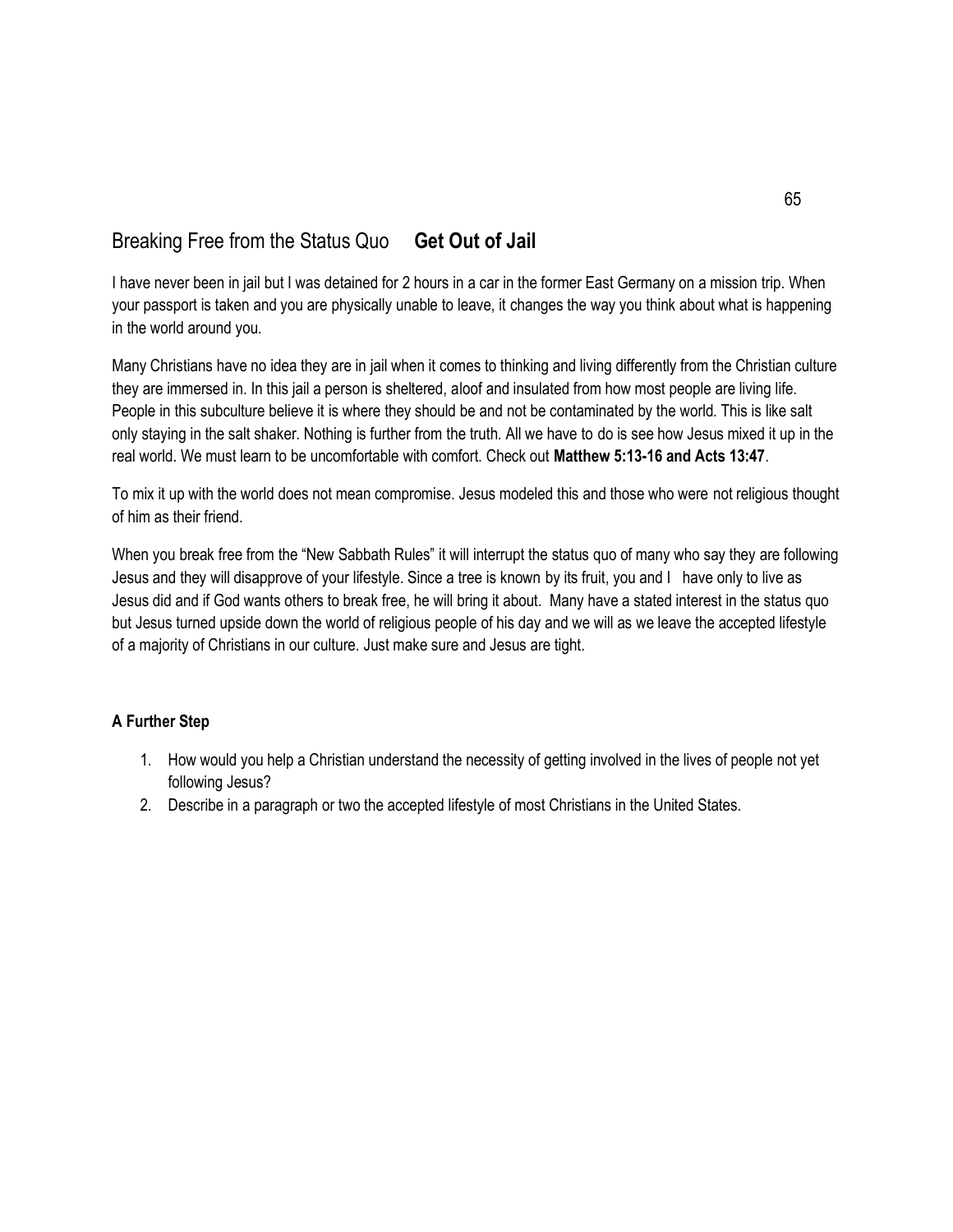# The Starting Blocks **Build the Road as You Travel**

I was part of a team that helped to build a road to a maternity hospital in Albania. I use the term build and road very loosely. We were issued a two picks and two shovels. We worked on it as the Albanians watched in disbelief. We had no plan except to level the road, get the huge holes filled so some kind of vehicle could negotiate this road. We really did build it as we walked on it.

If you and I want to connect people to Jesus you have to start…but how? Remember that Jesus is the strategy. Just get out where people are and start talking or helping in some way. Talk to Jesus about how to begin. He has great ideas. It is not distant acts of charity but rather practical acts of love that get us started. You visited me, clothed me…Jesus. (**Matthew 25:31-46**)

Jesus involved himself with ordinary people by going to their parties, playing with children, frying fish for breakfast, providing wine at weddings… We just need to embed ourselves in our culture without compromise. Bring Jesus to people.

People who isolate themselves or are on a crusade will not have much influence on those outside of the faith community. People are attracted to Jesus by being accepted and respected. They know we disagree but when they are not accepted with a different belief, nor respected, they basically tell us to get lost.

The friendships we make with those not yet following Jesus must be real and we have to have a genuine interest in them. People can read false motives. Salvation is our ultimate motive but not our ulterior motive. In most cases we are really bringing Jesus a little closer to people.

You build the road as you travel on it. Just start and trust God to show you the what, where, when and how.

"Hope looks for something to feed it every day, otherwise life would get too grim to continue." Quo Vadis

- 1. How can you embed yourself in your community without compromising how God wants you to live?
- 2. How comfortable are you in learning as you go rather than having a set of steps to connect with those not yet following Jesus?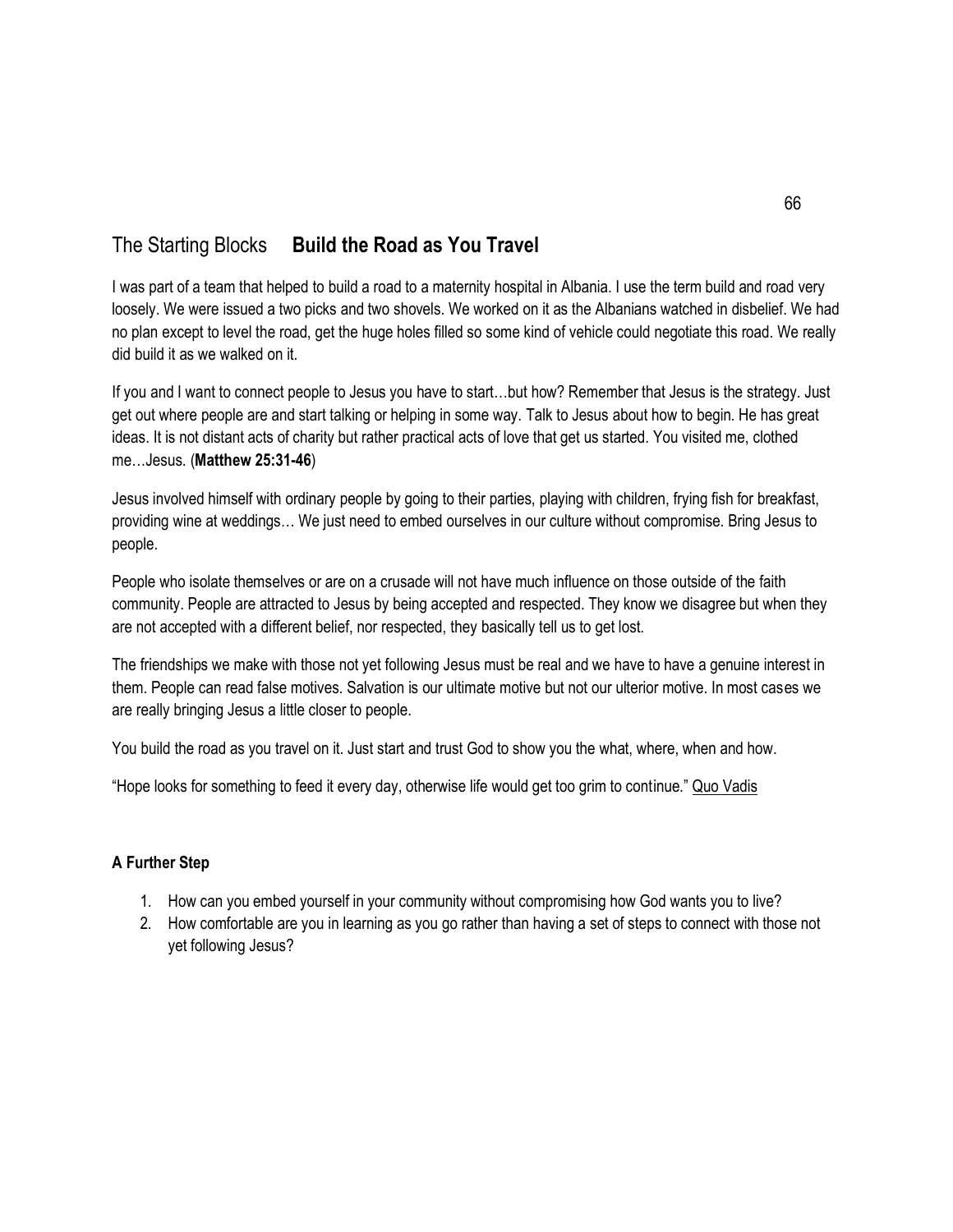## Wolves are neat to watch but they want to invite you for dinner **Be Alert**

Two of us were walking down a road in Lipik, Croatia as the war in that region was still ongoing. All of a sudden some soldiers burst out and warned us to turn around because there were snipers not too far ahead of us. We very cautiously started walking back to a semi-safe area but we learned an important lesson. We had been casually strolling down the road picking up empty rifle cartridges without a clue what was ahead of us. We were really unaware of the war that was still in progress.

We so easily live this way today. We don't usually wake up thinking about having a warfare mentality. The enemy lives to defeat our life and has many weapons. **1 Peter 5:8** has much for us to remember. Satan wants to destroy uswakes up with this on his mind every day. We must do what **Ephesians 6:10-18** says on a regular basis or a sniper may take us out.

You may not enjoy the war we are in but as long as we are here you're going to have to pick up your sling shot. It was said of George Patton (World War 2 General) "The absence of war will kill him." Are you so involved in spiritual warfare that to just wake up, read the news, go to get coffee, have lunch, nap, have dinner and go to bed so you can do it again tomorrow would kill you?

In developing relationships with non-Christians, where they live, we are in enemy territory so we must be alert to several things.

- People will emphasize that truth is subjective. If this is the case then anything you want to believe becomes the truth. That in itself is not subjective ,which disproves the argument. Think about why truth must be absolute.
- You can be tolerant of another's beliefs but be ready to point out error when necessary.
- Some people will tell you that personal experience trumps the Bible. Watch out!
- Be careful to not maximize physical and social needs and minimize spiritual needs.
- People who are comfortable with their Christian lifestyle are not going to be your buddies when you begin to talk about change.
- Many Christians talk about change but will not be accountable to living the lifestyle of Jesus.
- Many prefer a focus on information rather than transformation.

### **"Never let your vision be limited by men of limited vision."** Max Barnett

- 1. What are some of the ways you have seen satan try to knock Christians or you out of the race?
- 2. How can you prevent this from happening to you?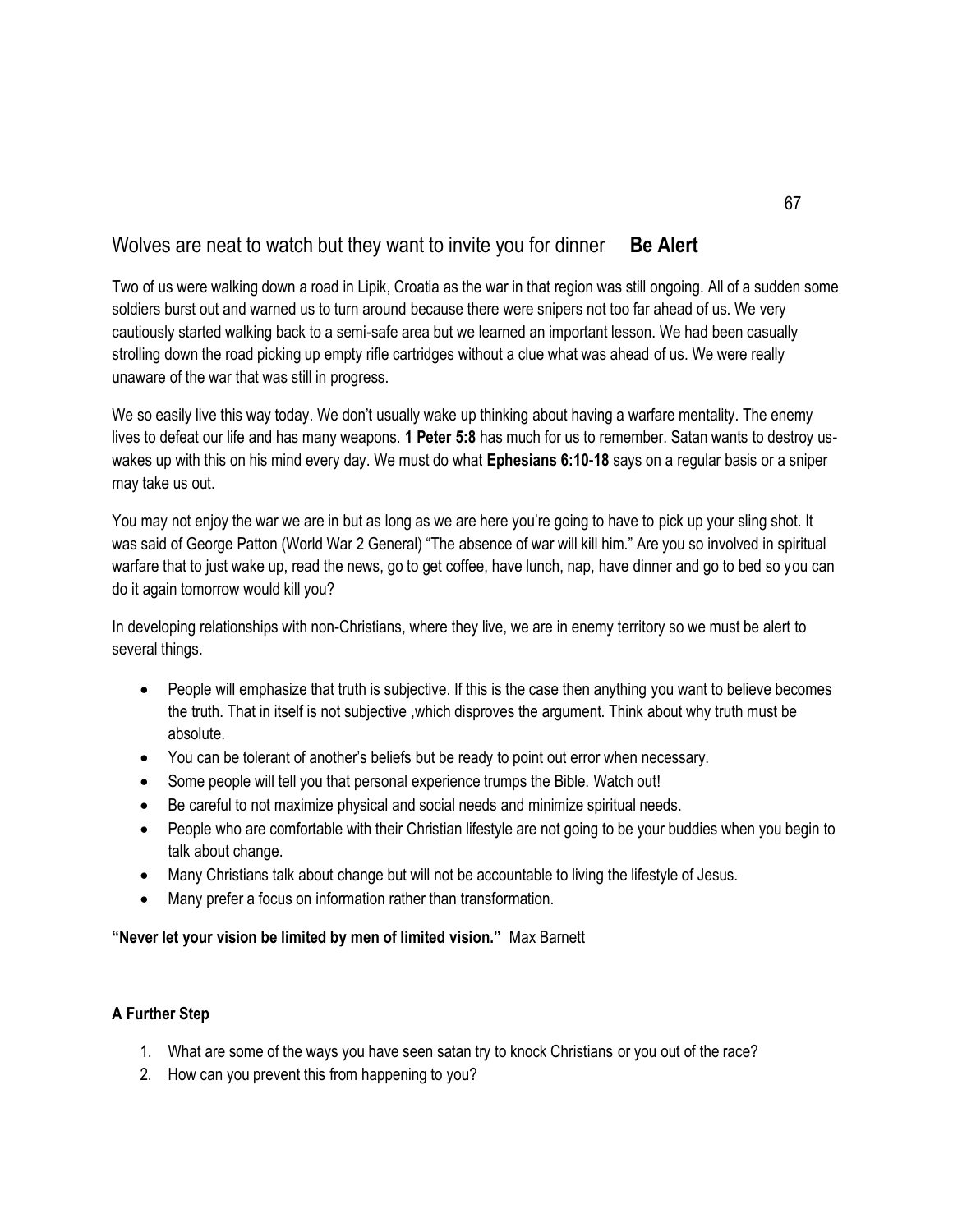# This is Really Expensive **Cost**

Just about everything goes on sale around Thanksgiving in our country. But think about if you had a guest come up from Thailand to visit and you took them shopping. If they are from Chaing Mai in northern Thailand they are used to going to the Night Bazzar where you barter for everything. They might look at the prices in a store and begin to barter because the cost is so much. We look at the cost but then we have "plastic" to take care of it.

Or we are used to hearing a coach talk about how much it will cost to get to the final four of college basketball. Anything of value costs. But then Jesus begins to talk about cost in a heavier way than any of these examples. You have to empty your bank account to follow Jesus…I mean to really follow him. When we say we will pay it, he mentions the cost of connecting with those outside of the faith community. Our faith is not tested in the Christian bubble but it is in the marketplace. This is why most people who attend church meetings avoid the marketplace. Think about some of the cost associated with **Luke 9:23 or 14:25-35**. Some of the costs to make a difference in the marketplace would include:

- Time and availability. This will eliminate people with demanding jobs that come first and people with kids in all kinds of activities or time consuming hobbies. It might be easy to conclude that you really can't follow Jesus in our culture or just define it differently. But this is dead wrong and only reveals our unwillingness to deal with those things we refuse to change. As long as we call the shots, Jesus cannot use us to impact those not yet Christians. To hang with non-Christians is a long term commitment which means being with them with no agenda at all much of the time. Check out **Romans 16:3-**4. Risk your life for what really matters.
- A transformed life. Knowing a lot of stuff does not count. Change is all that matters. God never changes and therefore he expects our life to be changed or transformed. Without a radically different life we are only different from those outside the faith community by the fact that we show up at a Christian meeting and they don't. (**2 Corinthians 5:17 and Colossians 3:9-10**)
- Hospitality. The issue with our home is "who owns it?" Does it belong to me or God? To impact our neighborhood we have to give the deed to Jesus. This means using our home for the best parties and allowing people to drop in whenever. (**Romans 12:13**)
- Generosity. Our focus must change from getting, buying, and having, to giving whatever people need. Sometimes it is money or a vehicle, something in our house, or our time. **Psalm 37:23-26**

- 1. What costs will you have to consider in connecting with non-Christians?
- 2. Explain why something that is valuable costs more? How does this relate to following Jesus and connecting with those not yet Christians?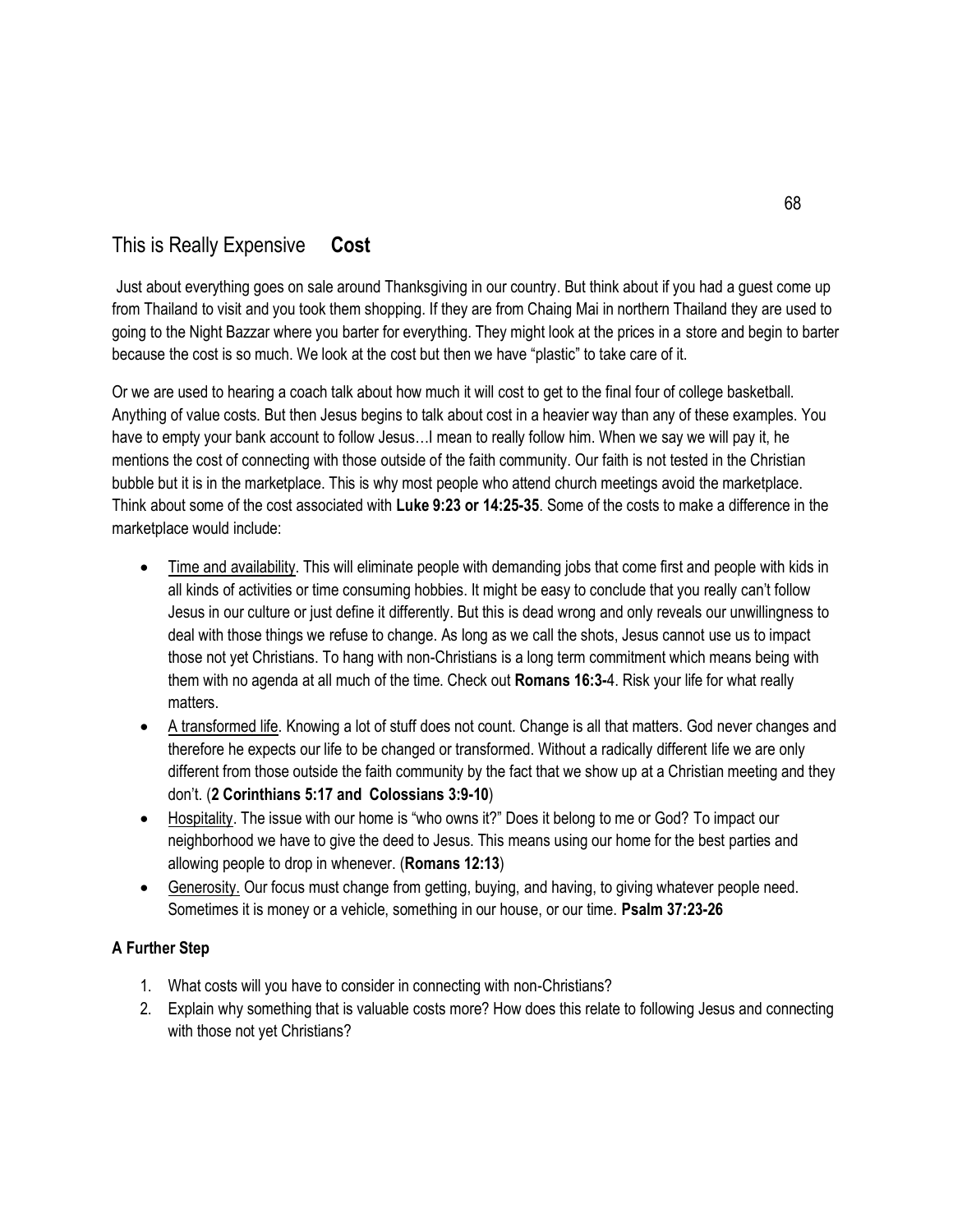# **Church Whose Idea was this?**

# Who Wrote this Dictionary? **Definition**

The church is God's idea and therefore essential in living life as he intended us to live. God's idea was that a church should be a community of God's kingdom and that people be tight with one another. It is a faithful, determined, loving, honest community of friends who have been captured by an extraordinary vision. It is a dangerous and revolutionary spiritual force. It is a place to connect with others who are really following Jesus. It is a group of people who are reaching deep places in each others' hearts that are not often or easily reached. These people have longings to know and love God that is intense and stronger than any other passion. They laugh together, eat together, pray together, raise families together and share Jesus with those not yet Christians. This does not mean more scheduled meetings but more informal time together.

Along with others, I have always wanted to be a part of a movement, with real friends and doing something significant with God. I want to do something outrageous (not stupid but so different from the boring Christian experiences we often have that it looks outrageous), be on an adventure and do some exciting things with others to make a real difference in other people's lives.

Have you found a group of people like this? Do you want to? Remember, it was God's idea that we be connected in real and meaningful relationships.

Jesus talked with a woman at a well in John 4 and she asked him about the location of church. Jesus changed her perspective with "…you have it wrong. It is not a place but God looks for people to worship him in spirit and truth." We need to take a hard look at real implications for our day and time.

Many people may show up at a typical church meeting in the United States, not all are Christians-that is not all are really following Jesus. They may be members on a roll but that gets a failing grade for the final exam. Check out **Matthew 7:21**.

- 1. Why is it critical to have a right definition of church? Is it more important today than when the church began? Why?
- 2. What are some constants and some variables of church?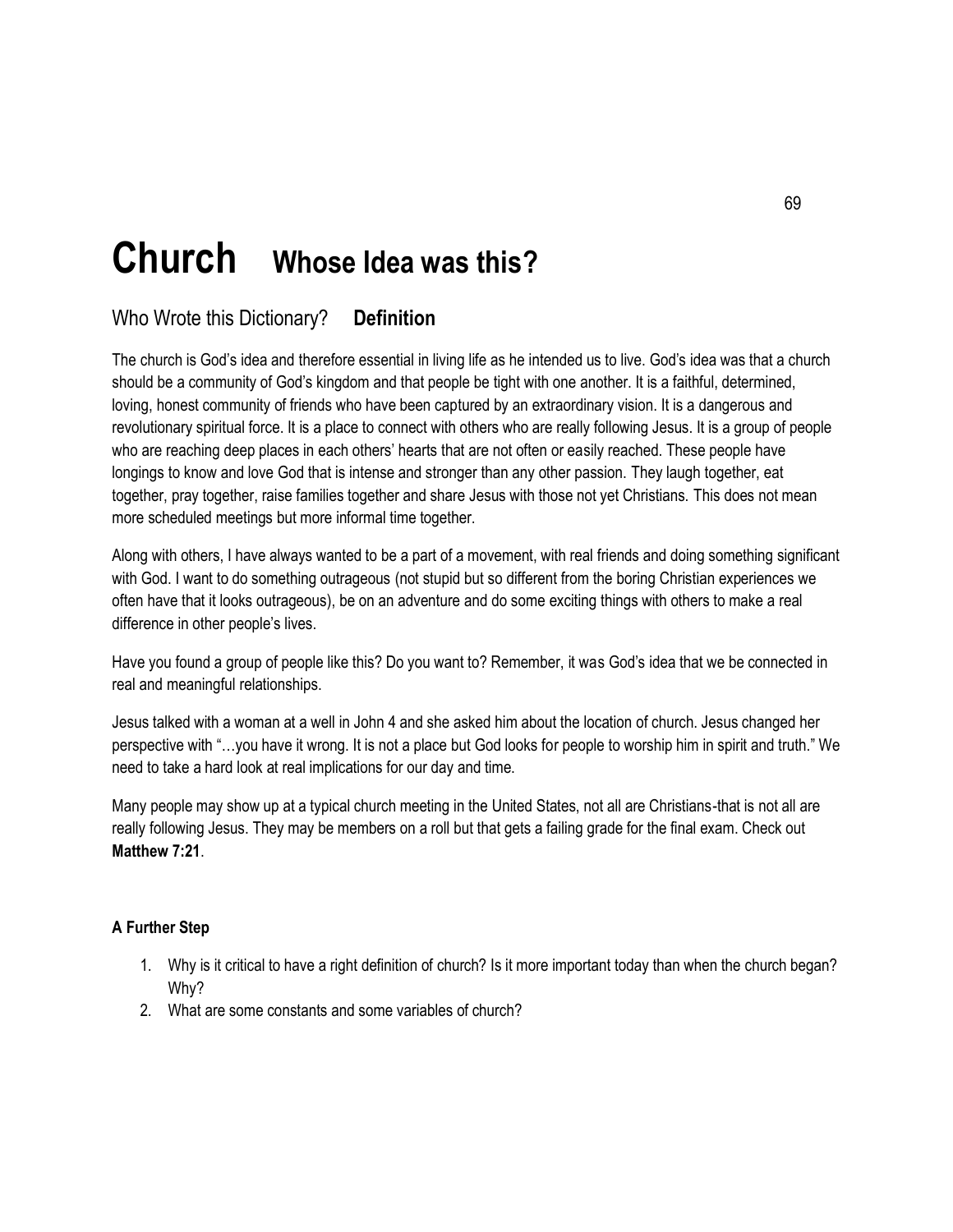# What's Your Family Look Like? **Community**

I have always been a bit envious of families in which there are several kids because I grew up in a family of one kidme. My family looked small and ordinary. It was a good family for the most part until I started to bring home dead snakes and owls. But I wonder what it would have been like with several contending for the favorite chair or last piece of lemon pie. We all have memories of our families-some are good and others we would just soon forget. How about your church family? What's that look like? Maybe a bunch of people left because they didn't like the color of the new carpet and you never got over wondering what that was really about.

The Bible talks about church as family and as a community. It is shared life, worship, meals, adventure together, serving together, playing together, battling together, learning together and hanging out at each other's house. Sound like your church? Or are you like me wondering what the spank did I just write. I have never experienced this. To do this suggests proximity because it is difficult to do these things when a distance of 30 minutes is involved to get to someone's house. **2 Timothy 3:10 and 11** illustrates what can be observed when we spend a good bit of time together. This makes living in urban settings challenging.

People are designed for relationships and community because we all need to belong. When church meetings that usually meet on Sunday mornings happen, many needs go unmet especially if we only see these people for an hour or so once a week in a programmed way. For some, church must be brought to them rather than them having to make a cultural commute to a location that is not only some distance in geography but also in lifestyle. People want to be accepted where they are and for who they are. This does not happen automatically.

**Acts 4:32-35** gives us a glimpse of the church in the early days. This was a community which we must get back to. It will not look identical but will allow people involved to share their lives and develop relationships that mean something.

- 1. Write out **2 Timothy 3:10,11** in today's language and how you could participate in a "learning lab" like this.
- 2. What kind of church experience would connect with people you work with, those at your local coffee shop, your neighbors or the parents of the kid's on your kid's soccer team?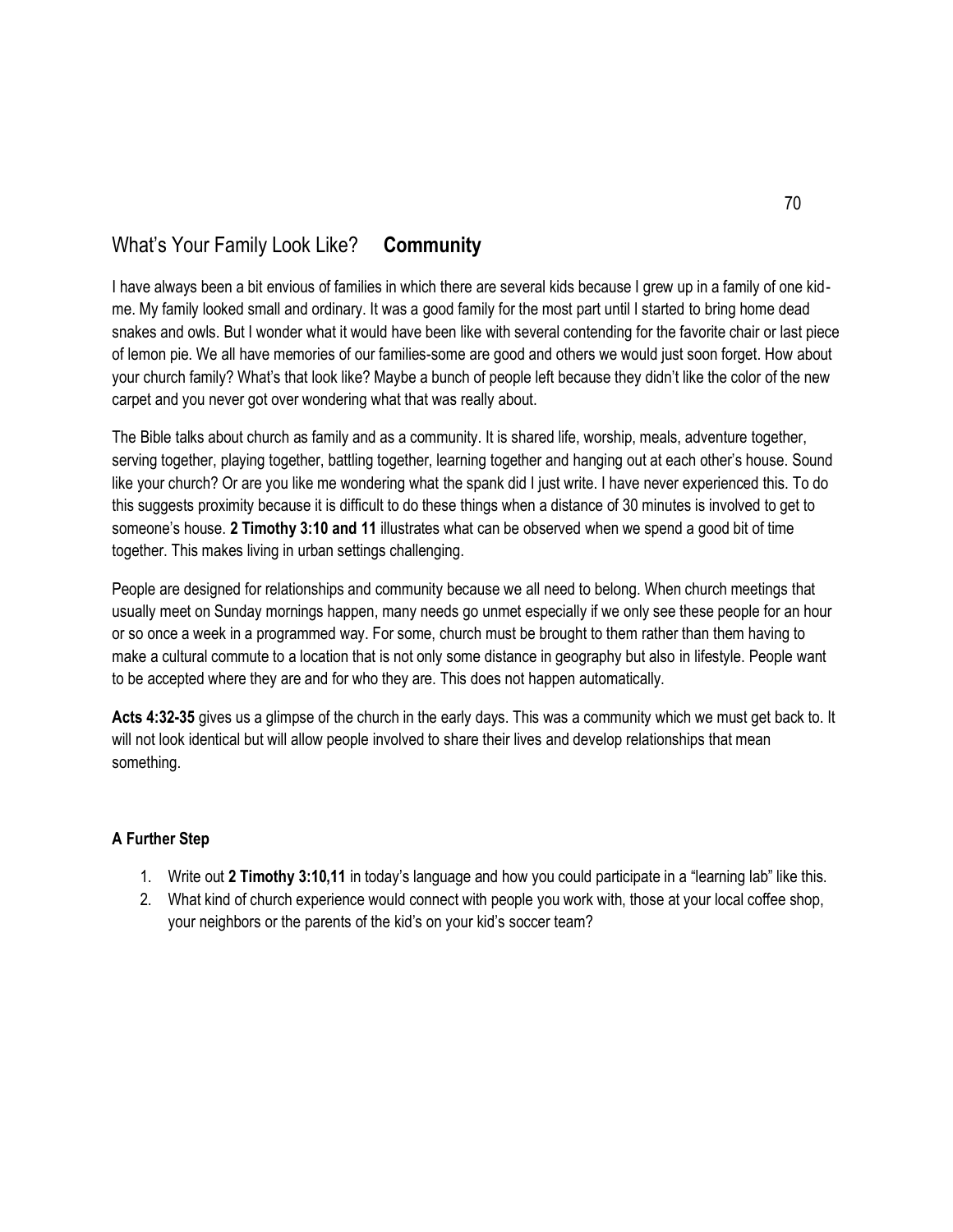# Is This Real Sugar? **Artificial Environments**

There is nothing like artificial sweetner. Some are close to the real thing but they all miss the mark. Some experiences of Christians getting together get close to the real thing but most seem to be fake and can be like tasting artificial sweetner by itself. Ever done that? Don't waste your time. In fact, what are we doing with our time if we never get real with each other? Do your Christian friends know what you cussed at this week? Is there a context within your church in which you could honestly talk about what got you so angry?

Francis Chan talks about church being a group of believers who are willing to think Biblically rather than conventionally, to be a part of a church where radical living is becoming the norm. (See Crazy Love by Francis Chan). Have you ever been a part of something like this? I keep wondering where in the world this exists. But if we don't experience life like this, what is the point of getting together with other believers? There is no point. Part of the issue is that we do church in "artificial environments." We need people to speak into our life, to crawl around inside our head and heart. It's got to be real. Artificial environments are closed religious systems that have little relational, social or cultural association to the outside world that most of us and our friends live in. The gospel can seem artificial to people because people are used to their own world. If non-Christians could see a bunch of Christians living in real life, they would more readily conclude that Christianity is not abnormal. We need communities of faith where life gets personal or we are going to lose the ability to speak to people with wisdom and relevance.

Our communities of faith should allow for **confession** (**James 5:16**) which is reality without masks, **application** (**James 1:22-23**) which would include honestly sharing the temptations we face each week, **accountability** (**Proverbs 27:17 and Romans 14:12**) which has the idea that we want someone to help us live God's way and to know we are serious about it, and **direction** (**Acts 13:1-3**) which is really helping each other listen to God and being willing to share with others the decisions we need to make this week.

- 1. Do you know anyone who would like to be a part of a group of Jesus followers who will be dead serious about honestly sharing their life with others and who want to radically live life?
- 2. Discuss with a group of believers what the dangers are of trying to experience Christianity in an artificial environment.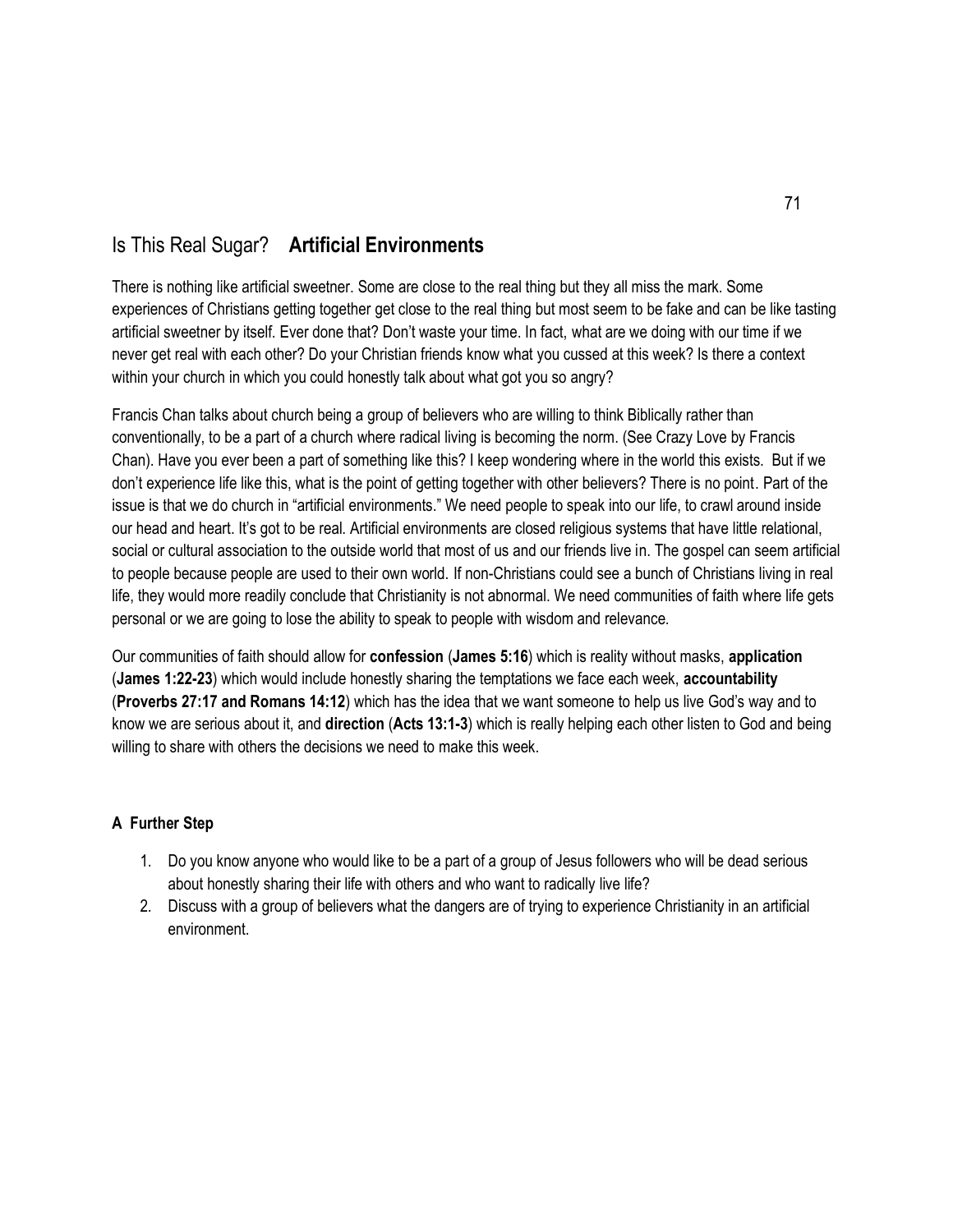### Oh Baby, That's Too Personal **Communities of Faith**

I remember a couple whose house resembled a hotel. In fact it was nicknamed "The Johnson. Hotel." There were people there at all hours of the day and night. Maybe some were there too frequently but it was a real community of people sharing life together. Developing communities of faith (church) requires developing relationship with each other that takes much time together. This means doing life outside of the scheduled worship and small group times. The closer people are geographically, the more likely this can happen.

**1 Thessalonians 2:8** illustrates this. Paul said that these people were so much on his heart that he not only talked to them about the gospel but also shared his live with them.

For communities of faith to begin, grow and continue everyone needs to be on the same page when it comes to being honest, open, hospitable and unselfish with time and resources. Many viewpoints can exist in this kind of group because they help in understanding reality. There are no boundaries put up to keep someone else from asking hard questions. In fact this group invites hard questions because they are desperate to understand how life and faith intersect. This is where real discipleship takes place.There needs to also to be an outward view and thinking about people who are not connected to God in any way. This means that non-Christians are welcomed into the group so they can see what Jesus is all about.

One goal of communities of faith is transformation (making adjustments in my life as God points them out) rather than just gaining more Biblical information to put into a notebook. Effort and courage are required to relate faith to daily life. If we do not work on this, the gap between belief and everyday experience grows wider and this stops what God wants to do in and through us. If the gap grows, others are not going to trust us and we will become indifferent and either of these diminishes our influence. We have to have believers doing this with us because tough times are ahead for all of us and we need encouragement.

**Philippians 2:2-4** is the basis for the commitment required. Basically our commitment can be summarized like this: "I have decided that individuals in this group are more important than me and I am going to live as if they are." Are you willing to say this?

Individualism, obsession with home ownership, the emphasis on freedom to do whatever I think is right crashes head on with a community of faith where others are my priority.

- 1. How do you feel about being completely honest, open with another and hospitable with a group of people? How about unconditional love?
- 2. Why is transformation and not just getting more information one of the critical aspects of church?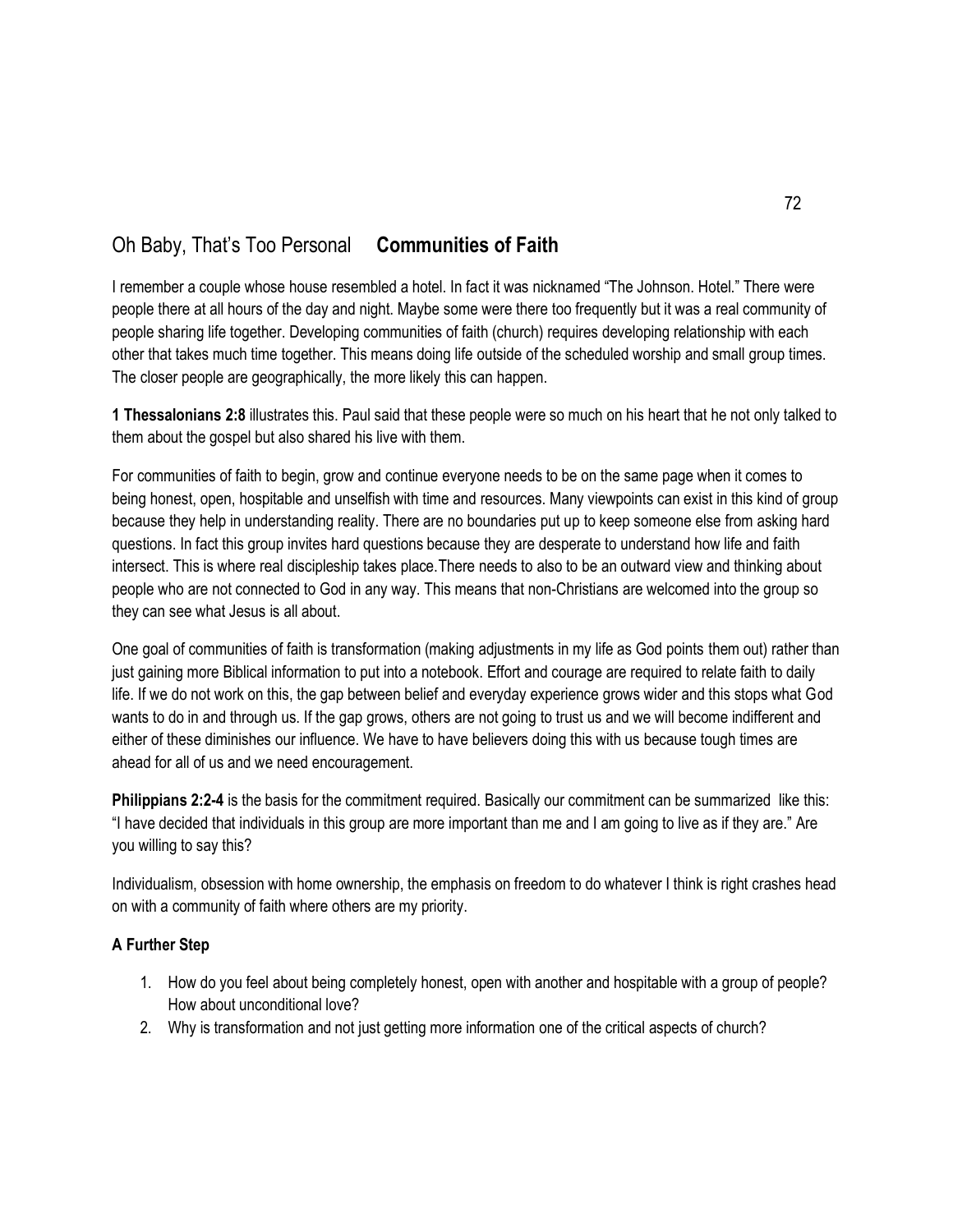### You Don't Need a Reservation **Connection**

How would you like to be invited to a Super Bowl party where there will be the expected chips, beer, coke… and what you are really excited about-a 120 inch big screen TV to watch the game on along with Bose speakers? You show up and there it is. The host passes out the chips and other refreshments and sits down. You nervously pick up the remote and start clicking but nothing happens. This goes on for several minutes and someone notices the TV is not connected to the wall plug. Everything changes once this is done.

Connection is huge in doing church. Unfortunately it does not happen very easily when we show up once a week in the same location and do the same thing every week. People live different lives during the rest of the week. Are you developing connection with other believers throughout the week who do church with you?

A TV show called "No Reservations" is about a man who goes all over the world and drops into cultures that are usually very different from his. This is how we should live with believers. There should be no reservation required for them to drop by and see us…they only have to show up. When you do this, connection is beginning.

When you look at **Acts 4:32-35, 5:42, 17:17 and 18:25-2**6 you see a group of believers doing church together. They lived, fought and celebrated together. They were intimate allies. It was a fellowship of the heart. It would be significant if we could find this today but dangerous if we do not. Intimacy in our relationships with others is a way of knowing we are connecting.

In the Fellowship of the Ring there is a statement that captures this" "Fate has chosen him, evil will hurt him, and a fellowship will protect him." This is the Christianity the world needs to see and the church needs to focus on.

- 1. How would your lifestyle need to change for you to be seriously connected to a group of believers? How about your attitude?
- 2. Why would many Christians prefer to see each other once a week in a traditional church meeting rather than throughout the week in real life? Where do you come down on this?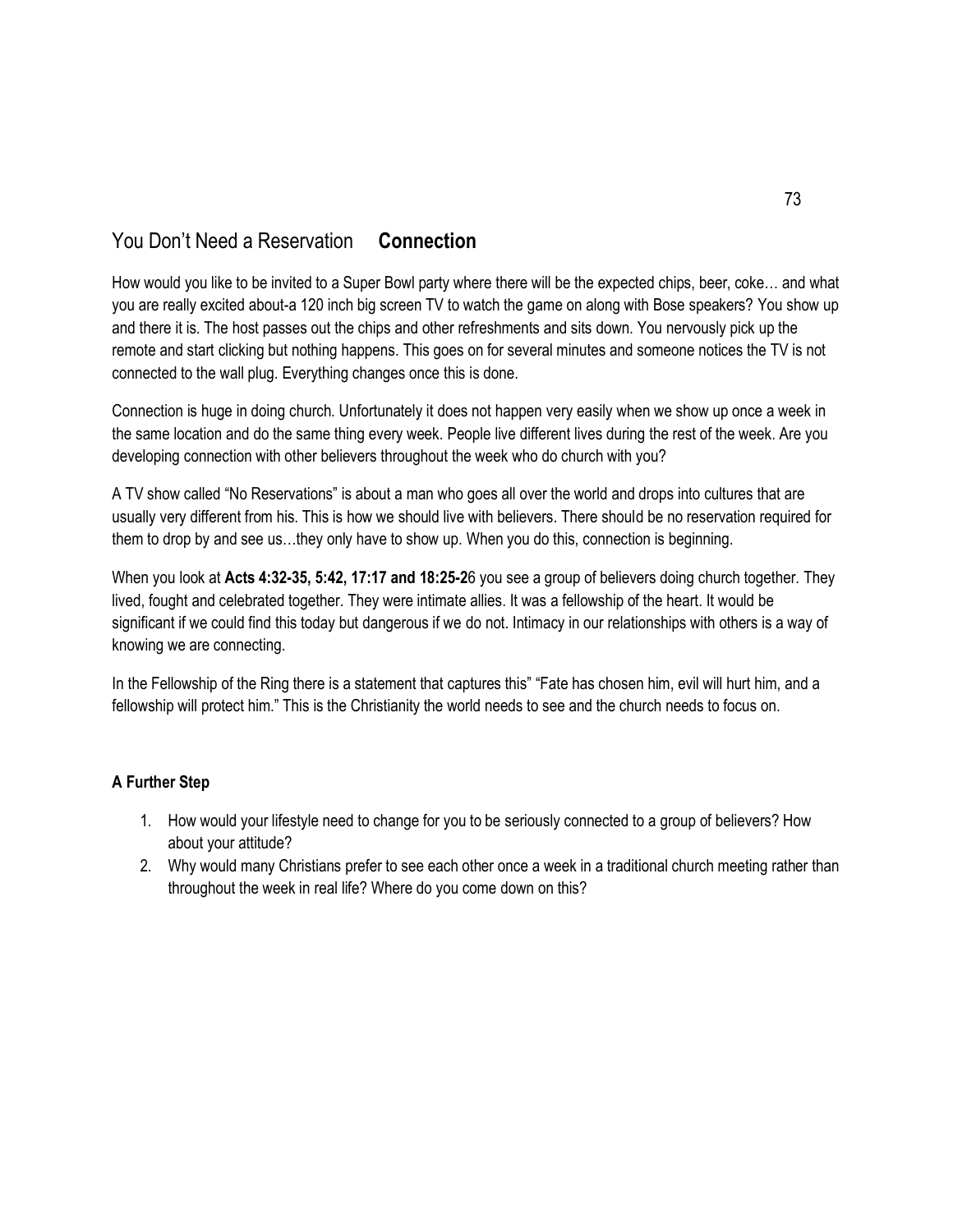### No One Knows What I am Telling You **Intimacy**

Do you have anyone in your life that you can talk with them about everything and they can with you? I mean there is no holding back. You can ask any question and so can they and both of you will get an honest answer. We all need these kinds of relationships. To have one relationship like this is rare but to have many who have banded together to do church is crazy thinking. But this is exactly how it should be.

We are made for intimacy and this has a better chance in small groups of people getting together than large institutional type meetings. It is not possible to have intimacy without commitment. This is why however not all small groups have developed intimacy. It is unreasonable to think you will get to this level if the focus of the small group is on Bible study alone. Bible study is a real and necessary component for dialogue about truth but whether I am going to share with you about a major struggle in my life or not does not depend on an understanding of scripture but rather on commitments we have made together.

The metaphor of "family" describes church as God intended it to be. Not that every family does this or is like this but families do know the members of that family well. They see the flaws as well as the great aspects each brings to the table. Selfishness and unselfishness is not hidden. Some of this is because families spend time throughout the week living life together. This is authentic community.

Some of the heart attitudes necessary for intimacy to develop include things like: honesty, vulnerability, putting the success of others before myself, clearing up relational problems, giving and receiving scriptural correction with love, trust. Check out **Matthew 5:23,24, Philippians 2:4, Ephesians 4:25, 1 Thessalonians 2:8, Hebrews 3:13** for example.

In an institutional church, participation may be encouraged but not necessarily expected or required. Change is not required to just show up (in a small or large group), listen passively and then leave. For intimacy to develop participation and commitment to one another is essential.

- 1. What scares you about becoming intimate with one person? A few people? Why?
- 2. Would you prefer to share something intimate or have someone share something intimate with you? Why?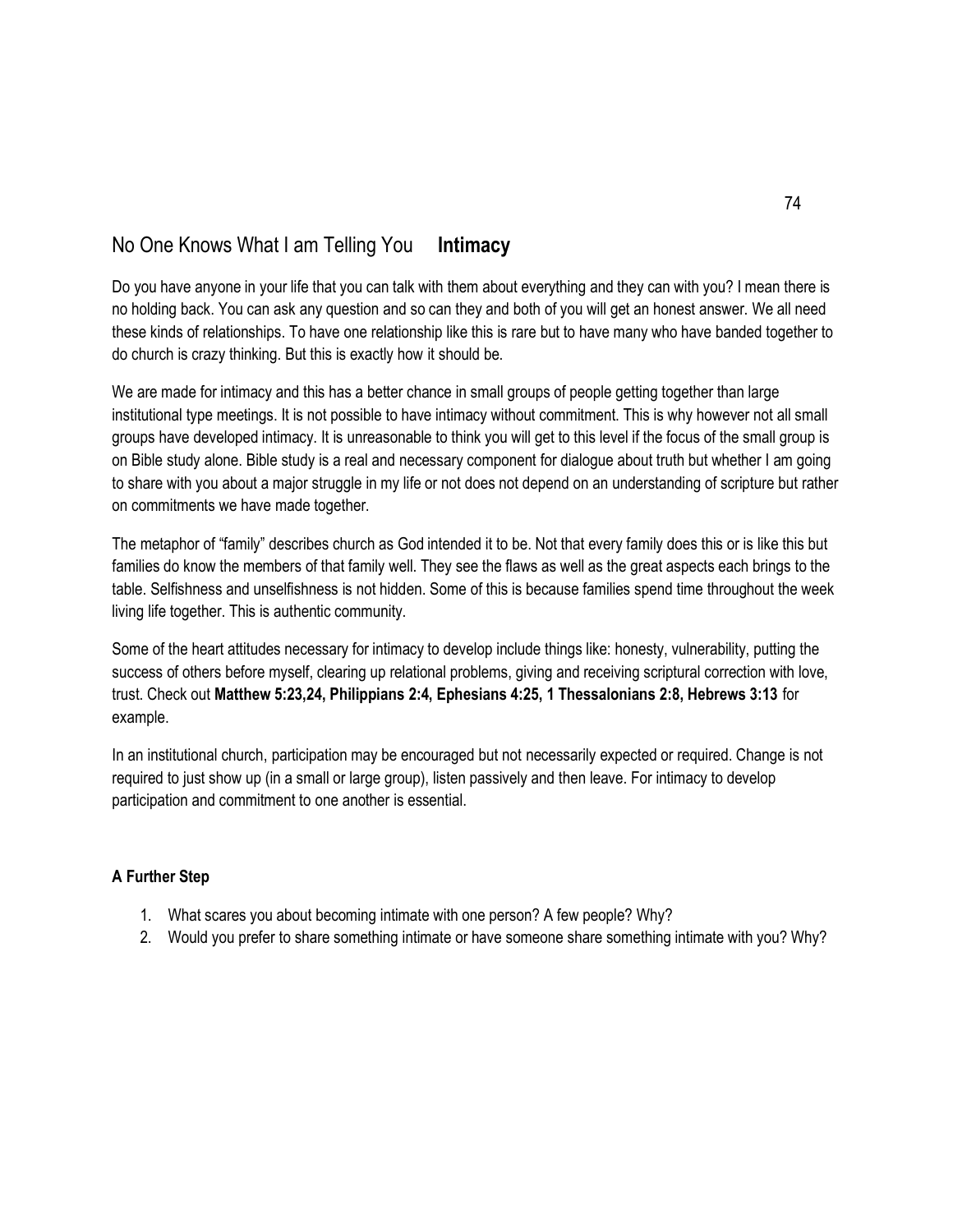### There are No Walls **Strategy**

Church exists where people are committed to one another and to Jesus' mission. In this context, he is present whether it is two or three or several more. It does not have to have a specific location or time to meet. It can be in the marketplace of life with no theologically trained leader. Coffee shops, store fronts, schools, homes, bars, tattoo parlors or wherever become the place to meet. Some churches have purchased apartment complexes and developed "church on the block." Church can be developed where people live and where they feel comfortable. There are hip hop churches, skate churches, artistic church groups and many other types. The message will challenge their life but at least they are going to hear it. It is simple rather than weighted down with rules. Life should dictate structure and not structure dictate life. So, structure can change. In essence, Jesus is the strategy. If we do not believe these things, we will have trouble with church outside the United States. Governments or geography have dictated the how and where of church in many countries.

Sometimes we have believed something so long that to accept a new idea that is radically different from what we have believed will seem unthinkable at best and heretical at the worst. (**Matthew 9:16-17**) Remember people used to think the world was flat. Some institutional churches are making a difference but more are becoming relics that are irrelevant in our culture. Having to have a meeting set up just right, sharp power point presentations, making sure the music is on target have often changed mission for maintenance. Jesus sat on hill sides and talked to people and they were never the same-simple strategy. It can become a burden to maintain the structure. We have also allowed people's busy schedule to dictate how long the church meets together. What if God wants to say something but everyone is looking at their watch?

Walls define perimeters and because church exists anywhere, we do not need the kinds of walls that have been culturally erected. As someone said "we need to lower the bar as to how church is done while raising the bar of what it means to follow Jesus."

We have a choice to be provincial and safe or dangerous and adventurous. A good question to ask in developing strategy is "where can God be accessed?" If he can be accessed anywhere (check out Jesus' discussion with the woman at the well in **John 4** and Phillip the eunuch in the desert-**Acts 8:26-40**), then the church is expanded to wherever people not yet Christians hang out. Everywhere becomes the spiritual zone.

- 1. What challenges would you personally face in doing church on a different day, in a different location with no pastor type leader?
- 2. What are the implications of lowering the bar as to how church is done while raising the bar as to what it means to follow Jesus?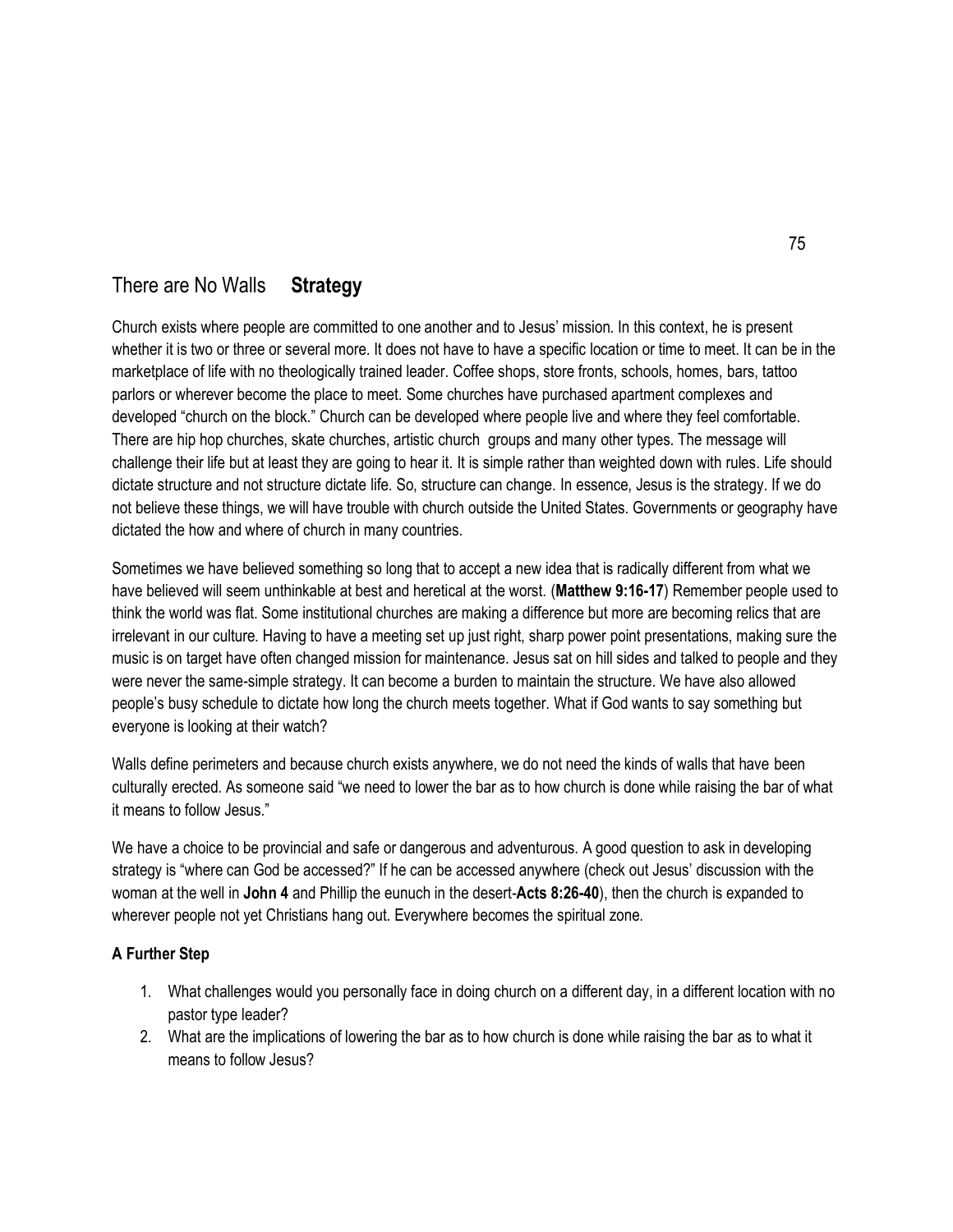### This Map is Confusing **Missional Thoughts**

A trip I made to Kyzyl, Siberia one time seemed incomprehensible as I thought about it in my living room in Laramie, Wyoming. But shortly later our plane touched down in Frankfurt, Germany then Moscow. Another plane to another Russian town and then a 5 hour drive on snow to Kyzyl and we were there. I was really unsure how to get from where I lived to a place I had never heard of only a few months before that. It can be like that in thinking about how to become involved with people in connecting not yet Christians to Jesus in the context of church. Here are a few suggestions.

- 1. Journal about what you think about and do and how it is connected to Jesus and how he lived his life. His lifestyle is not intended to cramp ours but to become ours. It cannot be part of what we do but is what we do, who we are and how we live. Get with some others who are on this page with you and track your progress. See **Philippians 1:21**.
- 2. Arrange your schedule and priorities so you can develop meaningful relationships with others in your community-especially those struggling with life, are lost in search of some kind of meaning, the poor or confused. Be willing to live for those God brings into your life rather than for yourself. (**Matthew 16:24**)
- 3. Think about how you can cooperate with God who is always working in other people's lives. Check **Ecclesiastes 3:11 and John 5:17**.
- 4. Be willing to go to the same types of places Jesus went. He hung out with people where they lived. For us that would be homes, social gathering points (bars, coffee shops, athletic centers, neighborhoods…). Become and insider rather than an outsider. We must be willing to take risks that get us out or where we feel secure and comfortable. Read through the gospels to see how most of Jesus' ministry took place away from the religious zones. Actually, wherever he was became the religious zone.

- 1. If you were going to write a gospel for people in your culture consider this:
	- a. How would you start?
	- b. How would you explain sin?
	- c. How would you explain Jesus?
	- d. What would people in your culture resonate with the most about Jesus' life?
- 2. Where do you go and what are you involved with that is loaded with those not yet following Jesus?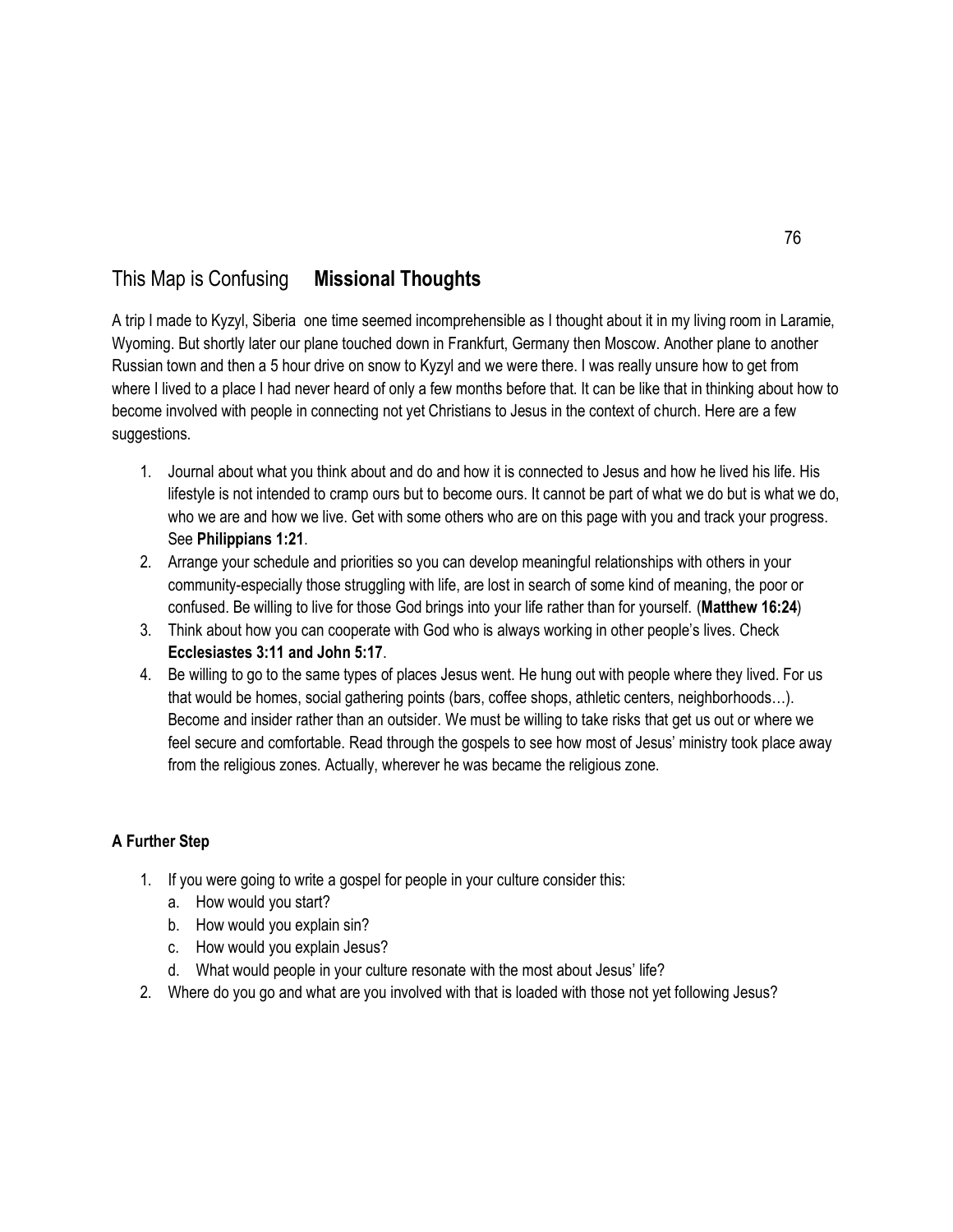# Small Groups When Small is Large

### Exposed or Unobserved **Value of Small Groups**

We don't usually like to think of things that are small. I spent a lot of time in Texas and most Texans like to think big. A favorite phrase in Texas is "Everything is big in Texas." However we know that the human body is made up of small cells and all kinds of other small things that result in who we are. We also like to think of how many show up at a large group of people and are often disappointed if it is a "small" group of people.

Small groups of people who meet to share life and impact their community are the fabric of small groups. What can happen in a small group cannot happen in a large church meeting. They have different purposes. Without small groups that are committed to living authentic lives in community, people will never understand the effect of their selfishness. When we are real with ourselves and others we see the strong commitment we have to ourselves as well as the commitment we should have to each other.

Small groups must be the primary focus of church. If they are an addition to the large group, they will be seen as optional. No one has to be real and depart from their self centered lifestyle by only going to the large group.

Small groups can be thought of as 3<sup>rd</sup> Places where people hang out to develop friendships, discuss issues and interact with others. It should be a place where you can relax and be yourself and a place where people are less guarded and more open to meaningful conversation. Small groups with a focus like this allow us to partner with God to create a new kind of culture.

Think about how God used 300 people in **Judges 7** to win a battle as compared to 3000 who became believers one day as recorded in Acts. Size does not indicate value or importance. Small can be large.

- 1. How willing are you to having your life exposed to a group of people who are following Jesus?
- 2. To what extent do you have meaningful conversation and relationships with other Christians?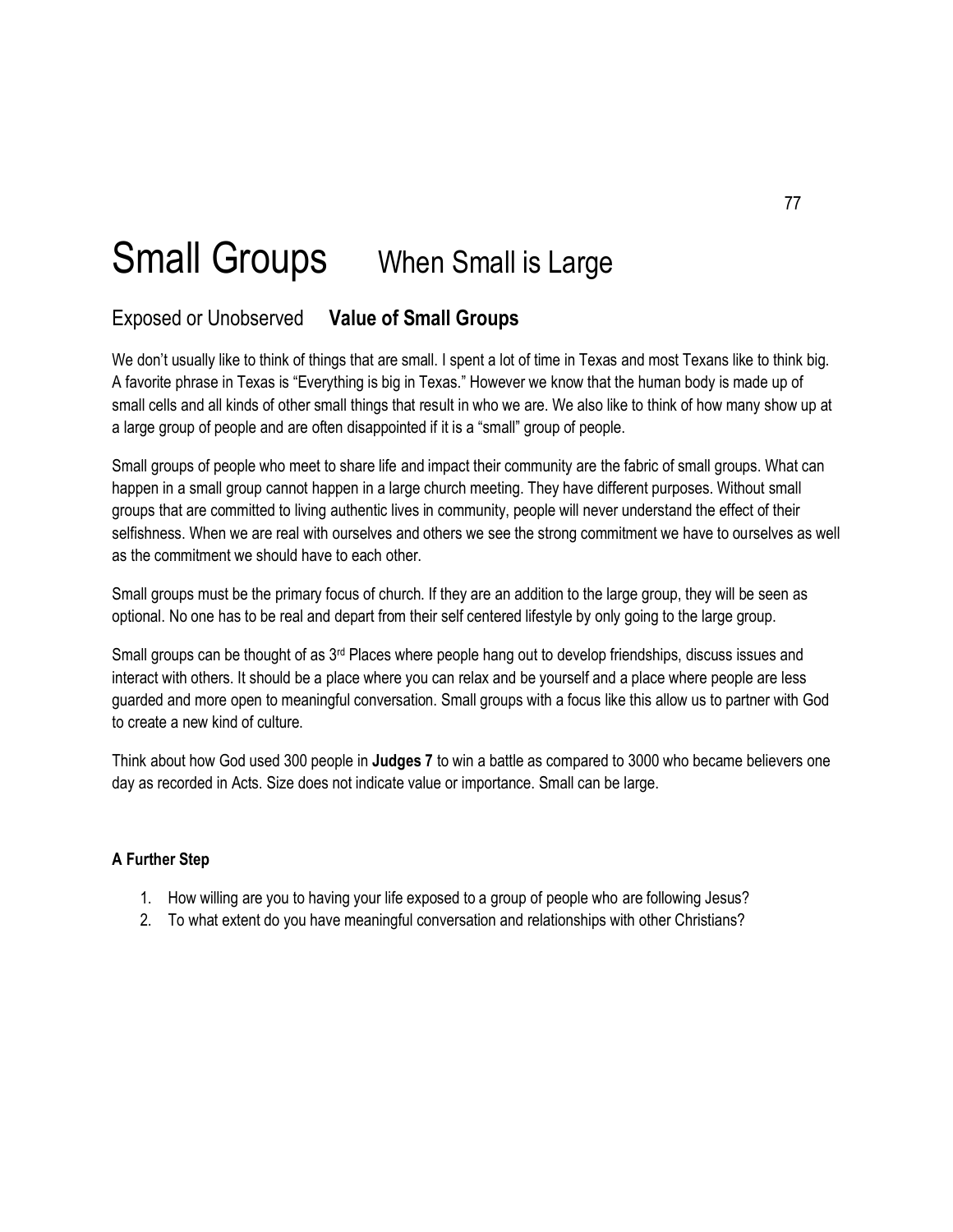# Taking Apart the Engine **Components of Small Groups**

The first Christian small group I went to was in college. It was in a home and people seemed to genuinely care for each other. One of the things I remember was when the leader asked everyone who wanted to, to share a sentence prayer. I said my sentence but some people talked for 5 minutes. I asked about it and the leader said they had a lot of commas in their sentence. It is funny what you remember.

It was not just a study group which are inadequate in terms of the mission of Jesus. Certain components are necessary to fulfill more effectively God's purposes for our lives. Some of these include:

- 1. Community-This is developing deep roots with people. This is necessary for significant friendships. It is coming together where we "talk and not just speak." It is being a part of a group where people do not pretend, are not hiding with defensive strategies and are authentic.
- 2. Accountability-Who loves you enough to ask you hard questions?
- 3. Confidentiality-What is shared in the group stays in the group.
- 4. Flexibility or Sensitivity-As the Holy Spirit leads and we follow his leadership, what is done in the group may vary from week to week.
- 5. Direction-People want to give their life to something that makes a difference.
- 6. Leadership-All members of the body and leadership that is done by everyone helps to better equip all members.
- 7. Variety-Small groups should study, pray, play, work, go on mission, battle, worship and eat together.
- 8. Ministry-Have a community component. Non-Christians get to see Jesus in several people rather than in just one when a group has a work project or something like it in their community.
- 9. Real-Peeling off layers is critical to knowing another person. Suspending our point of view in order to enter another person's experience is exciting. With connection we have something most groups never achieve.
- 10. Application-**James 1:22-24** talks about applying God's Word to my life as it really is. Effective small groups think about transformation more than gathering information.

- 1. Why is a small group that only study's inadequate? How about one that only visits with one another?
- 2. How does the root system look like in your small group? What can you do to deepen it?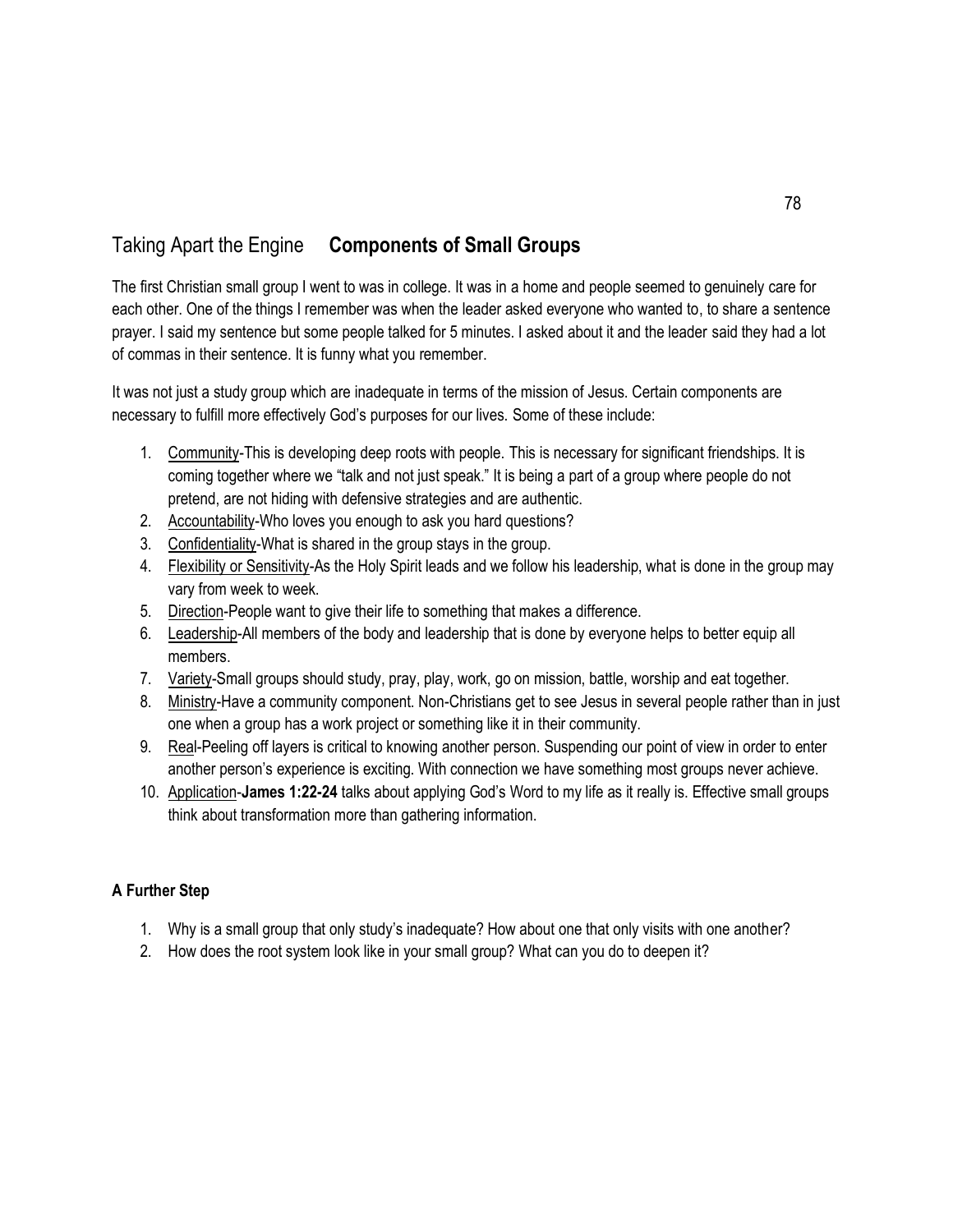# There is Always Something Else You Think About **Random Thoughts**

God does not categorize life like we do which is a lot of comfort at times. So with that in mind a few final thoughts that are important to our understanding of how God wants us to live today. These first two will have a significant impact on our lives.

### It Just Doesn't Make Sense **Living Without Understanding**

When we live without understanding what God is up to in our lives there can be a gradual diminishing of our passion for life and especially for pursuing people who do not know Jesus. This is not to say that we have to understand everything. When God told Abraham to head west and he would tell him when to stop or to kill his son, these did not make Abe jump up and yell "sweet" I can't wait to tell my wife! Look through **Genesis chapter 12 and 22** for these stories.

However, understanding what God wants us to experience comes as we do what he talks to us about. If we go for lengthy periods of time without living like God wants us to, we lose focus and can easily become like people who either do not know God or like those who are caught up in the religious machine. We really do need to understand our purpose with razor sharp clarity. And we can understand regardless of some other things that we don't. Look at **1 Corinthians 14:8.**

Oswald Chambers said "We have no conception of what God is aiming at and as we go on, it gets more vague." Have you entered into the understanding of this?

- 1. What are those experiences, disappointments, miscalculations, detours or dead ends that have diminished or stolen your passion of following Jesus?
- 2. If we have to clearly understand our purpose what do you do when it seems that purpose is getting vague?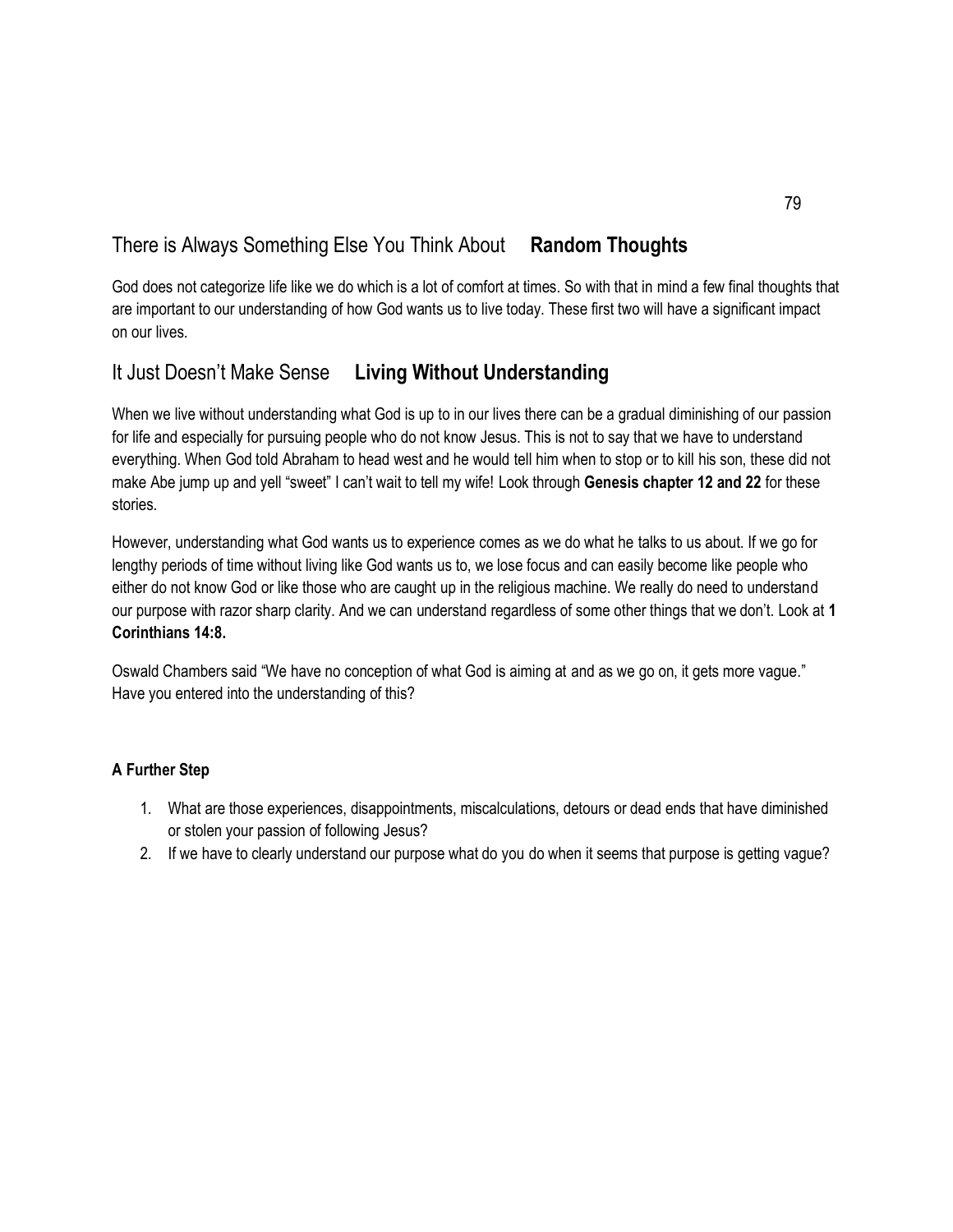### I Can't Keep Doing This **When Our Experience is not Matching our Longing**

I can't tell you how many times I have said or thought that I would love to see God unite Christians into faith communities in which there is real commitment to Jesus and each other. The idea is a no nonsense approach to life and each other in which we are a band of brothers who are committed to joining God in his activity with those not yet following Jesus.

It would be a spiritual gathering of friends in a real world setting. Some of us are embarrassed by what we have seen in Christianity, and have such a thirst for God while wanting to do something more than what we are experiencing. We might see small pieces of it in an organized church group but it is almost invisible and is only occasionally mentioned but not practiced. This has the effect of causing us to become critical of church and Christians. It erodes our spirit and makes it easy to show up somewhere else on Sunday or when the church meets. Eventually, we believe there is no point to getting together with Christians who are not going to join the battle. We sense we have lost something or it has been stolen by religious people who have no intention of living like Jesus did.

All of this being said however, we do not always know what God is up to. Hey, I wonder if I ever do. Our interpretation of how things are playing out may be wrong. Some people in the Old Testament made a comment once that could be true today. "Surely the Lord was in this place and I was not aware of it." See **Genesis 28:16**.

We must not lose heart. We must always keep learning and following Jesus. The alternatives are not worth buying into. Winston Churchill said to his people during world war 2 "Never, never, never give up."

- 1. How are you doing dealing with those longings of your heart that continue to not be realized?
- 2. Who do you know who is serious about following Jesus that you could meet with weekly to discuss life issues?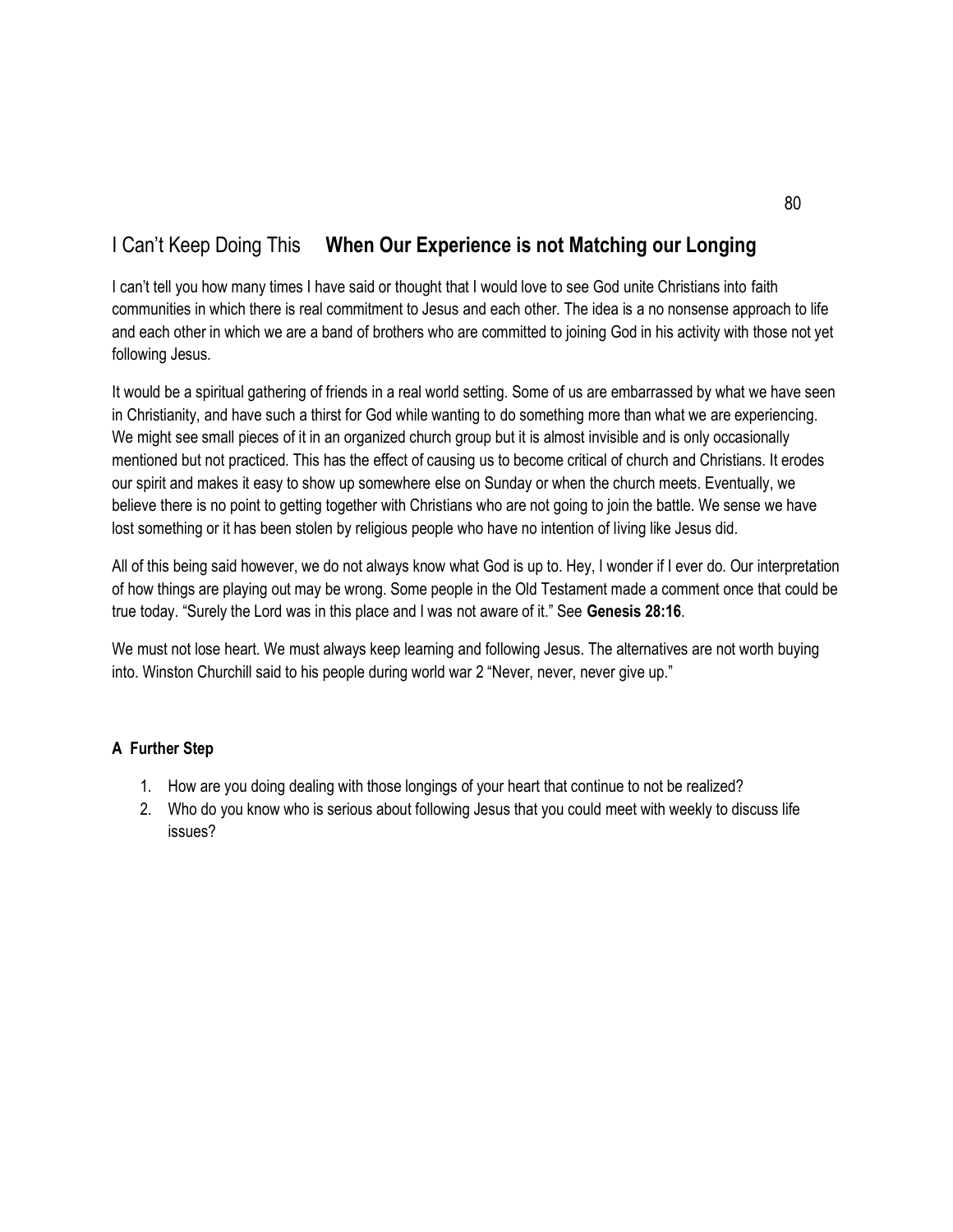### What We Can't See is More Important than What We Do See **Invisible?**

Often, what seems to be true is not and what seems to make sense doesn't. Why is that? Christianity is at its best when it is seen as irrelevant and strange. It is at its worse when it is popular. When Jesus walked around and talked with the religious people they thought this guy was completely out of touch with the tradition. He was not normal when compared to them. He hung out with a few men and some women (who were not necessarily of the highest character) and usually did most of his ministry away from the religious institutions. Of course he was suspect in what he was up to.

Reality is far more than what is visible to our physical eye. Just try jumping off of a 5 story building. You can't see gravity but you will shortly know it is real. If God pulled back the veil and showed us what was going on in one of our typical days, we would hardly be able to handle it. I know some people with vivid imaginations but they would have a hard time with what is really out there. Or do you think there is anything really out there we can't see? What we can't see is more real than what we do see. Spiritual warfare is real whether we see or participate in it.

To look at something as though we have never seen it requires great courage. To begin to think differently and learn something new, while exciting is challenging because we have to alter something in our belief system. Here is an example-To move ahead, we must decide what we will leave behind.

Or how about this one "Whoever finds his life will lose it, and whoever loses his life for my sake will find it." (**Matthew 10:39**) Does this one make sense to you? Are you going to buy into it? How different is it than what is believed by our culture?

- 1. Why would Christianity be at its worse when it is popular? Is it popular in the United States?
- 2. Why does most of ministry in the United States take place within some kind of religious facility when most of Jesus' didn't?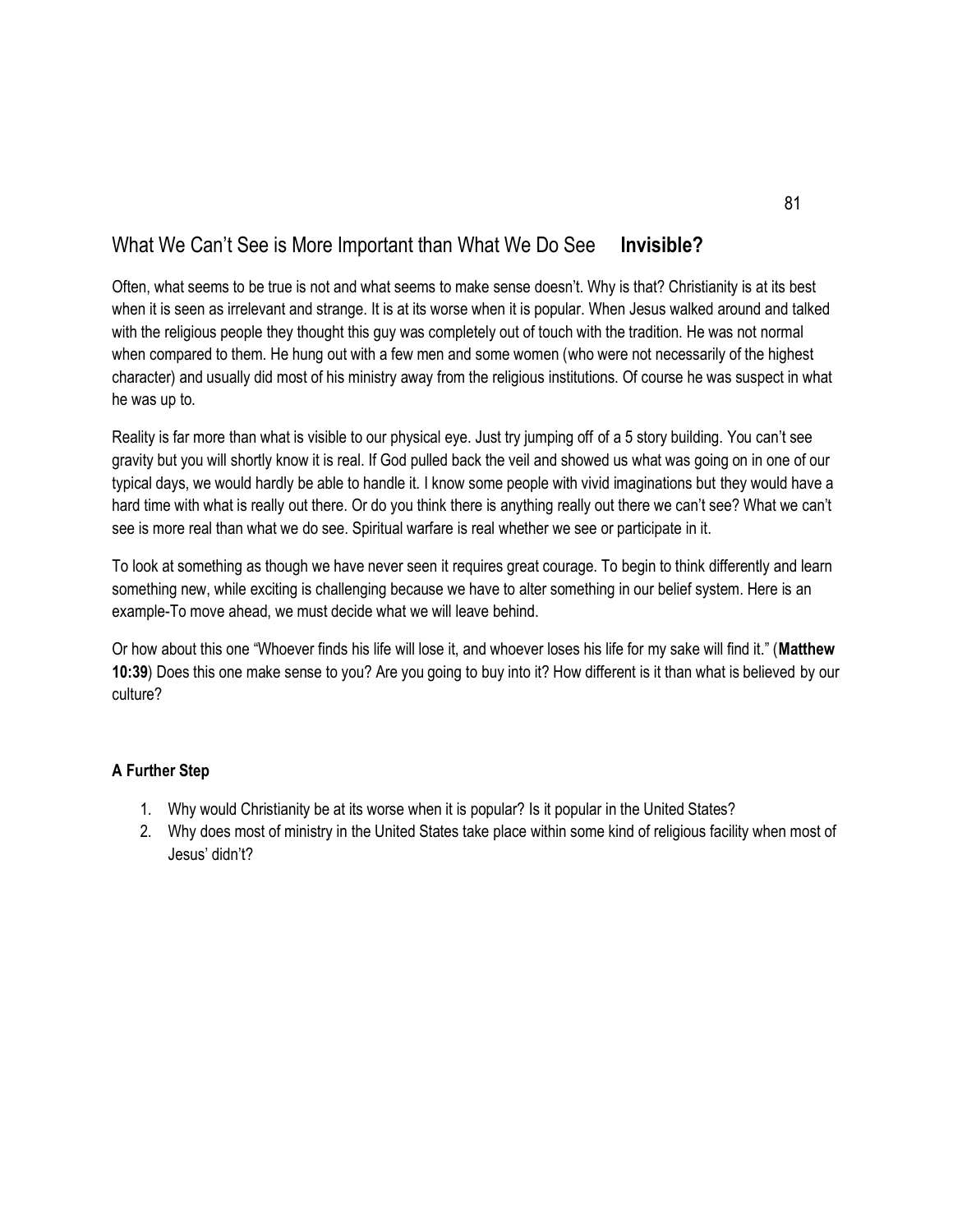# How Do We Learn and What Do We Need to Learn? **Teachers and Teaching**

I took 98 hours of class in a religious institution in order to learn something. I believe it was to help me learn how to follow Jesus better and how to make a difference wherever I live once I finished the curriculum. I remember that the Greek was fascinating to learn, the church history connected some things and the contemporary evangelism lit a fire in my heart. I was however, really thankful I had been discipled by a man before I ever showed up there and that I had spent 6 years working in a secular job prior to taking the first class. What I learned connected mostly with my mind but did not help me with people who were dealing with very real issues in life. The discipling before the school did help me with people dealing with life.

Telling isn't teaching any more than listening is learning. I heard much during those 2 ½ years in school but I am not sure about the learning. I was given many answers but that in some ways short circuited the process of learning. I did learn that it is more important to teach a "process" of learning rather than giving answers. If I learn how to study the scriptures myself, what I learn is mine rather than someone else's.

Some things that help with the process of learning include: Mission trips or events, prayer, Bible study (discovering for myself), learning how to think, reading the Bible, exploring the unfamiliar, frustration, pain, work, play, small groups, leading, assignments, cultural differences, change, faith…You get the picture here.

Unity but not necessarily uniformity is critical in ministry. We must agree on truth but how we communicate it can look different. A business man or woman in a suit or fine clothing will probably learn differently than a guy on a skate board.

Learning must be the focus and it cannot be divorced from real life; therefore much of our learning and training must be done in real life. See **1 Thessalonians 2:9 & 2 Timothy 3:10,11**.

**Ephesians 4:10-11** says leaders are to get the team ready to play-impact people in the work place, neighborhood, etc. Modeling this is not only huge, it is essential or people will have great desires to make a difference but not have a clue how to go about it. Here are some things people need help with:

- How to develop meaningful friendships with people who are not yet Christians.
- How to share who Jesus is and how a person can know him.
- How to begin a spiritual conversation with a non-Christian.
- What is absolute truth and why it is important to be committed to it.
- What ministry is.
- How to help a new Christian follow Jesus.
- How to get into the Bible for themselves and make applications to their life.
- Wanting things to change but not being willing to change.

**Matthew 22:36 and 37 along with 28:18-20 and 2 Timothy 2:2** are critical verses to learn some "how to's."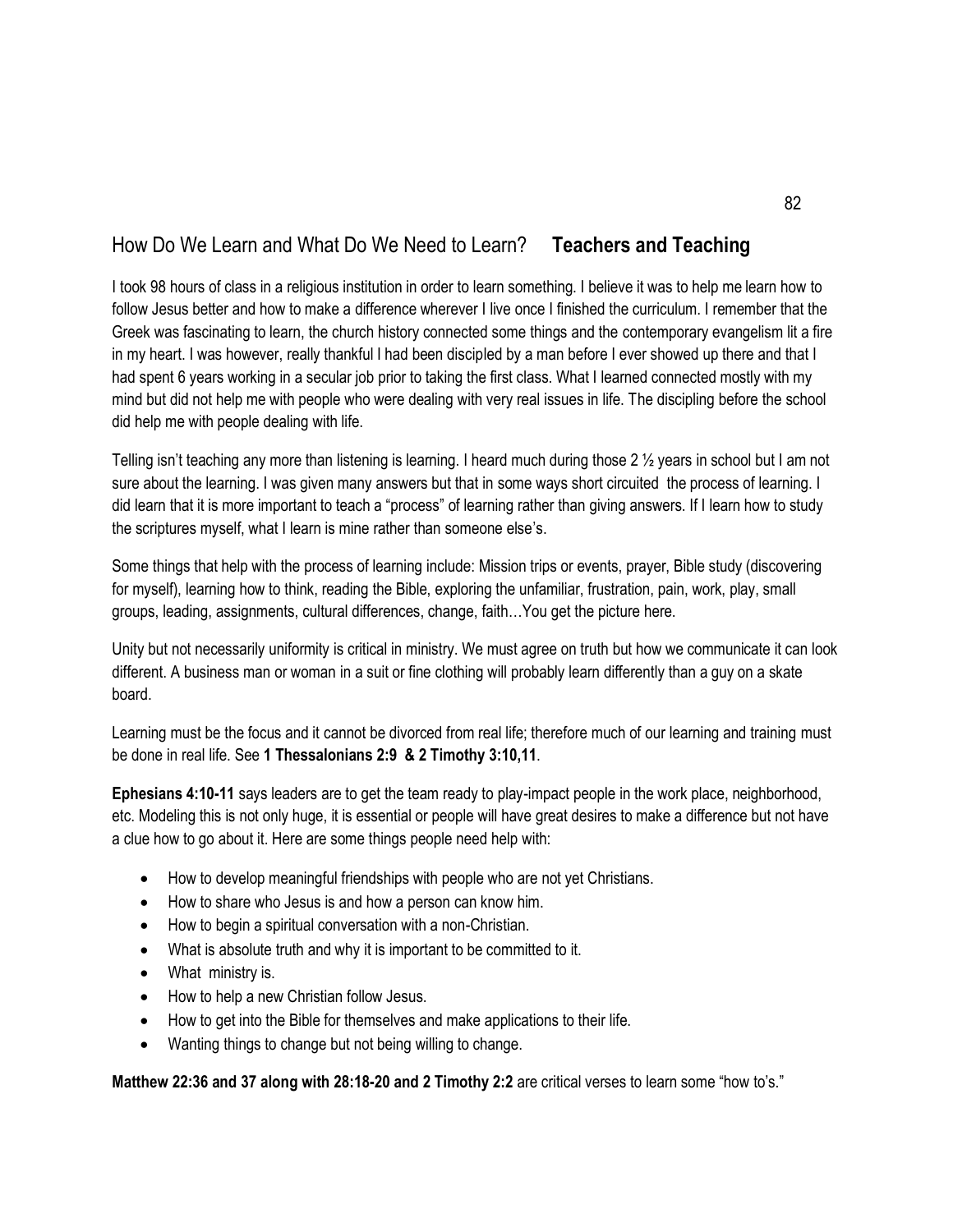- 1. How would you explain that helping someone learn how to get an answer is more important than being given an answer?
- 2. How does "control" enter into teaching people? How does it limit learning?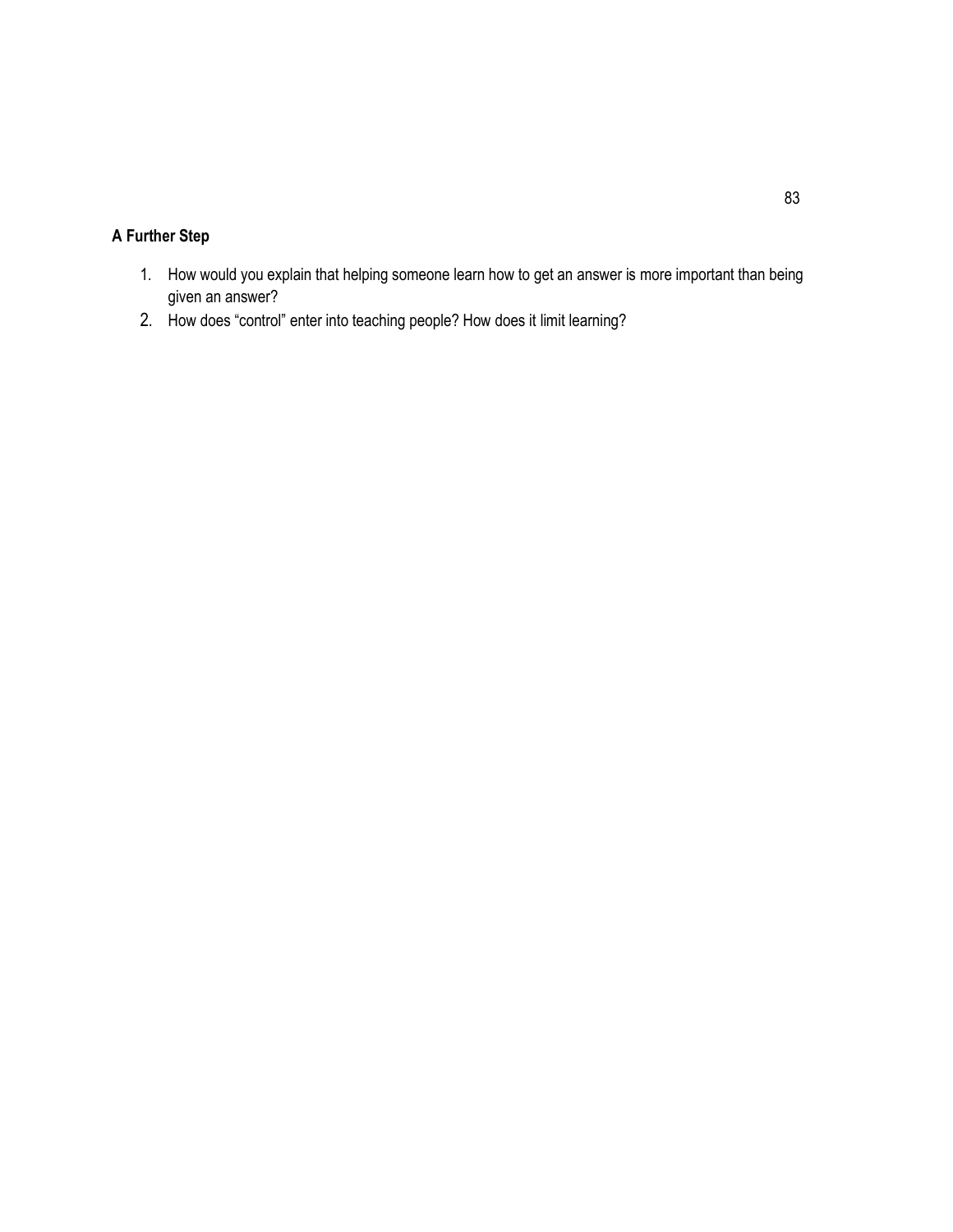# What is The Bottom Line? **Discipleship and Disciple Making**

In the United States, we are driven to be successful. It really is on almost everyone's mind. It drives people to become stressed out because of a wrong definition. So, how we define success is again like the rudder that directs the ship-it is critical to get it right.

Was Jesus successful? Crazy question, right? Of course, we would say. But on what basis? I mean look at what happened-one of his men betrayed him, the rest fled in absolute fear during a critical moment and even Peter said he didn't know him and cursed as he said it. But John 17:4 and 6 indicate that before he died, he had been successful because he completed the work the Father gave him to do. That had to be giving these men and women the tools to live in a way that glorified God and knowing how to pass it on to others.

So, what fuels your success? **Philippians 3:12-14** says "not **many** things but this **one** thing I do…" Do you have the right focus about what really matters? Sometimes persecution or opposition are better indicators of success. The execution of the vision Jesus gave us is what really matters. We can talk about it all we want and develop fancy notebooks about it but we must implement the vision.

Our maturity is achieved not by getting more information or understanding of the Bible but by serving and application. It is achieved not when there is nothing more to add, but when there is nothing left to take away.

Who are you becoming? It is not whether you will be a doctor or teacher but what kind of doctor or teacher you are becoming that matters.

In **1 Chronicles 12:32** is a story of men who distinguished themselves from those around them by their understanding and perception of reality. Knowing what to do seems to be related with understanding the times. We are called to follow Jesus and show others how to do the same. We have different challenges in our culture in the  $21<sup>st</sup>$  century compared with the 1<sup>st</sup> one but it can be done. As Peter so accurately said when asked by Jesus if he was leaving "…to whom shall we go, you have the words of eternal life…" or as it says in The Word on the Street "Where? You've got limitless life to dole out! You're God's sacred one-we know it." We know him and what he wants our purpose to be. Nothing else matters.

- 1. What happens when you talk about something for a long time you should be or do but you don't do anything about it?
- 2. Elaborate on the thought that maturity as a follower of Jesus is achieved not when there is nothing more to add but when there is nothing more to take away.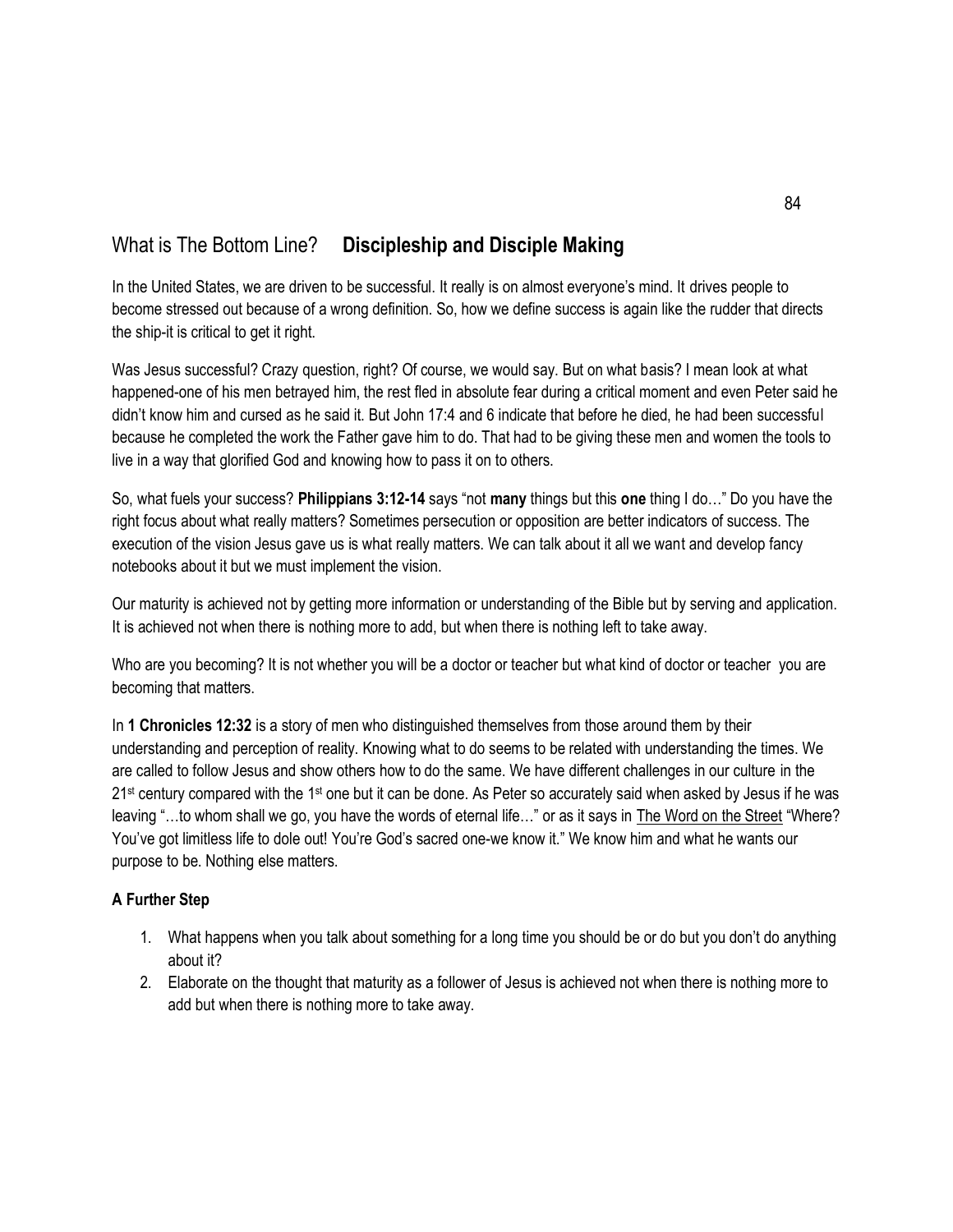### A Final Thought **Even One More**

**Ecclesiastes 12:13** sums up that book in the Bible. I have no other summary to sum up what you have read. It seems life is a learning lab and that it is important for us to continue to keep on pushing through all the junk that comes our way. There is no chronological age at which there is no more to learn. My purpose is compiling all of these thoughts was to get you to think. You probably did not agree with some of what I have written about but who cares if you thought about it and learned something from it. I have much to learn but I want to pursue Jesus stronger than yesterday. I have a restless contentment.

If you haven't had enough you can check out my updated thinking and what God is speaking to me about on my blog at: masjava.blogspot.com. I make an attempt to update it about 3 times a month.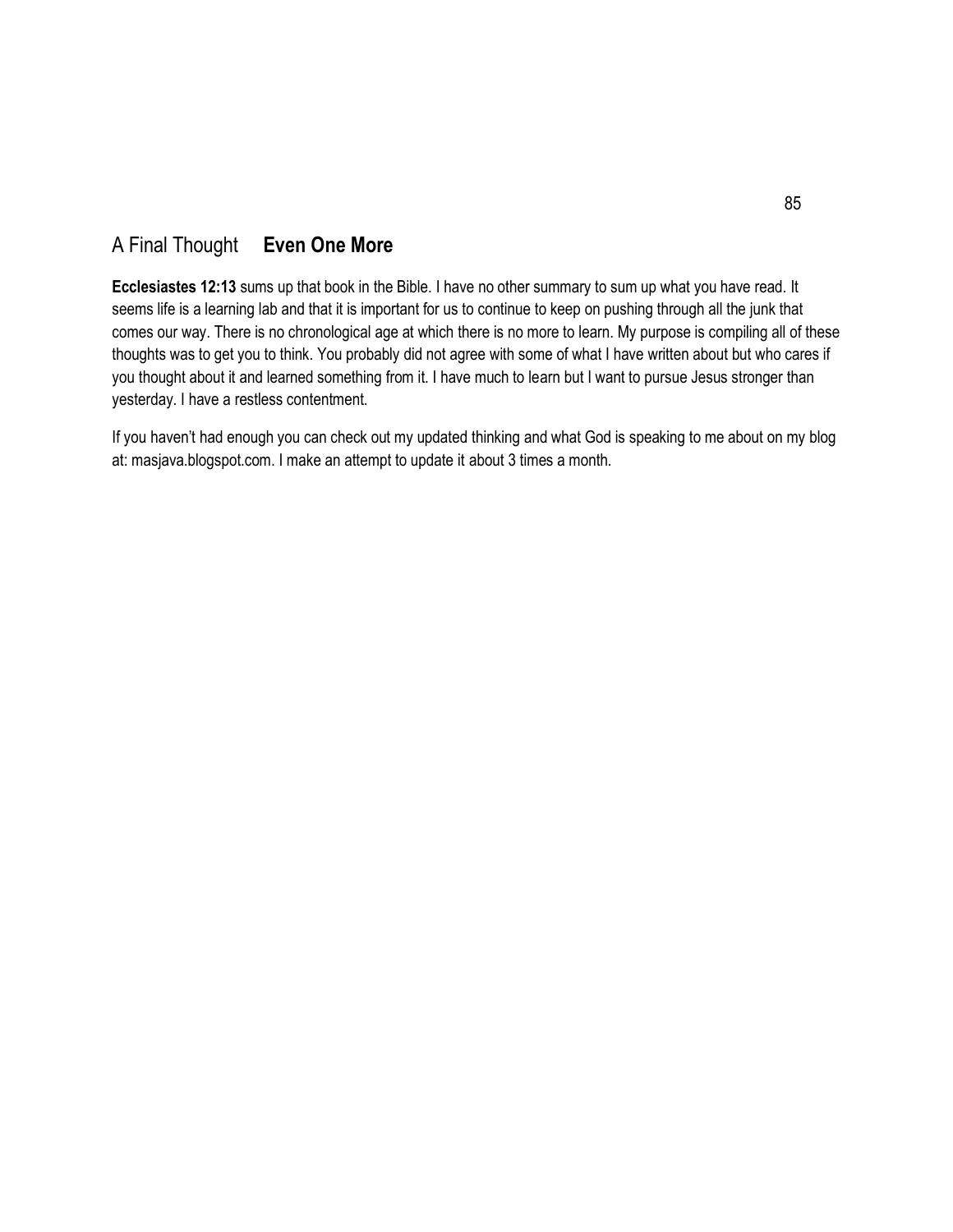# **Appendix 1** Values in Jesus' Life Who is this masked man?

This is a section of material intended to help you focus on Jesus' lifestyle and to explore what each of these thoughts could mean for you today. There are several ways you could use this but I will only mention a few. Be creative as you think about how he lived and the implications for you now. The list is not exhaustive but it is representative.

- 1. Read one a day and write a sentence or two about what you think about it and how to apply it.
- 2. Write a paragraph about each one and share it with someone.
- 3. Get a group of people focusing on these aspects of Jesus' life and think through them together.

#### **Values, Descriptive Words, and Thoughts about Jesus**

- 1. Poor and associated with the poor. Matthew 8:20
- 2. Itinerant-traveling from place to place (where God was at work). John 6:16-17
- 3. Agenda-set by the Father rather than what he wanted to do. John 5:30
- 4. Reckless and exciting adventure marked each day. Mark 2:1-4
- 5. Uncivil spirituality-it did not go down well with the religious establishment. Matthew 12:1-2
- 6. A threat to the religious establishment. Matthew 12:14
- 7. Wild background and lifestyle-born in a barn, baptized by a guy who are locusts and honey and dressed weird, spent over a month alone in a wilderness, met demoniacs head on, disrupted religious meetings or events (whip incidence). Mark 1:34
- 8. Story teller. Matthew 13
- 9. Dangerous, subversive and mysterious. Matthew 26:61
- 10. Homeless. Matthew 8:20
- 11. No ownership of anything except what he was wearing. (implied if he was homeless)
- 12. Socially marginal. Luke 7:34
- 13. Friend of outcasts. Luke 7:34
- 14. No fear for his safety. Matthew 21:12
- 15. A thorn in the side of the establishment. Matthew 12:2 and 9:14
- 16. Scourge to the rich and powerful. Luke 12:33
- 17. Caused riots. Matthew 21:12
- 18. Focused on the kingdom of God rather than the elimination of things non-believers were involved with. (weeds) John 3:17
- 19. Passionate for what the Father was passionate about. Matthew 26:39
- 20. Radically merciful. Matthew 5:7 and John 8:3-11
- 21. Surprising. Mark 16:12 and Luke 24:31
- 22. Alternate vision of reality rather than global consumerism. Luke 12:15
- 23. Thrived on risk. Matthew 21:12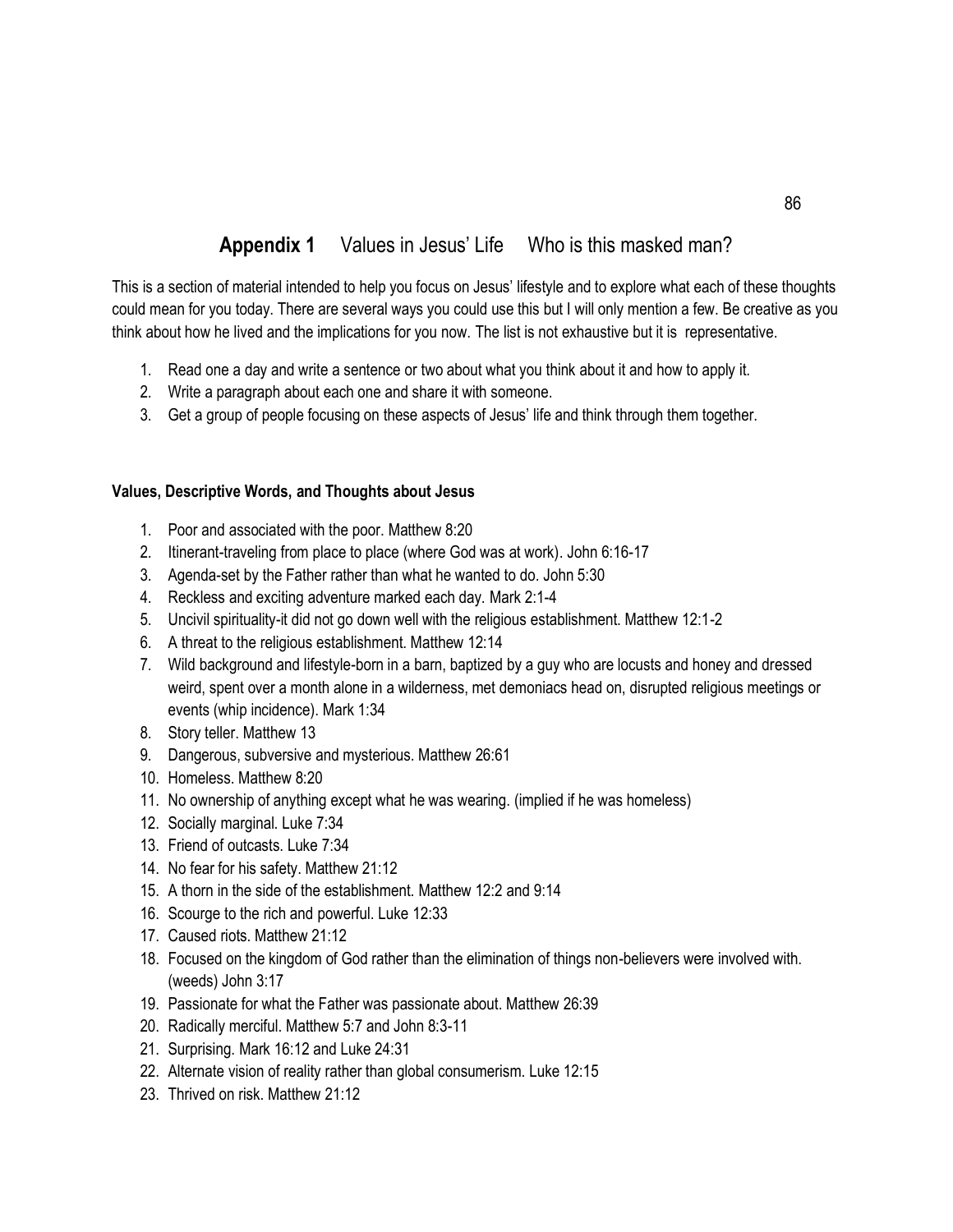### **Appendix 1 continued**

- 24. Disturbing. Matthew 9:11
- 25. Demanding. Mark 10:21-22
- 26. Frustrated with religious types. Matthew 12:34
- 27. Disappointed. Matthew 26:34
- 28. Annoyed. Matthew 17:17
- 29. Angered. Matthew 21:12-13
- 30. Uncluttered lifestyle. Matthew 8:20 and Luke 12:15
- 31. Non Religious. Invalidates the religious system we have invested in. Matthew 23:23,27
- 32. Perplexing. Matthew 13:14-17
- 33. Challenges. Matthew 4:19
- 34. Demands an active faith or trust in God. John 14:1
- 35. Heals and confronts the demoniac. Matthew 4:24
- 36. Looks for people who will follow him. Luke 9:23
- 37. Has a high standard for holiness. Matthew 5:48
- 38. Lays down his life for friends. John 10:15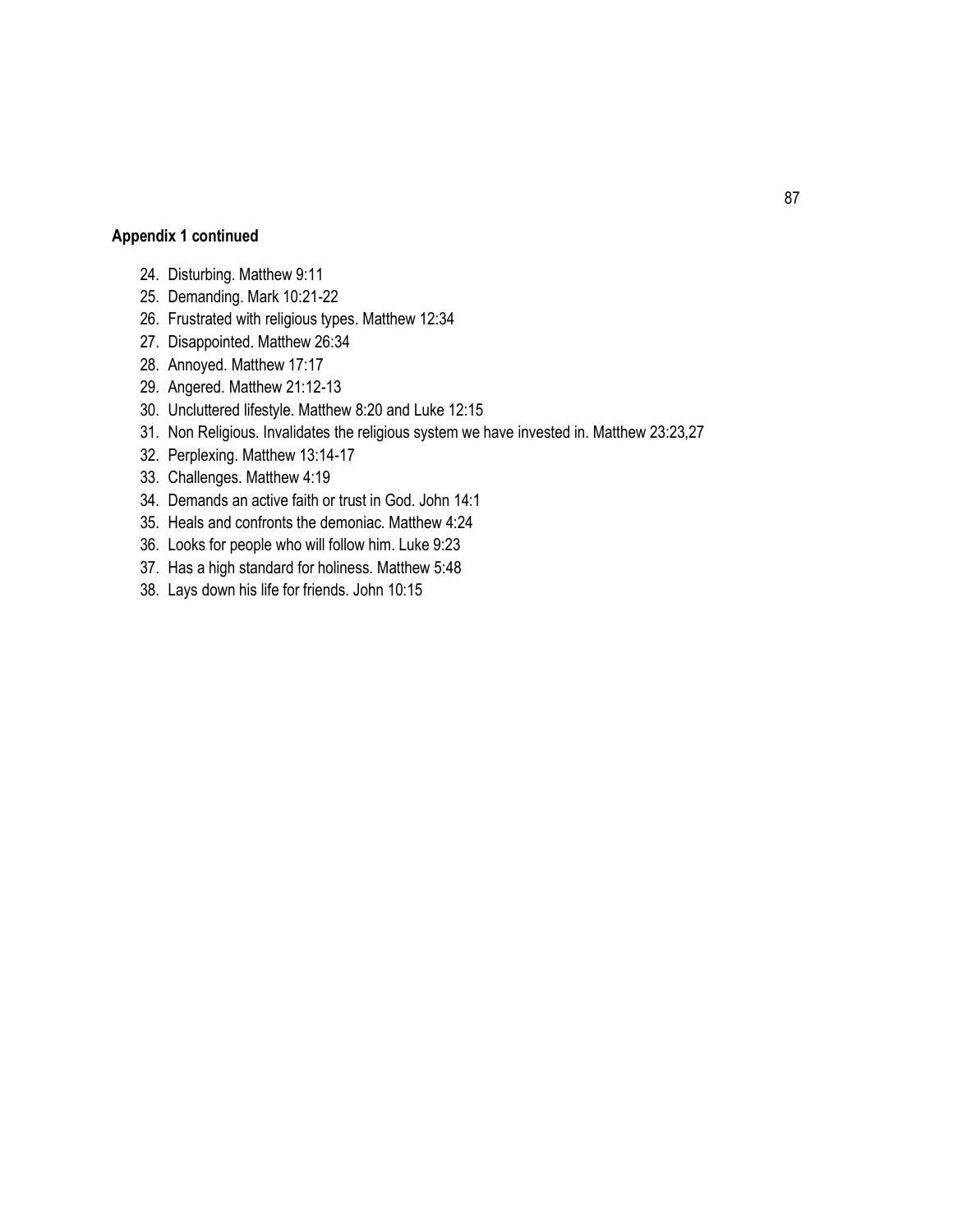# **Appendix 2** Making it Real Projects to help you know you are serious

#### **CULTURE**

#### Making a Difference

- 1. Write out how you have replaced simplicity with complexity with regard to your following Jesus.
- 2. Get a group of friends together and discuss what being a radical follower of Jesus should look like today.

#### New Glasses

- 1. Take a few Sunday mornings and go hang out at different coffee shops and either listen to people's conversation topics or ask a few some pointed questions that will help you understand what is important to them.
- 2. Do the same at a local bar but do it in the evening and maybe on a Friday or Saturday night.

#### Understanding Our World

1. List the issues people are most concerned about today and how you could build a bridge of discussion from the issue to eternal things.

#### **Affluence**

- 1. Give something away each month that you value for a few months.
- 2. Have a "Third World Month" once a year in which you will only spend money on what you need.

#### Consuming Less

1. Instead of having a garage sale, clean out your basement, attic and garage and give all of it to a non-profit organization or someone who could use the things.

#### The Poor

- 1. Check the web sit[e www.1-800-volunteer.org](http://www.1-800-volunteer.org/) to locate an opportunity to be with those in your community who are poor. Volunteer!
- 2. Invite someone you meet in your volunteering or someone in need to your home to have a meal with you. Do it once a month.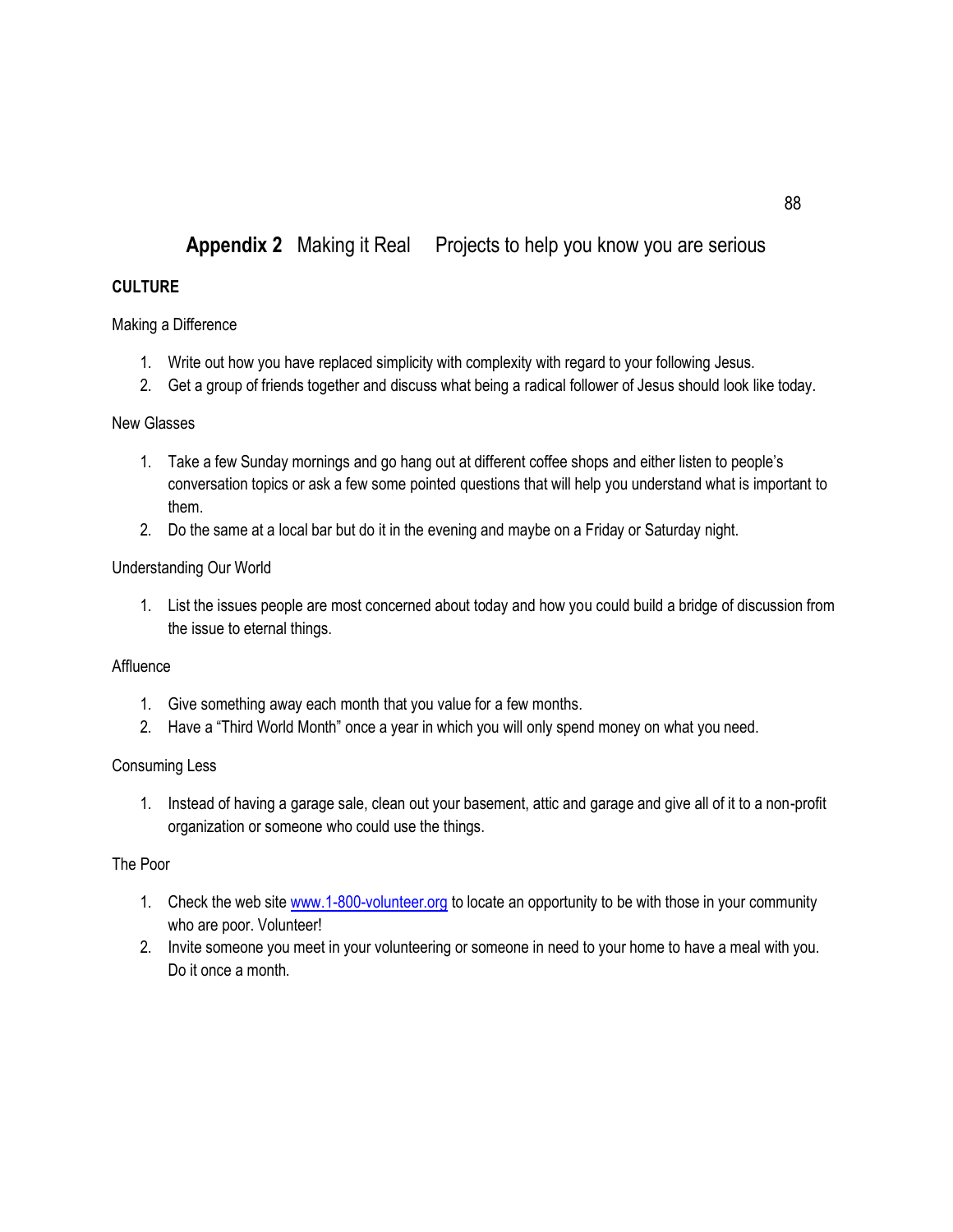# **Appendix 2** Making it Real Projects to help you know you are serious (2)

### Rethinking Our Life

- 1. Take a day away (or at least 6 hours) and get alone, free from distractions and ask God to show you your heart and what needs to change. Share your conclusions with someone who can keep you accountable. Do this every other month.
- 2. Make at least one change that God shows you in your day away with God.

#### The American Dream

- 1. Talk with your friends and perhaps a few you don't know and ask them to list a couple of things that would be included in the American Dream.
- 2. Begin to eliminate anything in your life that exemplifies the American Dream but is not God's dream for you.

#### Breaking Free

- 1. Ask a few people to tell you what they see in your life that shows you are living a. like and b. contrary to the western culture. (The United States if you live there)
- 2. In addition, ask them the same with regard to the Christian culture in the western world or the United States.

#### **Contrast**

1. What is one aspect of your lifestyle that you do not believe would a part of Jesus' lifestyle? Begin to work on it and ask someone to ask you some hard questions about the change.

#### Bringing Change to Where We Live

- 1. Get together with several Christian friends who are serious about following Jesus and sharing him with people who are not yet Christians and discuss the questions those without Jesus would like to have answered.
- 2. Look at John 18:33-38 and think through how Jesus handled these questions.

#### Questions of Our Culture

- 1. This week talk to someone who you see a few times a month and introduce something into the conversation about your relationship with Jesus.
- 2. Get with some Christian friends and discuss what must change in your lives in order to begin to make a difference in your sphere of influence.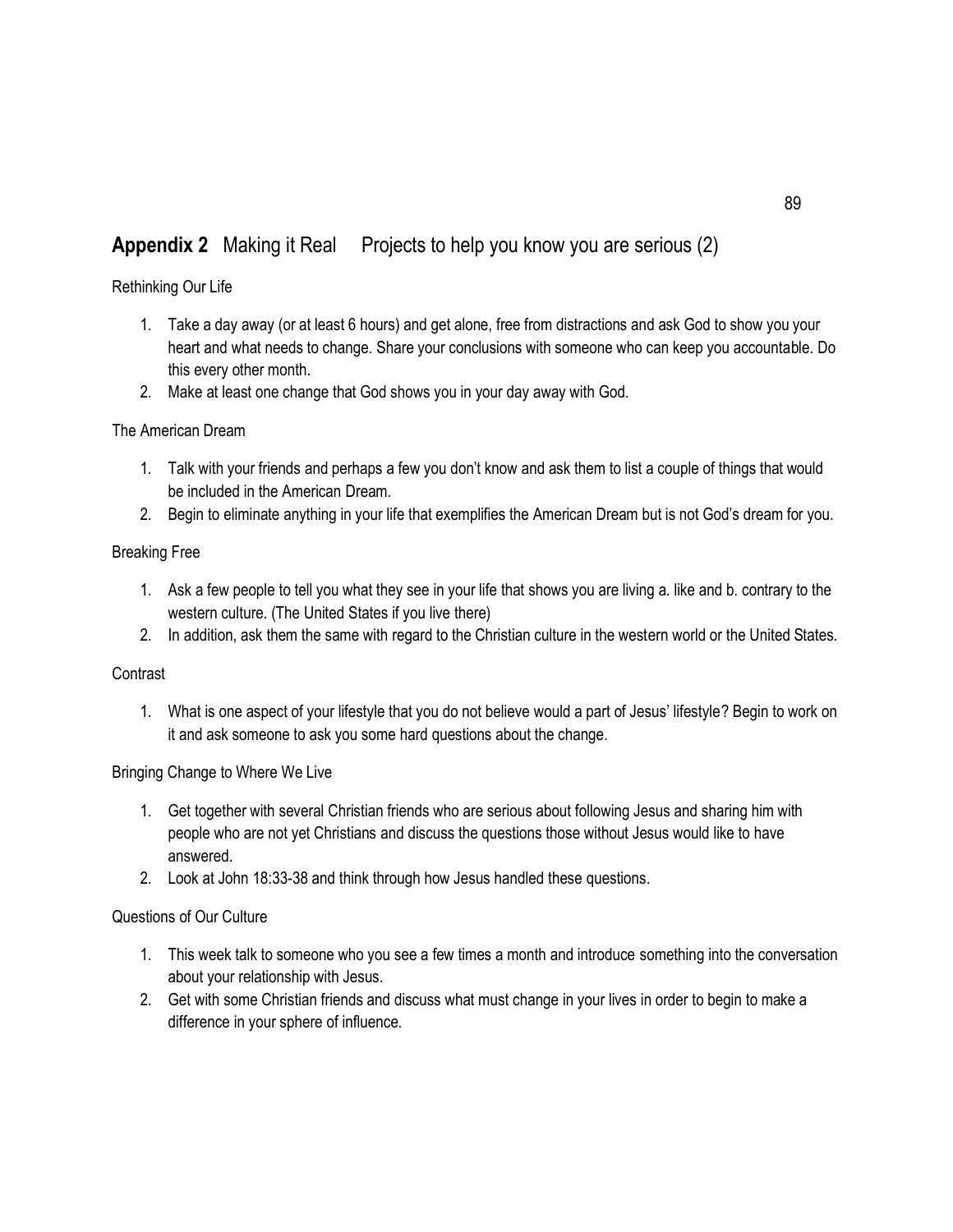# **Appendix 2** Making it Real Projects to help you know you are serious (3)

How the World Views Christians

- 1. Ask a few non-Christians to share their thoughts about Jesus. About Christians. (Tell them you are taking a survey) Write out their responses.
- 2. Have a few non-Christians finish these sentences: I wish Christians would… I wish Christians would never…

#### Gospel Ignorant or Resistant

- 1. Think about a change you could make in your life that would give non-Christians more access to the truth of the gospel.
- 2. Write down some of the things that have caused some of the people you know to resist talking about spiritual things.

#### Violence

- 1. Eliminate anything in your life that contributes to a culture of evil and is contrary to God's nature.
- 2. Seriously think about how you can live a life that is focused on love; on creating rather than destroying.
- 3. Talk about the value or lack of value of violent video and computer games in following Jesus. Discuss with someone why they are some of the best sellers in the United States.

### **LIFESTYLE**

Running the Race-Right Living

- 1. What is the one thing you will begin, stop or change in your life in order to live as God made you to live?
- 2. Talk to a few people (some Christians and some not) and ask them what they believe is the point of life. Tell them it is an assignment.

#### **Brokenness**

- 1. Take a day away with God (at least 6 hours) free from distractions, where you can focus on God and your relationship with him. Write down what he shows you. Think about pride and humility for sure.
- 2. Talk with someone who has faced an area of sin in your life that is like a stronghold and talk about how they dealt with it.

#### Close Examination

1. Get a day away with God and take your Bible, notebook and record what God tells you about your lifestyle and what he thinks needs to happen.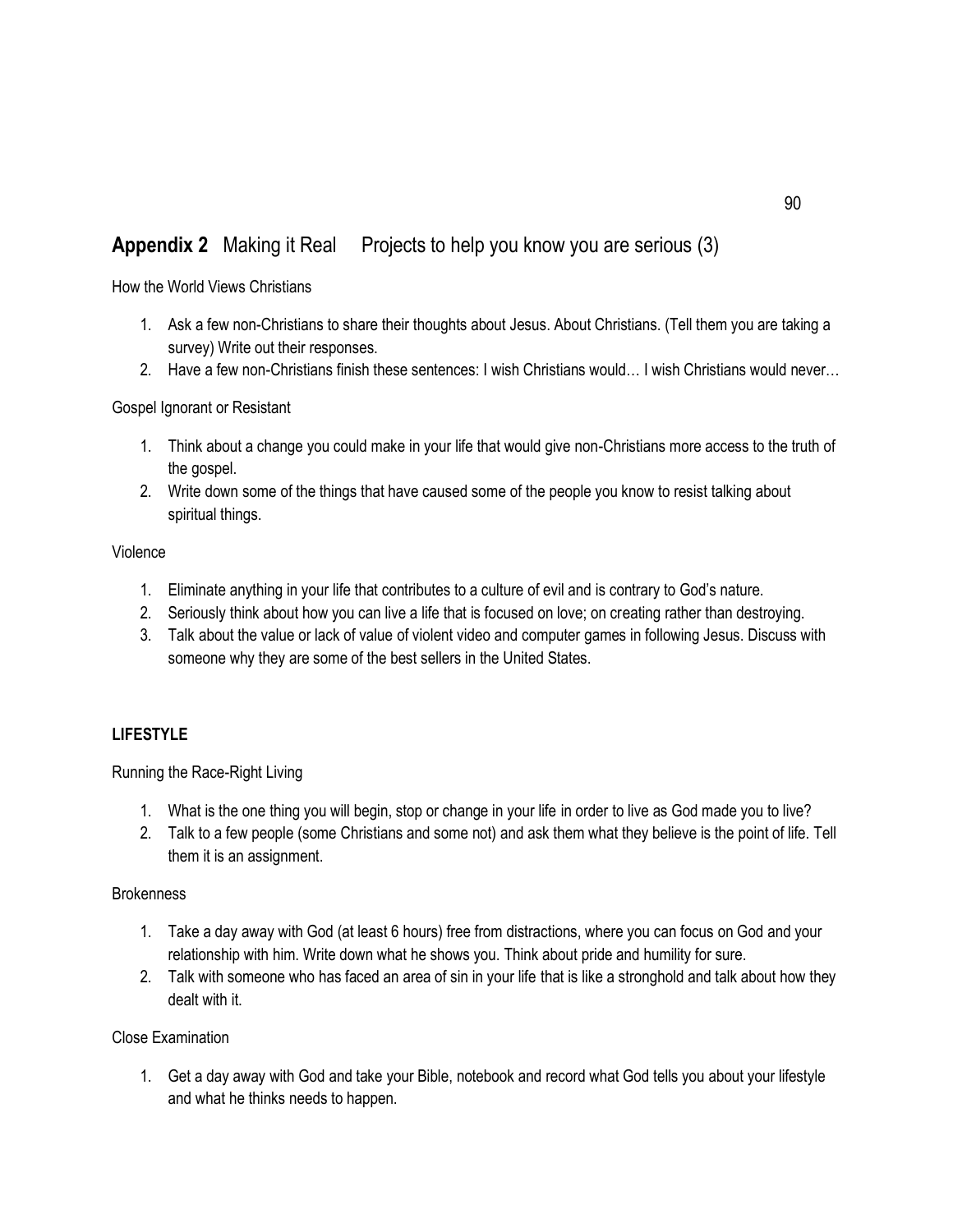2. Spend some time with anyone else who would look at their life in this way and talk about it together.

91

### **Appendix 2** Making it Real Projects to help you know you are serious (4)

#### Focused Thinking

- 1. Think about the things you do each week. Are there some that do not really matter? Eliminate at least one this week.
- 2. Ask someone what are the distractions they face in following Jesus and how they are dealing with them. List yours also.

#### **Transitioning**

- 1. Identify what is behind your fears of major lifestyle changes you would have to make to do what God speaks to you about.
- 2. Try to find some Christian person whose life is being lived out differently from yours. Learn from them, ask questions and think about the implications for your life.

#### Real Caring

1. Volunteer 2-3 hours a week to work with some people in need in your city. Look at [www.1-800](http://www.1-800-volunteer.org/) [volunteer.org.](http://www.1-800-volunteer.org/)

#### Perspective

- 1. Ask a neighbor, co-worker or friend what perspective about life your life communicates to them.
- 2. Write a couple of paragraphs as to how your life would look like if you lived with the urgency and perspective of Jesus. Share it with someone.

#### **Repentance**

- 1. If you do not have an accountability partner, get one this week to help you really mean it when you say you are going to follow Jesus.
- 2. Tell a friend that you want them to ask you any question about anything and that you will give them an honest answer.

#### **Different**

- 1. Think about the "Cadet Maxim" and do one thing in each of the 4 areas mentioned.
- 2. Get with a Christian friend and compile thoughts on what Christians believe is normal and abnormal living in the Christian life.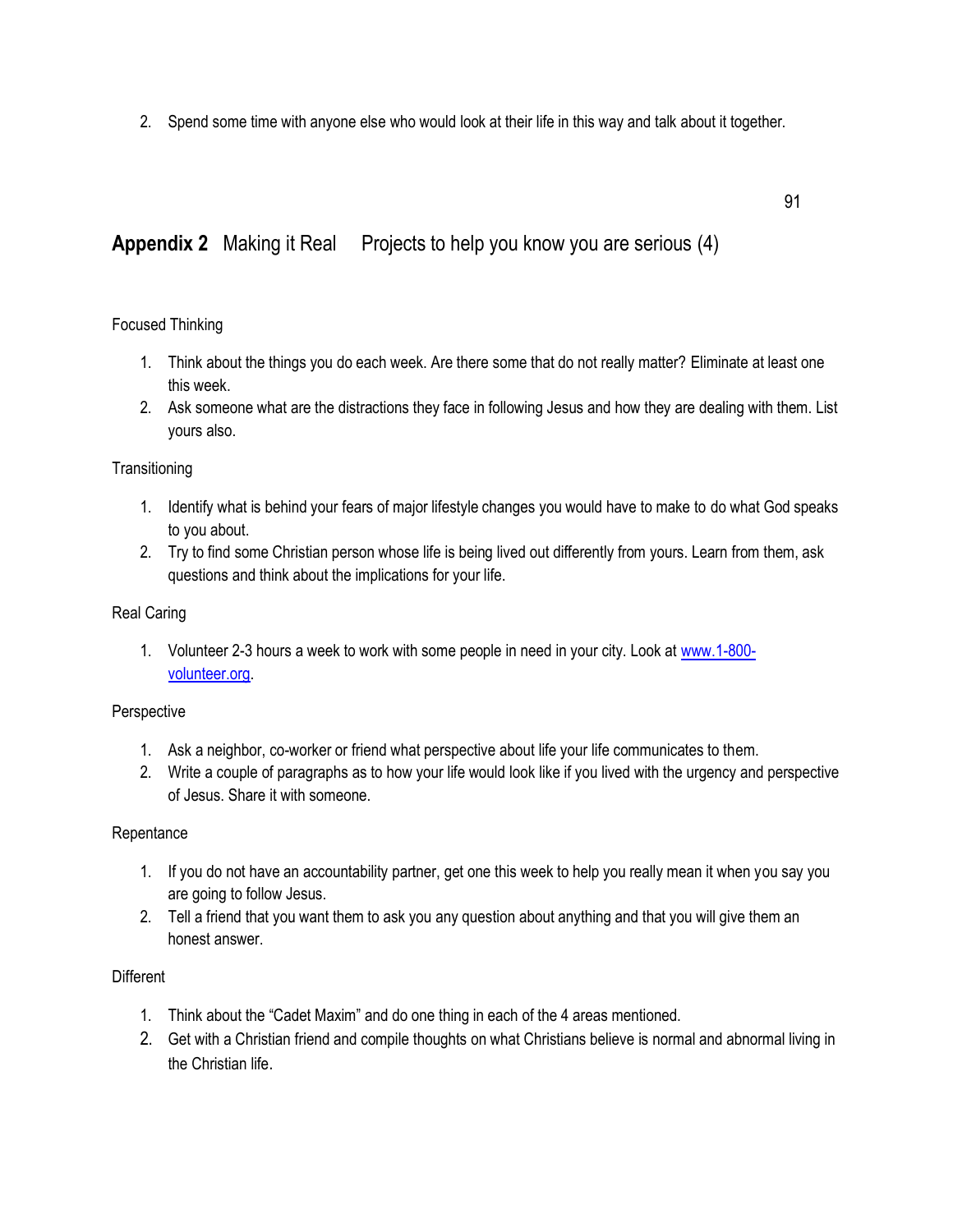# **Appendix 2** Making it Real Projects to help you know you are serious (5)

#### Involved

- 1. Tell someone something about yourself that they do not know. Go deep on this one.
- 2. Think through what really gives you life, stirs your heart, releases your passions, etc. What opportunities are there in your community that feed these desires? Get involved in one of them.

#### **Simplicity**

- 1. Say no to one thing each week (or challenge yourself to each day) for a month. Note if it was hard to do and why.
- 2. Look for some small thing you can do with great love each day. How can you be more consistent in this?

#### Eliminating Clutter

- 1. List the reasons you have given for not being involved in helping others know Jesus and meaningfully following him.
- 2. If you were to have on your heart what God has on his, what do you think that would look like in your week?

#### Responsibility

- 1. Get with someone and discuss what is causing your stress. Also talk about how to experience freedom and a pace of life that God intended us to live.
- 2. What specific adjustments is God asking you to make in order to join him in his work? Talk this over with someone.

#### Enemies

- 1. Get with someone and discuss how some of your enemies have kept you from living like God wants you to live.
- 2. Do a Bible study on spiritual warfare or read a book that exposes how satan is out to wreck your life.

#### Misplaced Fear

1. Think about what intentionally living among and becoming friends with non-Christians would look like and what it might cost you.

Life Qualities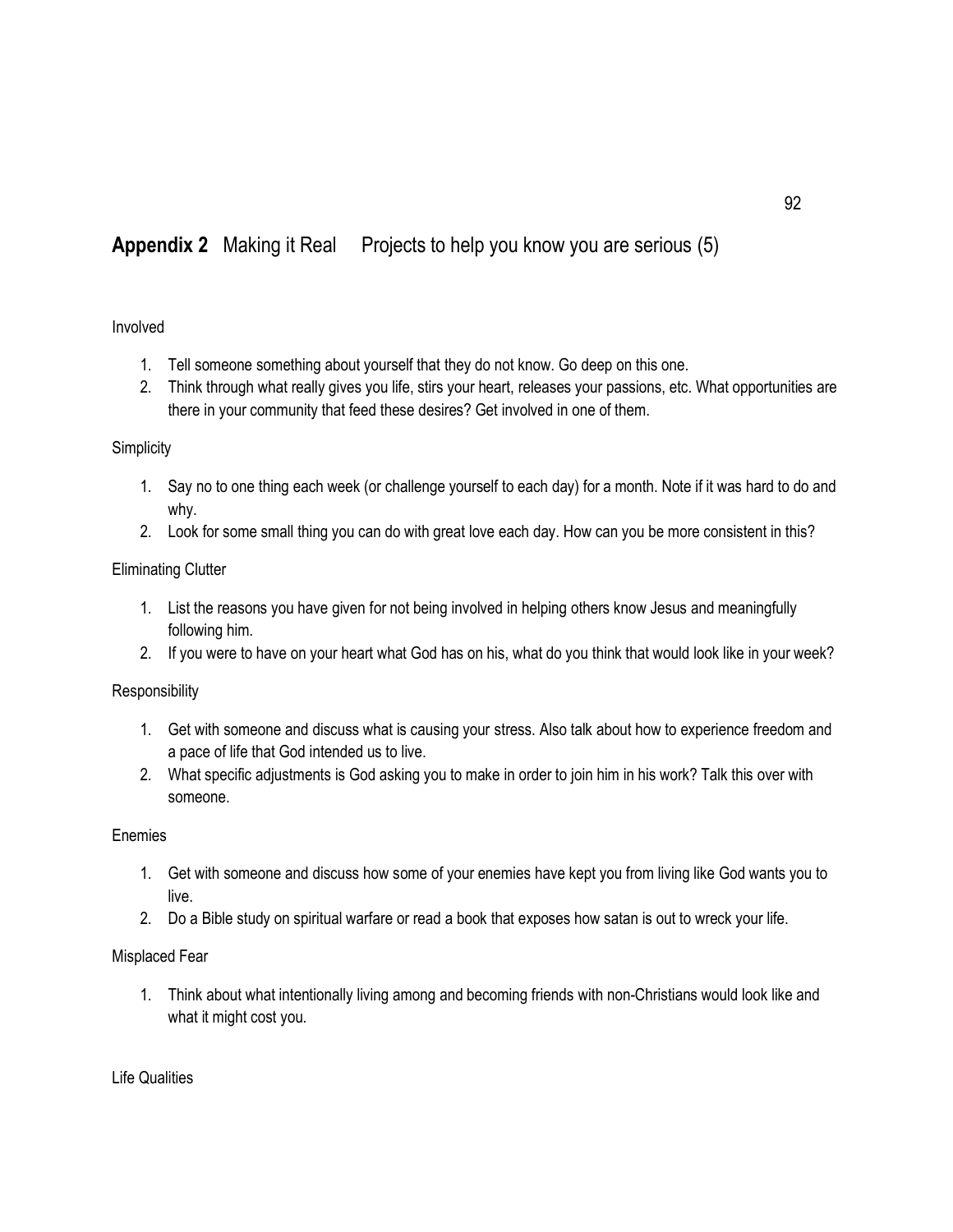- 1. Meet with someone who has strengths in areas you have weaknesses with regard to relationships with both Christians and not yet Christians. Discuss this together.
- 2. Get with a couple of Christians on the same page as you and develop a few questions that will help those who do not yet know Jesus see their need for pursuing him.

93

# **Appendix 2** Making it Real Projects to help you know you are serious (6)

Life Skills

- 1. Meet with some Christians who are seeking to help non believers overcome objections to following Jesus and develop several questions to ask that would help resolve their objections.
- 2. Think through how you have not succeeded in getting past superficial conversations with non believers and what have been the problems.

### **FOLLOWING JESUS**

Follow Me

- 1. Look through one of the gospels and write down what you see that should be included in an accurate understanding of Jesus' statement of "follow me."
- 2. Discuss with someone what it could mean to be on an adventure with Jesus.

#### The Wrong Neighborhood

- 1. List your beliefs and then your convictions (which are based on the last couple of months).
- 2. Do something bold that God has spoken to you about rather than wondering what it might look like.

#### No Return

- 1. Intentionally go a day or two without looking at a "to do" list.
- 2. If you know someone who has cut off all form of retreat in order to make a hard lifestyle change, ask them if they would do it again and why.

#### Danger

- 1. Think about whether you are more afraid of risking your reputation with Christians who don't think like you or with those outside of the faith community.
- 2. Read a couple of biographies of Christians who risked it big time and write down your thoughts.

#### Re examining Everything

- 1. Write down your thoughts as you consider whether you would want Jesus to show you exactly what he thinks about your seriousness in completely following him. Share them with one person.
- 2. Write down what convictions you know for certain are in your life. What is the evidence?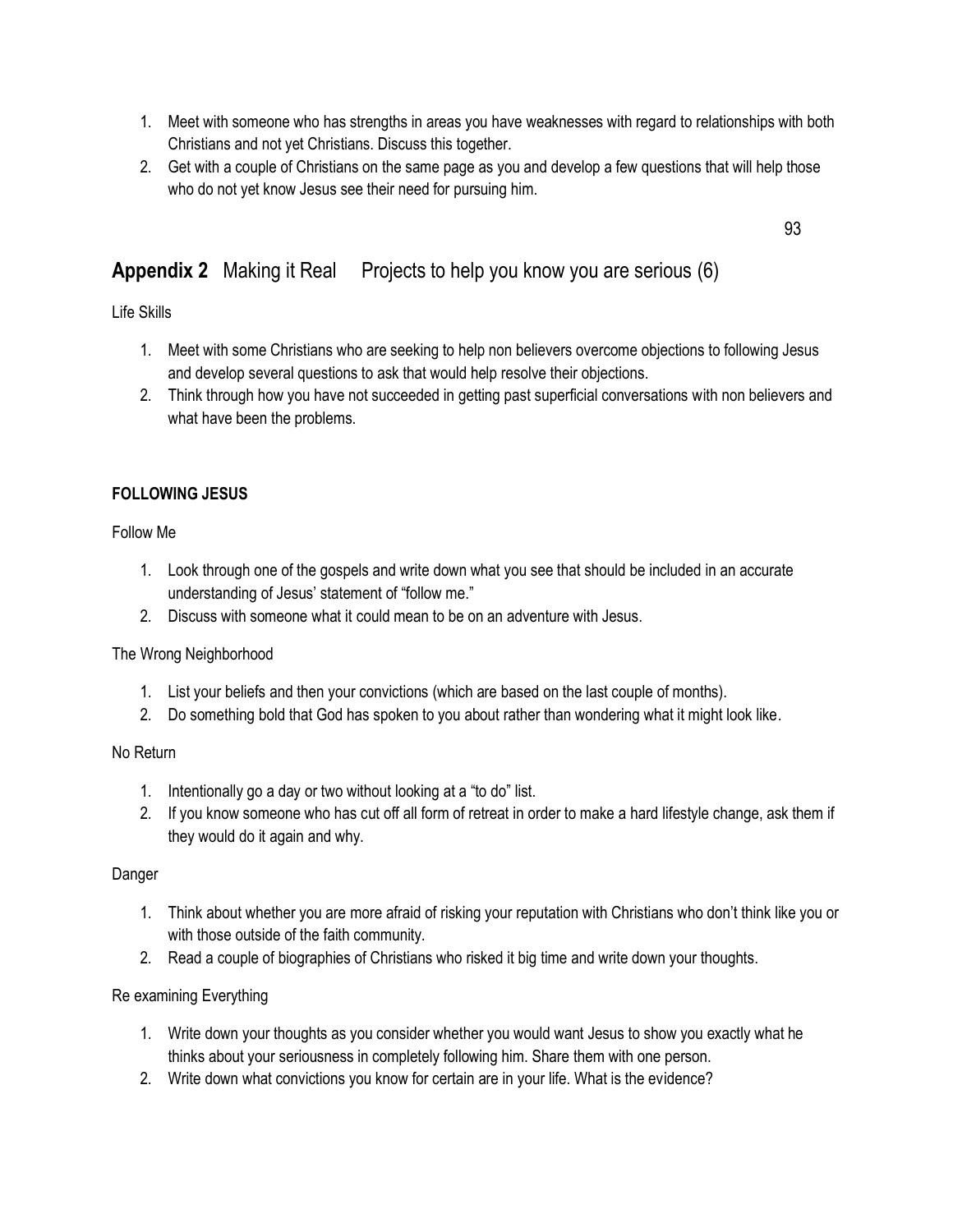# **Appendix 2** Making it Real Projects to help you know you are serious (7)

### Satan's Game

- 1. Talk with someone who knows what to do about a sin or habit you keep repeating and do whatever they say works for them. If it doesn't work, talk to someone else.
- 2. Paul talked about not being ignorant of how satan works (2 Corinthians 2:11). Write out the ways you have seen him work in your life and how you gained victory over him. Also write out how he is now working and talk with someone share your thoughts with someone.

### **Change**

- 1. Determine to make any change you know you must make and have a friend pray with and ask you about it.
- 2. Define change and get a group of people together to talk about what real change means.

#### Now It Gets Exciting

- 1. Go to a sports bar and watch a football, basketball or baseball game with whoever is there. Extra risk for some: have a beer.
- 2. Crash a party at some non-Christian's house and meet a couple of people you don't know. Remember their names.

#### Questions, Uncertainties, Yes!

- 1. Discuss with some others how God has engineered circumstances to teach something to you.
- 2. What is it in your life that is limiting your believing God could use you in the lives of other people ?

#### **Strategy**

- 1. For a week (at first) don't do anything or go anywhere without seeing what God wants you to do or where he wants you to go.
- 2. Think through why having a growing relationship with Jesus is critical in having Jesus as your strategy.
- 3. Write down some aspects of the Christian sub-culture that have become absolutes but for which you can't find a Biblical basis.

### A Different View

- 1. List the dangers of letting Jesus define the parameters of how to live the Christian life or disciple a person.
- 2. Start a ministry from scratch with some others and let God give you the building plans.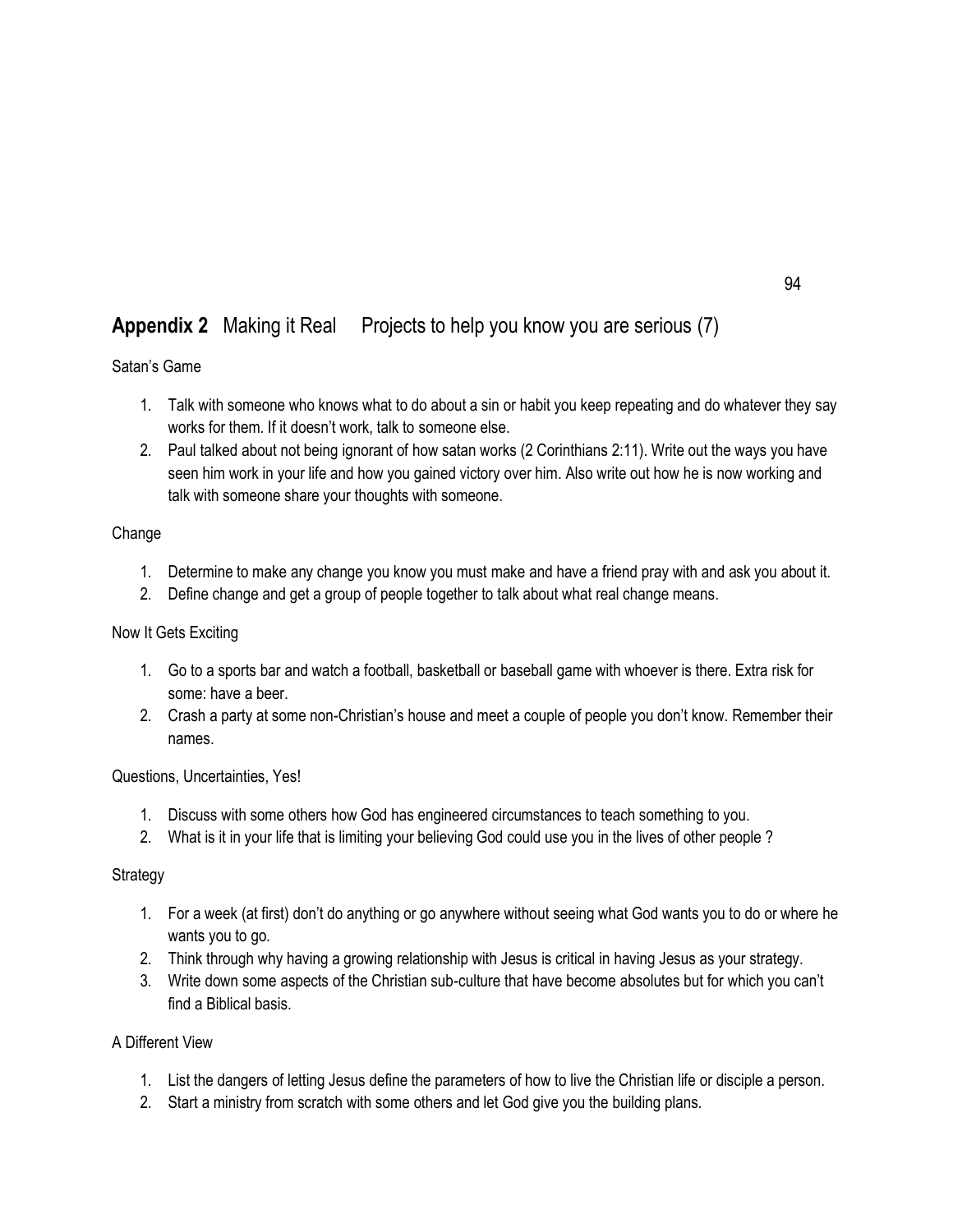#### **Hard**

- 1. With 2 or 3 others discuss some hard things you face each week in following Jesus.
- 2. Start trusting someone you have had a hard time trusting.

# **Appendix 2** Making it Real Projects to help you know you are serious (8)

### Serious Stuff

1. Read through a gospel and write down what Jesus changed about what people valued or thought was right.

95

2. List the evidence you have seen that proves most Christians are just playing a game when it comes to following Jesus.

#### **Perspective**

- 1. List the "you have heard it said, but I say to you" statements of Jesus and what it means for us today.
- 2. Begin to read through the gospels consistently. Maybe take one a month to read through.

#### **Identification**

1. Read through John 6 and write down a few reasons why most of the people left when Jesus began to define what following him really meant.

#### **Opposition**

- 1. Discuss with a few people whether you would prefer opposition to what you believe or apathy.
- 2. Stir something up with some Christians and see what happens. Introduce something you know is not the accepted opinion by the majority.

#### Danger Ahead

- 1. Talk with some Christian friends about which has more potential danger for you: To give up a certain accepted way of living the Christian life or consistently involving yourself with the poor in your community and why.
- 2. List the self protective strategies you have used to avoid danger, rejection or whatever.

#### Discipling Others

- 1. Think of someone you could ask to help you become more of a follower of Jesus. Ask them if they would be willing to get with you to disciple you.
- 2. Think of someone you would like to get with and help become more of a follower of Jesus. Ask them if they would like to commit to your discipling them.

#### False Assumptions

1. Make a list of what you believe are some absolutes in being a Christian. Discuss them with a Christian who is further down the road than you are.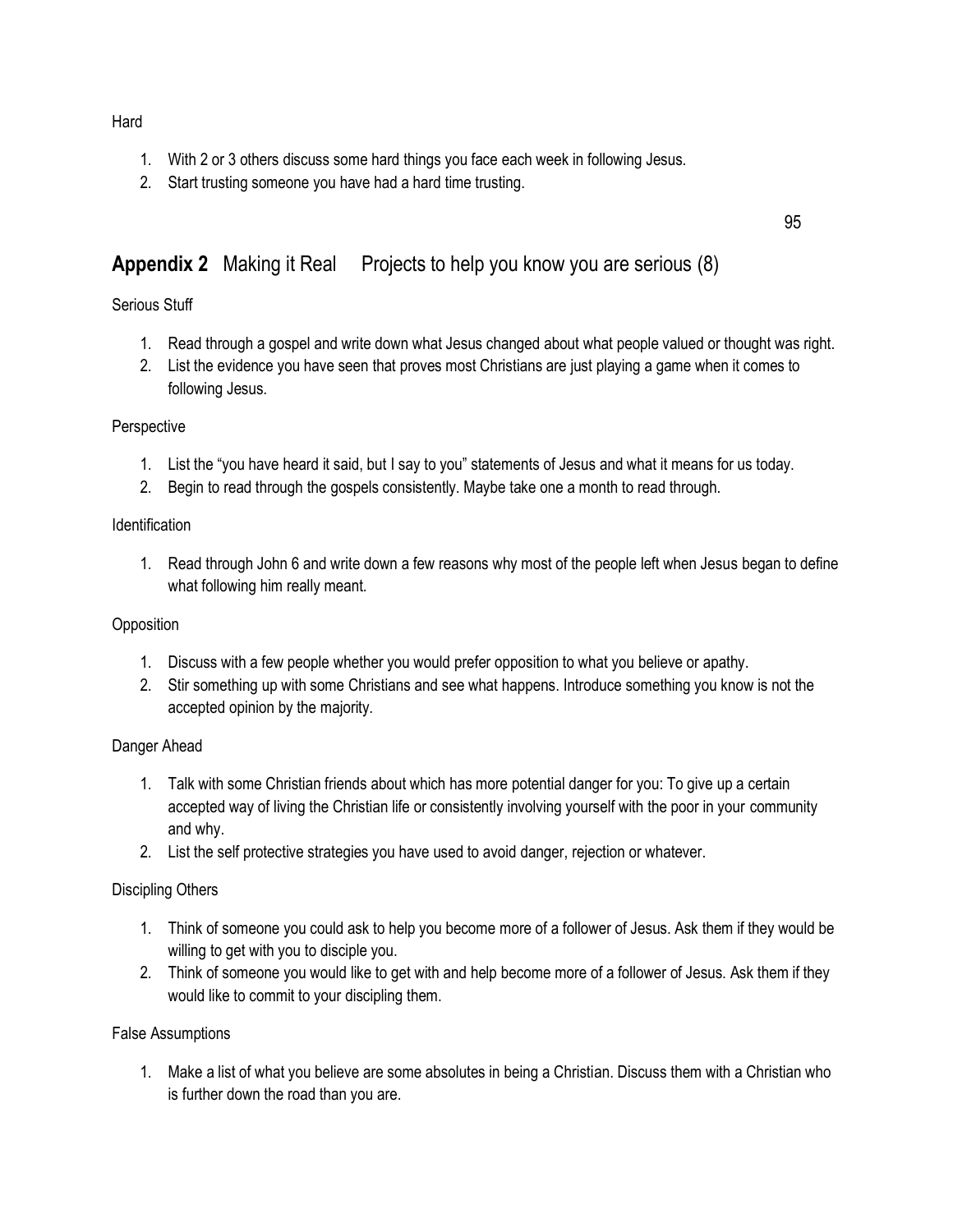# **Appendix 2** Making it Real Projects to help you know you are serious (9)

#### **Challenges**

1. As you examine Jesus' life, write down not only what you see in his life but also what you do not see that challenges you.

### More Challenges

- 1. Get with some others and discuss what the right motivation would be in doing various disciplines like scripture memory, Bible study, etc and how you can know you have the right motivation.
- 2. Discuss "war" and "non-violence" with some people and see what happens.

### Implications of Following Jesus

- 1. Get with some Christians and talk about why discipleship can or can't be an option in following Jesus.
- 2. Get with a different group of people and discuss how each of you knows that Jesus has really captured your imagination rather than wealth, power, sex, reputation or whatever.

#### The End or the Beginning

- 1. Change something in your Christian experience that has given you a warm, cozy or safe feeling.
- 2. Get into a small group where "safe" has been replaced with words of phrases like "gut check", "get real" or "are you telling us the truth?"

#### **Unlikely Friendships**

People Outside of the Faith

- 1. Ask a couple of people not yet Christians if they see Christianity as a "harmless delusion."
- 2. Think through what you could learn from spending a considerable amount of time with some people who are not following Jesus.

Up Close with People

- 1. Think through and write out what your world view is. Compare it to the world view of a few other people who have any idea what a world view is.
- 2. Get with a few other Christians and write out the needs of people you know who are not Christians and what their world view is based on how they are living their life.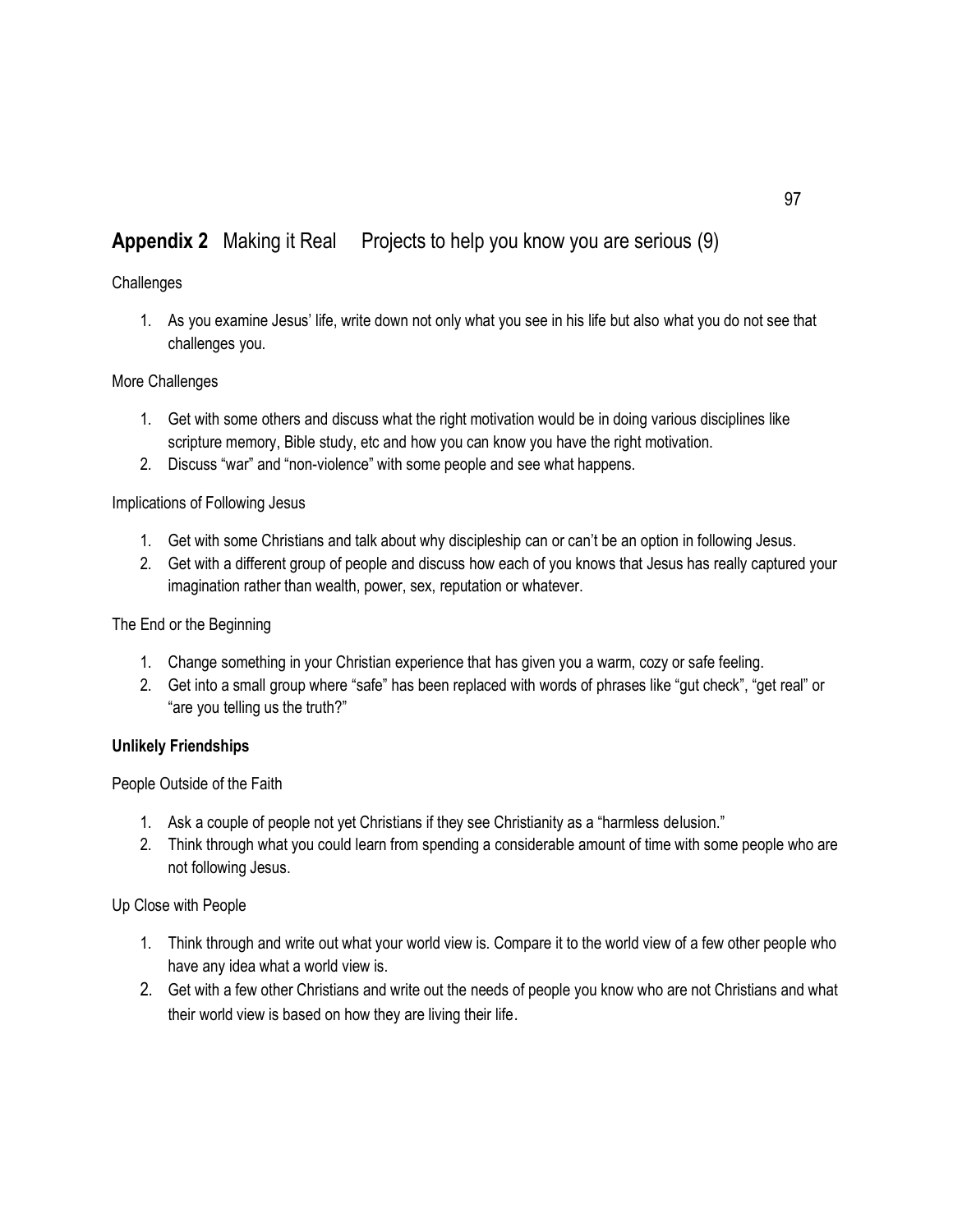# **Appendix 2** Making it Real Projects to help you know you are serious (10)

Fear of Engaging

- 1. Talk through with some others, your thoughts about living responsibly where you live. Think about what that really looks like in a normal week.
- 2. Think through how you can "talk and not just speak" with some of your not yet Christian friends.

#### Safety First

- 1. Maybe you might not want to do this but …try hitchhiking for an hour on a busy highway and then talk with someone about your thoughts.
- 2. Ask several Christians how they are doing talking with people who are not followers of Jesus about spiritual things.

#### Fences Between Us

- 1. Think through how the church with its bookstores, recreation facilities and other Christian athletic leagues, etc. have separated Christians from those not following Jesus.
- 2. What are some of the conclusions non-Christians have come to about Christianity and how you would respond to those conclusions.

Looking Through a Fog

- 1. Get with someone who really believes you have to check your brain when you become a Christian and have a conversation with them about it.
- 2. Get with some others and discuss what living an "incomplete" or "inaccurate" version of Christianity would look like.

#### Do I Know You?

- 1. Think through the kind of questions you could ask that would help you discover how some of your friends have arrived at their beliefs.
- 2. Meet as many as you can on your block or in your apartment complex. Write down their names. Then later, have a party and invite them.

#### Get Out of Jail

1. Think about how you could disrupt the status quo of some Christians without having a critical spirit.

#### Build the Road as You Travel

1. Begin to meet new people, develop friendships and pray regularly for God to draw them to Jesus.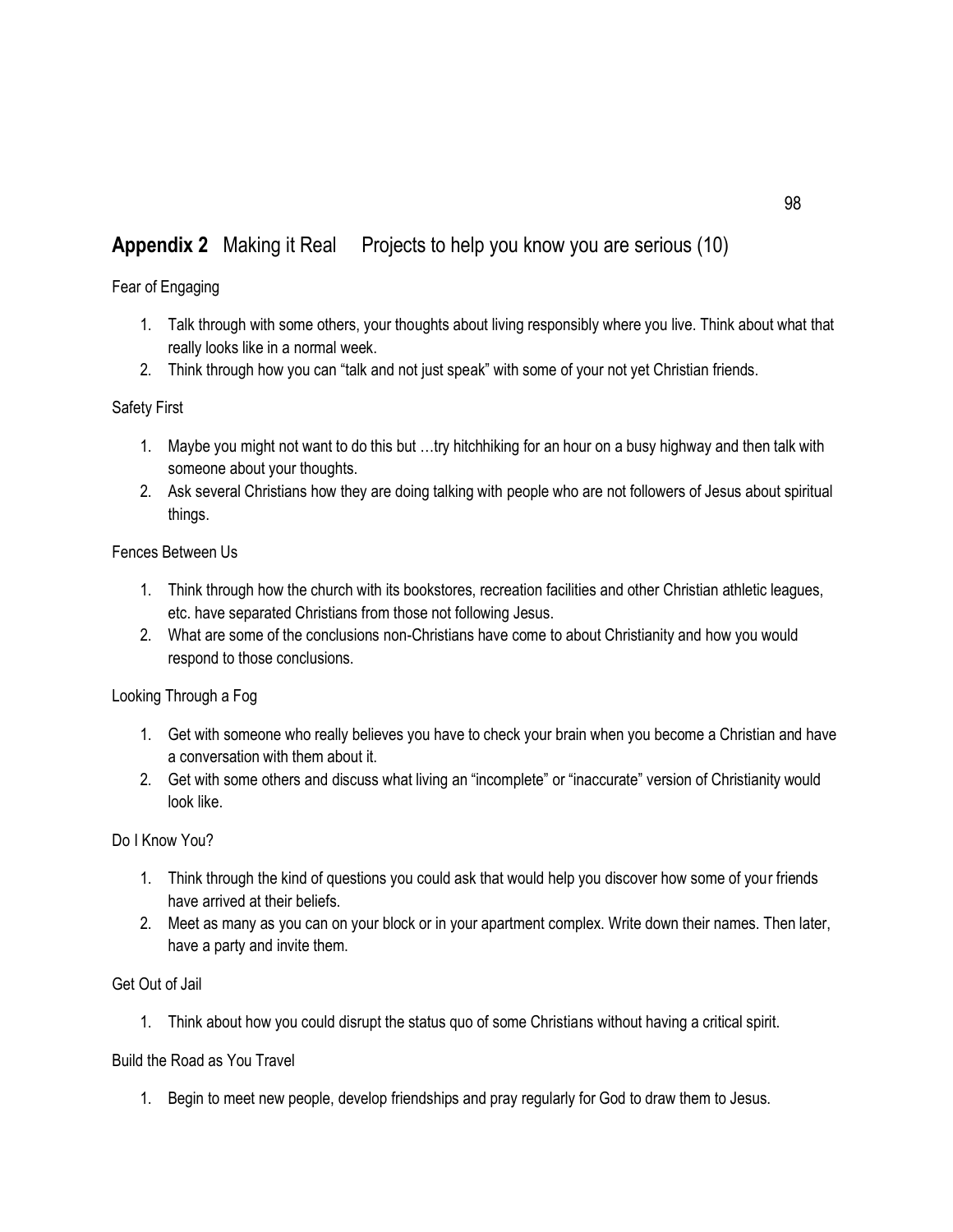2. Think through what a real friendship is. Describe it.

# **Appendix 2** Making it Real Projects to help you know you are serious (11)

#### Be Alert

- 1. Think through how you will make sure you will be accountable to not falling into the traps of the enemy rather than just talking about this stuff.
- 2. For men: Have an UFC (Ultimate Fight Championship) night but focus on the war with our enemy and how you can deal with his strategies to knock you out of the race.

### Cost

- 1. Think through why it would be easy to conclude that you can't really follow Jesus in this culture.
- 2. Eliminate something from your schedule that will free you up to be available to God and people.

### **CHURCH**

#### **Definition**

1. Write a couple of paragraphs that describe your longings or desires in a church experience.

#### **Community**

- 1. Write out what the word "community" means to you as you think about church.
- 2. Start a small group only with people who want to live as a community of believers.

#### Artificial Environments

- 1. What scares the hell out of you in being real with people?
- 2. Tell someone in your small group (if you are in one) or some other Christian something you have never told anyone. What was their reaction?

#### Communities of Faith

- 1. Make a list of some of the "hard questions" you wish people would ask you but also are glad they don't.
- 2. How does individualism, an emphasis on home ownership and freedom to do whatever you think is right clash with developing a community of faith?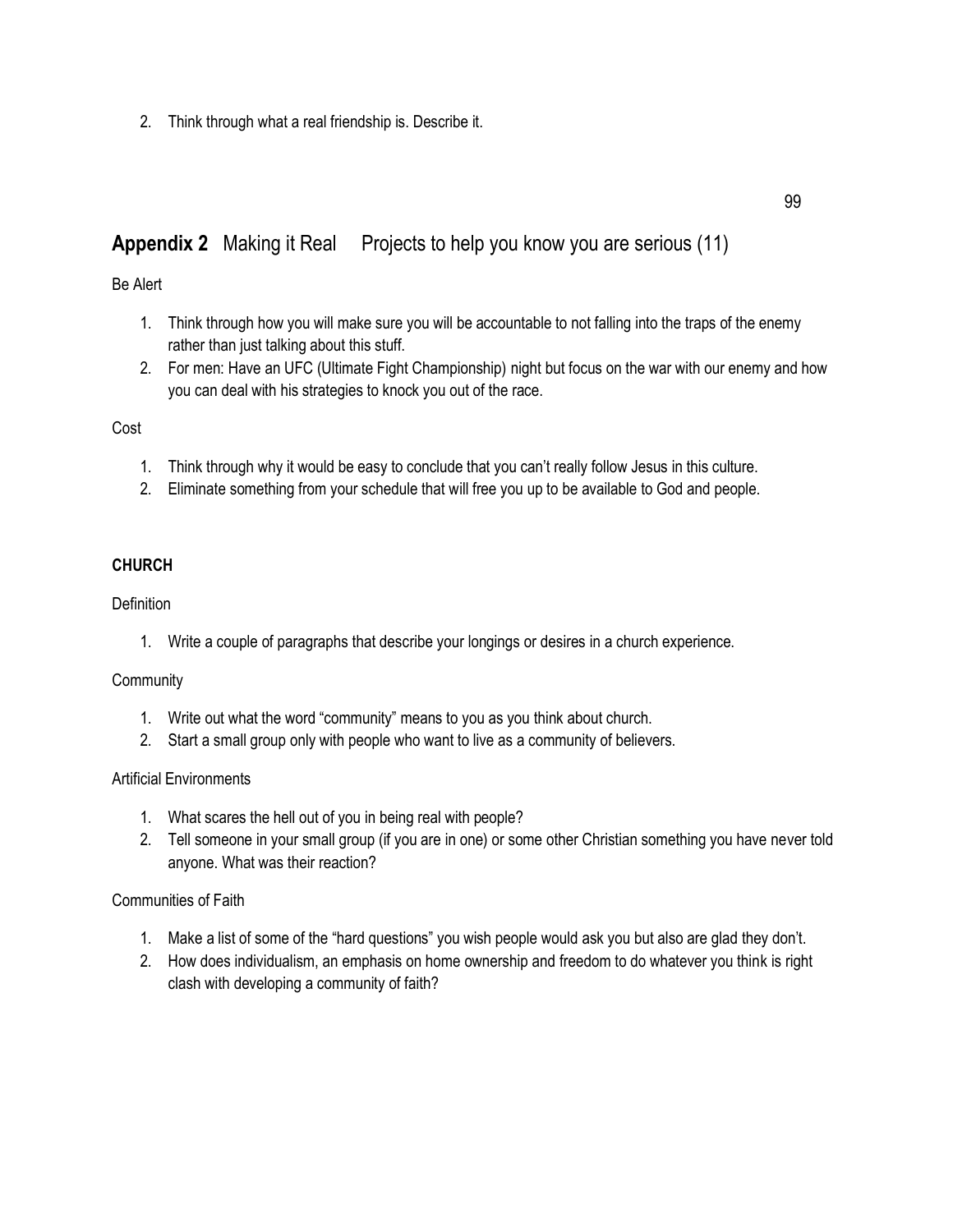# **Appendix 2** Making it Real Projects to help you know you are serious (12)

#### **Connection**

- 1. Invite some people to your home for a meal, dessert or to play some games. Be intentional about learning something about them.
- 2. How do you see a fellowship of connected believers being a protection for you?

#### Intimacy

- 1. Think of the ways you have been a spectator rather than an active participant in doing church.
- 2. Discuss with some in your small group whether it is easier for women rather than men to be intimate with each other and why or why not.

### Strategy

- 1. Visit a church that meets in a home, or coffee shop or wherever. What were your observations? What made you comfortable? Uncomfortable? What is one thing you learned?
- 2. Look at the church in the book of Acts. How is your church similar and different? Why? Should it matter?

#### Missional Thoughts

- 1. What Christian activities would you have to drop to be more significantly connected with people not yet following Jesus? Are you willing to do it?
- 2. Talk with someone about why you are or are not desperate to understand how the Christian faith and life intersect.

#### **SMALL GROUPS**

The Value of Small Groups

- 1. Think about the areas of your life you are in control of. Discuss with your small group why you are not letting God control them.
- 2. Take a week or so and list everything you thought and did that was selfish. Share this with your small group if you have the courage.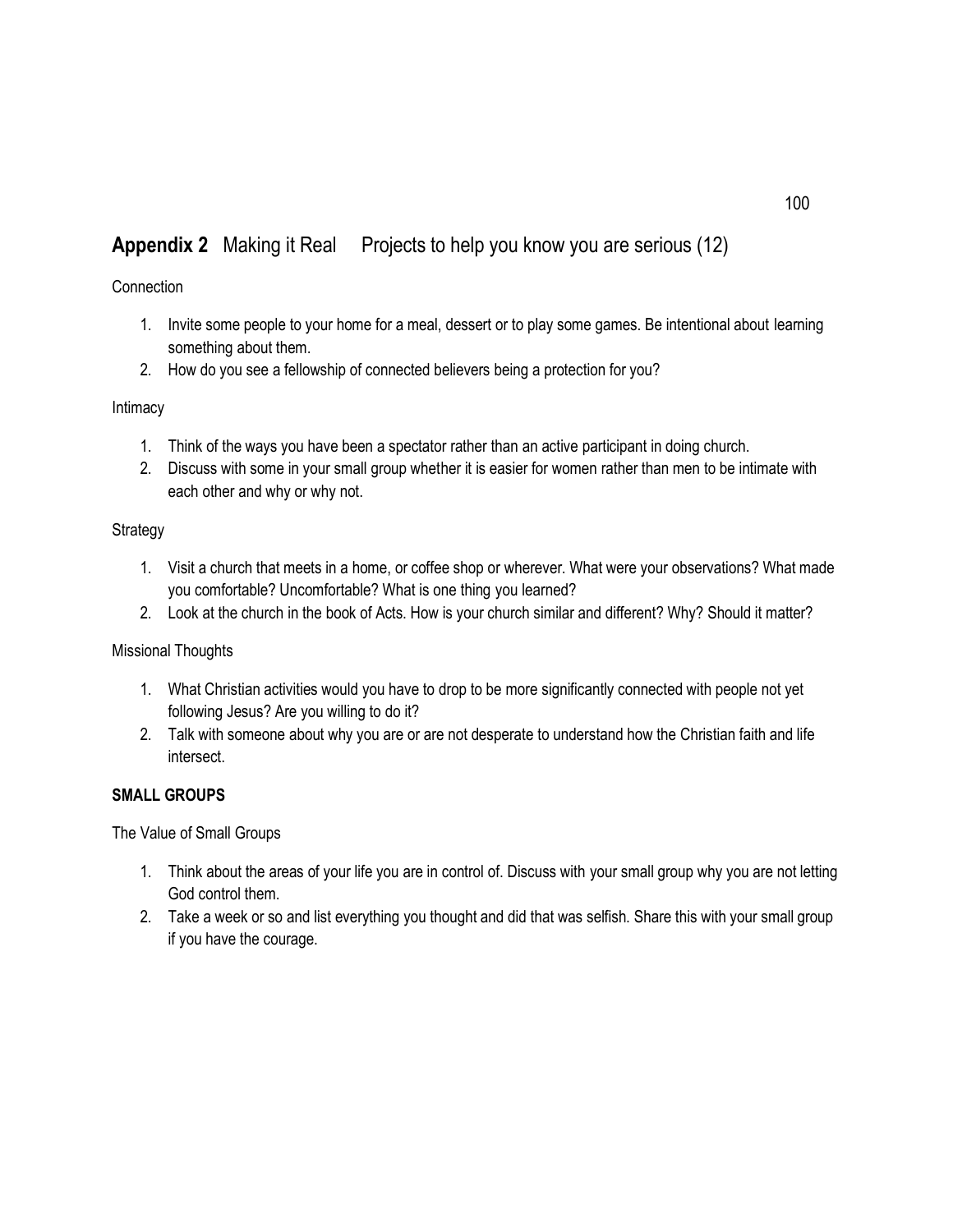# **Appendix 2** Making it Real Projects to help you know you are serious (13)

Components of Small Groups

- 1. Ask someone to be an accountability partner with you and explain why this is critical.
- 2. Write out why you believe your faith must be developed in a small group rather than just in your personal walk with God.

#### **RANDOM THOGHTS-Learning Life Lessons**

Living Without Understanding

- 1. Think about why you or someone else believes everything in life needs to be able to be understood.
- 2. Find someone who has learned how to live without understanding what God has been up to in their lives and note the lessons they learned.

When Our Experience is not Matching Our Longing

- 1. How can you make sure you are always learning and not losing heart?
- 2. Talk with some people who have learned over a long time how to not get discouraged in their pursuit of following Jesus.

Invisible

- 1. What new thought, idea or ministry thinking is demanding courage from you to enter into it wholeheartedly?
- 2. Why is success more about what you don't have than what you do?

#### Teachers and Teaching

- 1. Think through how you have taught others anything of a spiritual nature. Did you enable them to know how to get answers or did you just tell them the answer? Check up on a few of them to see if it is working for them.
- 2. Talk with some others why we usually gravitate to giving answers rather than teaching "process."

#### Discipleship

- 1. How do you think you are doing with your understanding of the times in which you are living?
- 2. Ask God to give you a "Paul" to help you understand how to follow Jesus and how to pass it on; then ask him for a "Timothy"-someone you can help learn how to follow Jesus and repeat the process.